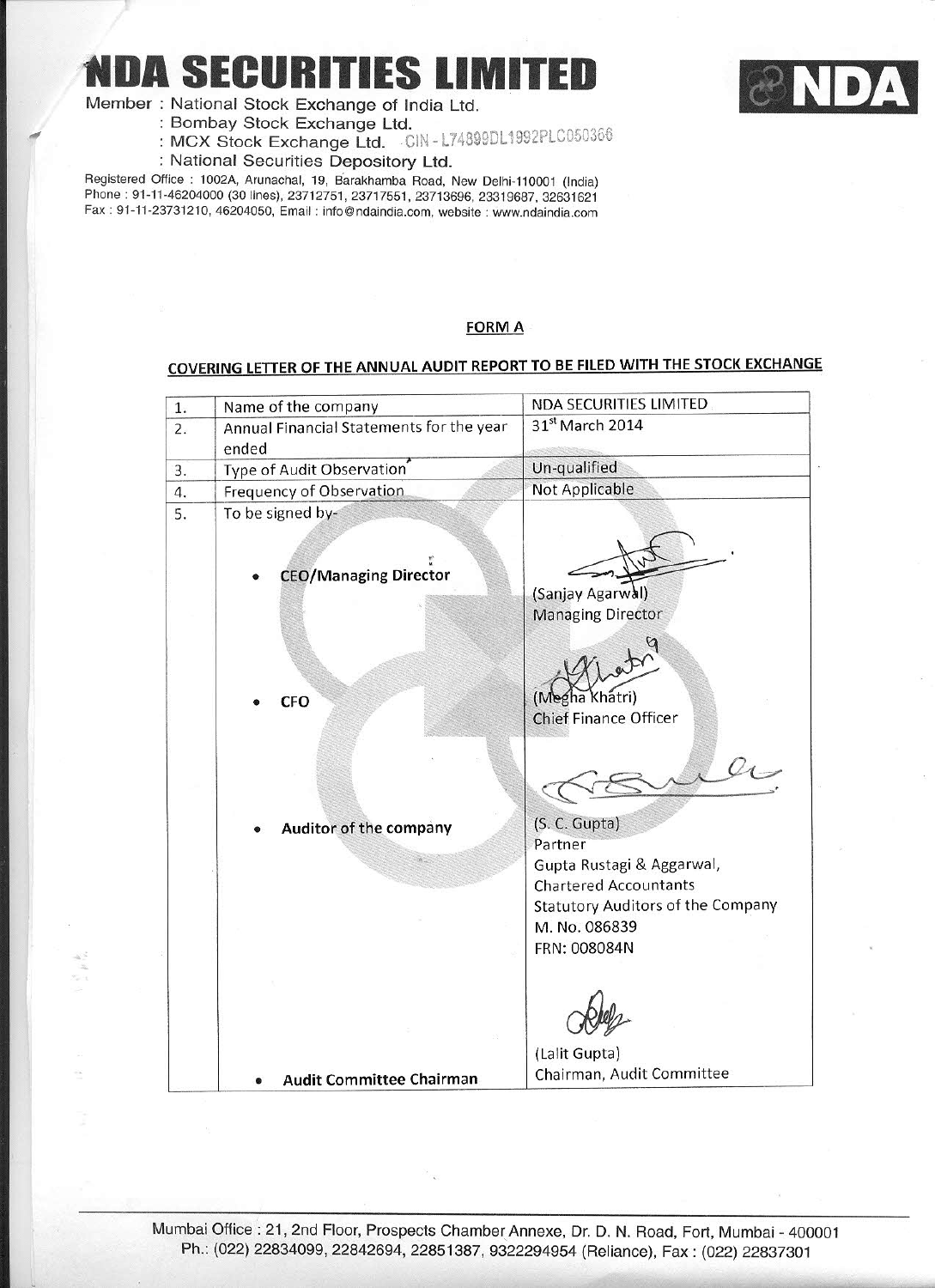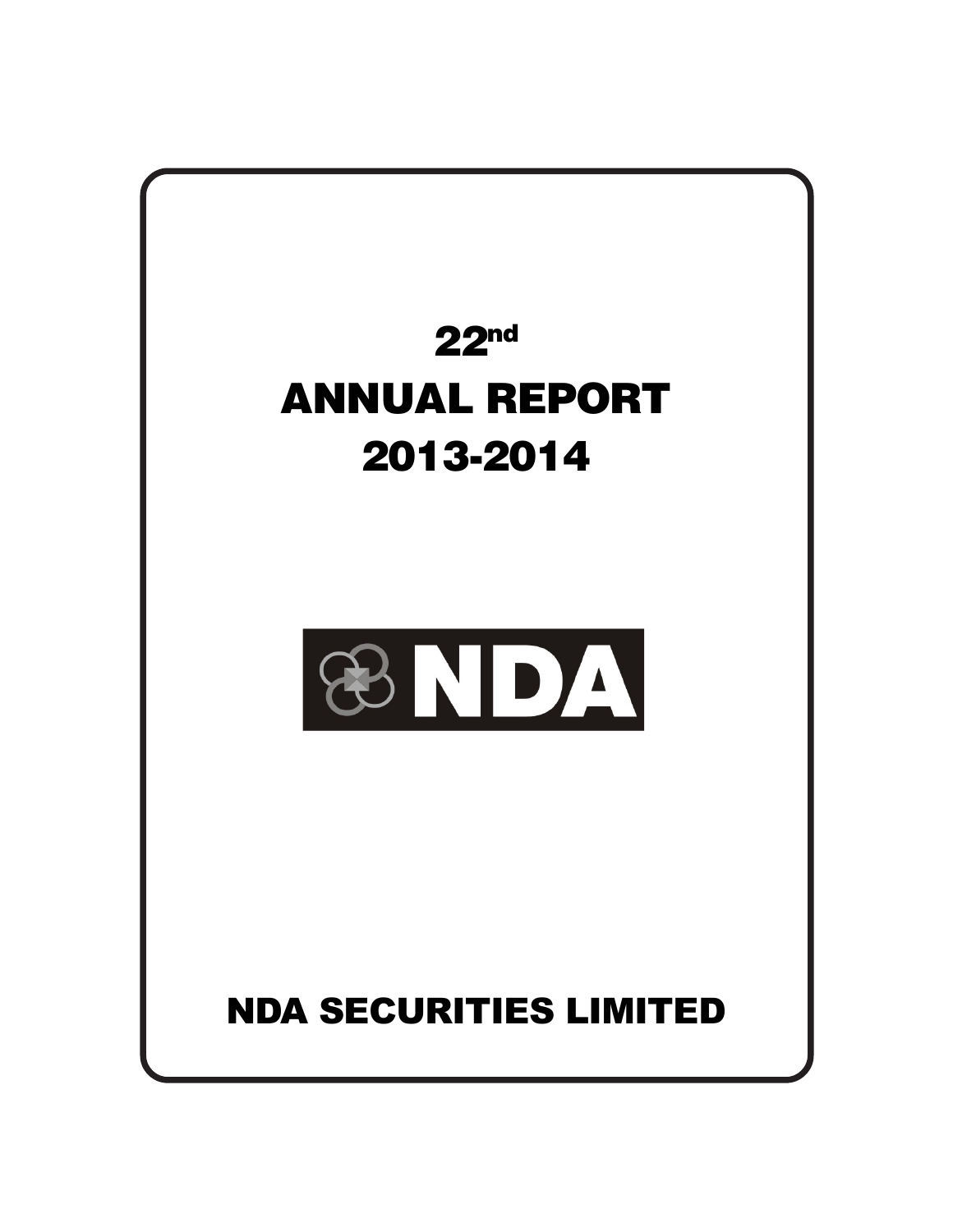# **BRDA**

# NDA SECURITIES LTD.

# **NDA SECURITIES LIMITED**

(CIN: L74899DL1992PLC050366) **Regd. Office**: 1002A, Arunachal, 19, Barakhamba Road, New Delhi – 110001. **Tel:** 011-46204000, **Fax:** 011-46204050, **E-mail**: info@ndaindia.com **Website:** www.ndaindia.com

# **BOARD OF DIRECTORS**

Sh. Sanjay Agarwal, Managing Director Smt. Deepti Agarwal, Wholetime Director Sh. Uma Shanker Gupta, Director Sh. Lalit Gupta, Director Sh. Ram Kishan Sanghi, Director

# **COMPANY SECRETARY**

Ms. Ankita Jain

# **CHIEF FINANCE OFFICER**

Ms. Megha Khatri

# **AUDITORS**

Gupta Rustagi & Aggarwal Chartered Accountants, New Delhi

# **BANKERS**

HDFC Bank Ratnakar Bank Punjab National Bank ICICI Bank

### **REGISTRAR AND SHARE TRANSFER AGENTS:**

Beetal Financial & Computer Services Pvt. Ltd Beetal House, 3rd Floor, 99 Madangir, Behind Local Shopping Centre, Nead Dada Harsukhdas Mandir, New Delhi-110062 Tel: 011-29961281-82, Fax: 011-29961284 Email: beetalrta@gmail.com, Website: www.beetalfinancial.com

| <b>CONTENTS</b>                           | Page No. |
|-------------------------------------------|----------|
|                                           |          |
|                                           |          |
| REPORT ON CORPORATE GOVERNANCE  12        |          |
|                                           |          |
|                                           |          |
|                                           |          |
|                                           |          |
|                                           |          |
|                                           |          |
| CONSOLIDATED FINANCIAL STATEMENTS  45     |          |
| ANNUAL REPORT OF SUBSIDIARY COMPANIES  60 |          |
|                                           |          |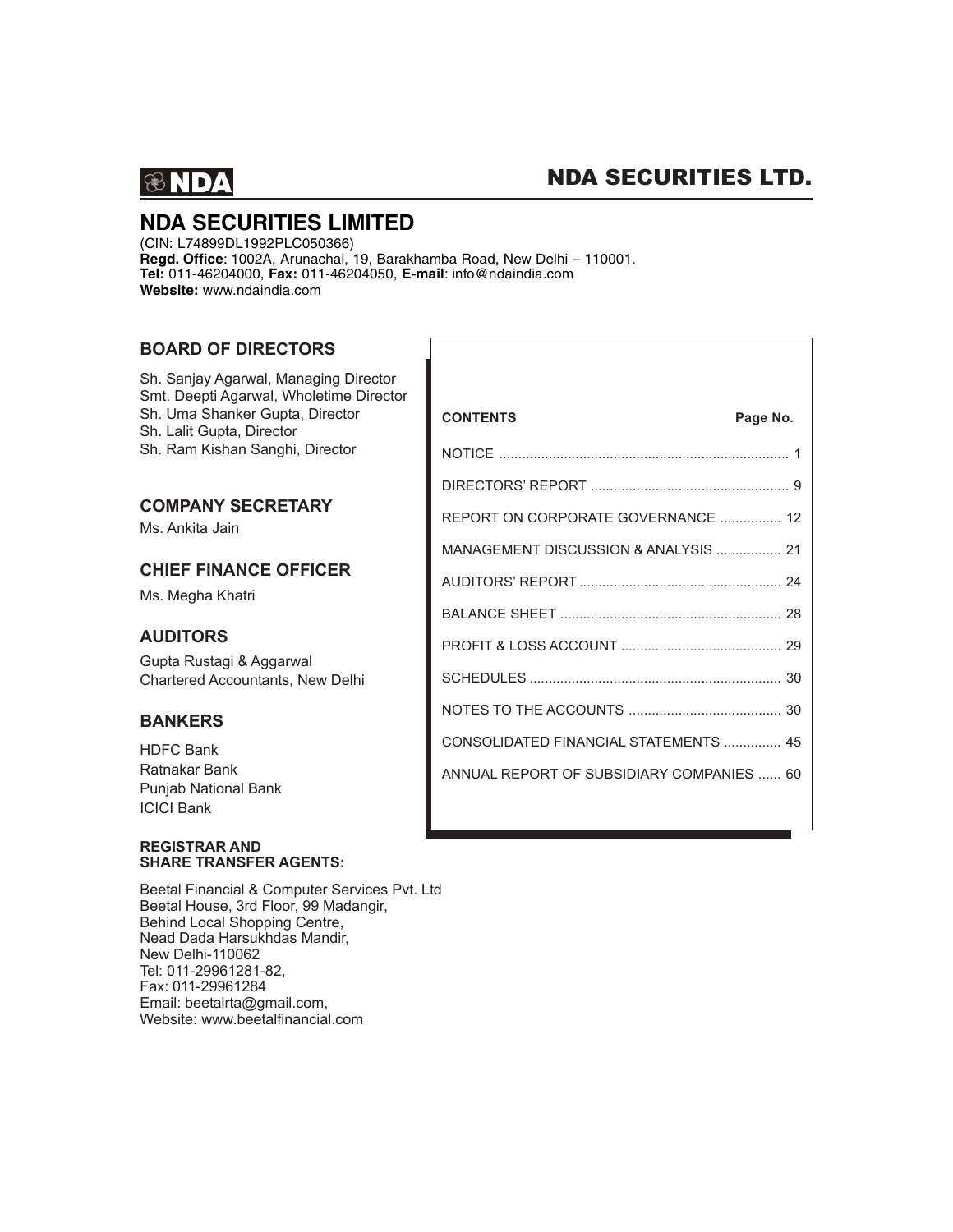

# **NDA SECURITIES LIMITED**

(CIN: L74899DL1992PLC050366) **Regd. Office**: 1002A, Arunachal, 19, Barakhamba Road, New Delhi – 110001. **Tel:** 011-46204000, **Fax:** 011-46204050, **E-mail**: info@ndaindia.com, **Website:** www.ndaindia.com

# **NOTICE**

**NOTICE IS HEREBY GIVEN THAT THE 22ND ANNUAL GENERAL MEETING OF NDA SECURITIES LIMITED WILL BE HELD ON MONDAY, 29TH SEPTEMBER 2014, AT 04:00 P.M. AT AGARWAL DHARMSHALA, OCF POCKET 104, KALKAJI VISTAR, NEAR PUNJSONS FACTORY, NEW DELHI-110019 TO TRANSACT THE FOLLOWING BUSINESSES:**

### **ORDINARY BUSINESS**

- 1. To receive, consider and adopt the Audited Balance Sheet of the Company as at 31st March 2014 and the Statement of Profit & Loss for the year ended on that date together with the Reports of the Auditors and Directors thereon.
- 2. To appoint a director in place of Mrs. Deepti Agarwal (DIN: 00049250), who retires by rotation and being eligible offers herself for re-appointment.
- 3. To consider and if thought fit, to pass with or without modification(s), the following resolution as an Ordinary Resolution:

To appoint auditors to hold office from the conclusion of this Annual General Meeting until the conclusion of the 25th Annual General Meeting and to fix their remuneration and pass the following resolution thereof:

"RESOLVED THAT pursuant to the provisions of Sections 139 and other applicable provisions, if any, of the Companies Act, 2013 and the Rules made thereunder, as amended from time to time, M/s Gupta Rustagi & Aggarwal, Chartered Accountants as the Auditors of the Company to hold office from the conclusion of this Annual General Meeting until the conclusion of 25th Annual General meeting of the company to be held in the year 2017 subject to ratification at each Annual General Meeting on a remuneration to be fixed by the Board of Directors."

### **SPECIAL BUSINESS**

4. To consider and, if thought fit, to pass with or without modification(s) the following resolution as **Ordinary Resolution:**

"RESOLVED THAT pursuant to the provisions of Sections 149, 150, 152 and other applicable provisions, if any, of the Companies Act, 2013 and the Rules made thereunder (including any statutory modification(s) or re-enactment thereof for the time being in force) read with Schedule IV of the Companies Act, 2013, Sh. Uma Shanker Gupta (DIN 00008823), Director of the Company and in respect of whom the Company has received a notice in writing under Section 160 of the Companies Act, 2013 from a member proposing his candidature for the office of Director, be and is hereby appointed as an Independent Director for a term of 5 Years from the date of this AGM.

5. To consider and, if thought fit, to pass with or without modification(s) the following resolution as **Ordinary Resolution:**

"RESOLVED THAT pursuant to the provisions of Sections 149, 150, 152 and other applicable provisions, if any, of the Companies Act, 2013 and the Rules made thereunder (including any statutory modification(s) or re-enactment thereof for the time being in force) read with Schedule IV of the Companies Act, 2013, Sh. Lalit Gupta (DIN 00021031), Director of the Company and in respect of whom the Company has received a notice in writing under Section 160 of the Companies Act, 2013 from a member proposing his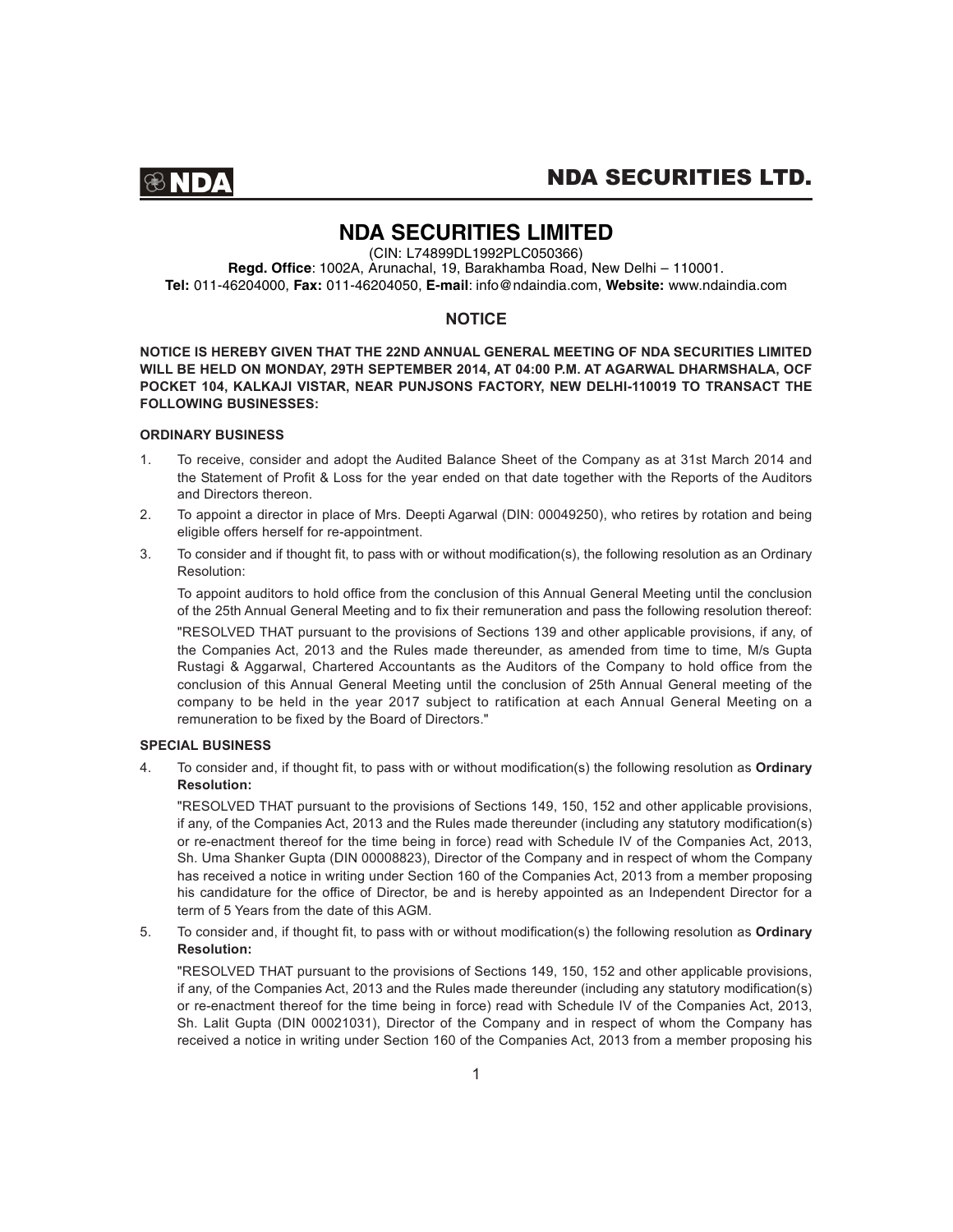# NDA

# NDA SECURITIES LTD.

candidature for the office of Director, be and is hereby appointed as an Independent Director for a term of 5 Years from the date of this AGM.

6. To consider and, if thought fit, to pass with or without modification(s) the following resolution as **Ordinary Resolution:**

"RESOLVED THAT pursuant to the provisions of Sections 149, 150, 152 and other applicable provisions, if any, of the Companies Act, 2013 and the Rules made thereunder (including any statutory modification(s) or re-enactment thereof for the time being in force) read with Schedule IV of the Companies Act, 2013, Sh. Ram Kishan Sanghi (DIN 00350616), Director of the Company and in respect of whom the Company has received a notice in writing under Section 160 of the Companies Act, 2013 from a member proposing his candidature for the office of Director, be and is hereby appointed as an Independent Director of the Company for a term of 5 Years from the date of this AGM.

7. To consider and, if thought fit, to pass with or without modification(s) the following resolution as Special Resolution:

"RESOLVED THAT, pursuant to the provisions of Sections 196, 197 and 203 and other applicable provisions of the Companies Act, 2013 and the rules made thereunder, read with Schedule V of the Companies Act, 2013, (including any statutory modification(s) or re-enactment thereof) for the time being in force, approval of members is hereby accorded to the re- appointment of Smt. Deepti Agarwal as Whole-time Director of the Company for a period of three years w.e.f. 1st May, 2014 on such remunerations and terms and conditions, as detailed below:

- A. Salary Rs. 75,000/- per month
- B. Perquisites and Allowances:
	- a. MEDICAL REIMBURSEMENT: For self and family subject to a ceiling of one month salary in a year or three months salary over a period of three years.
	- b. LEAVE TRAVEL CONCESSION: Leave Travel Concession for self and family once in a year.
	- c. CLUB FEES: Fees of clubs subject to maximum of two clubs excluding life membership fees.
	- d. PERSONAL ACCIDENT INSURANCE: premium for Personal Accident Policy shall be paid by the Company, in accordance with the rules of the Company.
	- e. CONVEYANCE AND TELEPHONE: Car with driver for use on Company's business and telephone at residence along with Mobile Phone will be provided. They will however, not to be considered as perquisites. Personal long distance calls on telephones and use of Car for private purpose, shall be billed by the Company.
	- f. OTHER BENEFITS: Such other benefits, amenities, facilities, allowances and perquisites as per rules of the Company applicable to Senior Executives or as may be permitted by the Board of Directors.

**NOTE:** All the above perquisites shall be interchangeable, i.e. any excess in a particular perquisite may be permissible by a corresponding reduction in one or more of the other perquisites. The perquisites shall be evaluated as per Income Tax Rules, wherever applicable.

In addition to the perquisites as aforesaid, Smt. Deepti Agarwal shall also be entitled to the following benefits which shall not be included in the computation of her remuneration:

- a. PROVIDENT FUND: Company's contribution towards Provident Fund as per rules of the Company to the extent not taxable under the Income Tax Act, 1961.
- b. SUPERANNUATION FUND: Company's contribution towards superannuation fund or annuity fund will not be included in computation of the ceiling on perquisites to the extent these either singly or put together are not taxable under the Income tax Act.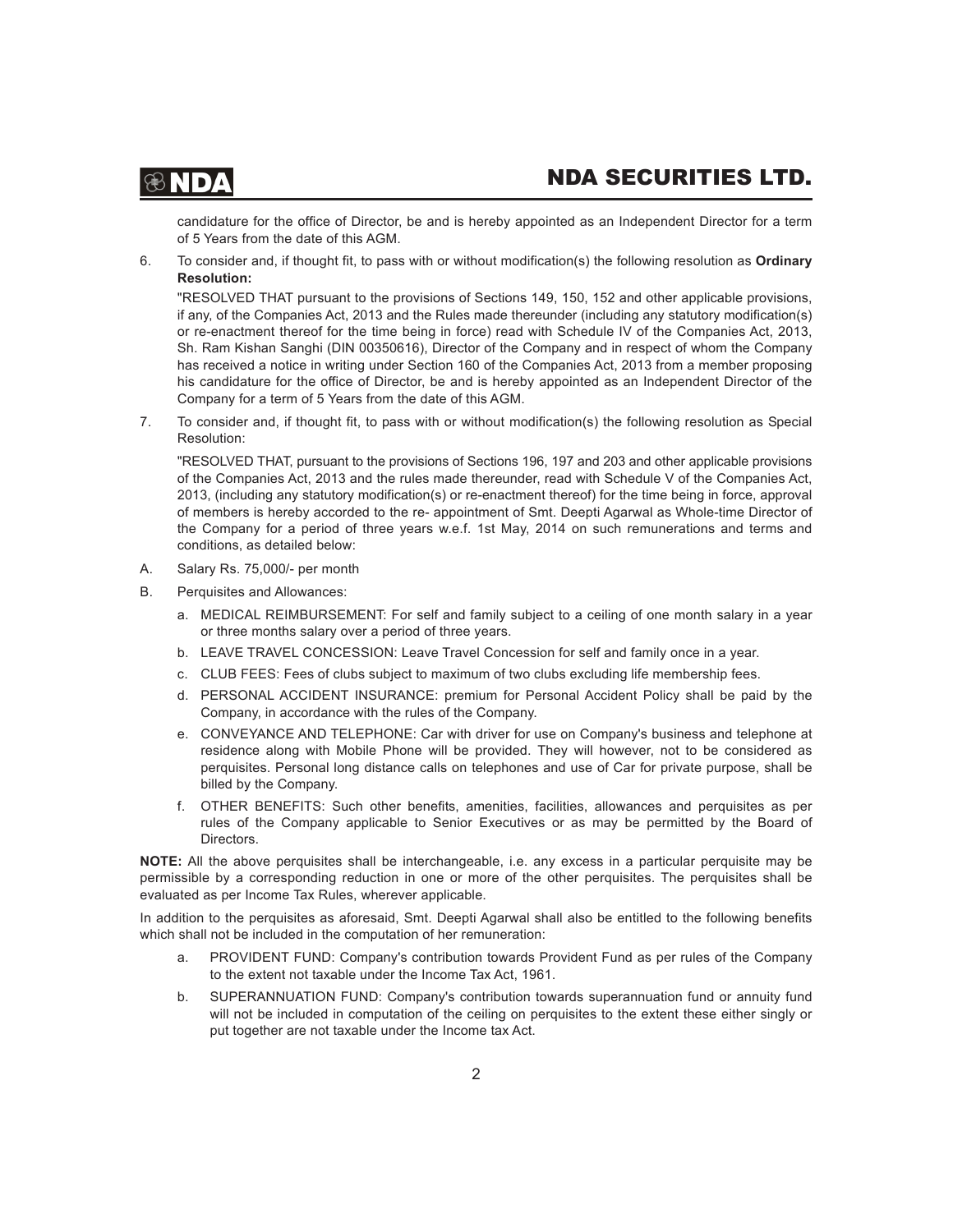# NDA

# NDA SECURITIES LTD.

- c. GRATUITY: Not exceeding half month's salary for each completed year of services.
- d. LEAVE: As per rules of the company but not exceeding one month's leave with full salary for every eleven months of services. Leave accumulated but not availed during the tenure as Whole-time Director may be allowed to be encashed at the end of the tenure.
- e. REIMBURSEMENT OF EXPENSES: The Whole-time Director will be entitled to reimbursement of entertainment and all other expenses actually and properly incurred by her in the course of legitimate business of the Company.
- f. SITTING FEE: The Whole-time Director shall not be paid any sitting fee for attending meetings of the Board of Directors or any Committee(s) thereof.

**"RESOLVED FURTHER THAT** Smt. Deepti Agarwal shall retire by rotation and the remuneration of Smt. Deepti Agarwal is as per remuneration policy of the Company.

**RESOLVED FURTHER THAT** in the event of absence or inadequacy of profits in any year comprised in the period of appointment, the above remuneration will be deemed to be minimum remuneration. However, such minimum remuneration shall not exceed the limits prescribed under schedule V of the Companies Act, 2013 and the rules made there under or any Statutory modifications or reenactment thereof.

**"RESOLVED FURTHER THAT** the Board be and is hereby authorized to take all such steps as may be necessary, proper or expedient to give effect to this resolution."

8. To consider and, if thought fit, to pass with or without modifications the following resolution as Special Resolution:

"RESOLVED THAT pursuant to the provisions of Section 14 and all other applicable provisions of the Companies Act, 2013 read with Companies (Incorporation) Rules, 2014 (including any statutory modification(s) or re-enactment thereof, for the time being in force), consent of the Members is hereby accorded to adopt new set of Articles of Association and adopted in substitution, and to the entire exclusion, of the regulations contained in the existing Articles of Association of the Company;

RESOLVED FURTHER THAT the Board of Directors of the Company be and is hereby authorised to do all acts and take all such steps as may be necessary, proper or expedient to give effect to this resolution."

> By Order of the Board of Directors **For NDA SECURIITIES LIMITED**

Sd/- Date: 12.08.2014 **(Ankita Jain)** Place : New Delhi Company Secretary New York 2012 12:00 12:00 12:00 12:00 12:00 12:00 12:00 12:00 12:00 12:00 12:00 12:00 12:00 12:00 12:00 12:00 12:00 12:00 12:00 12:00 12:00 12:00 12:00 12:00 12:00 12:00 12:00 12:00 12:0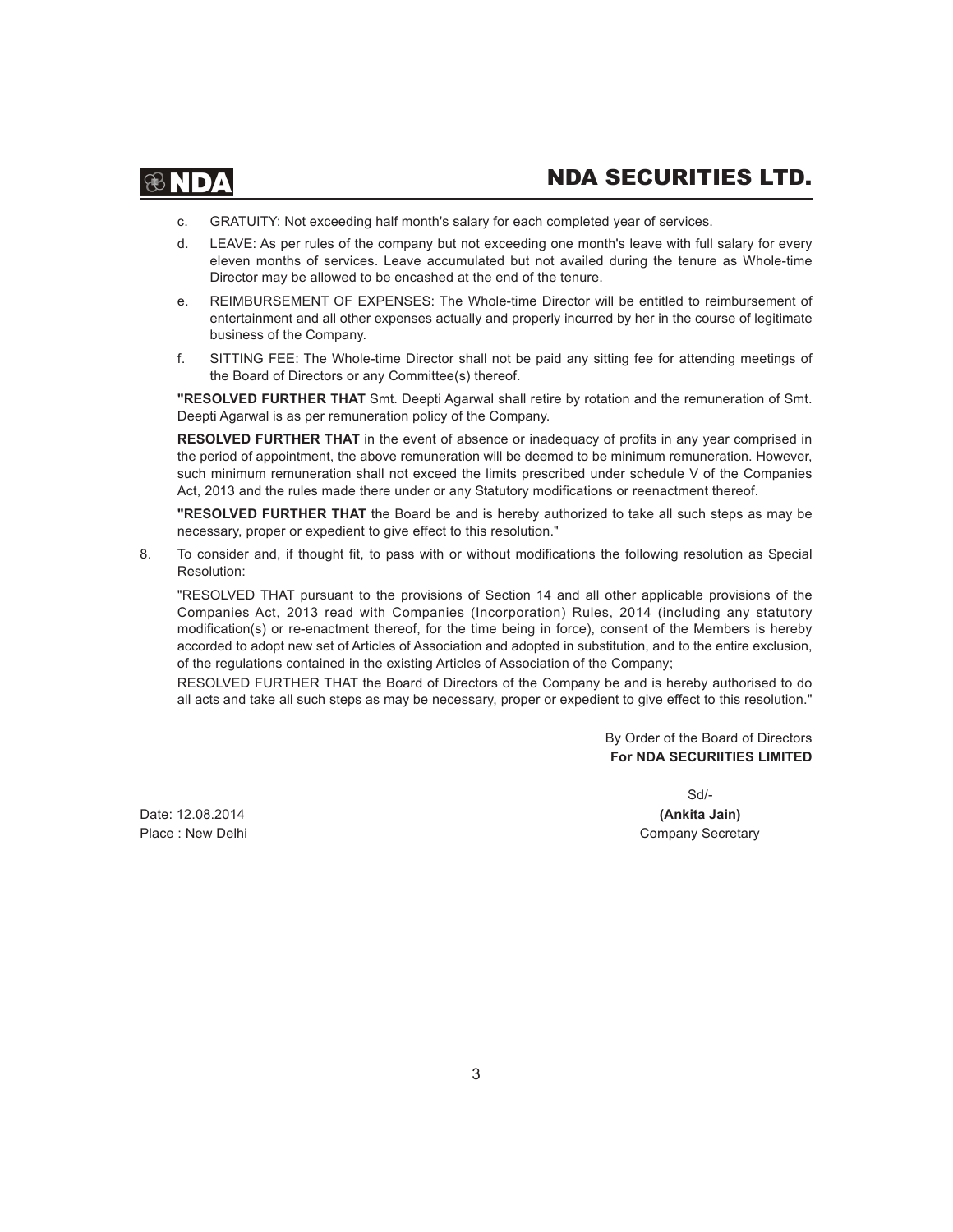

### **NOTES:**

- 1. An explanatory statement as required under Section 102 of Companies Act, 2013 in respect of the special businesses specified above is annexed hereto.
- 2. A MEMBER ENTITLED TO ATTEND AND VOTE AT THE MEETING IS ENTITLED TO APPOINT A PROXY TO ATTEND AND ON A POLL, TO VOTE INSTEAD OF HIMSELF. THE PROXY SO APPOINTED NEED NOT BE A MEMBER OF THE COMPANY. THE PROXY FORM DULY COMPLETED SHOULD BE DEPOSITED AT THE REGISTERED OFFICE OF THE COMPANY NOT LESS THAN FORTY-EIGHT HOURS BEFORE THE COMMENCEMENT OF THE MEETING.

A person can act as a Proxy on behalf of Members not exceeding fifty and holding in the aggregate not more than 10% of the total share capital of the company. A member holding more than 10% of the total share capital of the Company may appoint a single person as proxy and such person shall not act as a proxy for any other shareholder.

Corporate members intending to send their authorized representatives to attend the Meeting are requested to send to the Company a certified copy of the Board Resolution authorizing representatives to attend the Meeting and vote on their behalf at the Meeting.

- 3. The Register of Members and Share Transfer Books of the Company will remain closed from 24th September 2014 to 29th September 2014 (both days inclusive) for the purposes of holding the Annual General Meeting.
- 4. Brief Resume of all Directors proposed to be re-appointed/appointed, nature of their expertise in specific functional areas, names of the companies in which they hold directorships , memberships/chairmanships for Board / Committees, shareholding and relationship between directors inter-se as stipulated in Clause 49 of the Listing Agreement with Stock Exchanges are provided in the annexure to the notice.
- 5. Relevant documents referred to in accompanying Notice are open for inspection by the Members at the Registered Office of the Company on all working days, except Saturdays, between 11:00 a.m. and 1:00 p.m. up to the date of the Meeting.
- 6. In compliance with the provisions of Section 108 of the Act and the Rules framed thereunder, the Members are provided with the facility to cast their vote electronically, through the e-voting services provided by NSDL, on all resolutions set forth in this Notice.
- 7. Members are requested to send all communications relating to shares to the Registrar and Share Transfer Agent of the Company.
- 8. For convenience of the members and for proper conduct of the meeting, entry to the place of the meeting will be regulated by way of attendance slip, which is annexed to this notice. Members are requested to bring their attendance slip, sign the same at the place provided and hand it over at the entrance of the venue.
- 9. Members who have not registered their e-mail addresses so far are requested to register their e-mail address for receiving all communication including Annual Report, Notices, Circulars, etc. from the Company electronically to support "Green Initiative'.
- 10. Voting through electronic means
	- Pursuant to provisions of Section 108 of the Companies Act, 2013 and Rule 20 of the Companies (Management and Administration) Rules, 2014, the Company is pleased to provide facility to members to exercise their right to vote at the Annual General Meeting (AGM) by electronic means and the business may be transacted through e-Voting Services provided by National Securities Depository Limited (NSDL).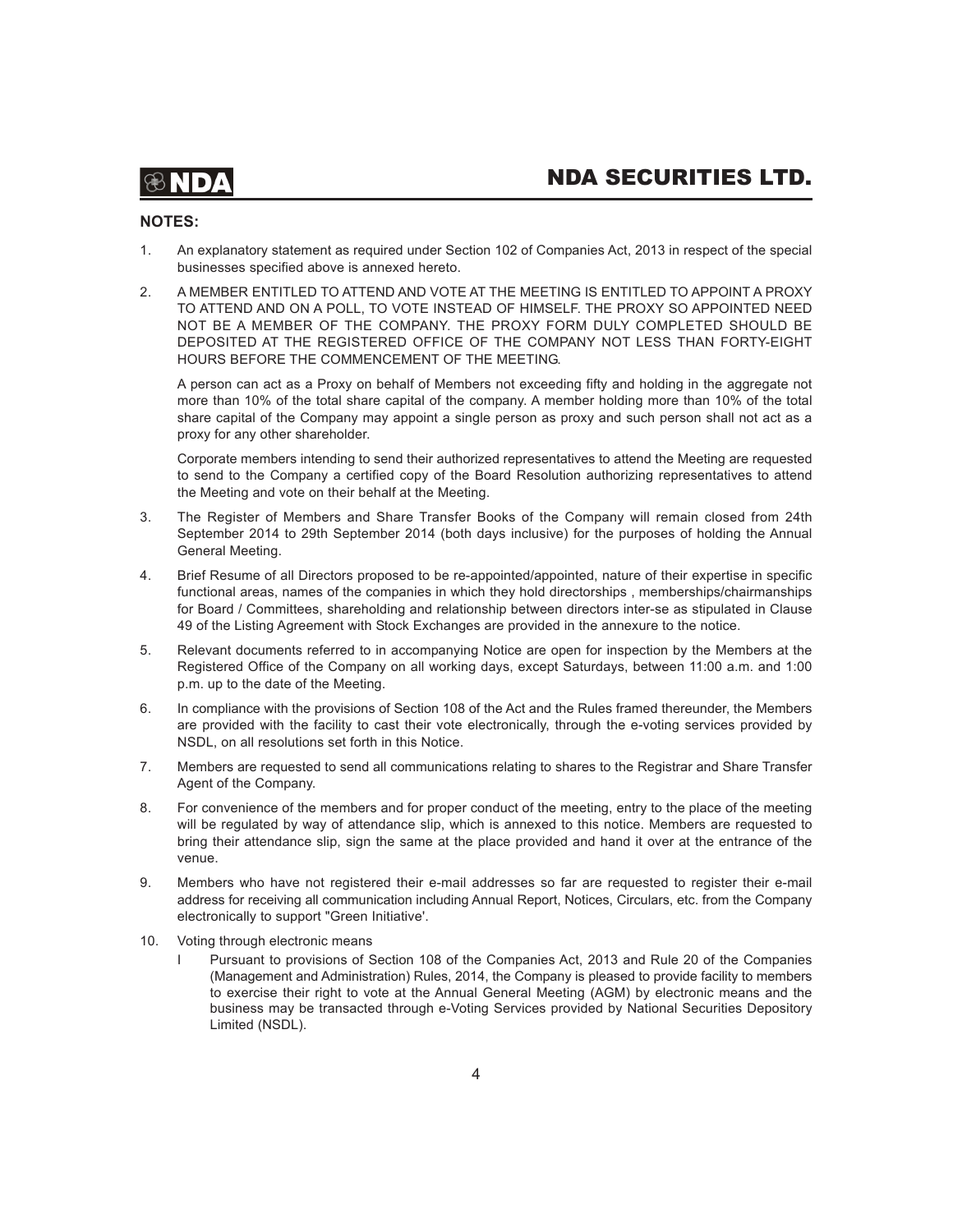- II The Company has approached NSDL for providing e-voting services through our e-voting platform. In this regard, your Demat Account/Folio Number has been enrolled by the Company for your participation in e-voting on resolutions placed by the Company on e-Voting system.
- III The Notice of the AGM of the Company inter alia indicating the process and manner of e-Voting process along with printed Attendance Slip and Proxy Form can be downloaded from the link https:/ /www.evoting.nsdl.com or www.ndaindia.com.
- IV The e-voting period commences on September 23, 2014 (9:00 am) and ends on September 25, 2014 (6:00 pm). During this period shareholders' of the Company, may cast their votes electronically. The e-voting module shall also be disabled for voting thereafter. Once the vote on a resolution is cast by the shareholder, the shareholder shall not be allowed to change it subsequently. Moreover, the Members, who casted their votes electronically shall not be allowed to cast vote on poll at the AGM.
- V The voting rights of Shareholders shall be in proportion to their shares of the paid up equity share capital of the Company as on, Friday, August 29, 2014.

The process and instructions for e-voting are as under:

- A. In case a Member receives an email from NSDL (for members whose email Ids are registered with the Company/Depository Participants(s)):
- i. Open the attached PDF file "NDA Securities Ltd e-Voting.pdf" giving your Client ID (in case you are holding shares in demat mode) or Folio No. (in case you are holding shares in physical mode) as password, which contains your "User ID" and "Password for e-voting". Please note that the password is an initial password.
- ii. Launch internet browser by typing the URL https://www.evoting.nsdl.com/
- iii. Click on "Shareholder Login".
- iv. Put User ID and password as initial password noted in step (i) above and Click Login.
- v. Password Change Menu appears. Change the password with new password of your choice with minimum 8 digits/characters or combination thereof.
- vi. Home page of "e-Voting" opens. Click on e-Voting: Active Voting Cycles.
- vii. Select "EVEN" of NDA Securities Limited. Members can cast their vote online from September 23, 2014 (9:00 am) and ends on September 25, 2014 (6:00 pm). Note: e-Voting shall not be allowed beyond said time.
- viii. Now you are ready for "e-Voting" as "Cast Vote" page opens.
- ix. Cast your vote by selecting appropriate option and click on "Submit" and also "Confirm", when prompted.
- x. Institutional shareholders (i.e., other than Individuals, HUF, NRI etc.) are also required to send scanned copy (PDF/JPG Format) of the relevant Board Resolution/Authority Letter etc. together with attested specimen signature of the duly authorized signatory(ies) who are authorized to vote, to the Scrutinizer through e-mail kapahiassociates@yahoo.com with a copy marked to evoting@nsdl.co.in.
- B. In case a Member receives physical copy of the Notice of AGM (for Members whose email Ids are not registered with the Company/Depository Participants or requesting Physical copy):
- i. EVEN (E Voting Event Number) USER ID PASSWORD/PIN enclosed in a separate sheet along with AGM Notice.
- ii. Please follow all steps from Sr. No. (ii) to (x) above, to cast vote.
- VI. If you are already registered with NSDL for e-voting, then you can use your existing User Id and Password/PIN for casting your vote.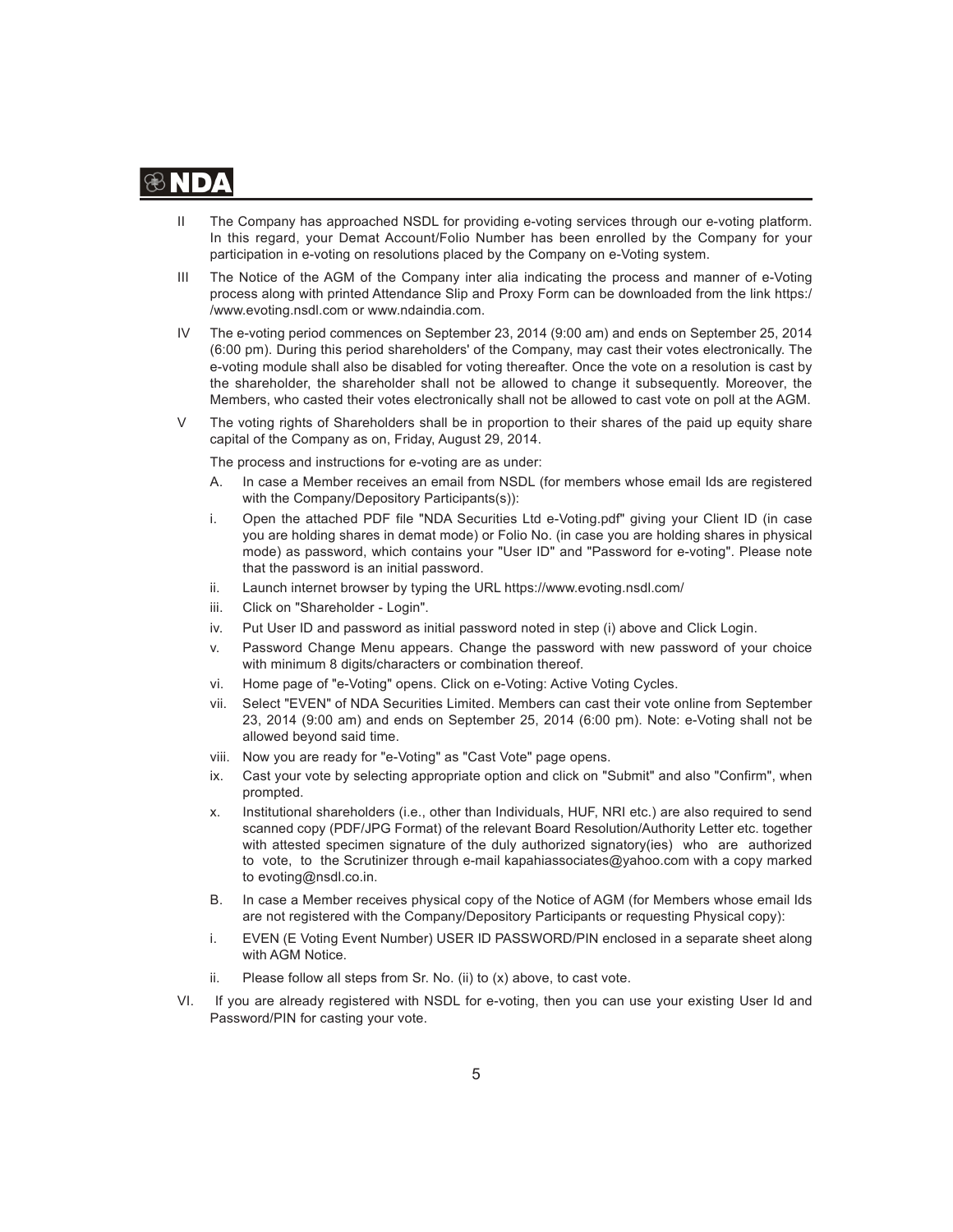# **®NDA**

- VII. In case of any queries, you may refer to the Frequently Asked Questions (FAQs) for members and e-voting user manual for members available at the Downloads sections of https:// www.evoting.nsdl.com or contact NSDL at the following Telephone No.: 022-2499 4600.
- VIII. You can also update your mobile number and e-mail id in the user details of the folio which may be used for sending future communication(s).
- IX. Mr. S.K Kapahi, Practising Company Secretary (Membership No. 1407) has been appointed as the Scrutinizer to scrutinize the e-voting process in a fair and transparent manner.
- X. The Scrutinizer shall within a period not exceeding three(3) working days from the conclusion of the e-voting period unblock the votes in the presence of at least two(2) witnesses not in the employment of the Company and make a Scrutinizer's Report of the votes cast in favour or against, if any, forthwith to the Chairman of the Company.
- XI. The Results declared along with the Scrutinizer's Report shall be placed on the Company's website www.ndaindia.com in and on the website of NSDL within two(2) days of passing of the resolutions at this AGM of the Company and communicated to the BSE Limited.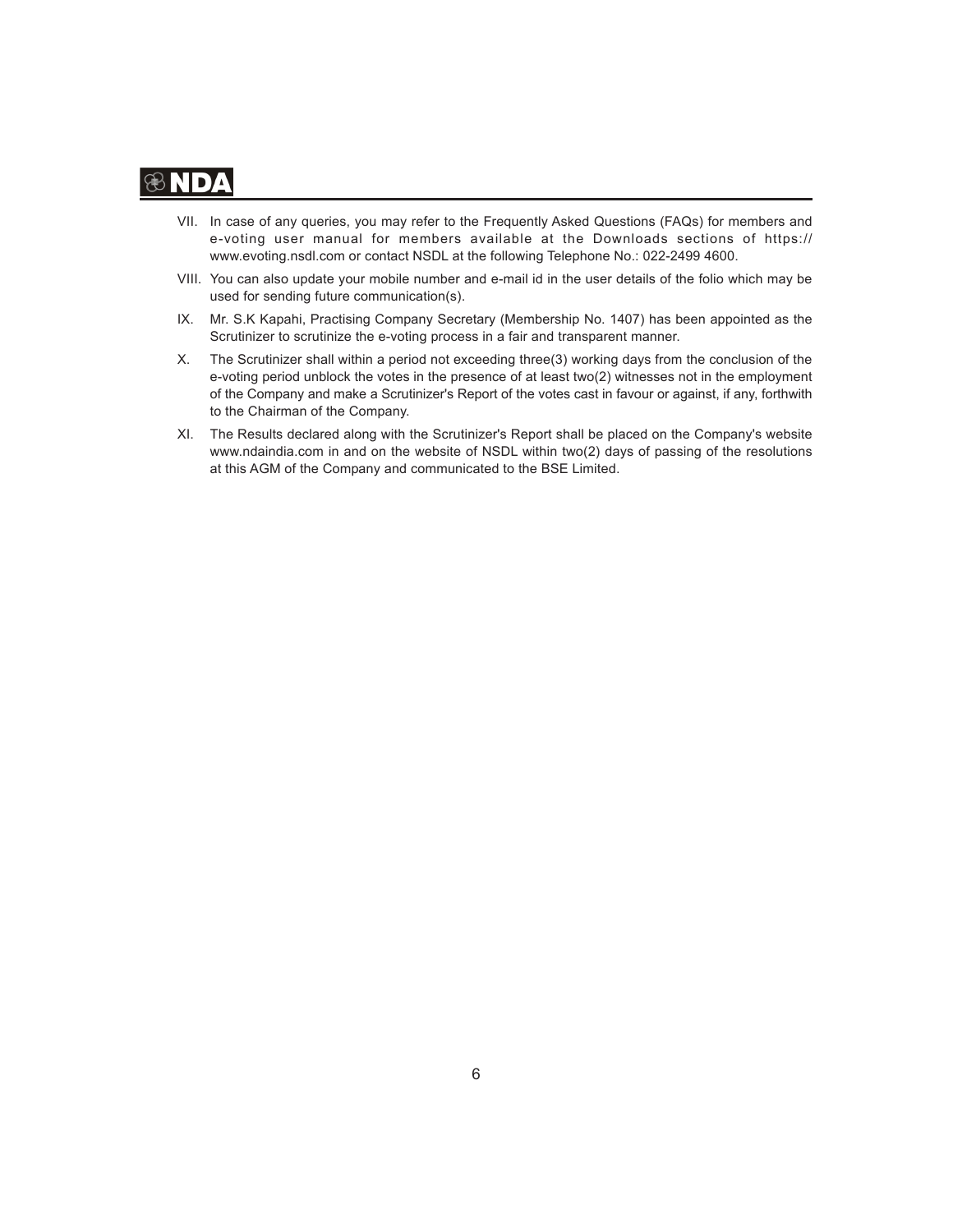# **ONDA**

# NDA SECURITIES LTD.

### **Explanatory Statement in respect of the Special Businesses pursuant to Section 102 of the Companies Act, 2013**

The following statement sets out all the material facts relating to the Special Business mentioned under Item Nos. 4 to 8 of the accompanying notice.

#### **Item No. 4, 5 & 6**

Sh. Uma Shanker Gupta, Sh. Lalit Gupta and Sh. Ram Kishan Sanghi were appointed as Directors of the Company liable to retire by rotation, who are categorized as Independent Directors under the Listing Agreement. In terms of the relevant provisions of the Companies Act, 2013 (the new Act), these Directors have been appointed by the Board as Independent Directors under Section 149 read with provisions, rules and Schedule IV of the Companies Act, 2013. They will hold office for a period of 5 Years from 29th September 2014 i.e. date of AGM. As per Section 150, their appointments are to be approved by the Shareholders and hence the same are placed for consideration and approval at the AGM.

In terms of the relevant provisions of the Act, Sh. Uma Shanker Gupta, Sh. Lalit Gupta and Sh. Ram Kishan Sanghi will not be liable to retirement by rotation.

All the appointees comply with the criteria for Independent Directors specified in Section 149(6) of the Companies Act, 2013. Considering their qualification, experience etc, they are qualified to be appointed as the Independent Directors. Further they have been the independent directors of NDA Securities Limited and are well versed with the Company's business. Therefore their appointment and guidance as the Independent Directors will be of great value to the Company.

The Board recommends the resolutions for the consideration of the Members and their approval.

Except the respective appointees, none of the other Directors and Key Managerial Personnel of the Company and their relatives are concerned or interested, financially or otherwise, in the resolutions set out at Item Nos. 4 to 6.

#### **Item No. 7**

At the Board Meeting held on April 24, 2014, Smt. Deepti Agarwal has been re-appointed as the Whole time Director of the Company for a period of 3 Years, w.e.f. 1st May 2014 subject to the approval of the Members.

At the meeting held on April 24, 2014, the Board, based on the recommendations of the Nomination and Remuneration Committee, re-appointed Smt. Deepti Agarwal as Whole time Director for a period of 3 Years on the terms and conditions set out in the resolution.

Smt. Deepti Agarwal, aged 41 Years is a graduate and has more than 9 years of experience in stock broking, finance etc. She holds 28,451equity shares in the company and hold directorship in other company namely NDA Realties Private Limited.

The proposed resolution is in interest of the company and your Directors recommend resolution for your approval as Special Resolution.

None of the Directors and Key Managerial Personnel of the Company including their relatives are concerned or interested except Smt. Deepti Agarwal and Sh. Sanjay Agarwal in resolution at Item No. 7.

### **Item No. 8**

With the promulgation of the Companies Act, 2013, together with various schedules thereto and the Rules made thereunder (collectively referred to as "Act"), in replacement of the Companies Act, 1956, it has become necessary to change the existing Articles of Association to bring them in consonance with the provisions of the Companies Act, 2013.

The proposed resolution is in interest of the company and your Directors recommend resolution for your approval as Special Resolution.

None of the Directors and Key Managerial Personnel of the Company including their relatives are concerned or interested in resolution at Item No. 8.

By Order of the Board of Directors

Sd/-

Date: 12.08.2014 **(ANKITA JAIN)**

Place : New Delhi Company Secretary New York 2012 12:00 12:00 12:00 12:00 12:00 12:00 12:00 12:00 12:00 12:00 12:00 12:00 12:00 12:00 12:00 12:00 12:00 12:00 12:00 12:00 12:00 12:00 12:00 12:00 12:00 12:00 12:00 12:00 12:0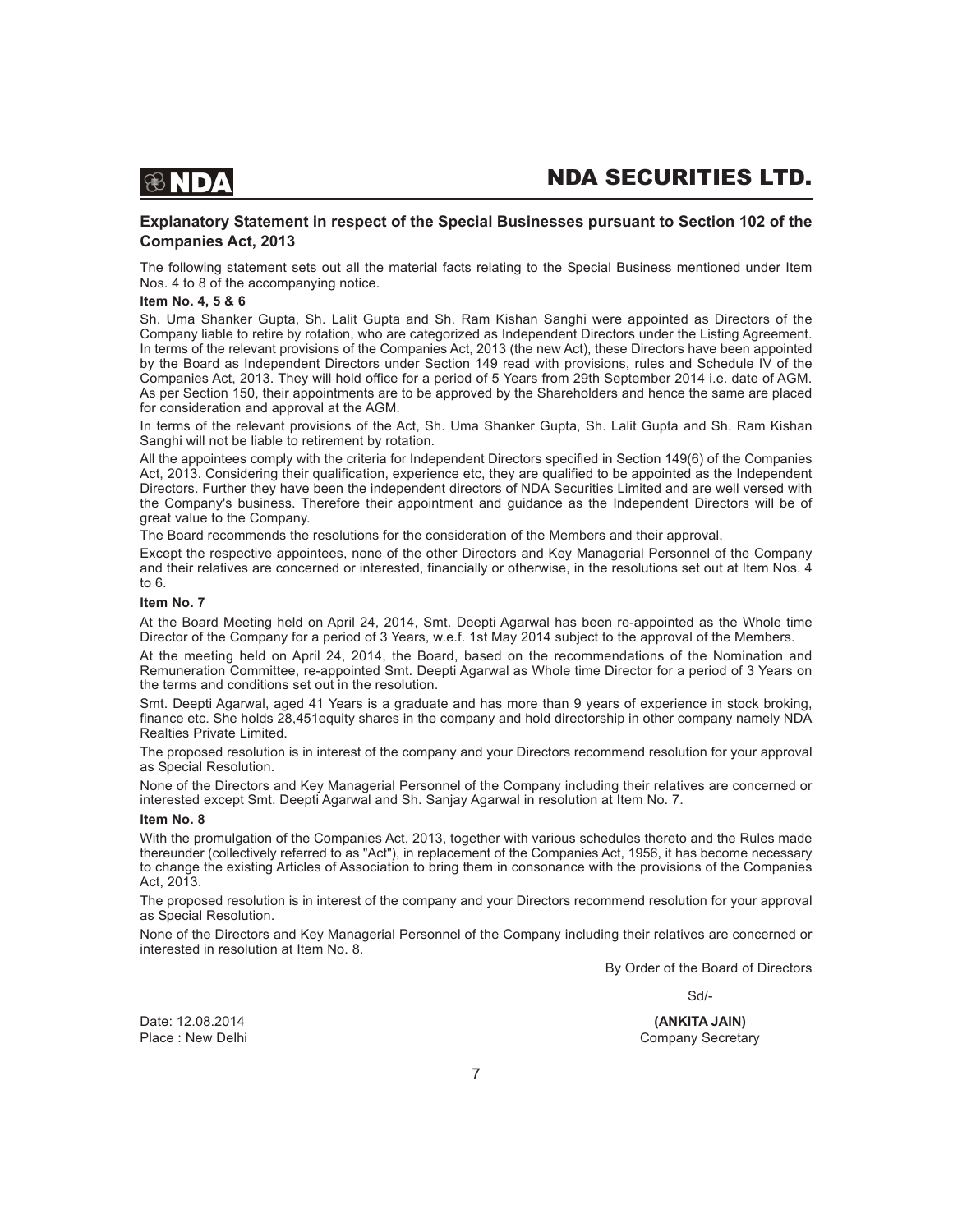# **®NDA**

# NDA SECURITIES LTD.

# **Details of Directors Seeking Appointment / Re-Appointment at the 22nd Annual General Meeting (Pursuant to Clause 49 of the Listing Agreement)**

| Name of the<br><b>Director</b>                                                                                                       | Smt. Deepti<br>Agarwal                                     | Sh. Uma Shanker<br>Gupta                                                                                                                                                                                                                                        | Sh. Lalit Gupta                                                                                                                    | Sh. Ram Kishan<br>Sanghi                                                                                                                                                                                                                                                    |
|--------------------------------------------------------------------------------------------------------------------------------------|------------------------------------------------------------|-----------------------------------------------------------------------------------------------------------------------------------------------------------------------------------------------------------------------------------------------------------------|------------------------------------------------------------------------------------------------------------------------------------|-----------------------------------------------------------------------------------------------------------------------------------------------------------------------------------------------------------------------------------------------------------------------------|
| <b>Director</b><br>Identification<br><b>Number</b>                                                                                   | 00049250                                                   | 00008823                                                                                                                                                                                                                                                        | 00021031                                                                                                                           | 00350516                                                                                                                                                                                                                                                                    |
| Date of Birth                                                                                                                        | 17 <sup>th</sup> August 1973                               | 20 <sup>th</sup> November 1966                                                                                                                                                                                                                                  | 20 <sup>th</sup> August 1959                                                                                                       | 31 <sup>st</sup> October 1968                                                                                                                                                                                                                                               |
| Date of<br>Appointment on<br>the Board                                                                                               | 01/05/2008                                                 | 07/08/2000                                                                                                                                                                                                                                                      | 10/02/2003                                                                                                                         | 11/05/2010                                                                                                                                                                                                                                                                  |
| <b>Nationality</b>                                                                                                                   | Indian                                                     | Indian                                                                                                                                                                                                                                                          | Indian                                                                                                                             | Indian                                                                                                                                                                                                                                                                      |
| Category                                                                                                                             | Executive, Whole-<br>time Director                         | Non-Executive.<br>Independent Director                                                                                                                                                                                                                          | Non-Executive,<br>Independent<br><b>Director</b>                                                                                   | Non-Executive,<br>Independent Director                                                                                                                                                                                                                                      |
| <b>Relationship with</b><br>other director                                                                                           | Wife of Sh. Sanjay<br>Agarwal, Managing<br><b>Director</b> | None                                                                                                                                                                                                                                                            | None                                                                                                                               | None                                                                                                                                                                                                                                                                        |
| Qualifications                                                                                                                       | Graduate                                                   | <b>Graduate and Fellow</b><br><b>Chartered Accountant</b>                                                                                                                                                                                                       | Graduate and CAIIB                                                                                                                 | <b>Graduate and Fellow</b><br><b>Chartered Accountant</b>                                                                                                                                                                                                                   |
| <b>Expertise in</b><br><b>Specific</b><br><b>Functional Area</b>                                                                     | <b>Capital Market</b>                                      | Stock Market.<br>Finance & Accounts                                                                                                                                                                                                                             | Stock broking,<br>Merchant banking &<br>Finance                                                                                    | Capital Market.<br><b>Finance &amp; Accounts</b>                                                                                                                                                                                                                            |
| List of<br>Directorships held<br>in other<br><b>Companies</b>                                                                        | <b>NDA Realties</b><br>1.<br><b>Private Limited</b>        | 1. NDA Share<br><b>Brokers Limited</b><br>2. NDA Commodity<br><b>Brokers Private</b><br>Limited<br>3. NDA Research &<br>Technologies<br><b>Private Limited</b><br>4. NDA Realties<br><b>Private Limited</b><br>5. Panna<br>Associates<br><b>Private Limited</b> | <b>NDA Share</b><br>1.<br><b>Brokers Limited</b><br>2 <sub>1</sub><br><b>NDA</b><br>Commodity<br><b>Brokers Private</b><br>Limited | 1. Swan Computech<br><b>Private Limited</b><br>2. Radharani<br><b>Buildtech Private</b><br>Limited<br>3. Aabhi Fincap<br>Limited<br>4. Sun Shine<br>Advertising And<br><b>Marketing Private</b><br>Limited<br>5. Samay Media And<br>Communication<br><b>Private Limited</b> |
| <b>Chairman/Member</b><br>of the Committees<br>of the Boards of<br>other companies<br>in which he is<br>director as on<br>31.03.2014 | <b>NIL</b>                                                 | <b>NIL</b>                                                                                                                                                                                                                                                      | <b>NIL</b>                                                                                                                         | <b>NIL</b>                                                                                                                                                                                                                                                                  |
| Shareholding in<br><b>NDA Securities</b><br>Limited                                                                                  | 28,451 Shares                                              | <b>NIL</b>                                                                                                                                                                                                                                                      | 100 Shares                                                                                                                         | <b>NIL</b>                                                                                                                                                                                                                                                                  |

Place: Delhi By Order of the Board of Directors

Dated: 12.08.2014 Sd/-

**(ANKITA JAIN)** Company Secretary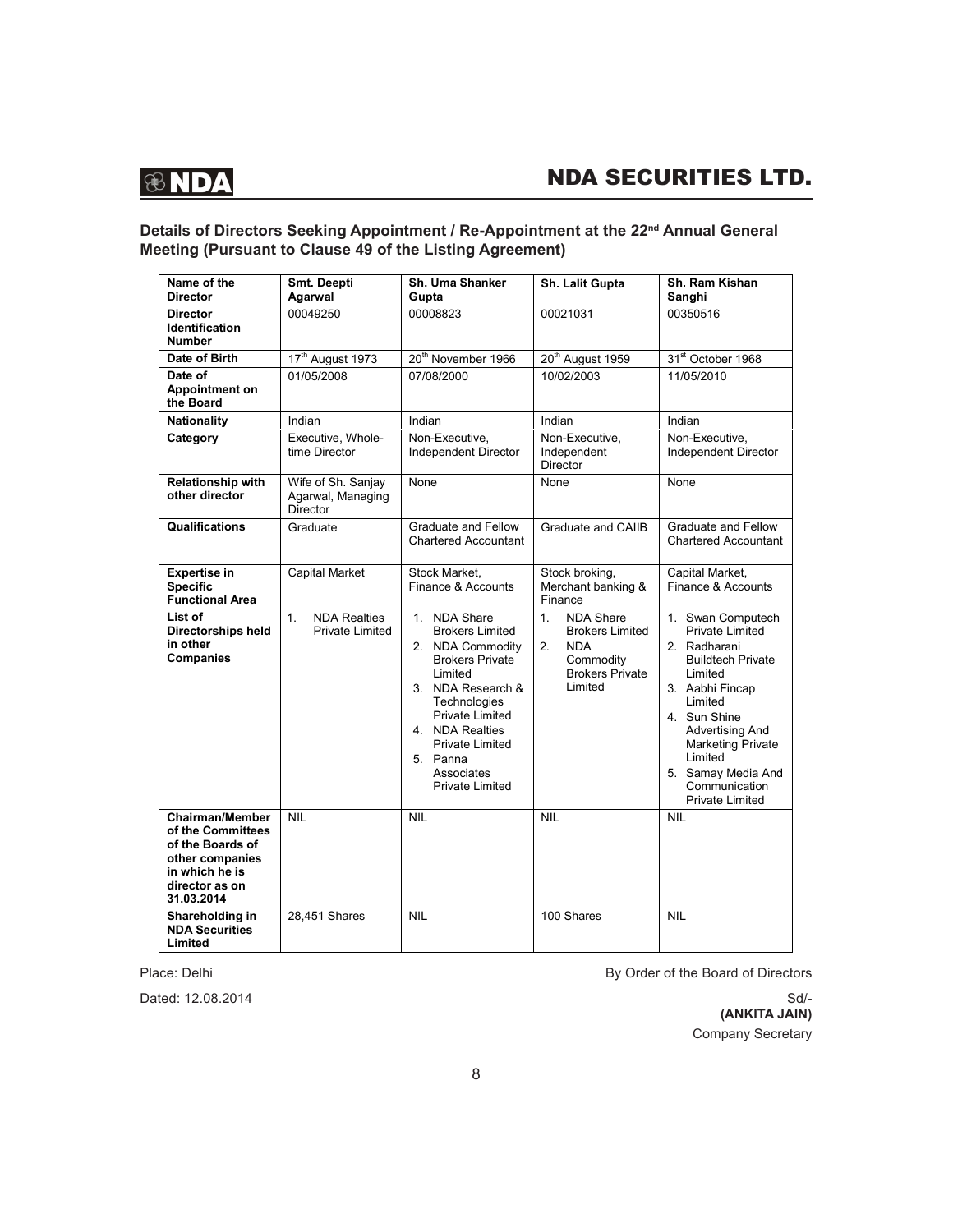# NDA

# NDA SECURITIES LTD.

### **DIRECTORS' REPORT**

### **TO THE MEMBERS**

Your Directors have pleasure in presenting the 22nd Annual Report along with the Audited Accounts for the year ended 31st March 2014.

### **FINANCIAL RESULTS**

The Financial results for the year ended 31st March, 2014 are as under:

| <b>Particulars</b>                                       | Amount (in Rs.) |               |  |
|----------------------------------------------------------|-----------------|---------------|--|
|                                                          | 31.03.2014      | 31.03.2013    |  |
| Revenue from Operations                                  | 32,834,254      | 35, 181, 345  |  |
| Other Income                                             | 6,490,467       | 5,154,394     |  |
| Total Income                                             | 39,324,721      | 40,335,739    |  |
| Total Expenditure (inclusive of interest & Depreciation) | 41,019,166      | 43,293,098    |  |
| Profit (loss) before Tax                                 | (16, 94, 445)   | (29, 57, 359) |  |
| Provision for Tax                                        |                 |               |  |
| Deferred Tax (Asset)                                     | 466.136         | 440,827       |  |
| Net Profit (loss)                                        | (12, 28, 309)   | (2,516,532)   |  |
| Paid up Equity Capital                                   | 50,922,000      | 50,922,000    |  |
| Reserves                                                 | 22,562,751      | 23,791,060    |  |

### **COMPANY'S PERFORMANCE**

The Company incurred a loss of Rs. 12,28,309/- in the current year, against a loss of Rs. 25,16,532/- in the previous year.

## **DIVIDEND**

Due to loss in the Current Year, your Directors have not recommended any dividend for the Current Year.

### **DIRECTORS**

Your directors are seeking appointment of Sh. Uma Shanker Gupta, Sh. Lalit Gupta and Sh. Ram Kishan Sanghi as Independent Directors under Companies Act 2013 for a term of 5 Years.

Smt. Deepti Agarwal, Whole-time Director is retiring at the forthcoming Annual General Meeting and being eligible, offers herself for re-appointment.

Your directors are seeking re-appointment of Smt. Deepti Agarwal as whole-time Director for a further period of 3 Years, w.e.f 1st May 2014.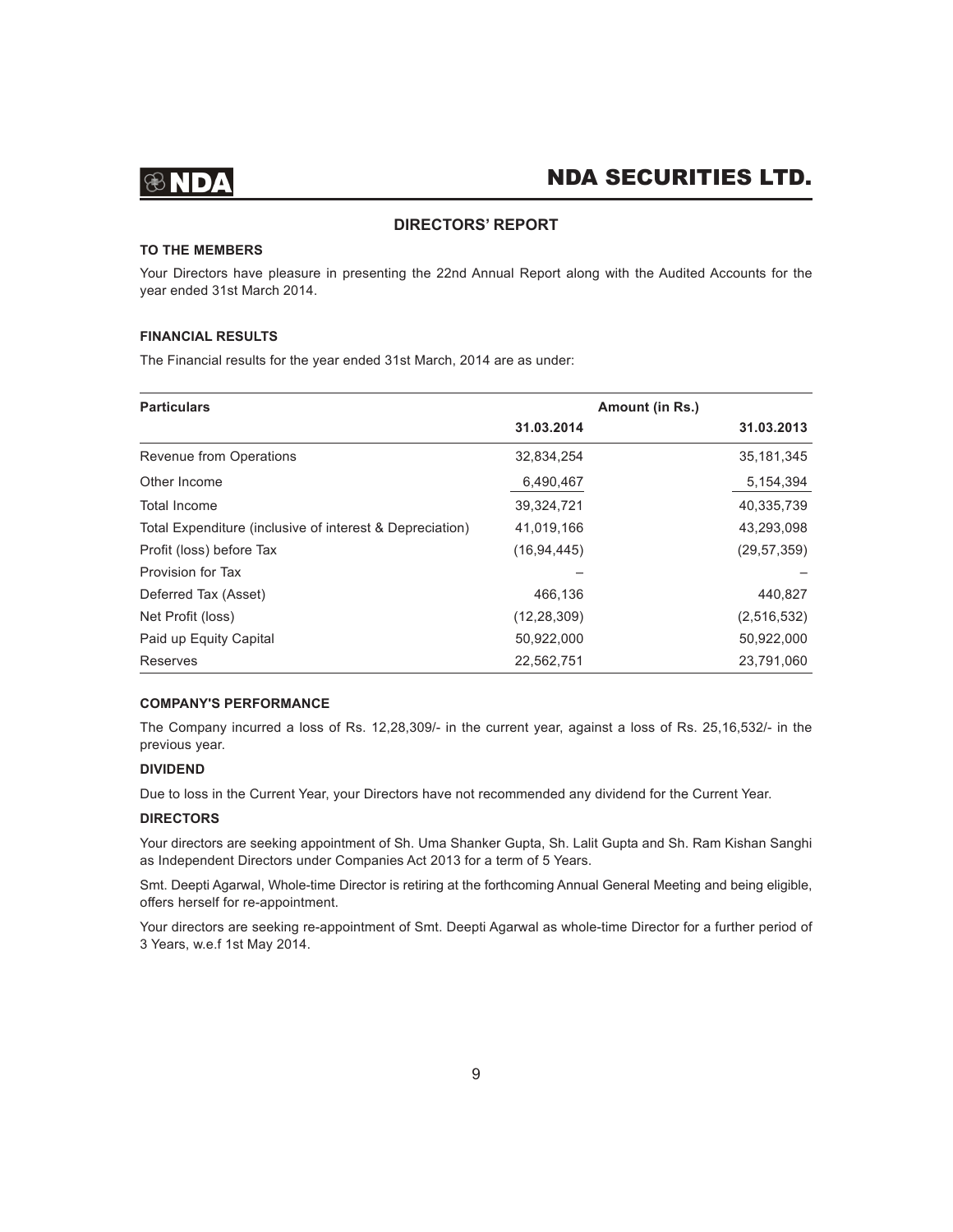#### **DIRECTORS' RESPONSIBILITY STATEMENT**

Pursuant to section 217 (2AA) of the Companies Act, 1956, the Directors hereby confirm:

- That in the preparation of the Annual Accounts, the applicable accounting standards have been followed along with proper explanation relating to material departures.
- That the Directors have selected such accounting policies and applied them consistently and made judgments and estimates that are reasonable and prudent so as to give a true and fair view of the state of affairs of the company at the end of the financial year ended 31st March, 2014 and of the loss of the Company for that year.
- That the Directors have taken proper and sufficient care to the best of their knowledge and capacity for the maintenance of adequate accounting records in accordance with the provisions of the Companies Act, 1956, for safeguarding the assets of the company and for Preventing and detecting fraud and other irregularities.
- That the Directors have prepared the Annual Accounts on a going concern basis.

### **CORPORATE GOVERNANCE**

As required by Clause 49 of the Listing Agreement with the Bombay Stock Exchange Limited, Corporate Governance Report, Management Discussion and Analysis Report, and Auditor's Certificate regarding compliance of conditions of Corporate Governance are attached and form a part of this Annual Report.

### **LISTING ON STOCK EXCHANGES**

The Equity Shares of the Company continue to be listed on The Bombay Stock Exchange Limited.

### **SUBSIDIARY COMPANIES**

The Audited Statements of Accounts of NDA Share Brokers Limited and NDA Commodity Brokers Private Limited alongwith the reports of Directors and Auditors for the year ended 31st March, 2014 and the statement as required under Section 212 of the Companies Act, 1956 are attached.

NDA Share Brokers Ltd. is a Member of the Delhi Stock Exchange Association Limited. The DSE has had no business for the last few years. The Company incurred a loss of Rs. 3,522,795/- during the year due to writing-off of bad debts.

NDA Commodity Brokers Pvt. Ltd. has incurred a loss of Rs. 43,33,587/- during the year.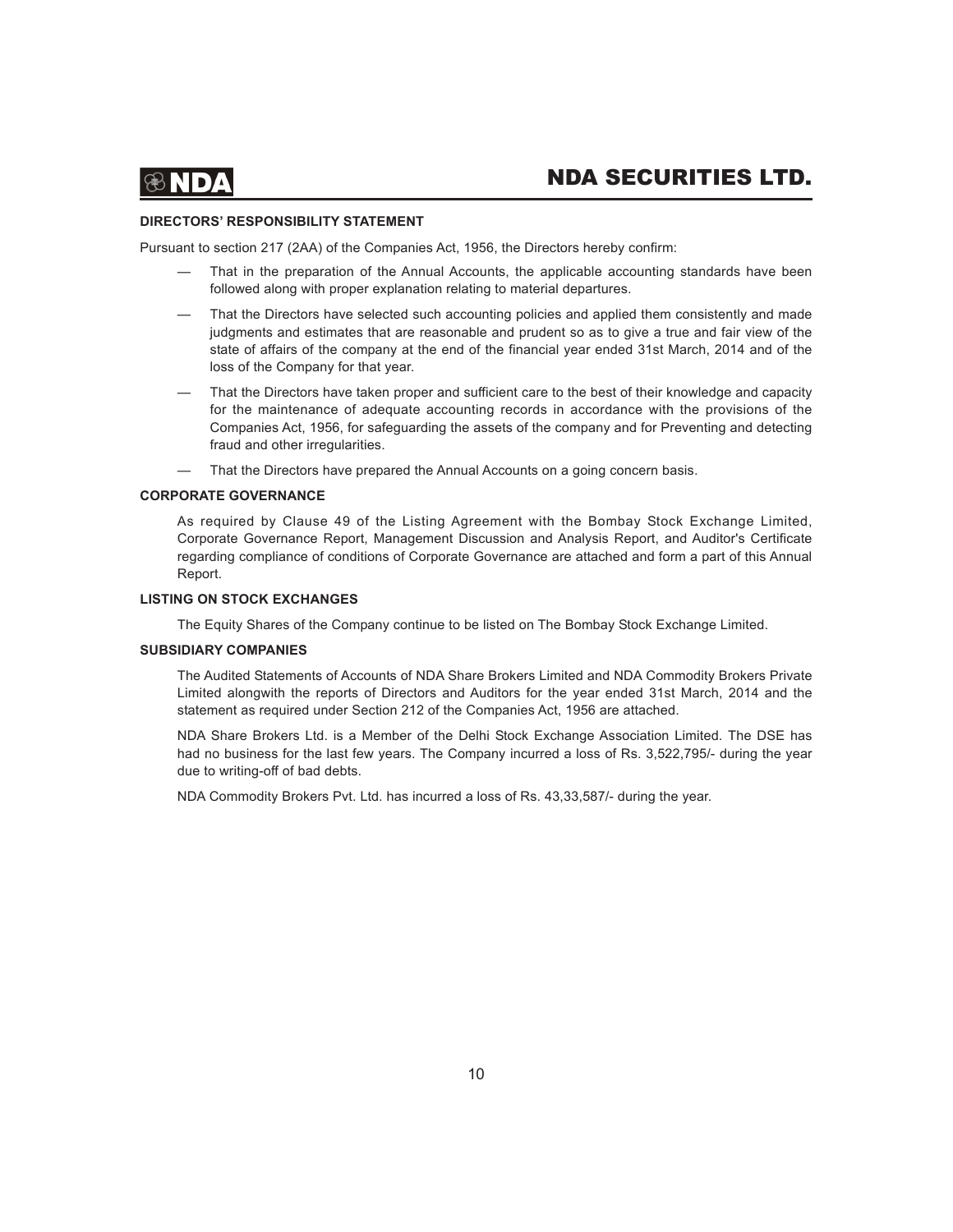

#### **CONSOLIDATED FINANCIAL STATEMENTS**

As required under clause 32 of the Listing Agreement with the Bombay Stock Exchange Limited, Audited consolidated financial statements form part of Annual Report.

#### **AUDITORS**

As per the requirements of the Companies Act, 2013, the auditors, M/s Gupta Rustagi & Aggarwal retire at the conclusion of the 22nd Annual General Meeting. M/s Gupta Rustagi & Aggarwal being eligible, offers themselves for re-appointment and are proposed to be re-appointed from the conclusion of forthcoming Annual General Meeting till the conclusion of the 25th Annual General Meeting.

### **AUDITORS' REPORT**

The Auditors Report read together with the Notes to Accounts is self explanatory and do not call for any further explanations under Section 217(3) of the Companies Act, 1956.

### **PARTICULARS OF EMPLOYEES**

No employee is covered under section 217 (2A) of the Companies Act, 1956 read with the Companies (Particulars of Employees) Rules, 1975, as amended.

### **OTHER PARTICULARS**

The provisions relating to the conservation of energy and technology absorption as required to be disclosed by section 217(1)(e) of the Companies Act, 1956 do not apply to the Company. The Company had no foreign Exchange earning / outgo during the year under review.

### **FIXED DEPOSITS**

The company has neither accepted fresh Fixed Deposit nor renewed any Fixed Deposit during the year ended 31.03.2014.

#### **CASH FLOW ANALYSIS**

In conformity with the provisions of clause 32 of the Listing Agreement, the Cash Flow Statement for the year ended 31.03.2014 is annexed hereto.

### **ACKNOWLEDGEMENT**

Your Directors wish to place on record their appreciation for the co-operation and support extended by the Company's Bankers, Stock Exchanges, other Regulatory Bodies, Share Holders & members of the staff at all levels.

For and on behalf of the Board

Sd/- Sd/- Date: 12.08.2014 **SANJAY AGARWAL DEEPTI AGARWAL** Place: New Delhi **MANAGING DIRECTOR** WHOLETIME DIRECTOR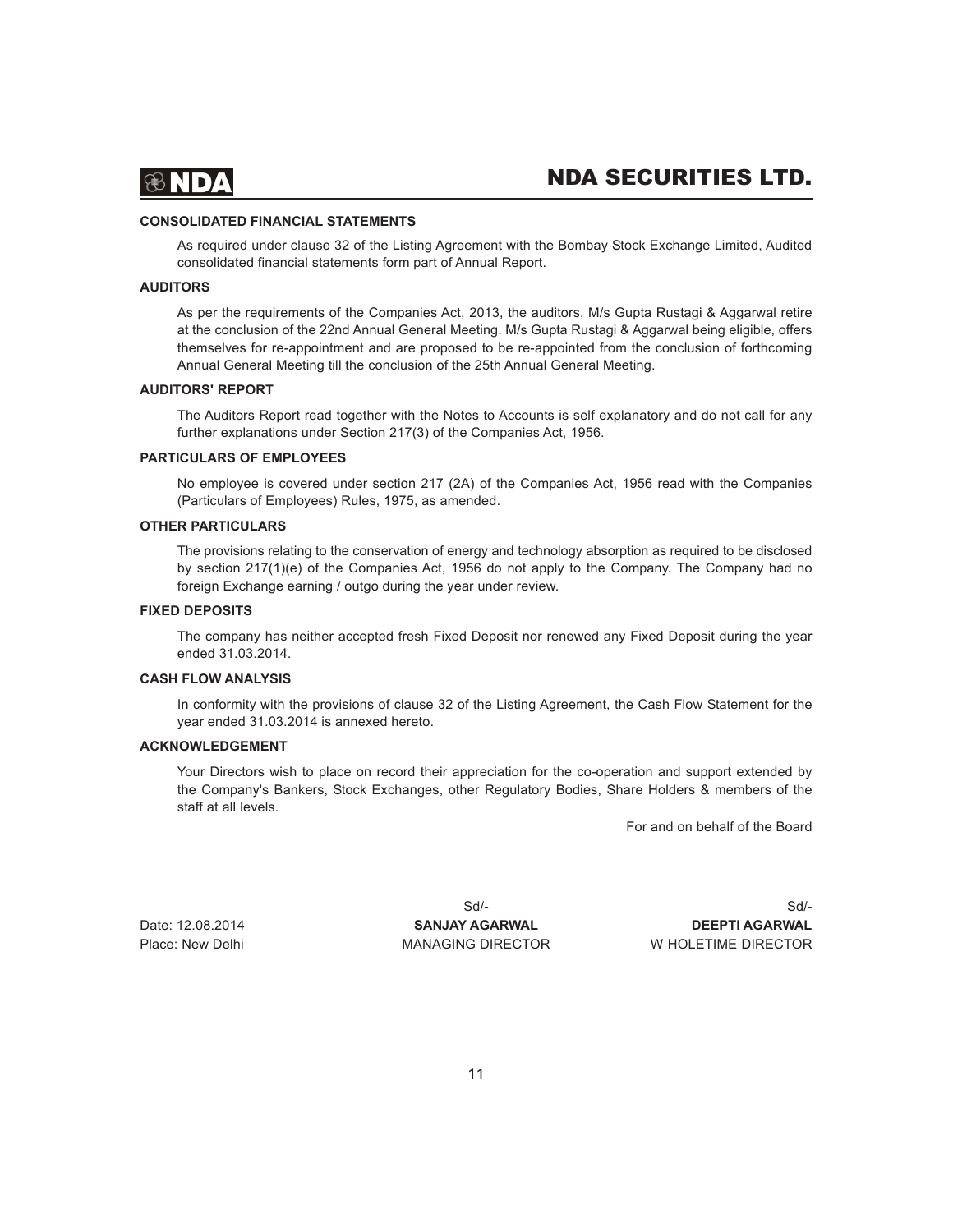**&NDA** 

# **CORPORATE GOVERNANCE REPORT**

Corporate Governance is about system of rules, practices and processes by which a company is directed and controlled. Corporate governance essentially involves balancing the interests of the many stakeholders in a company - these include its shareholders, management, customers, suppliers, financiers, government and the community. Since corporate governance also provides the framework for attaining a company's objectives, it encompasses practically every sphere of management, from action plans and internal controls to performance measurement and corporate disclosure.

### **1. COMPANY'S PHILOSOPHY ON CORPORATE GOVERNANCE**

Your Company believes in transparency in all its dealings and emphasizes on integrity and compliance. NDA Group considers proper Corporate Governance as a prerequisite for meeting the needs of shareholders and customers of the Company. With this in mind, the Management has observed complete transparency and made adequate disclosures in this Report.

### **2. BOARD OF DIRECTORS**

The Board of Directors comprises of 5 Directors. Composition, Category of Directors and other Directorship details are as follows:

| Category                                   | <b>Name &amp; Designation</b>                  | No. of other Directorships &<br><b>Committee Membership/Chairmanship</b> |                                  |                                   |  |
|--------------------------------------------|------------------------------------------------|--------------------------------------------------------------------------|----------------------------------|-----------------------------------|--|
|                                            |                                                | Directorship<br>(including Pvt. Ltd.)                                    | <b>Committee</b><br>Chairmanship | <b>Committee</b><br><b>Member</b> |  |
| Promoter<br>Executive<br>Director          | Sh. Sanjay Agarwal<br><b>Managing Director</b> | 4                                                                        |                                  |                                   |  |
| Executive<br>Director                      | Smt. Deepti Agarwal<br>Whole Time Director     | 1                                                                        |                                  |                                   |  |
| Independent<br>Non Executive<br>Director   | Sh. Uma Shanker Gupta<br>Director              | 4                                                                        | 2                                | 1                                 |  |
| Independent<br>Non Executive<br>Director   | Sh. Lalit Gupta, Director                      | 2                                                                        | 1                                | 2                                 |  |
| In depen dent<br>Non Executive<br>Director | Sh. Ram Kishan Sanghi<br><b>Director</b>       | 5                                                                        |                                  | 3                                 |  |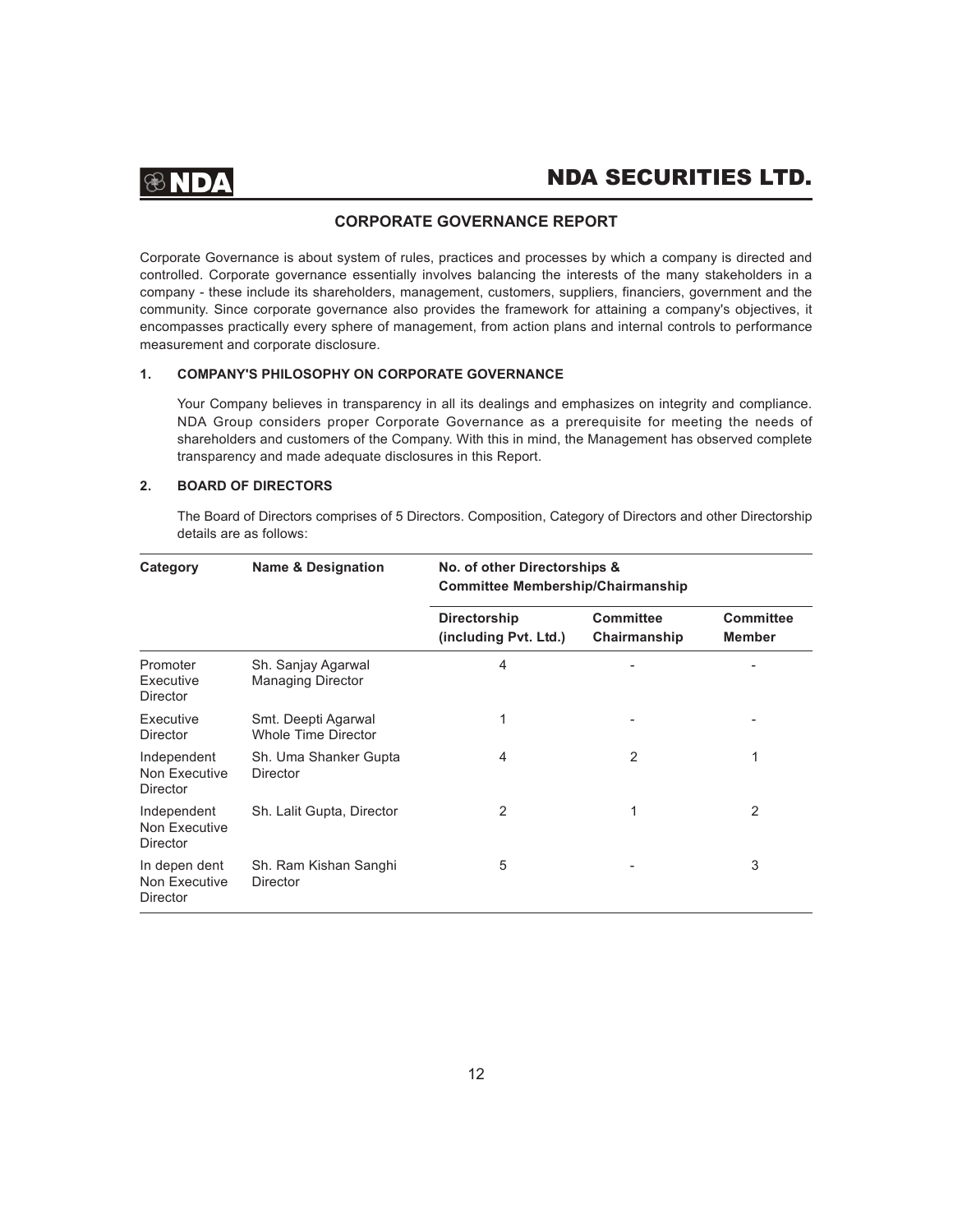The attendance of the Directors of the Company at the Board meetings & Annual General Meetings are as follows:

| <b>Directors</b>      | No. of Board<br><b>Meetings Held</b><br>During the year | No. of Board<br><b>Meetings</b><br><b>Attended</b> | <b>Last AGM</b><br>Attended on<br>27/09/2013 |
|-----------------------|---------------------------------------------------------|----------------------------------------------------|----------------------------------------------|
| Sh. Sanjay Agarwal    | 14                                                      | 12                                                 | Yes                                          |
| Smt. Deepti Agarwal   | 14                                                      | 12                                                 | Yes                                          |
| Sh.Uma Shanker Gupta  | 14                                                      | 14                                                 | Yes                                          |
| Sh. Lalit Gupta       | 14                                                      | 14                                                 | Yes                                          |
| Sh. Ram Kishan Sanghi | 14                                                      | 14                                                 | Yes                                          |

#### **The Board of Directors met 14 times during the year on the following dates:**

2nd April 2013, 14th May 2013, 30th May 2013, 12th August 2013, 04th September 2013, 1st October 2013, 31st October 2013, 13th November 2013, 28th November 2013, 10th January 2014, 20th January 2014, 12th February 2014, 25th February 2014 and 24th March 2014.

## **3. INFORMATION SUPPLIED TO THE BOARD**

The Board has complete access to all information with the company. Desired information is regularly provided to the Board as a part of the agenda papers well in advance of the Board Meetings or is tab led in the course of the Board Meeting. Besides this, the Board periodically reviews internal control and compliance with laws applicable to the company, as well as steps taken by the company to rectify instances of non-compliances.

#### **4. RISK MANAGEMENT**

The Board of Directors from time to time evaluates and discusses the Risk assessment and mitigation mechanism in their meetings.

### **5. AUDIT COMMITTEE**

The Board of Directors has constituted Audit Committee to assist the Board in discharging their responsibilities effectively. The Audit Committee comprises the following Directors:

| S. NO. NAME                | <b>CATEGORY</b> | <b>NO. OF MEETINGS ATTENDED</b> |
|----------------------------|-----------------|---------------------------------|
| Sh. Lalit Gupta (Chairman) | Non - Executive |                                 |
| Sh. Uma Shanker Gupta      | Non – Executive |                                 |
| Sh. Ram Kishan Sanghi      | Non – Executive |                                 |

During the year 2013-14, six meetings of the Audit Committee were held on 11th May 2013, 30th May 2013, 24th June 2013, 12th August 2013, 13th November 2013 and 12th February 2014.

The terms of reference for the Audit Committee are as stipulated in Clause 49 of the listing Agreement. The functions of the Audit Committee are as per Company Law and Listing Agreement with the Bombay Stock Exchange Limited. This includes overseeing of Company's Financial Reporting process, Recommending the appointment and removal of external auditors, reviewing the Annual Financial Statements, Financial Management policies, Adequacy of Internal Control System and Internal Audit Functions.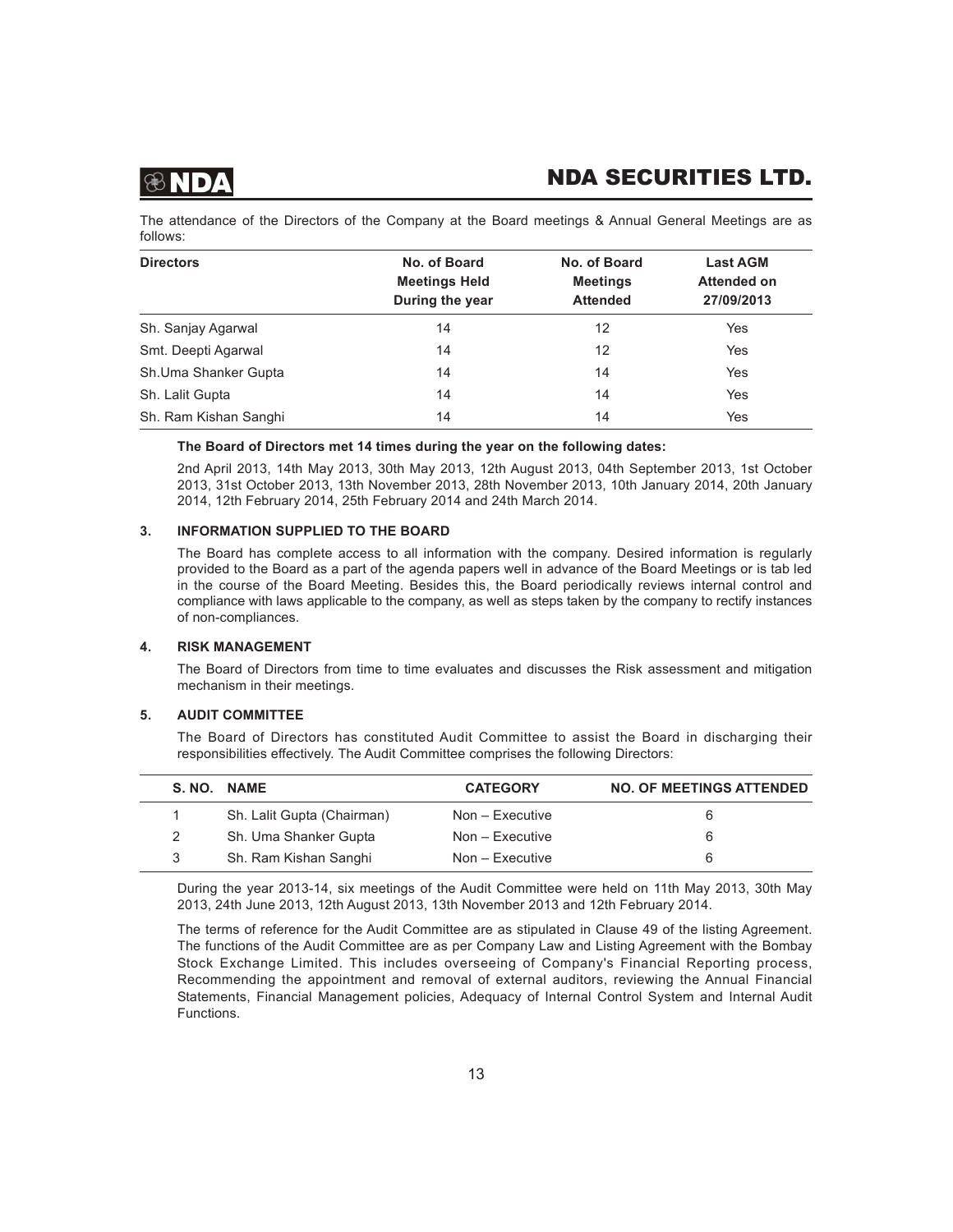#### **6. REMUNERATION COMMITTEE**

The Committee consists of:

| Sh. Uma Shanker Gupta | Chairman |
|-----------------------|----------|
| Sh. Lalit Gupta       | Member   |
| Sh. Ram Kishan Sanghi | Member   |

The Board has constituted Remuneration Committee which devises the policy relating to Executive Directors / Managers.

#### **Remuneration Policy**

The success of the organisation in achieving good performance and good governance practice depends on its ability to attract and retain individuals with requisite knowledge and excellence as Executive and Non-executive Directors. At present the non-executive Directors are only paid sitting fees.

While deciding on the remuneration to the Directors, the Board and Remuneration Committee considers the performance of the company, qualifications of the appointee, experience, level of responsibility, past performance and other relevant factors.

Details of the remuneration paid to the Directors for the financial year ended 31/03/2014 are as given below:

| <b>Name</b>           | <b>Remuneration (Rs.)</b> | <b>Sitting Fees (Rs.)</b> | Total (Rs.) |
|-----------------------|---------------------------|---------------------------|-------------|
| Sh. Sanjay Agarwal    | 1500000                   |                           | 1500000     |
| Smt. Deepti Agarwal   | 900000                    |                           | 900000      |
| Sh. Uma Shanker Gupta |                           | 15000                     | 15000       |
| Sh. Lalit Gupta       |                           | 15000                     | 15000       |
| Sh. Ram Kishan Sanghi |                           | 15000                     | 15000       |

Details of the shares of the Company held by the Directors as on 31st March 2014 are as below:

| Name                | No. of Shares | Percentage of shareholding |
|---------------------|---------------|----------------------------|
| Sh. Sanjay Agarwal  | 180785        | 3.55                       |
| Smt. Deepti Agarwal | 28451         | 0.56                       |
| Sh. Lalit Gupta     | 100           | 0.00                       |

Other Directors do not hold any shares in the Company.

### **7. SHAREHOLDERS/INVESTORS GRIEVANCE COMMITTEE**

The Company also has a Committee to look after the investor grievances relating to their various issues. The Committee consists of the following Directors:

| Sh. Uma Shanker Gupta | Chairman |
|-----------------------|----------|
| Sh. Lalit Gupta       | Member   |
| Sh. Ram Kishan Sanghi | Member   |

The Committee addresses the effective redressal of the complaints of the shareholders such as dematerialization, transfer, non-receipt of Balance Sheet. The Committee also recommends the steps to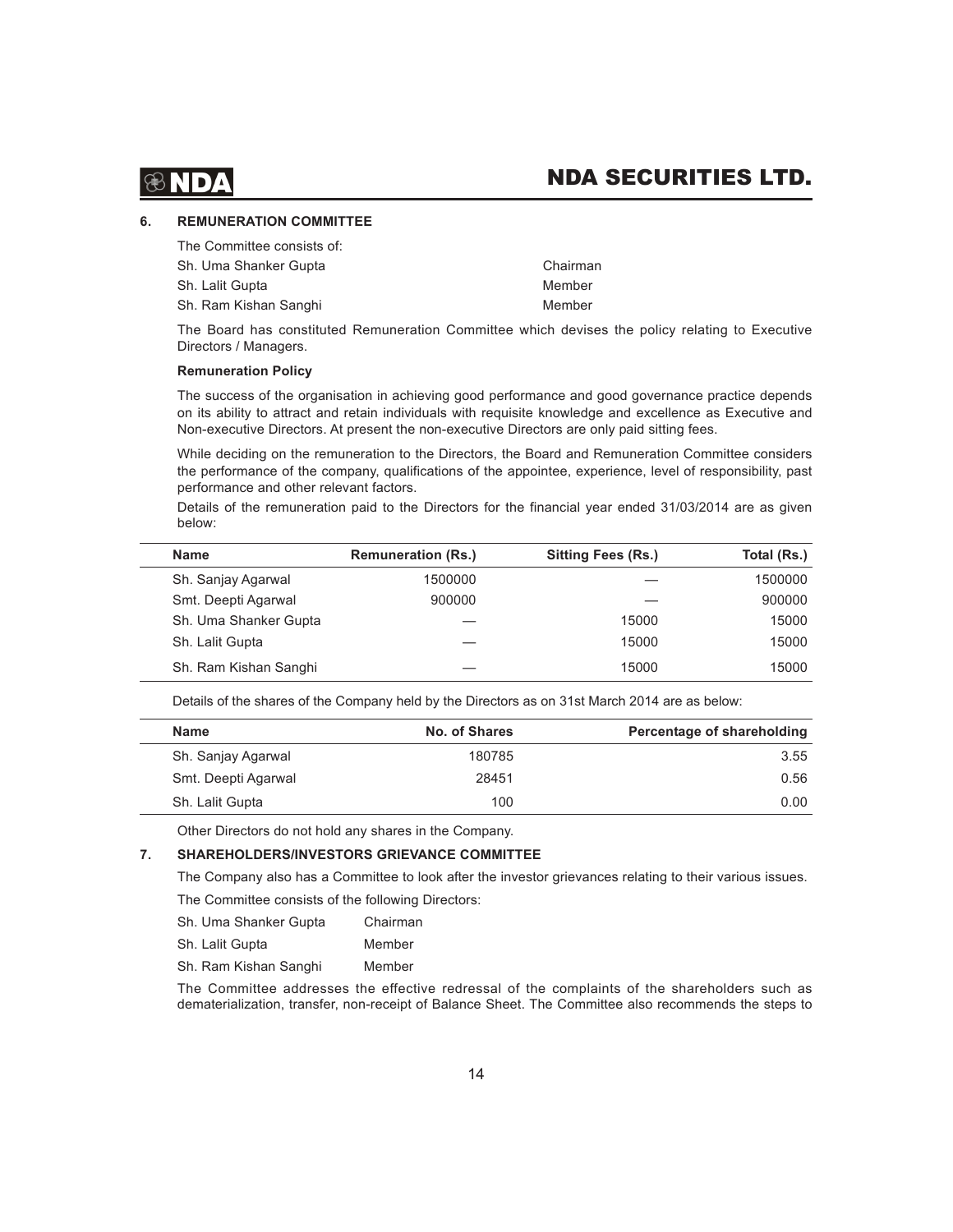# NDYA

# NDA SECURITIES LTD.

be taken for further improvement in the quality of service to the investors. In case of Grievances, the investors may contact at email- *investorcell@ndaindia.com*

**Compliance Officer:** Ms. Megha Khatri, CFO

The Company received zero complaint during the year

No requests for transfer/transmission of shares/issue of duplicate shares were pending for approval as on 31st March 2014.

No request for dematerialization and rematerialization were pending as on 31st March 2014.

### **8. SUBSSIDIARY COMPANIES**

The Company has following subsidiary companies as on 31 st March, 2014:

1. NDA Share Brokers Ltd

2. NDA commodity Brokers Pvt. Ltd.

The Audit Committee of the Company reviews the financial statements and the investments made by these unlisted subsidiary companies. The minutes of the Board Meetings of all the unlisted subsidiaries including non-material unlisted Indian subsidiary companies are placed at the Board Meetings of the Company. The Management also periodically brings to the attention of the Board of Directors, a statement of all significant transactions and arrangements entered, if any, by all the unlisted subsidiary companies.

#### **9. GENERAL BODY MEETINGS**

The details of the Annual General Meetings held in the last three years are as under:

| <b>Financial Year</b> | Date of Meeting     | <b>Type of Meeting</b> | Time     | <b>Venue/Location</b>                                                                                          |
|-----------------------|---------------------|------------------------|----------|----------------------------------------------------------------------------------------------------------------|
| 2010-2011             | 29th September 2011 | AGM                    | 4.00 P.M | Agarwal Dharmshala, OCF<br>Pocket, 104, Kalkaji Vistar,<br>Near Punjsons Factory.<br>Kalkaji, New Delhi-110019 |
| 20 11-2012            | 28th September 2012 | AGM                    | 4.00 P.M | Agarwal Dharmshala, OCF<br>Pocket, 104, Kalkaji Vistar,<br>Near Punjsons Factory.<br>Kalkaji, New Delhi-110019 |
| 20 12-2013            | 27th September 2013 | <b>AGM</b>             | 4:00 P.M | Agarwal Dharmshala, OCF<br>Pocket, 104, Kalkaji Vistar,<br>Near Punjsons Factory.<br>Kalkaji, New Delhi-110019 |

No special resolution was passed in the previous three AGMs.

### **Postal Ballot Resolutions**

The Board of Directors at its meeting held on 20th January 2014 approved the following resolution relating to alteration in Main Objects Cause of Memorandum of Association to be passed through Postal Ballot pursuant to section 192A(2) of the Companies Act, 1956 ("the Act") read with the Companies (Passing of the Resolution by Postal Ballot) Rules, 2011 by way of Special Resolution.

"To carry on the business as Depository Participants in India by acquiring membership of Depositories like Central Depository Services (India) Limited (CDSL), National Securities Depository Limited (NSDL) or any other organization providing the Depository Services, depository clearing services, custodian clearing services and professional clearing services and to operate, run, manage and deal in all the permitted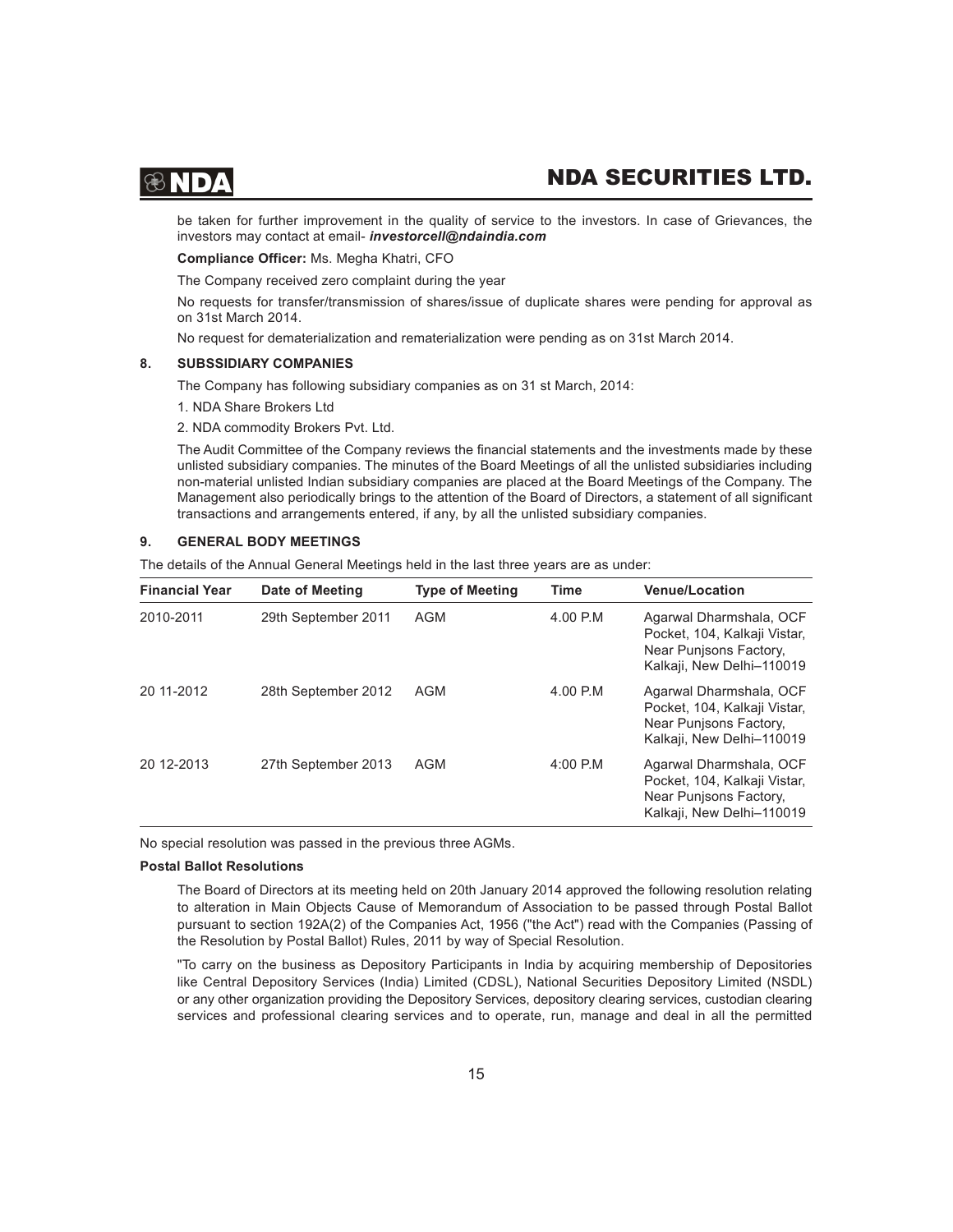#### NDA  $\bigcircled{3}$

activities for providing Depository Participant Services with a high standard of integrity, honour and to ensure business activities in a transparent, fair and open manner."

The Company had appointed Mr. Surrinder Kishore Kapahi, a Practicing Company Secretary, as Scrutinizer for conducting the Postal Ballot in accordance with the provision of the Companies Act, 1956 and based on the Scrutinizer's Report dated 25th February 2014, Mr. Sanjay Agarwal, Managing Director has announced the Postal Ballot Results as under:

| <b>Particulars</b>                                  | No. of Postal<br><b>Ballot forms</b> | No. of shares | % of total paid<br>up equity capital |
|-----------------------------------------------------|--------------------------------------|---------------|--------------------------------------|
| Total Postal Ballot forms received                  | 27                                   | 3966072       | 77.89                                |
| Less: Invalid postal ballot forms                   | 3                                    | 500           | 0.01                                 |
| Net valid postal ballot forms (as per register)     | 24                                   | 3965572       | 77.88                                |
| Postal Ballot forms with assent for the resolution  | 23                                   | 3965562       | 77.88                                |
| Postal Ballot forms with dissent for the resolution |                                      | 10            | 0.00                                 |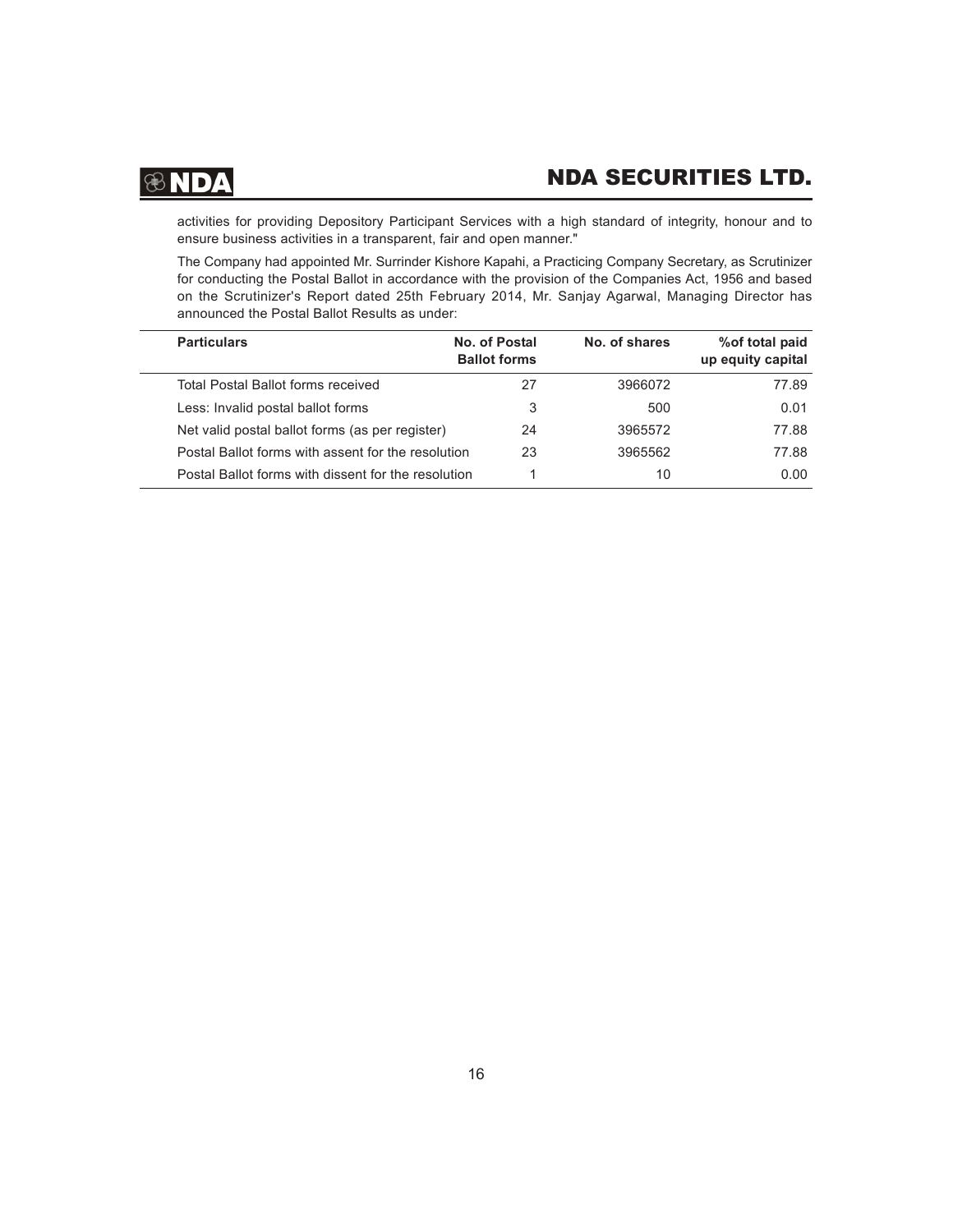### **10. DISCLOSURES**

Transactions with related parties are disclosed in Note No. 3.14. Notes forming part of the accounts are annexed to the Financial Statement for the year. Adequate care was taken to ensure that the potential conflict of interest did not harm the interest of the Company at large.

The Company has followed the Accounting Standards laid down by the Companies (Accounting Standards) Rules, 2006 in preparation of financial statements.

The Company has a risk management framework in place. The Company has established procedures to periodically place before the Board, the risk assessment and minimization of the procedures being followed by the Company and steps taken by it to mitigate these risks.

There has been no instance of non-compliance by the Company on any matters relating to the capital market during the last three years. No penalties or strictures were imposed on the Company by Stock Exchange or SEBI or any other authority during the last three years.

Your Company has laid down a code of conduct for all the board members and identified senior management personnel of the Company. All the members of the Board and senior management personnel have affirmed their compliance with the said code of conduct for the financial year ended 31st March 2014. A declaration to this effect signed by Sh. Sanjay Agarwal, Managing Director of the Company has been annexed as Annexure to this report.

As required by Clause 49 of the Listing Agreement, a certificate duly signed by Sh. Sanjay Agarwal, Managing Director and Ms. Megha Khatri, Chief Finance Officer in charge of finance function was placed before the Board of Directors at its meeting held on 30.05.2014 and the same has been annexed as Annexure to this report.

The Company is complying with all the mandatory requirements of Clause - 49 of the Listing Agreement. In addition, the Company has also adopted the non-mandatory requirements of the constitution of Remuneration Committee.

The Company has adopted a code of conduct for prevention of insider trading for its management, staff and directors

The Company does not have any whistle Blower Policy.

### **11. MEANS OF COMMUNICATION**

The Quarterly, Half yearly and Annual Results are communicated to Bombay Stock Exchange Limited where the shares of the Company are listed as soon as the same are approved and taken on record by the Board of Directors of the Company. Further the results are published in the Business Standard (English) and Veer Arjun (Hindi). The Results are not sent individually to the Shareholders.

The Company's financial results are displayed on the company's website at www.ndaindia.com. No official press releases have been made during the relevant period. No presentation has been made to the Institutional Investors or to the Analysts during the relevant period. The Management Discussion and Analysis Report has been included in the Annual Report.

### **12. GENERAL SHAREHOLDERS'INFORMATION**

| Date of Annual General Meeting | : 29th Sept. 2014 |
|--------------------------------|-------------------|
| Time                           | $: 4.00$ P.M.     |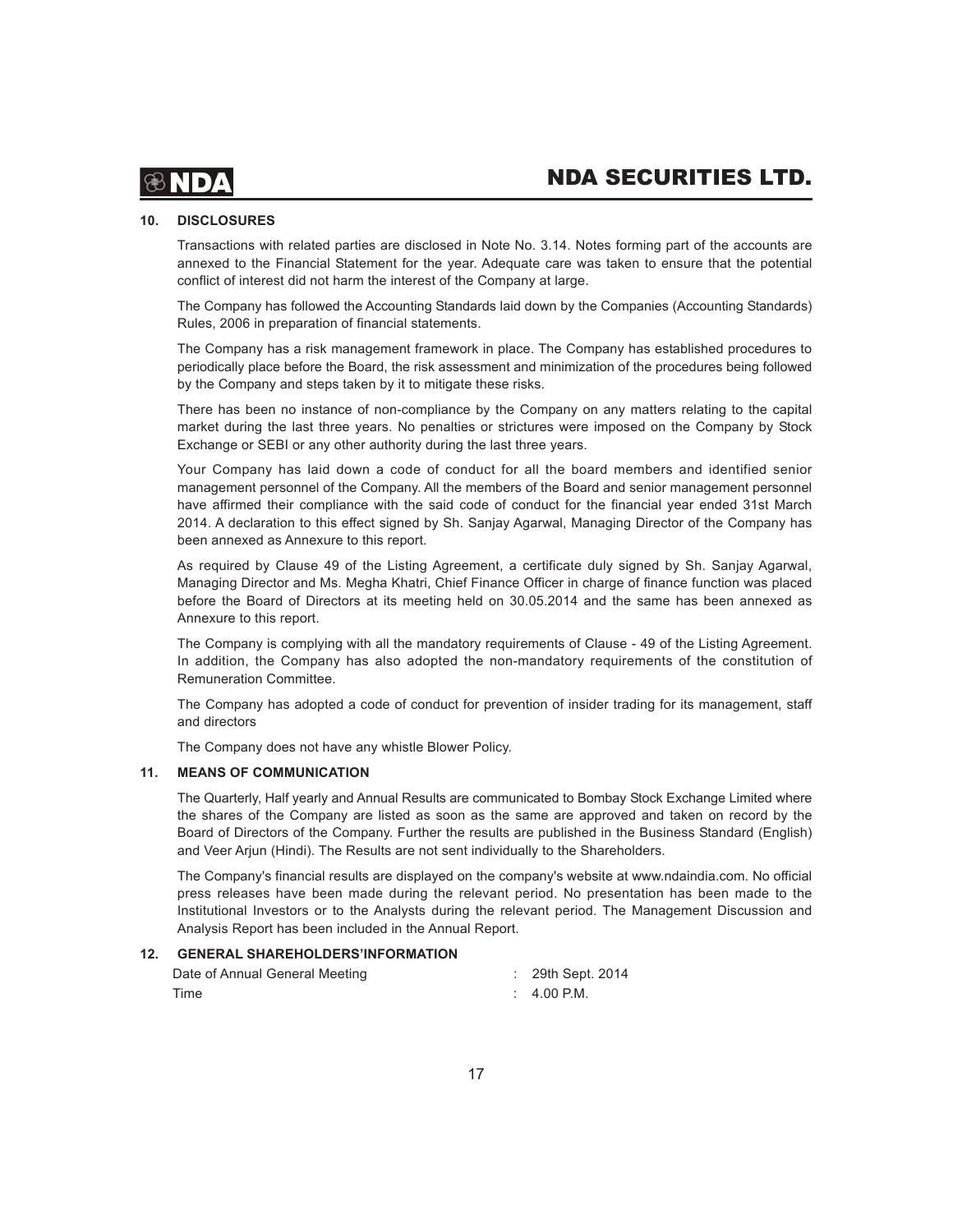# **&NDA**

# NDA SECURITIES LTD.

| Venue                                                         |    | AGARWAL DHARMSHALA<br>OCF POCKET 104, KALKAJI VISTAR<br><b>NEAR PUNJSONS FACTORY</b><br><b>NEW DELHI-110019</b> |
|---------------------------------------------------------------|----|-----------------------------------------------------------------------------------------------------------------|
| <b>Book Closure</b>                                           | ÷. | 24th September 2014 to                                                                                          |
|                                                               |    | 29th September 2014 (both days inclusive)                                                                       |
| Dividend payment date                                         | ÷  | Not applicable                                                                                                  |
| <b>Tentative Financial Calendar for 2014-15</b>               |    |                                                                                                                 |
| <b>Financial Year</b>                                         |    | 1st April, 2014 to 31st March, 2015                                                                             |
| Results for the quarter ended 30th June, 2014                 |    | Second week of August 2014                                                                                      |
| Results for the quarter ended 30th September 2014             |    | Second Week of November 2014                                                                                    |
| Results for the quarter ended 31st December 2014              |    | Second week of February 2015                                                                                    |
| Audited yearly Results for the year ended<br>31st March, 2015 | t. | On or Before 30th May 2015                                                                                      |
| Annual General Meeting for the Year 2014-2015                 |    | September 2015                                                                                                  |
|                                                               |    |                                                                                                                 |

### **LISTING ON STOCK EXCHANGES**

- (a) The Equity Shares of the Company are listed at the Bombay Stock Exchange Limited and they trade under code no. 511535.
- (b ) ISIN Number in NSDL & CDSL for Equity Shares is INE026C01013
- (c) Annual listing fee for the year 2014– 2015 has been paid to the Bombay Stock Exchange Limited.

# **SHARE MARKET DATA**

Monthly High/Low of market price of the Company's shares traded on the BSE and the performance of our share price during the year under review are as follows:

|                  | <b>BSE SENSEX</b> | Company's share price at BSE |             |
|------------------|-------------------|------------------------------|-------------|
| <b>DATE</b>      | <b>HIGH</b>       | HIGH (Rs.)                   | Low $(Rs.)$ |
| April 2013       | 19622.68          | 21                           | 20          |
| May 2013         | 20443.62          | 22.4                         | 20.3        |
| June 2013        | 19860.19          | 21.6                         | 20          |
| <b>July 2013</b> | 20351.06          | 21                           | 21          |
| August 2013      | 19569.20          |                              |             |
| September 2013   | 20739.69          | 22.05                        | 22.05       |
| October 2013     | 21205.44          |                              |             |
| November 2013    | 21321.53          |                              |             |
| December 2013    | 21483.74          |                              |             |
| January 2014     | 21409.66          | 22                           | 22          |
| February 2014    | 21140.51          | 21.5                         | 21.5        |
| March 2014       | 22467.21          |                              |             |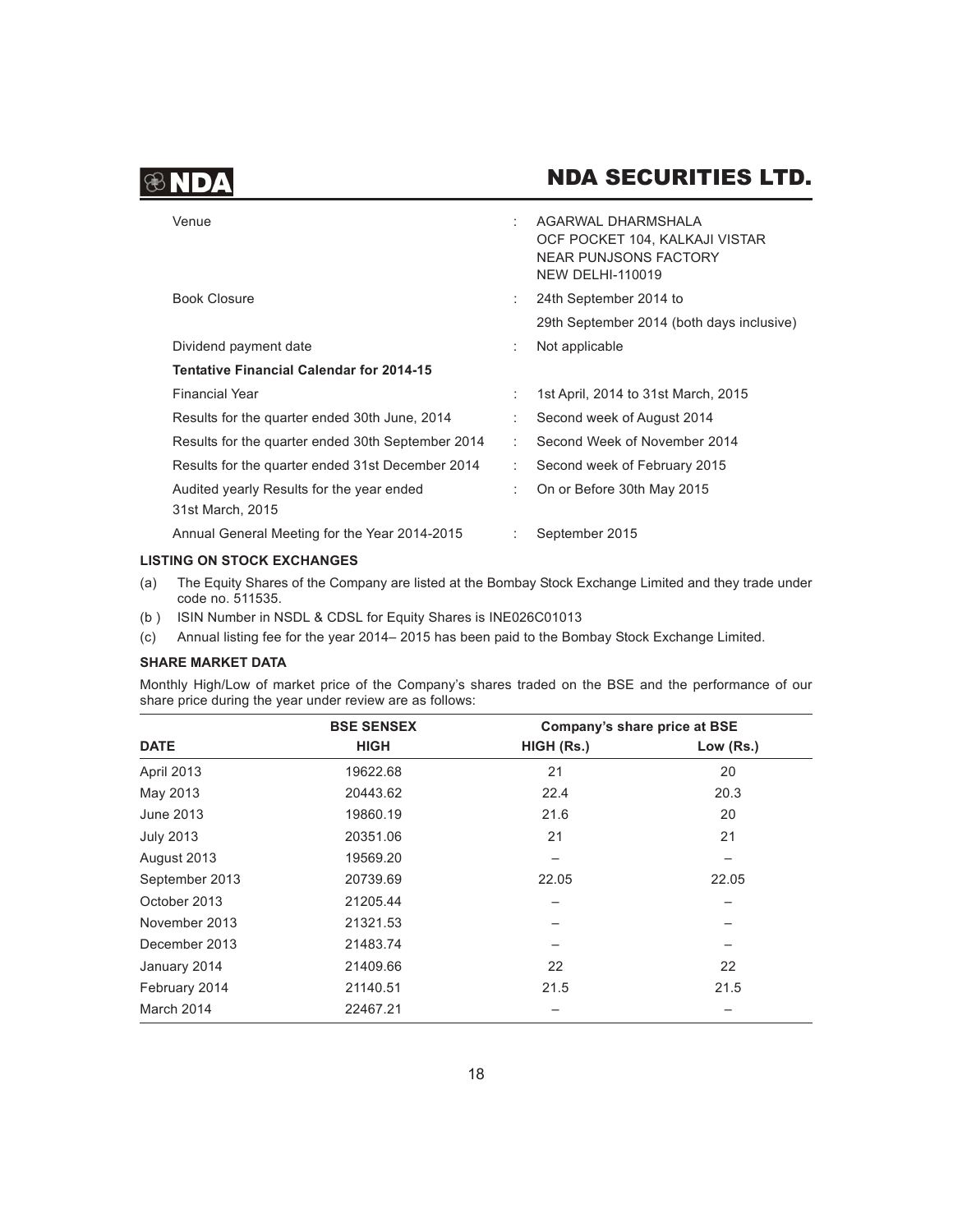# NDA

# NDA SECURITIES LTD.

#### **COMPLIANCE CERTIFICATE FROM THE AUDITORS:**

A certificate from the Auditors certifying the Company's compliance with the conditions of Corporate Governance as stipulated under Clause 49 of the Listing Agreement is annexed.

### **REGISTRAR AND SHARE TRANSFER AGENTS:**

Beetal Financial & Computer Services Pvt. Ltd Beetal House, 3rd Floor, 99 Madangir, Behind Local Shopping Centre, Nead Dada Harsukhdas Mandir, New Delhi - 110062 Tel: 011 - 29961281-82, Fax: 011 - 29961284 Email: beetalrta@gmail.com, Website: www.beetalfinancial.com

#### **SHARE TRANSFER SYSTEM**

All cases of transfer whether physical or electronic are handled by M/s. Beetal Financial & Computer Services Pvt. Ltd and all physical transfer were registered and returned within the stipulated time. Similarly, dematerialization of shares was done within stipulated time.

### **DEMATERIALISATION OF SHARES**

As on 31st March, 2014, 4650718 Equity Shares held by shareholders representing 91.33% of the total Paid-up Equity Capital have been dematerialized. Trading in Equity Shares of the Company is permitted only in dematerialized form w.e.f. 30/10/2000 as per notification issued by the Securities and Exchange Board of India (SEBI).

| Share Holding of<br><b>Nominal Value</b><br>of Rs. | No. of shareholders | % of shareholders | No. of Share held | % of Shares held |
|----------------------------------------------------|---------------------|-------------------|-------------------|------------------|
| Upto 5000                                          | 3.429               | 94.99             | 4.76.608          | 9.36             |
| 5001-10000                                         | 112                 | 3.10              | 89.674            | 1.76             |
| 10001-20000                                        | 36                  | 1.00              | 52,294            | 1.03             |
| 20001-30000                                        | 6                   | 0.17              | 15,283            | 0.30             |
| 30001-40000                                        | 5                   | 0.14              | 18.100            | 0.36             |
| 40001-50000                                        | 0                   | 0.00              | 0                 | 0.00             |
| 50001-100000                                       | 1                   | 0.03              | 8.300             | 0.16             |
| 100001 & above                                     | 21                  | 0.58              | 44.31.941         | 87.03            |
| <b>Total</b>                                       | 3610                | 100               | 5092200           | 100.00           |

#### **DISTRIBUTION OF SHAREHOLDING AS ON 31 ST MARCH, 2014**

### **SHAREHOLDING PATTERN AS ON 31ST MARCH, 2014**

|               | <b>CATEGORY</b>                     | <b>NO. OF SHARES</b><br><b>HELD</b> | <b>PERCENTAGE OF</b><br><b>SHAREHOLDING</b> |
|---------------|-------------------------------------|-------------------------------------|---------------------------------------------|
|               | <b>PROMOTERS</b>                    | 3639240                             | 71.47                                       |
| $\mathcal{P}$ | FINANCIAL INSTITUTION / MUTUAL FUND | 0.00                                | 0.00                                        |
| 3.            | CORPORATE BODIES                    | 31577                               | 0.62                                        |
| 4             | <b>INDIAN PUBLIC</b>                | 1421373                             | 27.91                                       |
| 5.            | NRIS / OCBS                         | 10                                  | 0.00                                        |
| <b>TOTAL</b>  |                                     | 5092200                             | 100.00                                      |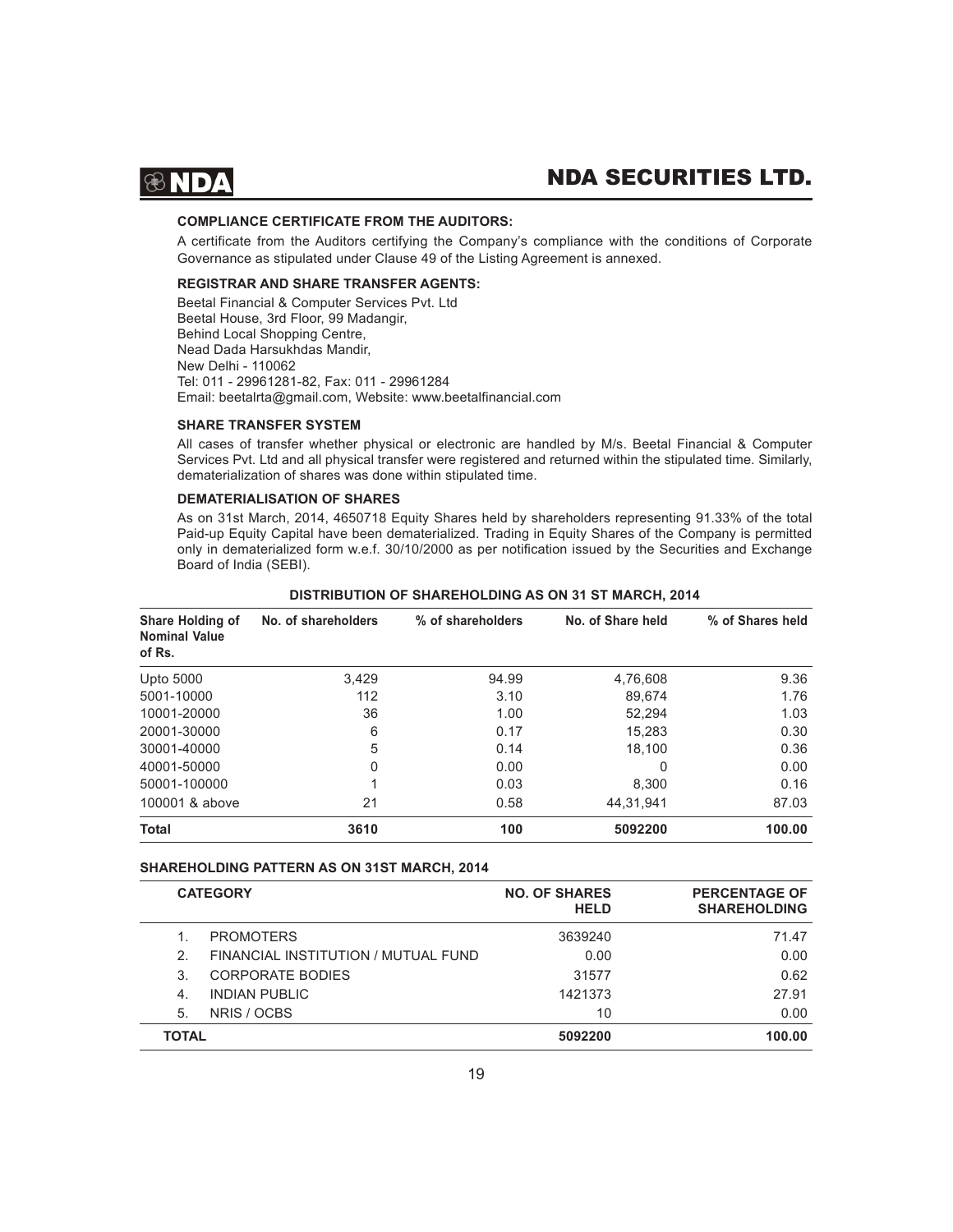# **®NDA**

# NDA SECURITIES LTD.

Outstanding GDRs / ADRs / W arrants or any Convertible Instruments, conversion date and likely impact on Equity NOT APPLICABLE Plant Locations **NOT APPLICABLE** 

Address for correspondence: Ankita Jain

Company Secretary NDA Securities Limited 1002A, Arunachal Building 19, Barakhamba Road, New Delhi - 110001

For and on behalf of the Board

Sd/- Date : 12.08.2014 **(SANJAY AGARWAL)**

Place : New Delhi MANAGING DIRECTOR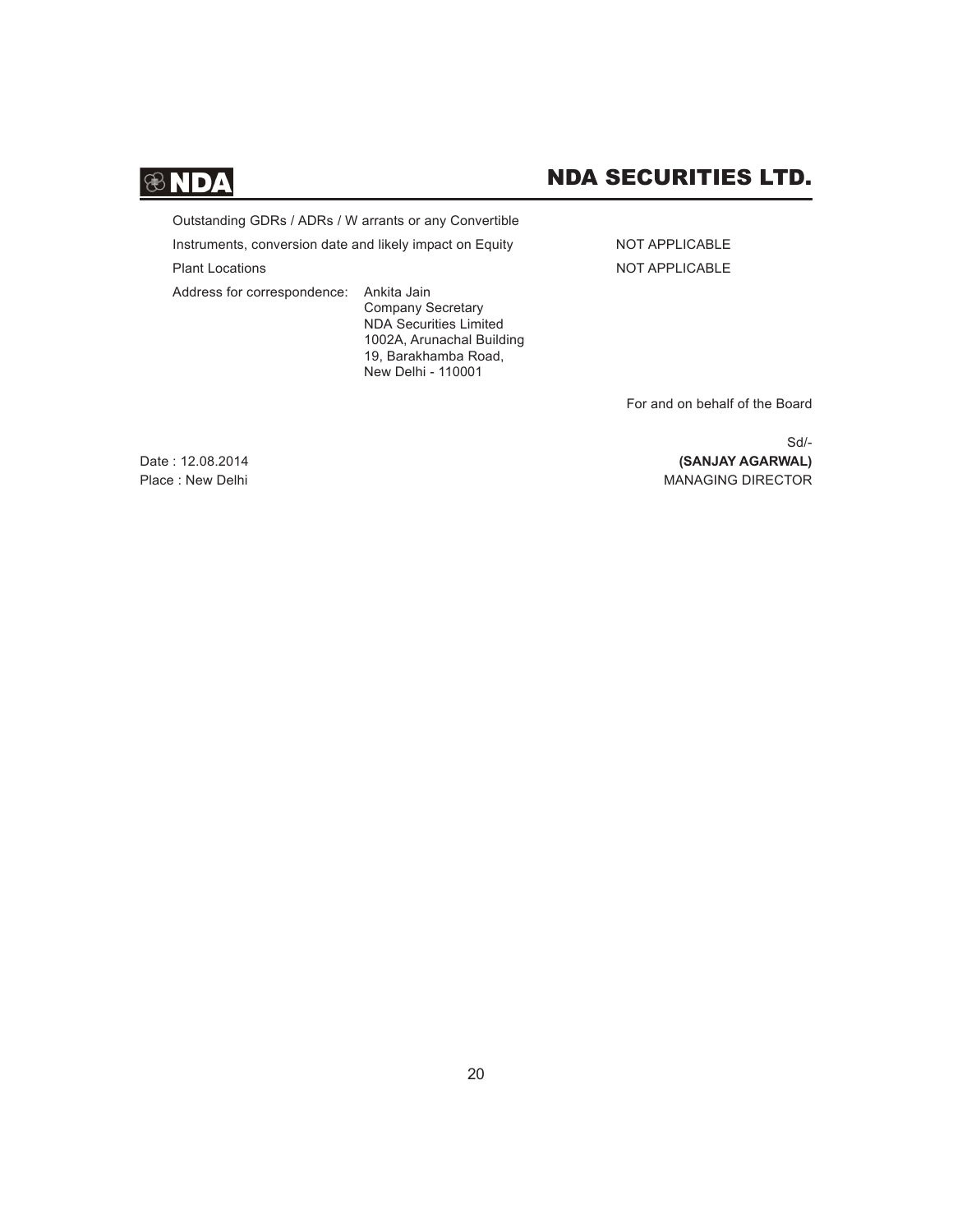

# **MANAGEMENT DISCUSSION AND ANALYSIS**

#### **Industry Structure and Trends**

India's economic growth remained subdued at 4.7 per cent in 2013-14. The economy's pain points include unsatisfactory economic growth, persistent high inflation, fiscal and current account deficits and sluggish industrial growth etc. Economic challenges inherited from Financial Year 2012-2013 continued to exert pressure in Financial Year 2014. Despite the challenges, we hope that the new fiscal year with the new government would see decisive movement on the policy front, which would give clarity to the business community and improve investor sentiments and capital market activity.

#### **Opportunities, Threats, Risks and Concerns**

The positive long term economic outlook will lead to opportunity for capital market services. The increasing share of financial services in disposable income is another opportunity. The leveraging technology will enable best practices and processes.

The threats include short term economic slowdown impacting investor sentiments and business activities, slow down in global liquidity flows, increased competition etc.

The Company like any other Company is exposed to specific risks that are particular to its business and the environment within which it operates. The Company is exposed to the market risk (including liquidity risk) and also the factors that are associated with capital market, which inter alia includes economics/ business cycle, fluctuations in the stock prices in market, besides the interest rate volatility, and credit risk.

The Company is confident of managing these risks by maintaining a conservative financial profile, and by following prudent business and risk management practices.

#### **Future prospects and outlook**

The business is likely to improve as the economy picks up in 2014-15. The assumption is based on the fact that the Company's losses have come down to Rs. 12,28,309/- during 2013-14 in comparison to previous year losses of Rs. 25,16,532/-. The company continues to remain optimistic about the future potential and prospects and is expected to drive profitability over the next financial year.

#### **Segment wise or product wise performance**

The Company is a member of the National Stock Exchange of India Ltd. And Bombay Stock Exchange Limited and deals in one segment only viz. securities. Your company is a Depository Participant with NSDL. Performance has been dealt with in the Directors' Report.

#### **Internal Control system**

There is effective system of Internal Control in the Company and the policies and procedures are continuously reviewed. The Audit Committee of the Board of Directors reviews the adequacy of the Internal Controls.

#### **Financial Performance**

The Financial Performance has been dealt with in the Directors Report.

### **Human Resource Development**

The Company now has a number of qualified professionals having varied experience in their respective fields. During the Financial Year there were cordial relations between the employees and the management of the company.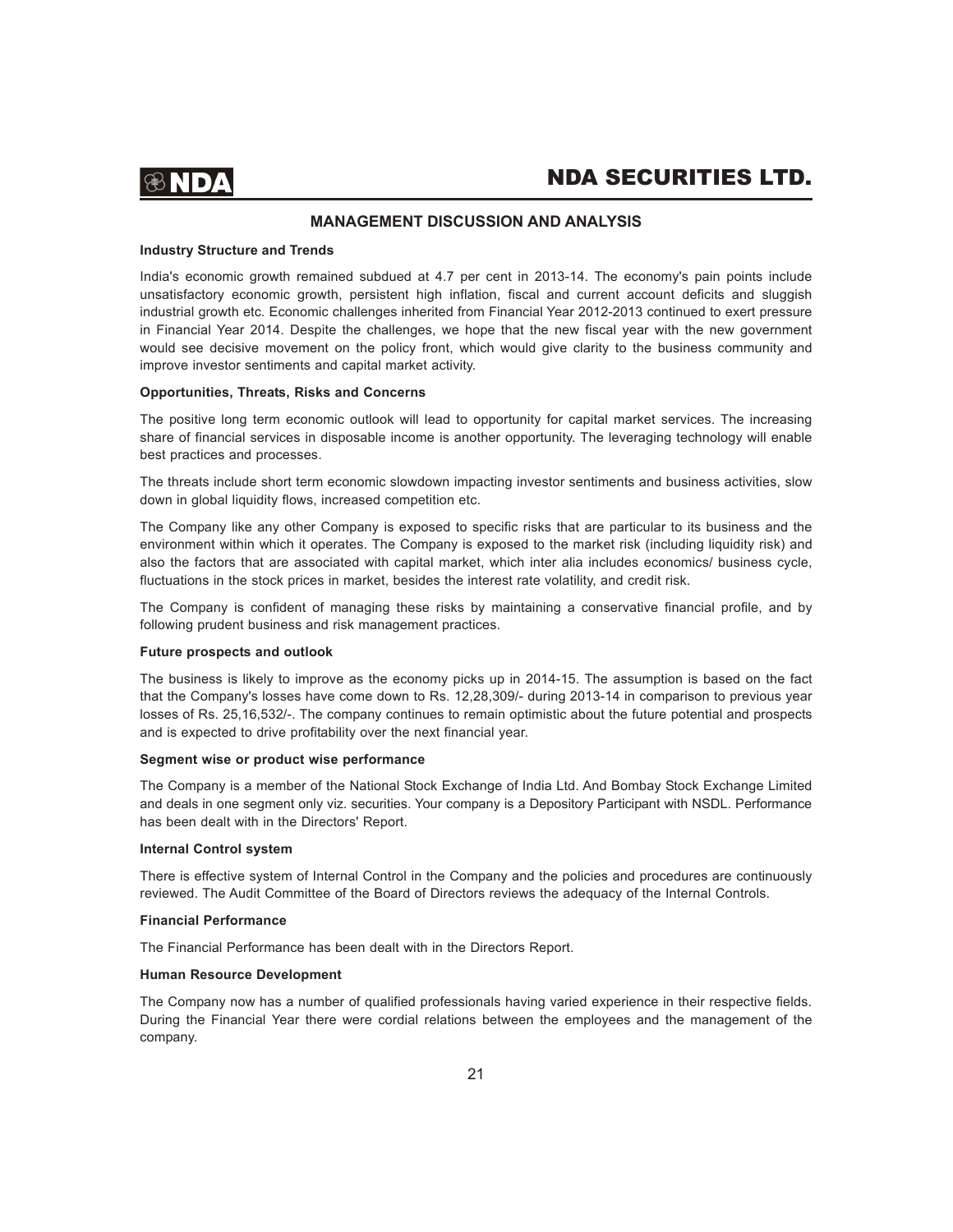#### **Cautionary Statement**

The statement made in this report describe the Company's objectives and projections that may be forward looking statement within the meaning of applicable securities laws and regulations. The actual result might differ materially from those expressed or implied depending in the economic conditions, government policies and other incidental factors, which are beyond the control of the Company.

For and on behalf of the Board

Sd/- Date : 12.08.2014 **(SANJAY AGARWAL)** Place : New Delhi MANAGING DIRECTOR

# **CERTIFICATION BY MANAGING DIRECTOR AND CHIEF FINANCE OFFICER OF THE COMPANY**

We, Sanjay Agarwal, Managing Director and Megha Khatri, Chief Finance Officer of NDA Securities Limited, to the best of our knowledge and belief, certify that—

- a. We have reviewed financial statements and cash flow statement for the year ended March 31, 2014 and that to the best of our knowledge and belief:
	- i. these statements do not contain any materially untrue statement or omit any material fact or contain statements that might be misleading;
	- ii. these statements together present a true and fair view of the company's affairs and are in compliance with existing accounting standards, applicable laws and regulations.
- b. There are, to the best of our knowledge and belief, no transactions entered into by the Company during the year which are fraudulent, illegal or in violation of the Company's code of conduct.
- c. We accept responsibility for establishing and maintaining internal controls for financial reporting and that we have evaluated the effectiveness of internal control systems of the company pertaining to financial reporting and we have disclosed to the Auditors and the Audit Committee, deficiencies in the design and operation of such internal controls, if any, of which we are aware and the steps we have taken or propose to take to rectify these deficiencies.
- d. We have indicated to the Auditors and the Audit Committee that there is:
	- i. That no significant changes in internal control over financial reporting during the year;
	- ii. That changes, if any, in accounting policies during the year have been disclosed in the notes to the financial statements; and
	- iii. That no instances of significant fraud of which we have become aware and the involvement therein, if any, of the management or an employee having a significant role in the Company's internal control system over financial reporting.

Sd/- Sd/- Date: 30.05.2014 **SANJAY AGARWAL MEGHA KHATRI** Place: New Delhi **MANAGING DIRECTOR** CHIEF FINANCE OFFICER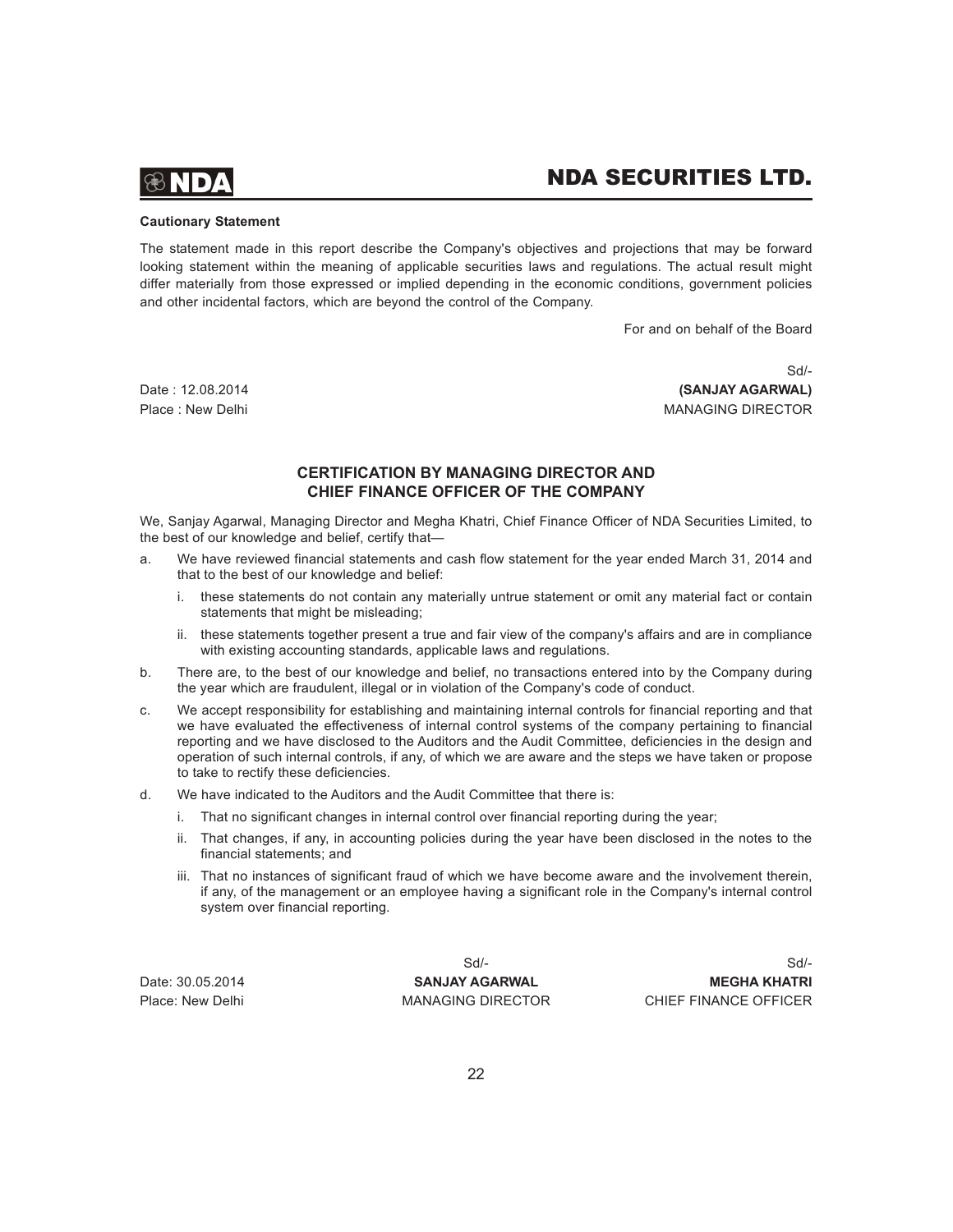# **DECLARATION ON COMPLIANCE WITH THE CODE OF CONDUCT**

This is to certify that the Company has laid down Code of Conduct for all the Board Members and senior management personnel of the Company and the copies of the same are available at the Registered Office of the Company.

The members of the Board of Directors and senior management personnel have affirmed the compliance with the Code of conduct in respect of the financial year ended 31st March 2014.

Sd/- Date : 12.08.2014 **(SANJAY AGARWAL)** Place : New Delhi MANAGING DIRECTOR

# **AUDITORS'CERTIFICATE REGARDING COMPLIANCE OF CONDITIONS OF CORPORATE GOVERNANCE**

To

To the Members of **NDA Securities Limited**

We have examined the compliance of conditions of Corporate Governance by NDA Securities Limited, for the year ended March 31, 2014, as stipulated in Clause 49 of the Listing Agreement(s) of the said company with stock exchange(s) in India.

The compliance of conditions of Corporate Governance is the responsibility of the Company's management. Our examination was limited to procedures and implementation thereof, adopted by the Company for ensuring the Compliance of the conditions of Corporate Governance. It is neither an audit nor an expression of opinion on the financial statements of the company.

In our opinion and to the best of our information and according to the explanations given to us, we certify that the Company has complied with the conditions of Corporate Governance as stipulated in the above mentioned Listing Agreement(s).

We further state that such compliance is neither an assurance as to the future viability of the Company nor the efficiency or effectiveness with which the management has conducted the affairs of the Company.

### **For GUPTA RUSTAGI & AGGARWAL**

Chartered Accountants

Date : 12.08.2014 **(S.C. GUPTA** Place : New Delhi Partners and the extension of the extension of the extension of the extension of the extension of the extension of the extension of the extension of the extension of the extension of the extension of the

Sd/- M. No. 086839 FRN : 008084N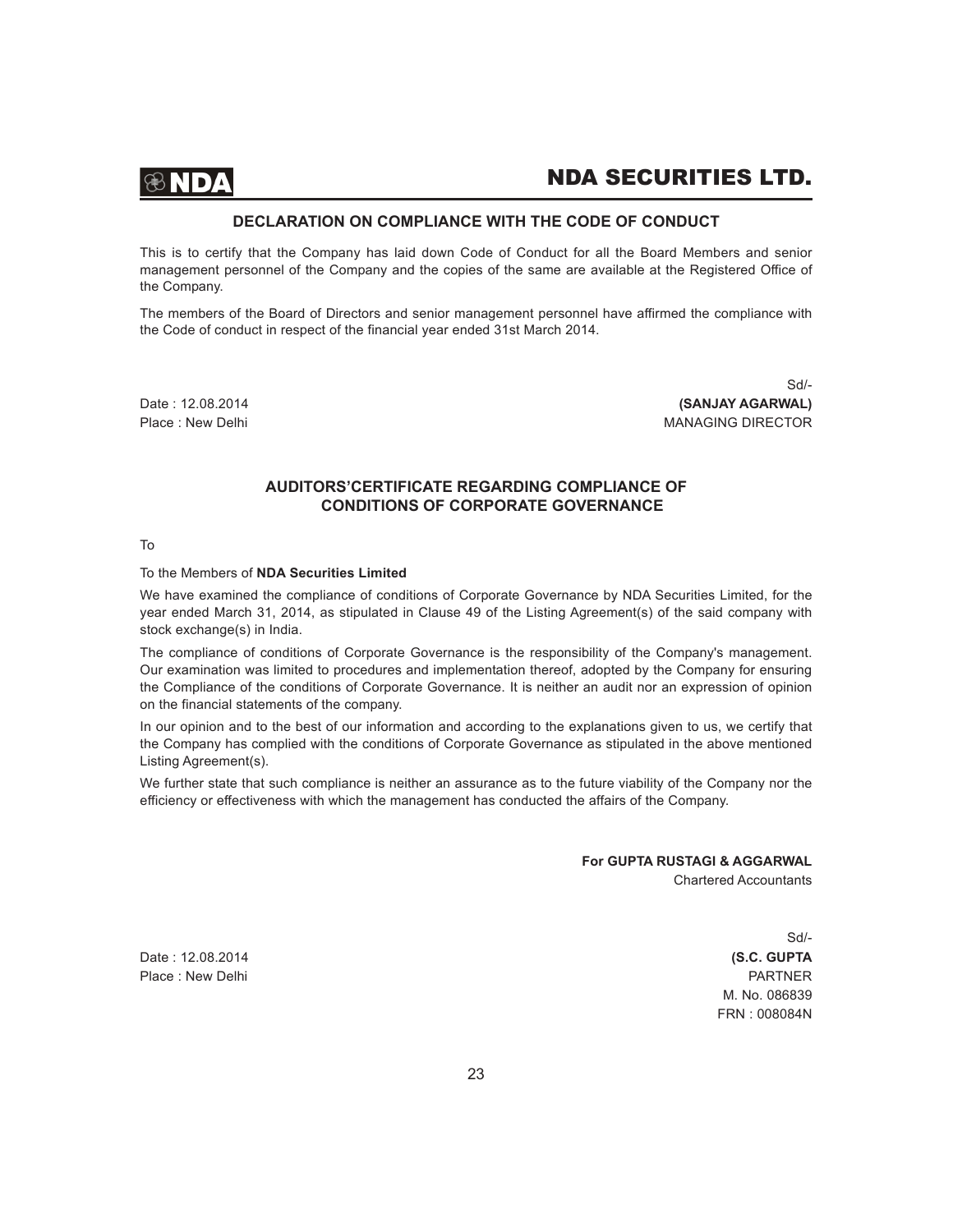

### **INDEPENDENT AUDITOR'S REPORT**

#### To the Members of **NDA SECURITIES LIMITED**

#### **Report on the Financial Statements**

We have audited the accompanying financial statements of NDA Securities Limited ("The Company"), which comprise the Balance Sheet as at March 31, 2014, and the Statement of Profit and Loss and cash flow statement for the year ended at that date , and a summary of significant accounting policies and other explanatory information.

### **Management's Responsibility for the Financial Statements**

Management is responsible for the preparation of these financial statements that give a true and fair view of the financial position, financial performance and cash flows of the Company in accordance with the Accounting Standards referred to in sub-section (3C) of section 211 of the Companies Act, 1956 "the Act"). This responsibility includes the design, implementation and maintenance of internal control relevant to the preparation and presentation of the financial statements that give a true and fair view and are free from material misstatement, whether due to fraud or error.

### **Auditor's Responsibility**

Our responsibility is to express an opinion on these financial statements based on our audit. We conducted our audit in accordance with the Standards on Auditing issued by the Institute of Chartered Accountants of India. Those Standards require that we comply with ethical requirements and plan and perform the audit to obtain reasonable assurance about whether the financial statements are free from material misstatement.

An audit involves performing procedures to obtain audit evidence about the amounts and disclosures in the financial statements. The procedures selected depend on the auditor's judgment, including the assessment of the risks of material misstatement of the financial statements, whether due to fraud or error. In making those risk assessments, the auditor considers internal control relevant to the Company's preparation and fair presentation of the financial statements in order to design audit procedures that are appropriate in the circumstances. An audit also includes evaluating the appropriateness of accounting policies used and the reasonableness of the accounting estimates made by management, as well as evaluating the overall presentation of the financial statements.

We believe that the audit evidence we have obtained is sufficient and appropriate to provide a basis for our audit opinion.

### **Opinion**

In our opinion and to the best of our information and according to the explanations given to us, the financial statements give the information required by the Act in the manner so required and give a true and fair view in conformity with the accounting principles generally accepted in India:

- (a) in the case of the Balance Sheet, of the state of affairs of the Company as at March 31, 2014;
- (b) in the case of the Profit and Loss Account, of the loss for the year ended on that date; and
- (c) in the case of the Cash Flow Statement, of the cash flows for the year ended on that date.

### **Report on Other Legal and Regulatory Requirements**

1. As required by the Companies (Auditor's Report) Order, 2003 ("the Order") issued by the Central Government of India in terms of sub-section (4A) of section 227 of the Act, we give in the Annexure a statement on the matters specified in paragraphs 4 and 5 of the Order.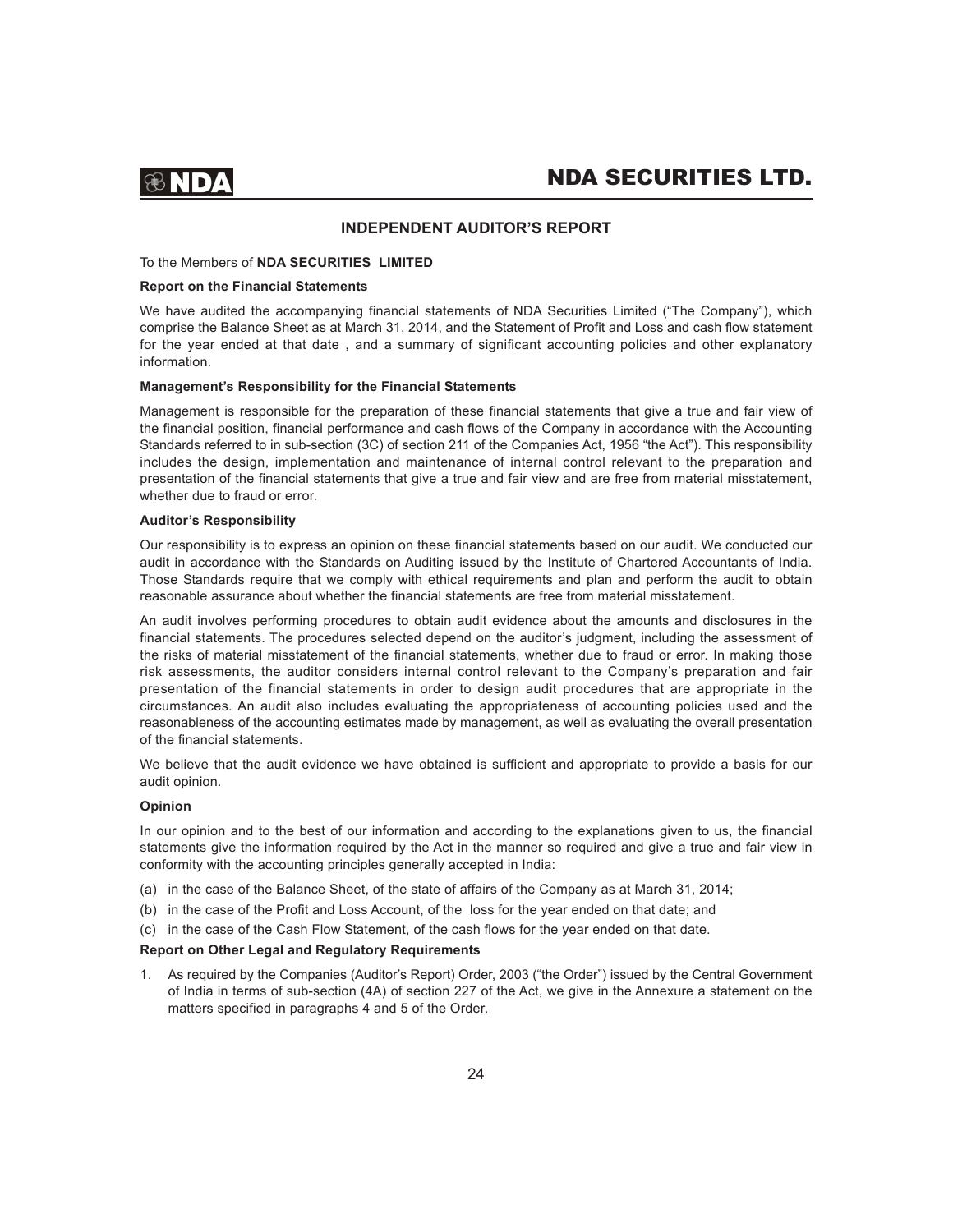### **2. As required by section 227(3) of the Act, we report that:**

- a. we have obtained all the information and explanations which to the best of our knowledge and belief were necessary for the purpose of our audit;
- b. in our opinion proper books of account as required by law have been kept by the Company so far as appears from our examination of those books; [and proper returns adequate for the purposes of our audit have been received from branches not visited by us];
- c. the Balance Sheet, Statement of Profit and Loss, dealt with by this Report are in agreement with the books of account**;** [and with the returns received from branches not visited by us];
- d. in our opinion, the Balance Sheet, Statement of Profit and Loss, comply with the Accounting Standards referred to in subsection (3C) of section 211 of the Companies Act, 1956;
- e. on the basis of written representations received from the directors as on March 31, 2014, and taken on record by the Board of Directors, none of the directors is disqualified as on March 31, 2014, from being appointed as a director in terms of clause (g) of sub-section (1) of section 274 of the Companies Act, 1956.

**For GUPTA RUSTAGI & AGGARWAL** Chartered Accountants

Place: New Delhi (PARTNER) (PARTNER) (PARTNER) (PARTNER) (PARTNER) (PARTNER) (PARTNER) (PARTNER) (PARTNER) (PARTNER) Date: 30<sup>th</sup> May, 2014

**S. C. GUPTA** FRN:008084N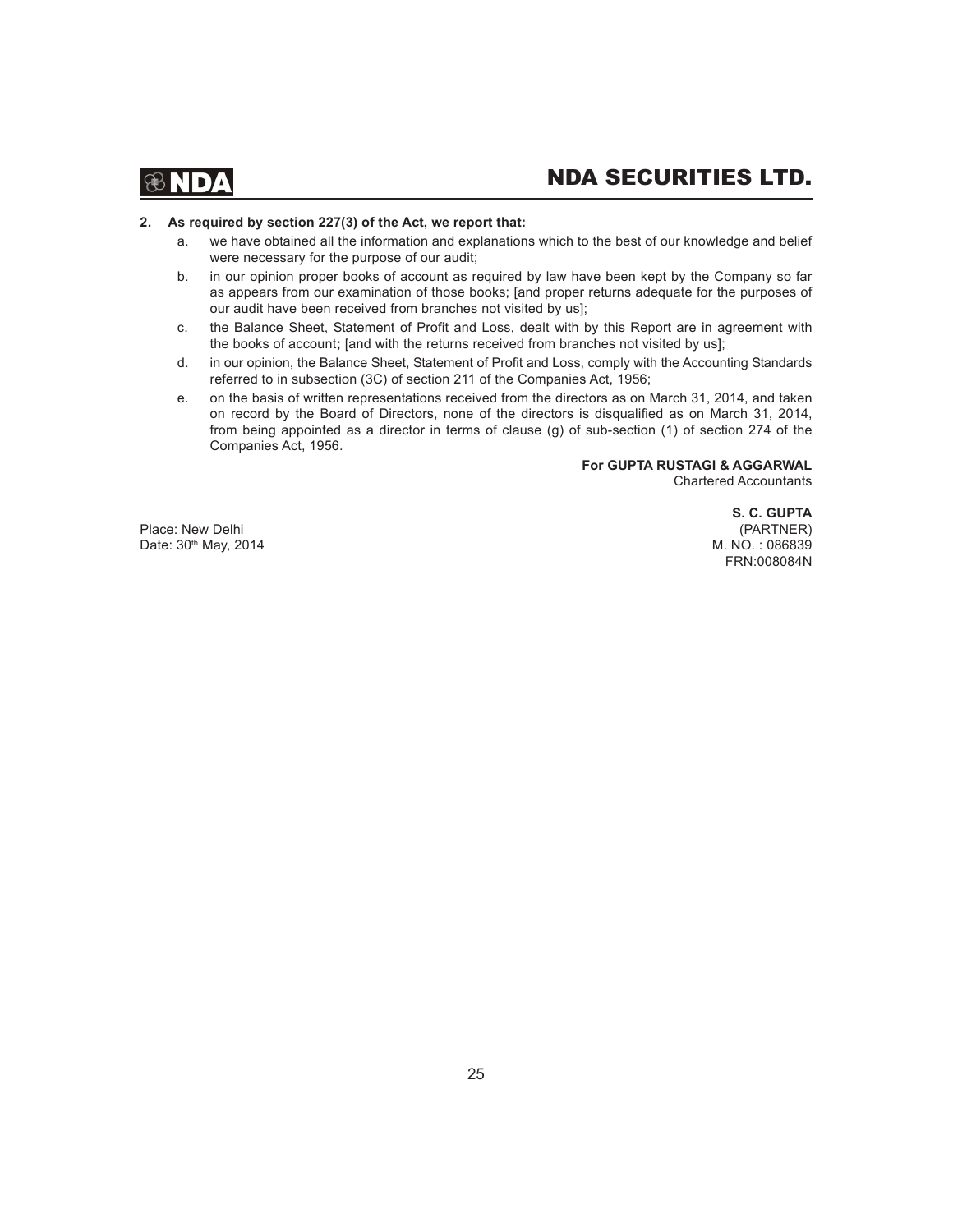# **&NDA**

# NDA SECURITIES LTD.

# **ANNEXURE REFERRED TO IN PARA 1 OF OUR REPORT OF EVEN DATE OF THE ACCOUNTS OF NDA SECURITIES LIMITED FOR THE YEAR ENDED 31ST MARCH, 2014**

The Company is engaged in the business of Share Broking and investment the question in Companies (Auditors' Report) Order, 2003 relating to only such activity are dealt as hereunder.

- 1. The Company has maintained proper records showing full particulars including quantitative details and situation of its fixed assets.
- 2. The fixed assets were physically verified during the year by the management. In our opinion, the frequency of verification is reasonable having regard to the size of the company and the nature of its assets. No major discrepancies were noticed on verification.
- 3. The Company has not disposed off any substantial portion of any of the fixed assets.
- 4. The Stock of Share and debentures have been physically verified by the management at the reasonable intervals during the year under audit. No major discrepancies were noticed on physical verification of shares and securities as compared to the books records. In our opinion and according to the information and explanations given to us the procedure of physical verification of shares and securities followed by the management are reasonable, proper and adequate in relation to the size of the Company and the nature of its business.
- 5. The Company has not taken any loans, secured or unsecured, from the companies, firms or other parties listed in the register maintained under section 301 of the Companies Act, 1956.
- 6. The Company has not granted any loans, secured or unsecured to the companies, firms or other parties listed in the register maintained under section 301 of the Companies Act, 1956.
- 7. In our opinion and according to the information and explanations given to us, there are adequate internal control procedures, commensurate with the size of the Company and the nature of its business with regards purchases of shares, office equipments and other assets and with regards to the sale of shares and assets.
- 8. Based on the audit procedure applied by us and according to the information and explanations provided by the management, we are of the opinion that the transactions that need to be entered into the register maintained under Section 301 of Companies Act, 1956 have been so entered and aggregating during the year to Rs. 5,00,000/- or more in respect of each party have been made at rates which are reasonable having regard to prevailing market rates for such shares and securities or the prices at the which transactions for similar goods or shares have been made with other parties.
- 9. No deposits have been accepted U/s 58A of the companies Act, 1956 during the year ended 31/03/2014.
- 10. In our opinion, the Company has an internal audit system commensurate with the size and nature of its business.
- 11. Being a Share Broking & Investment Company, maintenance of cost records under Section 209(1)(d) of the Companies Act, 1956 are not applicable.
- 12. According to the records of the Company, the Company is regular in depositing the undisputed statutory dues including Provident Fund, Income Tax, Sales Tax, Wealth Tax and other statutory dues applicable to it with appropriate authorities
- 13. According to the records of the Company and information and explanations given to us, no undisputed amounts payable in respect of Income Tax, Wealth tax, Sales Tax and Service Tax (which taxes alone are applicable to the Company) is outstanding as at  $31<sup>st</sup>$  March, 2014 for a period of more than six months from the date they became payable.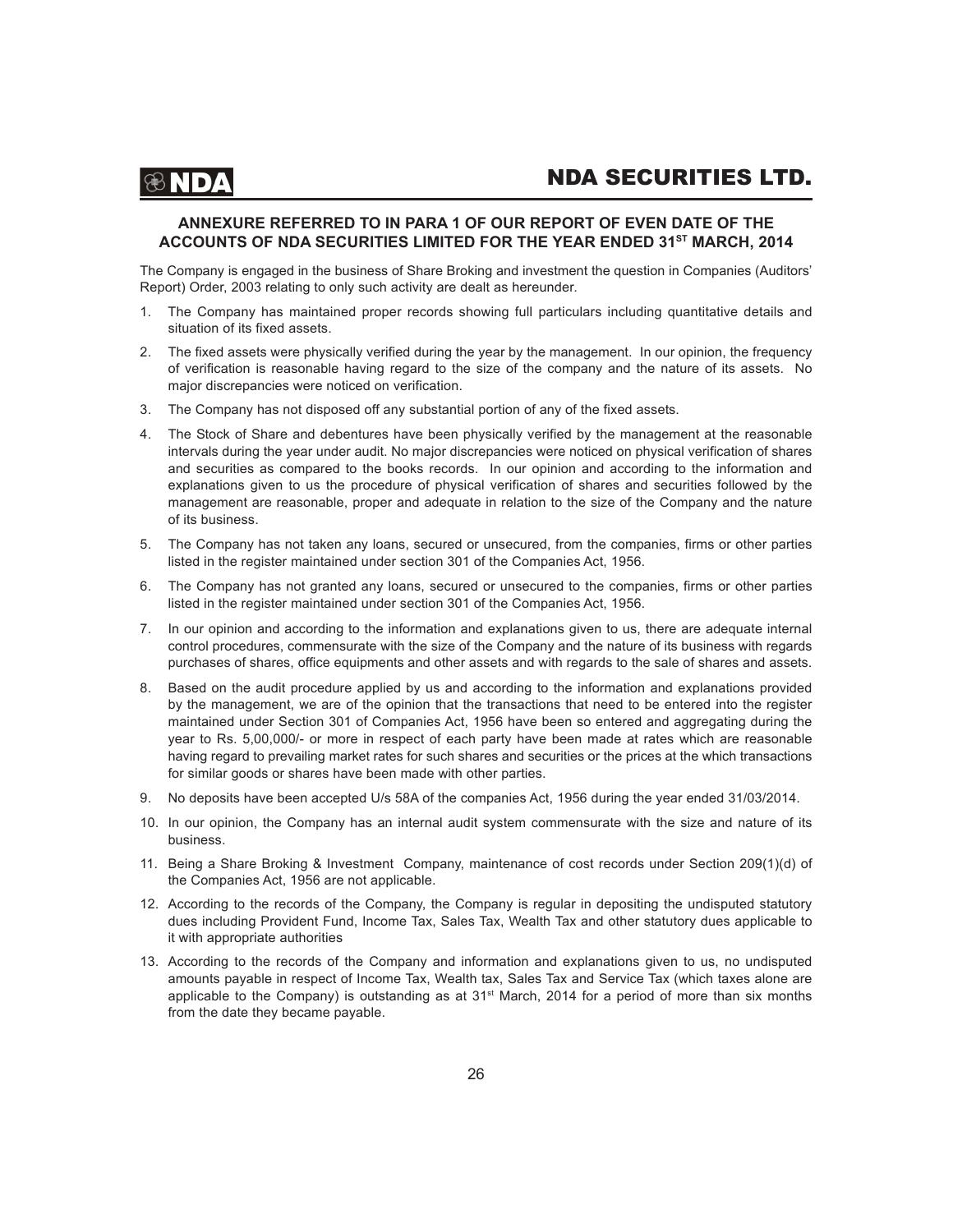# NDA

# NDA SECURITIES LTD.

- 14. The company has no accumulated loss as at March 31, 2014. The company has not incurred cash losses during the financial year 2013-14 covered by our Audit and has not incurred cash loss during immediately preceding financial year.
- 15. Based on our audit procedure and on the information and explanations given by the management, we are of the opinion that the Company has not defaulted in repayment of dues to any financial institution or bank or debenture holders.
- 16. The company has an outstanding balance of term Loan Secured against vehicles.
- 17. The Company has taken overdraft facility against the pledge of fixed deposits from the bank and no long term funds has been raised.
- 18. The Company has not granted any loans and advances on the basis of security by way of pledge of shares, debentures or other similar securities.
- 19. The provisions of any special statute applicable to Chit Fund, Nidhi or Mutual Benefit Society do not apply to the Company.
- 20. The company has maintained proper records of transactions and contracts in respect of trading in shares, debentures and other securities and timely entries have been made therein.
- 21. The Company has given any corporate guarantee of Rs. 115 Lacs for bank Guarantee taken by its subsidiary company from bank.
- 22. The Company has not made any preferential allotment of shares to parties and companies covered in the Register maintained under Section 301 of the Act.
- 23. No funds have been raised by issuing of debentures during the year.
- 24. The Company has not raised money through public issue during the year under audit.
- 25. Based upon the audit procedures performed and information and explanations given by the management, we report that no fraud on or by the Company has been noticed or reported during the course of our audit.

## **For GUPTA RUSTAGI & AGGARWAL**

CHARTERED ACCOUNTANTS

Place : New Delhi Partners and the extension of the extent of the extent of the extent of the extent of the extent of the extent of the extent of the extent of the extent of the extent of the extent of the extent of the ex  $\mu$  Dated : 30<sup>th</sup> May, 2014 M. No : 086839

**(S. C. GUPTA)** FRN:008084N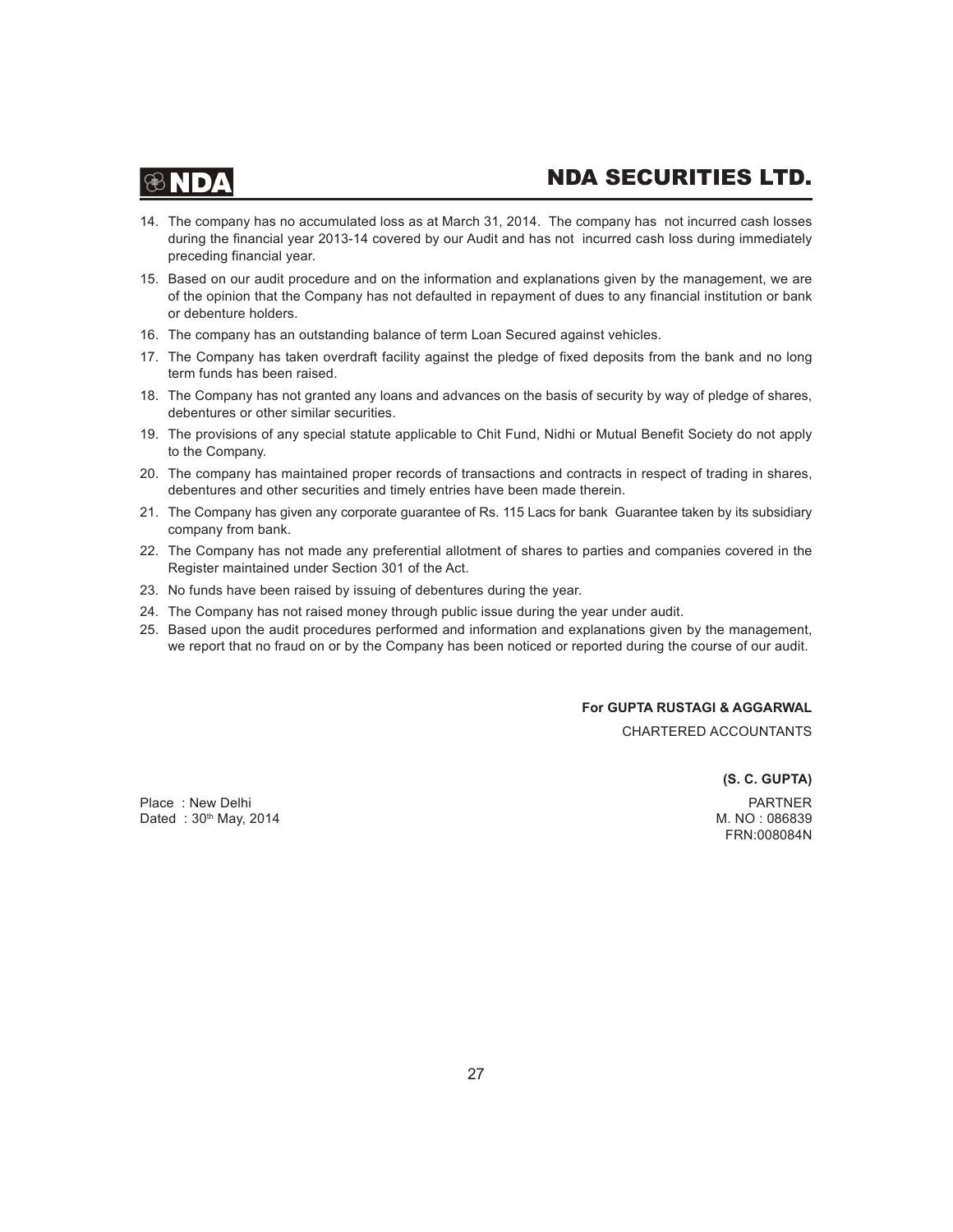

|                                                                  |                    |                         | (Amount in Rs.)                   |
|------------------------------------------------------------------|--------------------|-------------------------|-----------------------------------|
| <b>Particulars</b>                                               | <b>Note</b><br>No. | As at<br>March 31, 2014 | As at<br>March 31, 2013           |
| <b>EQUITY AND LIABILITIES</b>                                    |                    |                         |                                   |
| <b>Shareholders' funds</b>                                       | 3.1                |                         |                                   |
| Share capital                                                    | 3.1.1              | 50,922,000              | 50,922,000                        |
| Reserves and surplus                                             | 3.1.2              | 22,562,751              | 23,791,060                        |
|                                                                  |                    | 73,484,751              | 74,713,060                        |
| <b>Non-current liabilities</b>                                   | 3.2                |                         |                                   |
| Long-term borrowings<br>Deferred tax liabilities (Net)           | 3.2.1<br>3.2.2     | 1,675,709<br>1,129,693  | 1,313,394<br>1,595,829            |
| Other Long term liabilities                                      |                    |                         |                                   |
| Long-term provisions                                             |                    |                         |                                   |
|                                                                  |                    | 2,805,402               | 2,909,223                         |
| <b>Current liabilities</b>                                       | 3.3                |                         |                                   |
| Short-term borrowings                                            | 3.3.1              | 7.000.000               | 11.290.321                        |
| Trade payables                                                   | 3.3.2              | 49,199,453              | 39,511,955                        |
| Other current liabilities                                        | 3.3.3              | 1,024,028               | 640,473                           |
| Short-term provisions                                            |                    |                         |                                   |
|                                                                  |                    | 57,223,480              | 51,442,749                        |
| <b>Total</b>                                                     |                    | 133,513,634             | 129,065,032                       |
| <b>ASSETS</b>                                                    |                    |                         |                                   |
| <b>Non-current assets</b><br><b>Fixed assets</b>                 | 3.4                |                         |                                   |
| Tangible assets                                                  | 3.4.1              | 10,413,205              | 10,915,769                        |
| Intangible assets                                                | 3.4.2              | 885,008                 | 1,239,332                         |
| Capital work-in-progress                                         |                    |                         |                                   |
| Intangible assets under development                              |                    |                         |                                   |
| Non-current investments                                          | 3.4.3              | 42,094,741              | 48,959,973                        |
| Deferred tax assets (net)                                        | 3.4.4              |                         |                                   |
| Long-term loans and advances<br>Other non-current assets         |                    | 10,757,485              | 18,282,285                        |
|                                                                  |                    |                         |                                   |
| <b>Current assets</b>                                            | 3.5                | 64,150,439              | 79,397,359                        |
| <b>Current investments</b>                                       |                    |                         |                                   |
| Inventories                                                      | 3.5.1              | 810,638                 | 810,638                           |
| Trade receivables                                                | 3.5.2              | 15,921,739              | 9,585,485                         |
| Cash and cash equivalents                                        | 3.5.3              | 46,693,987              | 34,681,289                        |
| Short-term loans and advances                                    | 3.5.4              | 4,943,386               | 3,243,298                         |
| Other current assets                                             | 3.5.5              | 993,445                 | 1,346,963                         |
|                                                                  |                    | 69,363,195              | 49,667,673                        |
| Total                                                            |                    | 133,513,634             | 129,065,032                       |
| <b>Significant Accounting Policies and Notes to the Accounts</b> | 2&3                |                         |                                   |
| <b>Auditor's Report</b>                                          |                    |                         |                                   |
| "As per our separate report of even date attached"               |                    |                         | For and on behalf of the Board    |
| FOR GUPTA RUSTAGI & AGGARWAL                                     |                    |                         | <b>For NDA Securities Limited</b> |

CHARTERED ACCOUNTANTS<br>Sd/-<br>**(S.C. GUPTA) (S.C. GUPTA) (Sanjay Agarwal) (Deepti Agarwal )** Partner Managing Director Managing Director Noble Time Director **M. No. 086839 [DIN:00010639] [DIN: 00049250] FRN 008084N** Sd/-Company Secretary

Signed at New Delhi on 30th May, 2014

Sd/-<br>
Sd/-<br>
(Sanjay Agarwal) (Deepti Agamaging Director<br>
[DIN:00010639] (DIN:00010639]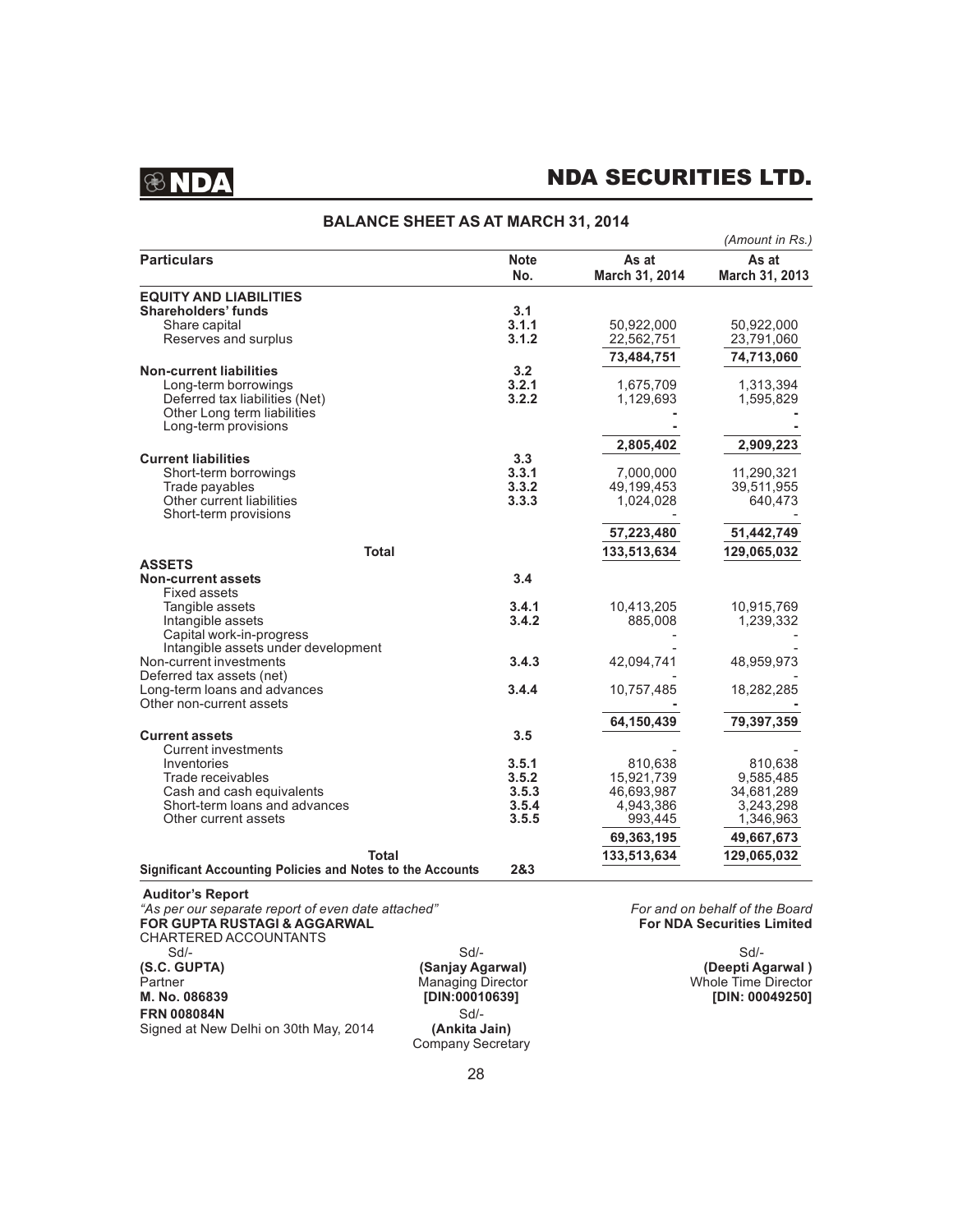

|                                                              |                    |                                         | (Amount in Rs.)                         |
|--------------------------------------------------------------|--------------------|-----------------------------------------|-----------------------------------------|
| <b>Particulars</b>                                           | <b>Note</b><br>No. | For the Year ended<br>on March 31, 2014 | For the Year ended<br>on March 31, 2013 |
| <b>Incomes</b>                                               | 3.6                |                                         |                                         |
| Revenue from operations                                      | 3.6.1              | 32,834,254                              | 35, 181, 345                            |
| Other income                                                 | 3.6.2              | 6,490,467                               | 5,154,394                               |
| <b>Total Revenue</b>                                         |                    | 39,324,721                              | 40,335,739                              |
| <b>Expenses</b>                                              | 3.7                |                                         |                                         |
| Cost of materials consumed                                   |                    |                                         |                                         |
| Purchases of Stock-in-Trade                                  |                    |                                         |                                         |
| Changes in inventories of finished goods work-in-            |                    |                                         |                                         |
| progress and Stock-in-Trade                                  |                    |                                         |                                         |
| Employee benefits expense<br>Finance costs                   | 3.7.1<br>3.7.2     | 9,984,698<br>1,103,208                  | 12,296,207<br>1,124,491                 |
| Depreciation and amortization expense                        | 3.4.1              | 3,134,059                               | 3,473,965                               |
| Other expenses                                               | 3.7.3              | 26,797,201                              | 26,398,435                              |
|                                                              |                    |                                         |                                         |
| <b>Total Expenses</b>                                        |                    | 41,019,166                              | 43,293,098                              |
| Profit before exceptional and extraordinary<br>items and tax |                    | (1,694,445)                             |                                         |
|                                                              |                    |                                         | (2,957,359)                             |
| <b>Exceptional items</b>                                     |                    |                                         |                                         |
| Profit before extraordinary items and tax                    |                    | (1,694,445)                             | (2,957,359)                             |
| <b>Extraordinary Items</b>                                   |                    |                                         |                                         |
| <b>Profit before tax</b>                                     |                    | (1,694,445)                             | (2,957,359)                             |
| Tax expense:                                                 |                    |                                         |                                         |
| Current tax                                                  |                    |                                         |                                         |
| Income tax Earlier year                                      |                    |                                         |                                         |
| Deferred tax                                                 | 3.2.2              | (466, 136)                              | (440, 827)                              |
| Profit (Loss) for the period from continuing                 |                    |                                         |                                         |
| operations                                                   |                    | (1, 228, 309)                           | (2, 516, 532)                           |
| Profit/(loss) from discontinuing operations                  |                    |                                         |                                         |
| Tax expense of discontinuing operations                      |                    |                                         |                                         |
| Profit/(loss) from Discontinuing operations (after tax)      |                    |                                         |                                         |
| Profit (Loss) for the period                                 |                    | (1, 228, 309)                           | (2,516,532)                             |
| Earnings per equity share:                                   |                    |                                         |                                         |
| <b>Basic</b>                                                 | 3.10               | (0.24)                                  | (0.49)                                  |
| <b>Diluted</b>                                               |                    | (0.24)                                  | (0.49)                                  |
| Significant Accounting Policies and Notes to the Accounts    |                    | 2&3                                     |                                         |
| <b>Auditor's Report</b>                                      |                    |                                         |                                         |

## **STATEMENT OF PROFIT & LOSS ACCOUNT FOR THE YEAR ENDED ON 31ST MARCH, 2014**

*"As per our separate report of even date attached" For and on behalf of the Board* **FOR GUPTA RUSTAGI & AGGARWAL For NDA Securities Limited** CHARTERED ACCOUNTANTS Sd/- Sd/- Sd/- **(S.C. GUPTA) (Sanjay Agarwal) (Deepti Agarwal )** Partner Managing Director Managing Director Noble Time Director **M. No. 086839 [DIN:00010639] [DIN: 00049250]**

FRN 008084N<br>Signed at New Delhi on 30th May, 2014 (Ankita Jain) Signed at New Delhi on 30th May, 2014

Company Secretary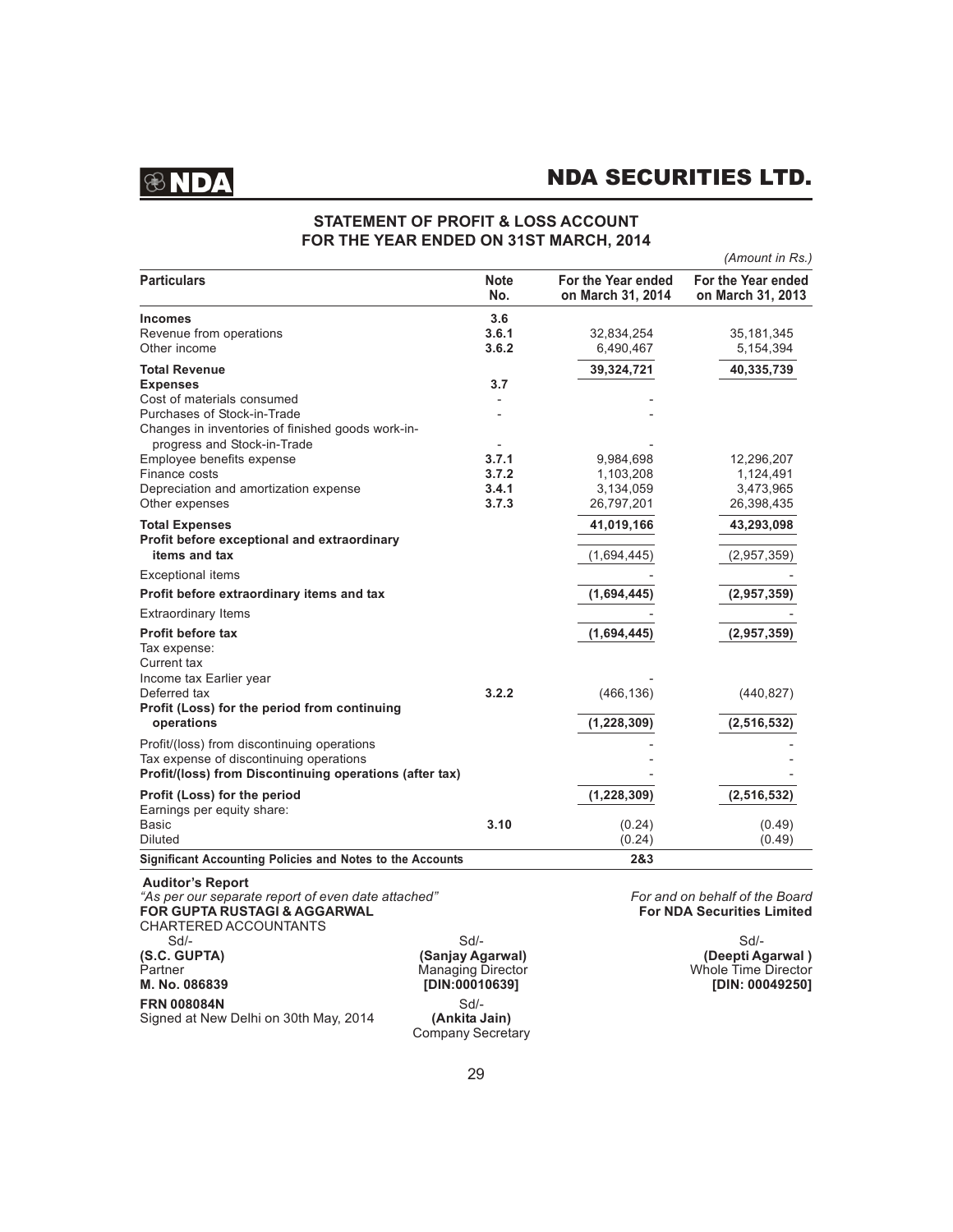# NDIA

# NDA SECURITIES LTD.

## **Significant accounting policies and notes to the accounts for the year ended 31 st March, 2014**

### **1 Background**

NDA Securities Limited is Formed on 21.09.1992 vide Registraton No. L74899DL1992PLC050366. Mr. Sanjay Agarwal, Mrs. Deepti Agarwal, Mr. Uma Shanker Gupta, Mr. Lalit Gupta and Mr. Ram Kishan Sanghi are the Present Directors of the Company.The Company has trading membership in National Stock Exchange, Bombay Stock Exchange, Mcx Currency Exchange and it is also a Depository Participant of National Securities Depositaries Ltd.

### **2 Significant accounting policies**

### **2.1 Basis of preparation of financial statements**

The financial statements have been prepared and presented under the historical cost convention on the accrual basis of accounting except for certain financial instruments which are measured at fair values and comply with the Accounting Standards prescribed by Companies (Accounting Standards) Rules, 2006, as amended, other pronouncements of the Institute of Chartered Accountants of India (ICAI) and the relevant provisions of the Companies Act, 1956 to the extent applicable. Revenue/ Incomes and Expenditures are generally accounted on accrual as they are earned or incurred except Gratuity Provision which is accounted for on payment basis

### **2.2 Use of estimates**

The preparation of financial statements in conformity with the generally accepted accounting principles ('GAAP') in India requires management to make estimates and assumptions that affect the reported amounts of income and expenses of the period, assets and liabilities and disclosures relating to contingent liabilities as of the date of the financial statements. Actual results could differ from those estimates. Any revision to accounting estimates is recognised prospectively in future periods.

### **2.3 Fixed Assets And Depreciation**

- 2.3.1 Fixed assets are stated at cost, less accumulated depreciation. Cost comprises the purchase price and any attributable cost of bringing the asset to its working condition for its intended use. Financing costs relating to acquisition of fixed assets are also included to the extent they relate to the period till such assets are ready to be put to use.
- 2.3.2 Depreciation on fixed assets is provided on Straight Line Value Method based at the rates specified in Schedule XIV to the Companies Act, 1956 or the rates determined as per the useful lives of the respective assets, whichever is higher.
- 2.3.3 Fixed assets individually costing Rs 5,000 or less are fully depreciated in the year of purchase/ installation. Depreciation on additions and disposals during the period is provided on a pro-rata basis.
- 2.3.4 The cost of leasehold land is amortised over the period of the lease. Leasehold improvements and assets acquired on finance lease are amortised over the lease term or useful life, whichever is lower.
- 2.3.5 Impairment of Assets: The carrying amounts of Assets are reviewed at each balance Sheet Date ifthere is any indication of impairment based on internal/ external factors. An asset is impaired when the carrying amount of the asset exceeds the recovarable amount.An impairment loss is charged to the statement of Profit and loss in the year in which an asset is identified as impaired.

### **2.4 Investments**

- 2.4.1 Long-term investments are carried at cost less any other-than-temporary diminution in value, determined on the specific identification basis.
	- 2.4.2 Current investments are carried at the lower of cost and fair value. The comparison of cost and fair value is carried out separately in respect of each investment.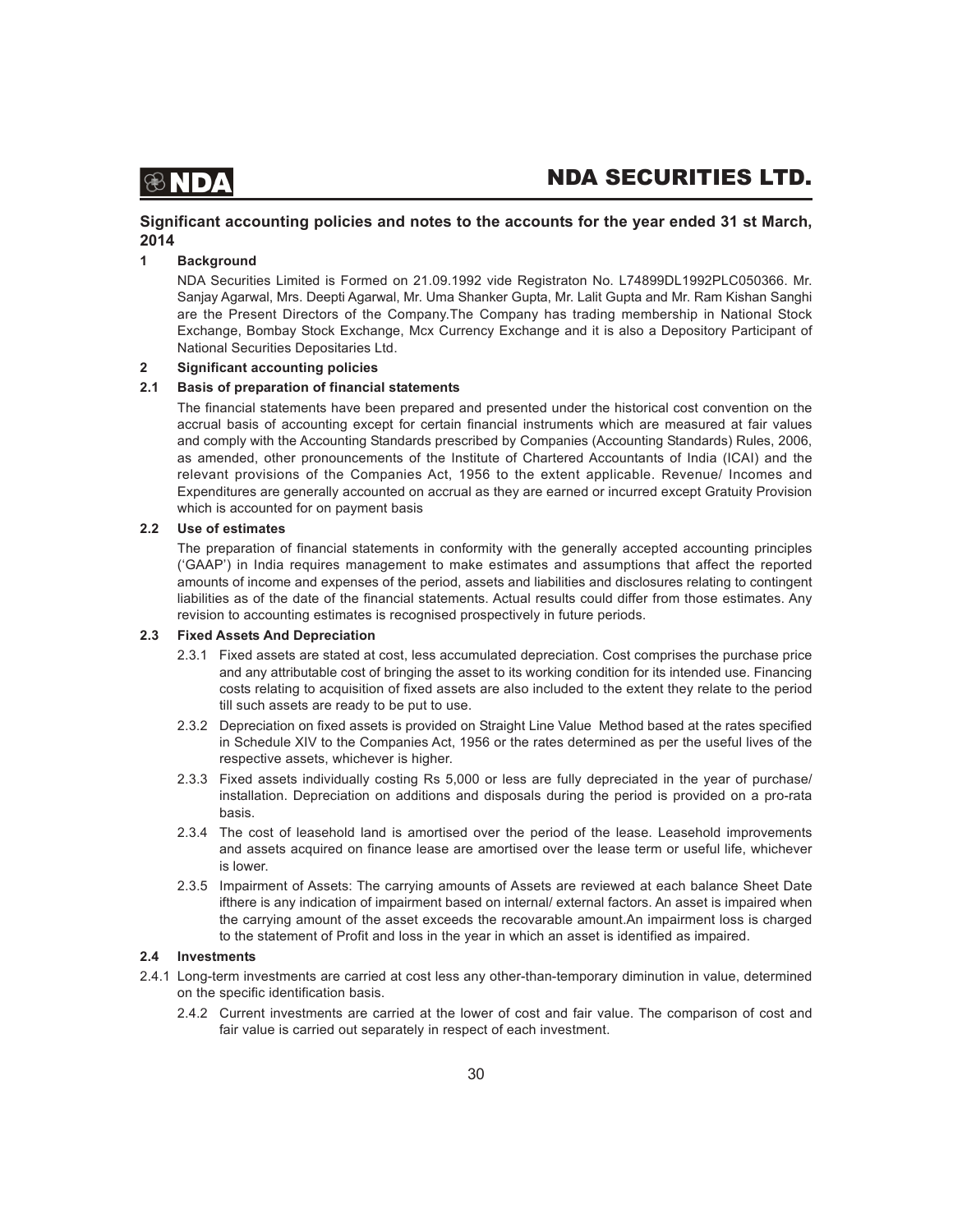# **BND**

# NDA SECURITIES LTD.

*(Amount in Rs.)*

2.4.3 Profit or loss on sale of investments is determined as the difference between the sale price and carrying value of investment.

### **2.5 Inventories**

2.5.1 Inventories are stated at cost.

### **2.6 Cash and cash equivalents**

Cash and cash equivalents in the cash flow statement comprises cash in hand and balance in bank in current accounts, Bank overdraft , deposit accounts and in margin money deposits.

### **2.7 Tax Expenses**

Income tax expense comprises current tax as per Income Tax Act, 1961, fringe benefit tax and deferred tax charge or credit (reflecting the tax effects of timing differences between accounting income and taxable income for the period). The deferred tax charge or credit and the corresponding deferred tax liabilities or assets are recognized using the tax rates that have been enacted or substantively enacted by the balance sheet date.

Deferred tax assets are recognized only to the extent there is reasonable certainty that the asset can be realized in future; however, where there is unabsorbed depreciation or carried forward loss under taxation laws, deferred tax assets are recognized only if there is a virtual certainty of realization of such assets. Deferred tax assets are reviewed as at each balance sheet date and written down or written up to reflect the amount that is reasonably / virtually certain, as the case may be, to be realized.

- **2.7** Employee Benenits :Pursuant to the requirements of AS 15 (revised 2005) on "Employee Benefits", issued by the Institute of Chartered Accountants of India (the standard), which has become effective from April 1, 2007, the Company provided for employee benefits as per the revised requirements of the standard for the current Year . In respect of the employee benefits up to March 31, 2014, the actuarial valuation is being carried out by the management for the recognition of leave encashment liability but gratuity has not been provided on the basis of provision of Gratuity Act 1972 it is accounted on payment basis.
- **3 Notes to the financial statements**
- **3.1 Shareholders funds**
- **3.1.1 Share Capital**

|                                                                 |                         | (Amount in Rs.)         |
|-----------------------------------------------------------------|-------------------------|-------------------------|
| <b>Particulars</b>                                              | As at<br>March 31, 2014 | As at<br>March 31, 2013 |
| <b>Authorized Capital</b>                                       |                         |                         |
| 15000000 Equity Shares of Rs. 10/- each                         | 150,000,000             | 150,000,000             |
| (Previous year 15000000 Equity Shares of Rs. 10/- each)         |                         |                         |
| <b>Issued, Subscribed and Paid up:</b>                          | 50.922.000              | 50.922.000              |
| 5092200 Equity Shares of Rs. 10/- each fully paid up            |                         |                         |
| (Previous year 5092200 Equity Shares of Rs. 10/- fully paid up) |                         |                         |
| Total                                                           | 50,922,000              | 50,922,000              |
|                                                                 |                         |                         |

b) Reconciliation of the number of shares outstanding at the beginning and at the end of the reporting period is as given below: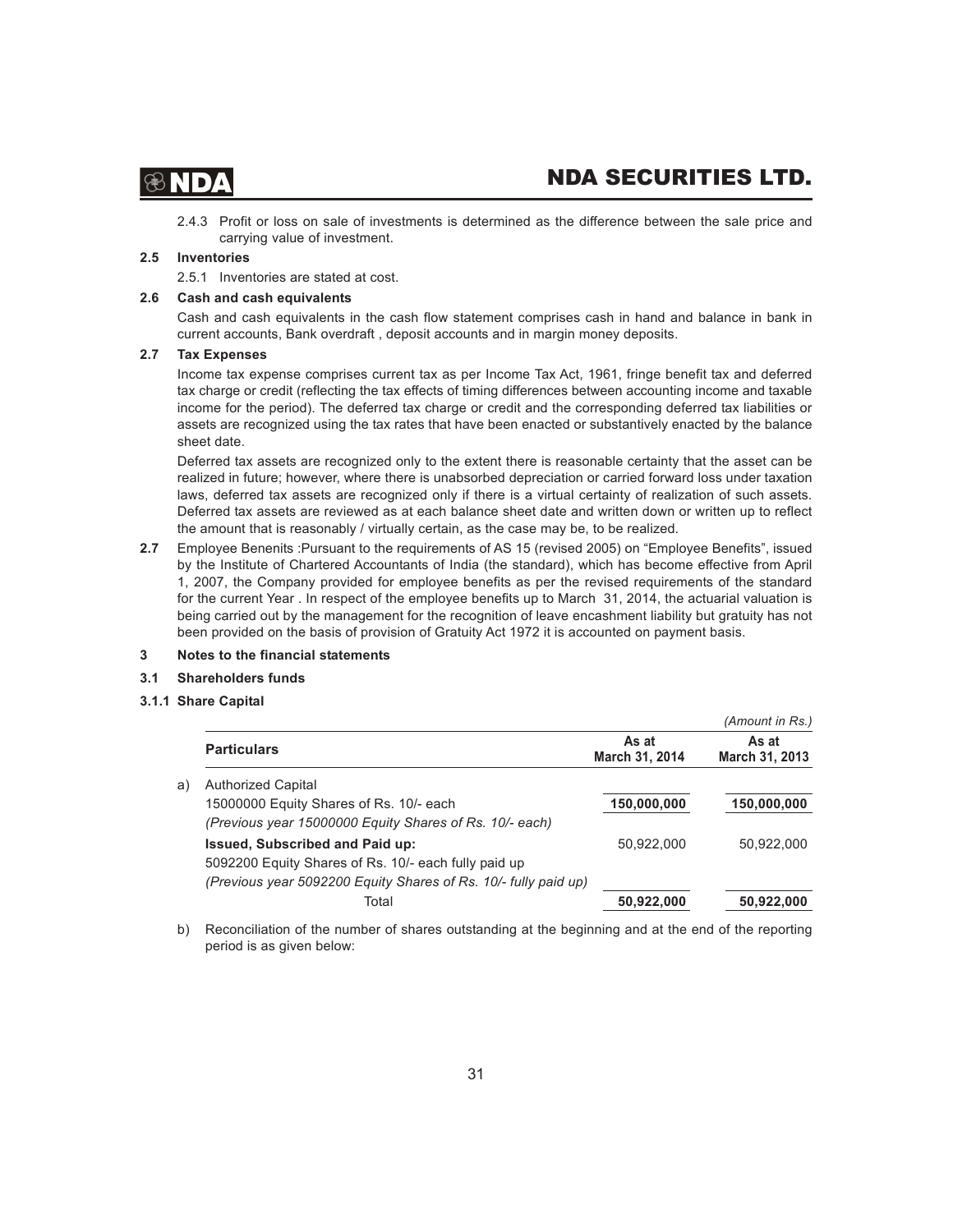# TDY

# NDA SECURITIES LTD.

| <b>Particulars</b>                              | As at          | As at          |  |
|-------------------------------------------------|----------------|----------------|--|
|                                                 | March 31, 2014 | March 31, 2013 |  |
| Shares outstanding at the beginning of the year | 5,092,200      | 5,092,200      |  |
| Shares Issued during the year                   |                |                |  |
| Shares bought back during the year              | -              |                |  |
| Shares outstanding at the end of the year       | 5,092,200      | 5,092,200      |  |

c) Shares in the company held by each shareholder holding more than 5 percent shares specifying the number of shares held is as given below:

| Name of Shareholder<br>As at March 31, 2014 |               | As at March 31, 2013 |               |           |
|---------------------------------------------|---------------|----------------------|---------------|-----------|
|                                             | No. of Shares | % Holding            | No. of Shares | % Holding |
| ND Agarwal                                  | 3034774       | 59.6%                | 3034774       | 59.6%     |
| ND Agarwal(HUF)                             | 264700        | $5.2\%$              | 264700        | $5.2\%$   |

d) The Company has not allotted any fully paid up equity shares without payment being received in cash and by way of bonus shares nor has bought back any class of equity shares during the period of five years immediately preceding the balance sheet date.

## **3.1.2 Reserves and Surplus**

|                                                |                         | (Amount in Rs.)         |
|------------------------------------------------|-------------------------|-------------------------|
| <b>Particulars</b>                             | As at<br>March 31, 2014 | As at<br>March 31, 2013 |
| <b>General Reserve</b>                         |                         |                         |
| Opening balance                                | 1,724,152               | 1,724,152               |
| (+) Net Profit/(Net Loss) For the current year |                         |                         |
| <b>Closing Balance</b>                         | 1,724,152               | 1,724,152               |
| <b>Profit &amp; Loss Account</b>               |                         |                         |
| Opening balance                                | 22,066,908              | 24,583,440              |
| (+) Net Profit/(Net Loss) For the current year | (1,228,309)             | (2,516,532)             |
| <b>Closing Balance</b>                         | 20,838,599              | 22,066,908              |
| Total                                          | 22,562,751              | 23,791,060              |
| <b>3.2 Non Current Liabilities</b>             |                         |                         |
| 3.2.1 Long Term Borrowings                     |                         |                         |
|                                                |                         | (Amount in Rs.)         |
| <b>Particulars</b>                             | As at<br>March 31, 2014 | As at<br>March 31, 2013 |

Secured Loan **921,711** 1,313,394 Secured Against hypothecation of BMW Car (Term Loan From BMW Financial Services )

(Amount payable in next 12 months 4,36,238/-)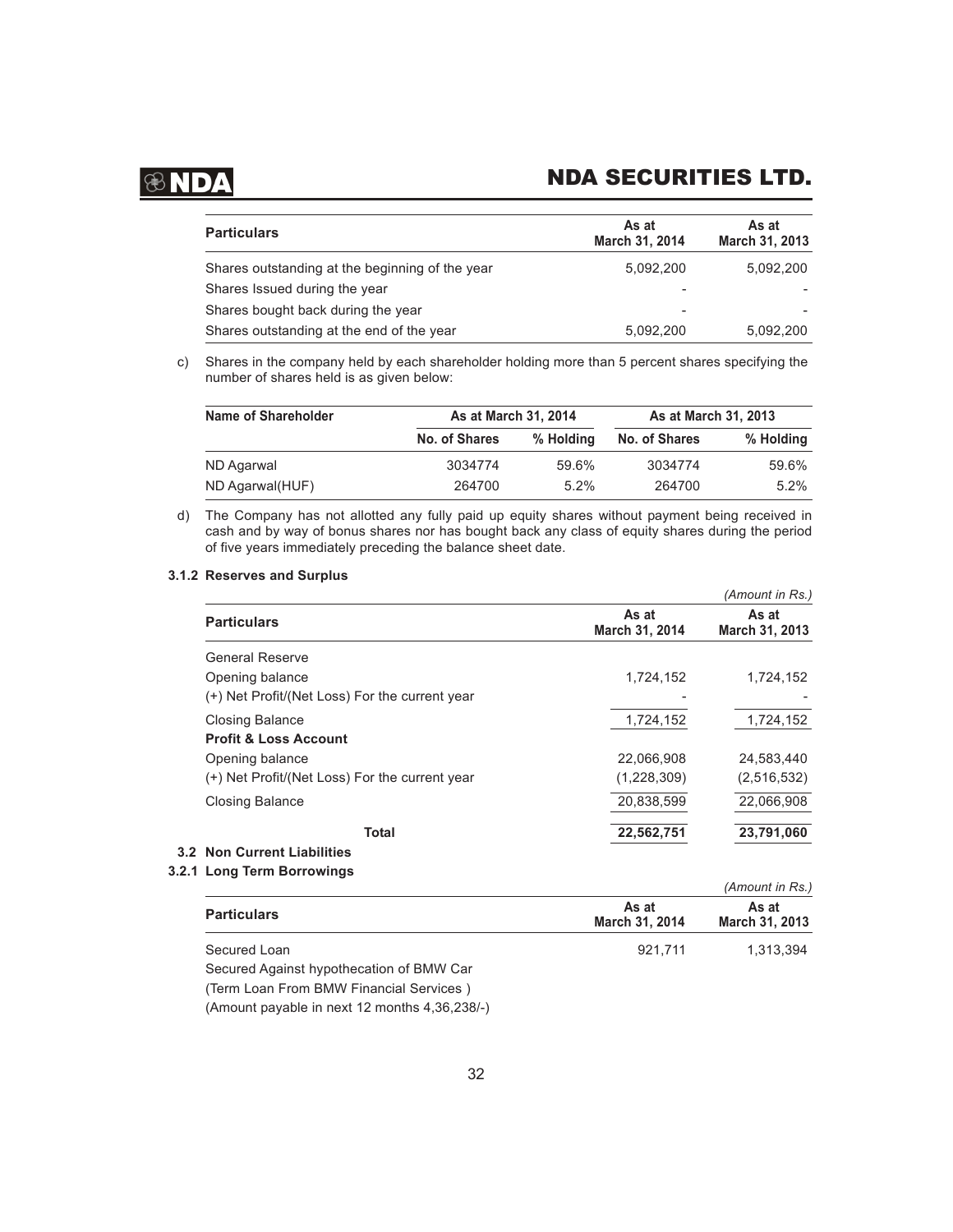# **®NDA**

# NDA SECURITIES LTD.

| (Amount payable in next 12 months 2,57,868/-)<br>Total | 1,675,709 | 1,313,394 |
|--------------------------------------------------------|-----------|-----------|
| (Term Loan From Hdfc Bank Ltd)                         |           |           |
| Secured Against hypothecation of car Dustur)           | 753.998   |           |
| Secured Loan                                           |           |           |

### **3.2.2 Deferred Tax Liability (NET)**

As per the requirement of the Accounting Standard 22 on "Accounting for Taxes on Income" issued by the Institute of Chartered Accountants of India, the net deferred tax liabilities written off from Statement of Profit and Loss A/c is Rs.4,66,136/- [*Previous Year – Deferred Tax Liability Debited Rs. 4,40,827*/-]. The year-end position of Deferred Tax Liability is given below:

|                                       | (Amount in Rs.)         |                         |
|---------------------------------------|-------------------------|-------------------------|
| <b>Particulars</b>                    | As at<br>March 31, 2014 | As at<br>March 31, 2013 |
| <b>Deferred Tax Liability</b>         |                         |                         |
| Opening balance                       | 1,595,829               | 2036656                 |
| Related to dep on Fixed Assets.       | (466, 136)              | (440, 827)              |
| Disallowance under the Income Tax Act |                         |                         |
| Total                                 | 1,129,693               | 1,595,829               |
| Net deferred tax liability            | 1,129,693               | 1,595,829               |

### **3.3 Current Liabilities**

# **3.3.1 Short term borrowings**

|                                                     | (Amount in Rs.)         |                         |
|-----------------------------------------------------|-------------------------|-------------------------|
| <b>Particulars</b>                                  | As at<br>March 31, 2014 | As at<br>March 31, 2013 |
| Demand Loan against the pledge of FDR from HDFC     | 7,000,000               | 7,000,000               |
| Bank Over Draft against the pledge of FDR from HDFC |                         | 4,290,321               |
| Total                                               | 7,000,000               | 11,290,321              |

### **3.3.2 Trade Payables**

|                                                      |                         | (Amount in Rs.)         |
|------------------------------------------------------|-------------------------|-------------------------|
| <b>Particulars</b>                                   | As at<br>March 31, 2014 | As at<br>March 31, 2013 |
| Unsecured                                            |                         |                         |
| Trade Payable                                        | 27,976,150              | 17,759,337              |
| Margin MoneyRecevied /Security deposits from clients |                         |                         |
| for future Trade *                                   | 21,223,303              | 21.752.618              |
| <b>Total</b>                                         | 49,199,453              | 39,511,955              |

Trade payables include Rs. Nil payable to related parties. \*Margin include Rs. 3,22,692/- payable to related parties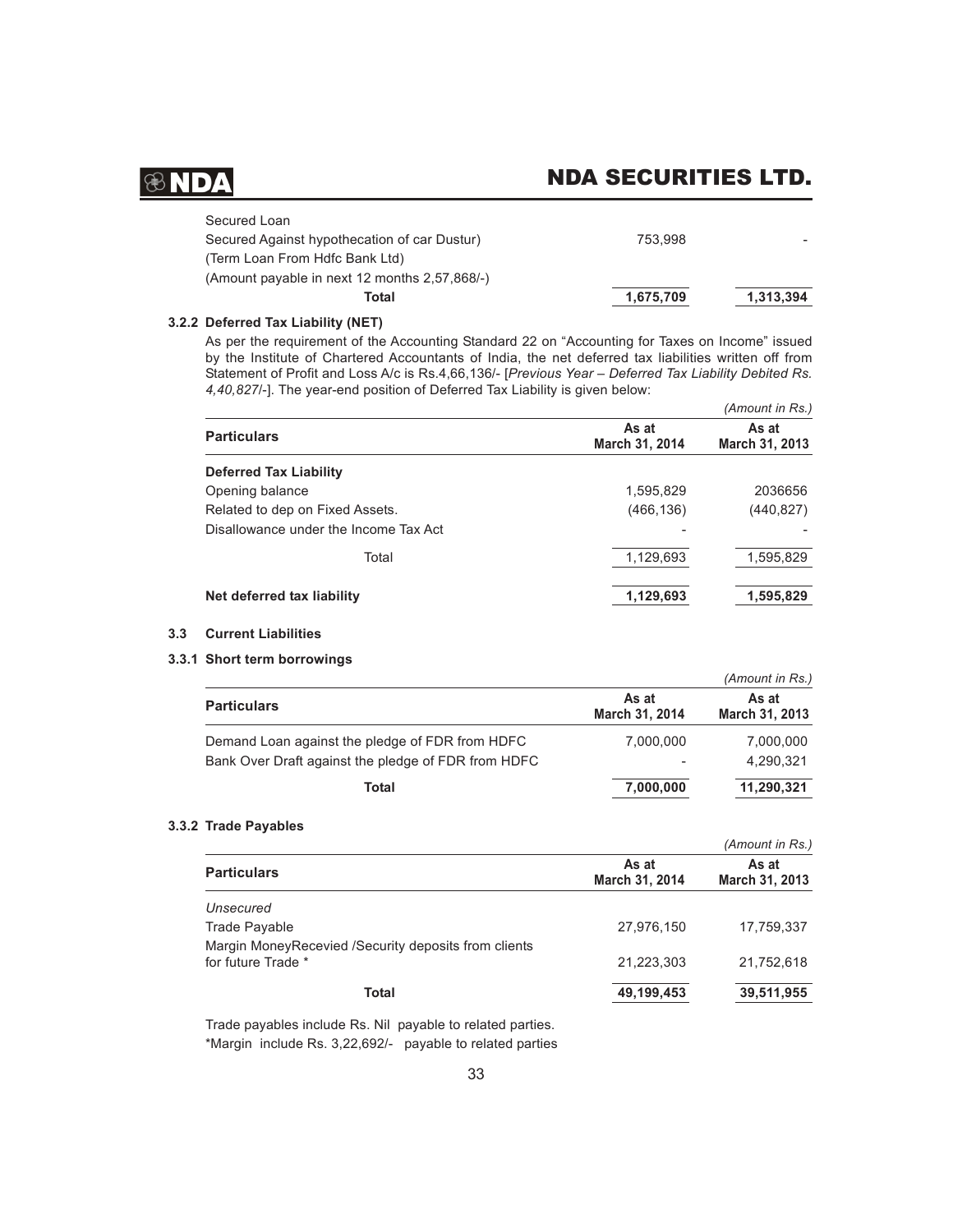# **&NDA**

# NDA SECURITIES LTD.

### **3.3.3 Other Current Liabilities**

|                           |                         | (Amount in Rs.)         |
|---------------------------|-------------------------|-------------------------|
| <b>Particulars</b>        | As at<br>March 31, 2014 | As at<br>March 31, 2013 |
| <b>TDS Payable</b>        | 139,286                 | 164,575                 |
| Stamp Duty Payable        | 133,554                 | 133.459                 |
| <b>EPF Payable</b>        | 77,285                  |                         |
| Service Tax payable       | 67,585                  |                         |
| <b>Audit Fees Payable</b> | 101,124                 | 70,787                  |
| Salary Payable            | 131,227                 | 18,657                  |
| Exp Payable               | 132,504                 | 119.944                 |
| Suppliers for expenses    | 241,463                 | 133,051                 |
| <b>Total</b>              | 1,024,028               | 640,473                 |

### **3.4 Non Current Assets**

### **3.4.1 Fixed Assets**

|                        |        |            | <b>GROSS BLOCK</b> |            |             |            |           | <b>DEPRECIATION</b>      |            | <b>NET BLOCK</b> |            |
|------------------------|--------|------------|--------------------|------------|-------------|------------|-----------|--------------------------|------------|------------------|------------|
| Particulars            | Rate   | As at      | Additions          | Deletions  | As at       | As at      | For the   | <b>Deletions</b>         | As at      | As at            | As at      |
|                        |        | April 1,   |                    |            | 31st March. | April 1,   | year      |                          | March 31.  | March 31.        | March 31,  |
|                        |        | 2013       |                    |            | 2014        | 2013       |           |                          | 2014       | 2013             | 2014       |
| <b>Tangible Assets</b> |        |            |                    |            |             |            |           |                          |            |                  |            |
| Computer               | 16.21% | 13,847,845 | 393,475            | 10.814.250 | 3.427.070   | 11.403.304 | 1.415.683 | 10.814.250               | 2.004.737  | 2.444.541        | 1,422,333  |
| Car                    | 9.50%  | 4.723.691  | 2.011.165          | 1.722.073  | 5.012.783   | 1.467.778  | 989.404   | 1.294.344                | 1.162.838  | 3.255.913        | 3,849,945  |
| Furniture & Fixtures   | 6.33%  | ,023,371   | 100.010            |            | 1.123.381   | 245.297    | 64.779    | $\overline{\phantom{a}}$ | 310.076    | 778.074          | 813,305    |
| Office Equipment       | 4.75%  | 6.454.137  | 200.250            |            | 6.654.387   | 2.016.896  | 309.869   | ٠                        | 2.326.765  | 4.437.241        | 4.327.622  |
|                        |        | 26.049.044 | 2.704.900          | 12.536.323 | 16.217.621  | 15.133.275 | 2.779.735 | 12.108.594               | 5.804.416  | 10.915.769       | 10,413,205 |
| Previous Year          |        | 25.834.533 | 269.364            | 54.853     | 26.049.044  | 12.153.943 | 3.034.185 | 54.853                   | 15.133.275 | 13.680.590       | 10,915,769 |

### **3.4.2 Intangible assets**

| <b>Computer Software</b> | 16.21% | 2.570.725  |           | 290.633   | 2.280.092               | 1.331.393  | 354.324   | 290.633    | .395.084   | .239.332   | 885.008    |
|--------------------------|--------|------------|-----------|-----------|-------------------------|------------|-----------|------------|------------|------------|------------|
|                          |        | 2.570.725  |           | 290.633   | 2.280.092               | 1.331.393  | 354.324   | 290.633    | .395.084   | .239.332   | 885.008    |
| Previous Year            |        | 2.895.269  | 718.473   | 1.043.017 | 2.570.725               | 1.934.630  | 439.780   | 1.043.017  | .331.393   | 960.639    | 1.239.3321 |
| TOTAL                    |        | 28.619.769 | 2.704.900 |           | 12.826.956   18.497.713 | 16.464.668 | 3.134.059 | 12.399.227 | 199.500    | 12.155.101 | 11.298.213 |
| Previous year            |        | 28.729.802 | 987.837   |           | 1.097.870 28.619.769    | 14.088.573 | 3.473.965 | 1.097.870  | 16.464.668 | 14.641.229 | 12.155.101 |

*Notes Deletion of Assets includes assets which has been fully deprciated as per straight line method of depreciation and discarded during the year.*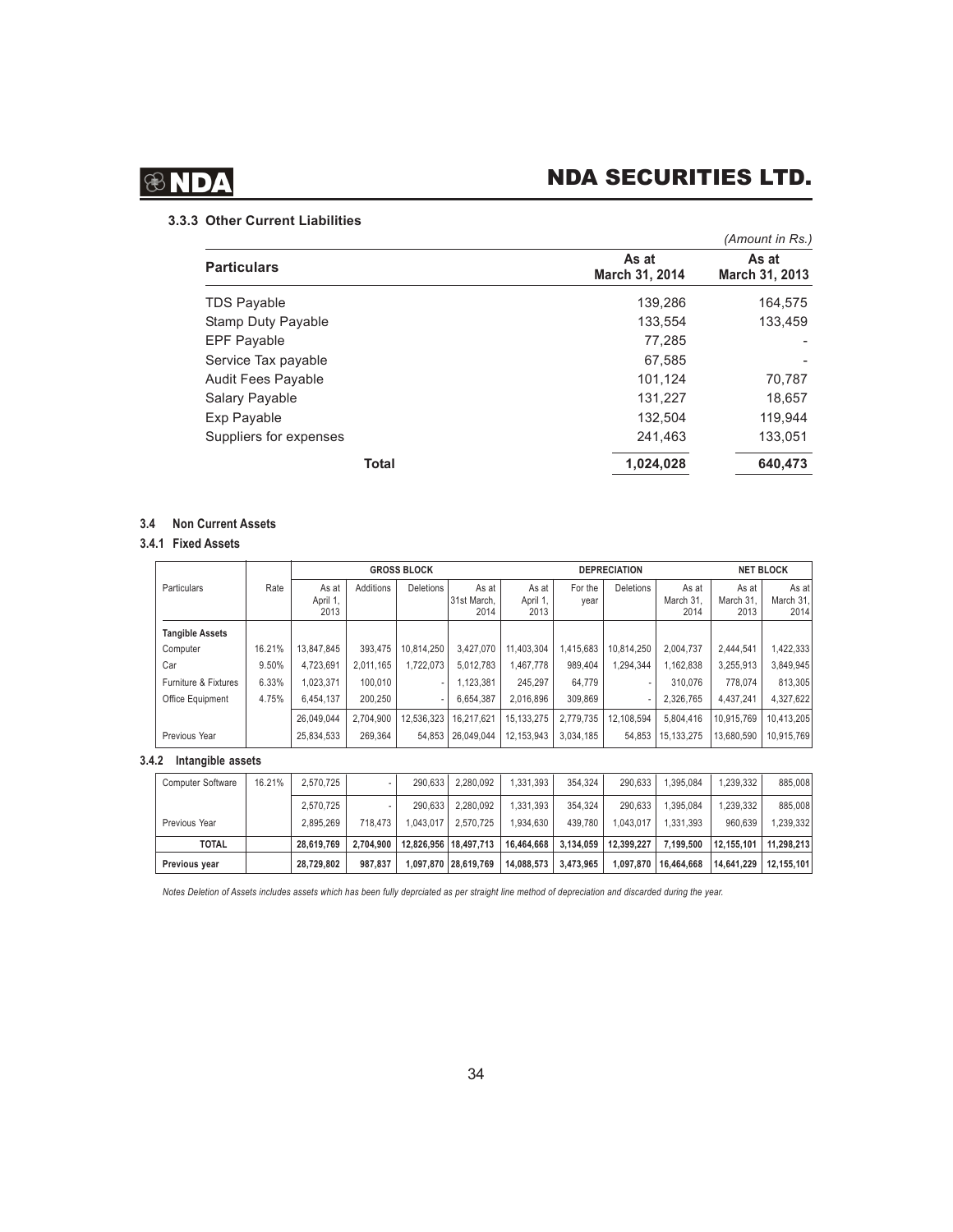# **BNDA**

# NDA SECURITIES LTD.

#### **3.4.3 Non Current Investments**

**Investment in Equity Shares, Units & Debentures**

| <b>Particulars</b>                                                                                     | <b>Face Value</b> | Nos.      | As at<br>31st March<br>2014 | As at<br>March 31<br>2013 |
|--------------------------------------------------------------------------------------------------------|-------------------|-----------|-----------------------------|---------------------------|
| Quoted, fully Paid up at Cost                                                                          |                   |           |                             |                           |
|                                                                                                        |                   |           |                             | 156,095                   |
| (Market Value as on 31.03.2014 Rs. Nil)<br>Unquoted, fully Paid up at Cost<br>In Subsidiary Companies: |                   |           |                             |                           |
| NDA Commodity Brokers (P) Ltd.                                                                         | 10                | 550,000   | 5,500,000                   | 5,500,000                 |
| NDA Share Brokers Ltd.                                                                                 | 10                | 2.183.515 | 21.835.150                  | 27.235.150                |
|                                                                                                        |                   |           | 27,335,150                  | 32,735,150                |
| <b>Membership in OTCEI</b>                                                                             |                   |           | 2,000,000                   | 2,000,000                 |
| <b>Investment in immoveable Property</b>                                                               |                   |           | 12,759,591                  | 14,068,728                |
|                                                                                                        |                   |           | 14,759,591                  | 16,068,728                |
|                                                                                                        | <b>Total</b>      |           | 42,094,741                  | 48,959,973                |

(During the year the Company has sold 5,40,000/- share of its Subsidiary Co @ Rs. 11 Each out of which 90000 share has been sold to Director of the Company

(An Amount of Rs. 156095 has been write off during the year as the realisable value of quoted investment is Nil

### **3.4.4 Long Term Loans & Advances**

|                        | (Amount in Rs.)        |
|------------------------|------------------------|
| As at March 31<br>2014 | As at March 31<br>2013 |
|                        |                        |
| 1,200,000              | 1.200.000              |
| 6,100,000              | 6,000,000              |
| 1.500.000              | 8.500.000              |
| 100.000                | 100.000                |
| 200,000                | 200.000                |
| 1,000,000              | 1,000,000              |
| 657,485                | 1,282,285              |
| 10,757,485             | 18,282,285             |
|                        |                        |
|                        | <i>(Amount in Rs.)</i> |
|                        |                        |

| <b>Particulars</b>                                                         | As at March 31<br>2014 | As at March 31<br>2013 |
|----------------------------------------------------------------------------|------------------------|------------------------|
| Stock-in-trade<br>(Verified, Certified & Valued by the management at cost) | 810.638                | 810.638                |
| Total                                                                      | 810,638                | 810,638                |

Inventories being Stock are valued lower of cost and realisable value is Nil. No provision has been made for for Rs 8.11 Lacs as the realisable value of stock is Nil.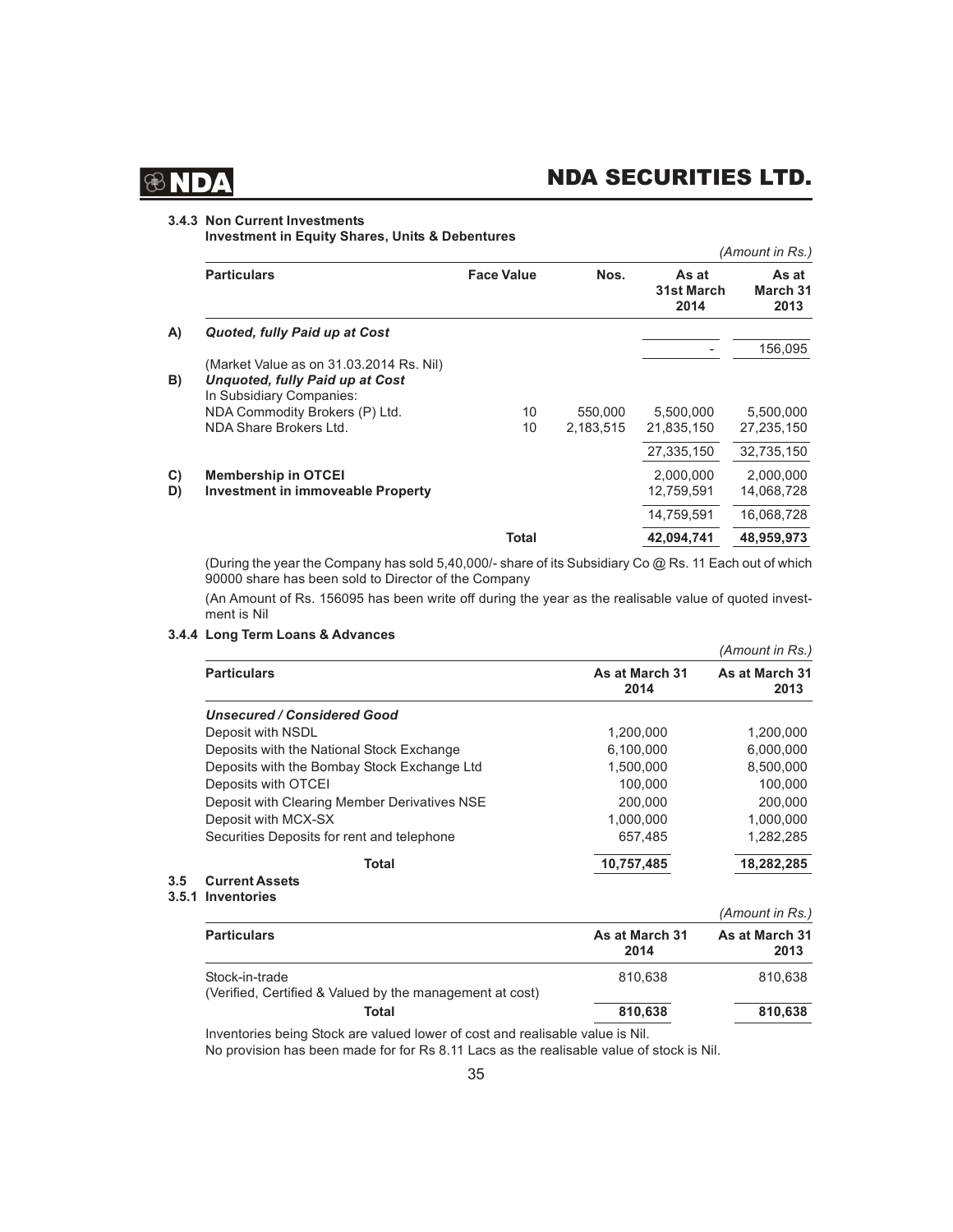# NDA SECURITIES LTD.

### **3.5.2 Trade Receivables**

|                                                 | (Amount in Rs.)        |                        |  |  |  |
|-------------------------------------------------|------------------------|------------------------|--|--|--|
| <b>Particulars</b>                              | As at March 31<br>2014 | As at March 31<br>2013 |  |  |  |
| <b>Unsecured</b>                                |                        |                        |  |  |  |
| Debts overdue for a period exceeding six months |                        |                        |  |  |  |
| - Considered Good                               | 4,367,831              | 3,248,540              |  |  |  |
| Other debts                                     |                        |                        |  |  |  |
| - Considered Good                               | 11,553,908             | 6,336,945              |  |  |  |
| Total                                           | 15,921,739             | 9,585,485              |  |  |  |

(Debtors inclued Rs/ Nil due for the related concern or related parties)

### **3.5.3 Cash and Cash Equivalents**

|                      |                        | (Amount in Rs.)        |
|----------------------|------------------------|------------------------|
| <b>Particulars</b>   | As at March 31<br>2014 | As at March 31<br>2013 |
| Balances with banks* |                        |                        |
| In Current Acounts   | 44,523,046             | 34,115,679             |
| Cash in hand         | 2,170,941              | 565,610                |
| Total                | 46,693,987             | 34,681,289             |

\* Balances with banks include Bank Fixed Deposits as per following details

|                                                       |                        | (Amount in Rs.)        |
|-------------------------------------------------------|------------------------|------------------------|
| <b>Particulars</b>                                    | As at March 31<br>2014 | As at March 31<br>2013 |
| Bank Fixed deposits with More than 12 months maturity |                        |                        |
| Hyp Against Short Term Ioan                           | 3,500,000              | 3,500,000              |
| Bank Fixed deposits with Less than 12 months maturity |                        |                        |
| <b>Hypothecated for</b>                               |                        |                        |
| ABC Margin with Nse                                   | 7,000,000              | 7,000,000              |
| <b>BSE Trade Guarantee Fund</b>                       | 1,000,000              | 1,000,000              |
| Margin with NSE F&O                                   | 800.000                | 800,000                |
| Margin Currency Derivative segment                    | 800,000                |                        |
| Bank Guarantee of Rs. 150 lacs NSE                    | 7,500,000              | 7,500,000              |
| Bank Guarantee of Rs. 30 lacs BSE                     | 1,500,000              |                        |
| Bank Overdraft of Rs. 72 Lacs                         | 8,000,000              | 8,000,000              |
| Total                                                 | 30,100,000             | 27,800,000             |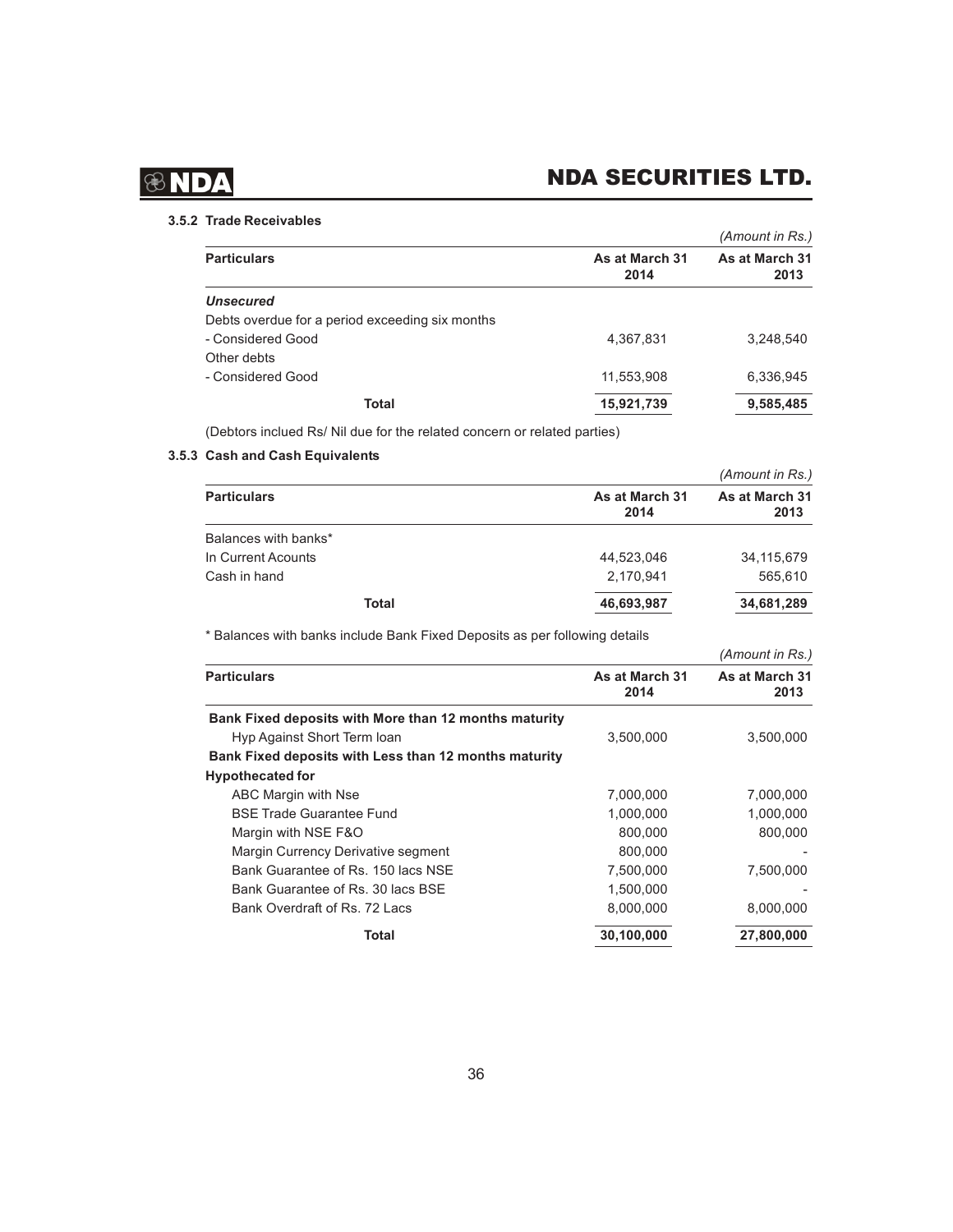# NDA SECURITIES LTD.

### **3.5.4 Short Term Loans & Advances**

|                        | (Amount in Rs.)        |
|------------------------|------------------------|
| As at March 31<br>2014 | As at March 31<br>2013 |
|                        |                        |
| 1.746.400              | 2,050,819              |
| 2,000,000              |                        |
| 1,196,986              | 1.192.479              |
| 4,943,386              | 3,243,298              |
|                        |                        |

### **3.5.5 Other Current Assets**

|                               |                        | (Amount in Rs.)        |
|-------------------------------|------------------------|------------------------|
| <b>Particulars</b>            | As at March 31<br>2014 | As at March 31<br>2013 |
| <b>Prepaid Expenses</b>       | 896,630                | 1,262,906              |
| Cenvat Credit Recoverable     | 96.816                 | 68,587                 |
| Stamps & Broker Notes in hand |                        | 15.470                 |
| Total                         | 993,445                | 1,346,963              |

### **3.6 Incomes**

### **3.6.1 Income from Operation**

|                                            |                                |                                |         |            | (Amount in Rs.) |
|--------------------------------------------|--------------------------------|--------------------------------|---------|------------|-----------------|
| <b>Particulars</b>                         | For the Year<br>March 31, 2014 | For the Year<br>March 31, 2014 |         |            |                 |
| <b>Brokerage Recd</b>                      |                                |                                |         | 32,313,582 | 35,580,785      |
| Mark to Mark on Future and option Trades   |                                |                                |         | 520,672    | (399, 440)      |
|                                            |                                |                                |         | 32,834,254 | 35, 181, 345    |
| Outstanding Position in Derivatives option |                                |                                |         |            |                 |
| OPTIDX NIFTY PE 6600                       | 500                            | 57.565                         | 28782.5 |            |                 |
| Market Price As on 31.03.2014              | 500                            | 62.45                          |         |            |                 |

### **3.6.2 Other Income**

|                                |                                | (Amount in Rs.)                |
|--------------------------------|--------------------------------|--------------------------------|
| <b>Particulars</b>             | For the Year<br>March 31, 2014 | For the Year<br>March 31, 2014 |
| Interest on FDR's (TDS Rs.     | 2.665.765                      | 3.006.460                      |
| Mutual Fund & New Issue Income | 2.476.837                      | 1,932,176                      |
| New Issue Income               | 88,267                         | 133,496                        |
| Interest on Income tax Refund  | 23,781                         | 15,309                         |
| Profit on sale of Investment   | 572.255                        | 24.543                         |
| Other Income                   | 135.933                        | 42.410                         |
| Interest Income                | 527,630                        |                                |
| Total                          | 6,490,467                      | 5,154,394                      |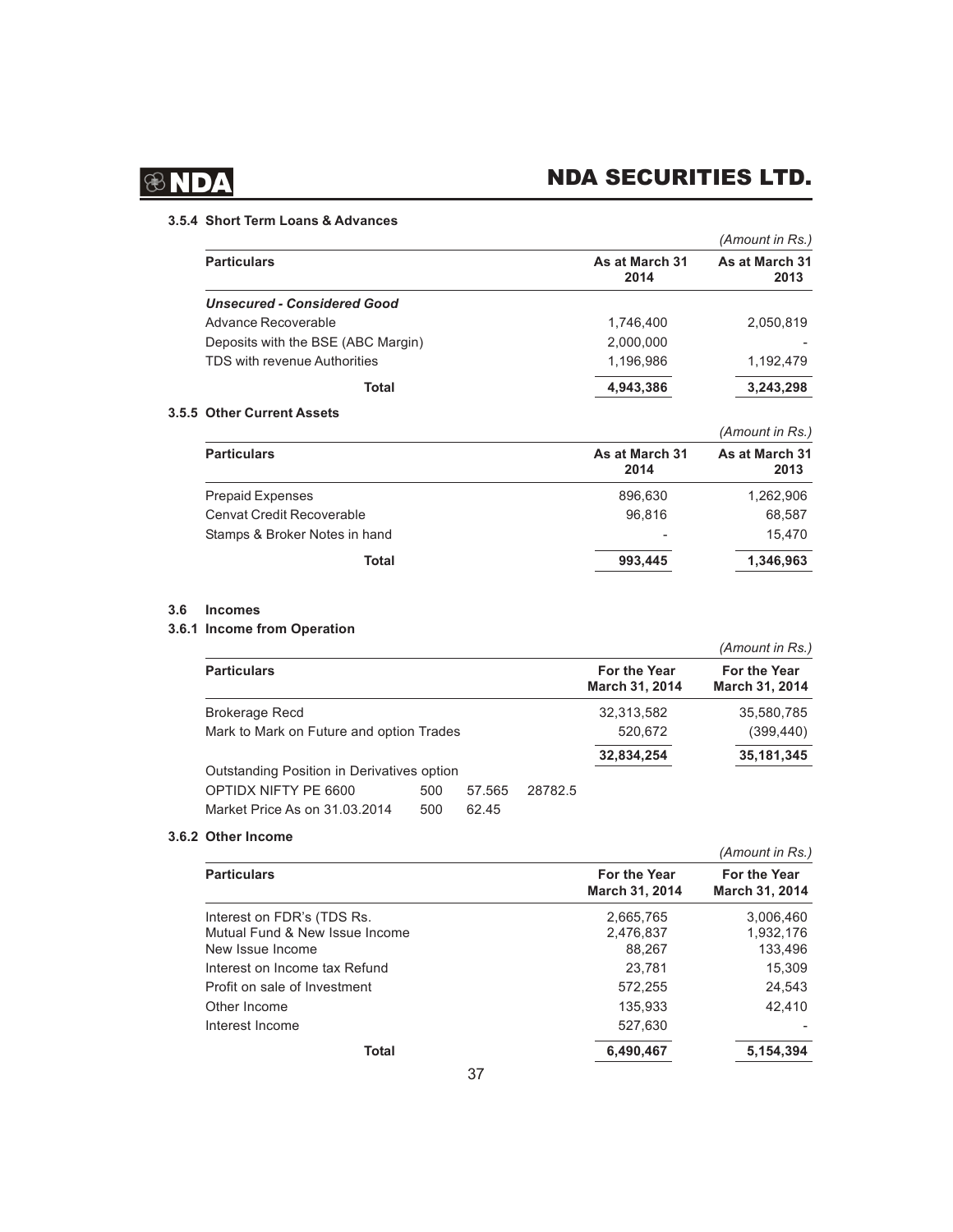# NDA SECURITIES LTD.

### **3.7 Expenses**

### **3.7.1 Employee Benefits Expense**

| $=$ p.v , vv $=$ vvv $=$ $\sim$ pvvv              |                                |                                |
|---------------------------------------------------|--------------------------------|--------------------------------|
|                                                   |                                | (Amount in Rs.)                |
| <b>Particulars</b>                                | For the Year<br>March 31, 2014 | For the Year<br>March 31, 2014 |
| <b>Salaries and incentives</b>                    |                                |                                |
| Salary & Prequisites                              | 7.407.311                      | 9,877,661                      |
| <b>Bonus</b>                                      | 439.454                        | 486,621                        |
| Grauity                                           | 281,938                        | 249,390                        |
| Employer's Contribution to P.F.                   | 568.027                        | 654.878                        |
| <b>Staff Welfare Expenses</b>                     | 547,014                        | 478,823                        |
| Staff Training & Recruitment Exp                  | 52,968                         | 29,669                         |
| Leave encashment Expenses                         | 138,828                        | 147,926                        |
| Incentive                                         | 467,713                        | 206,461                        |
| Conveyance Allowances                             | 81,445                         | 164,778                        |
| Total                                             | 9,984,698                      | 12,296,207                     |
| Gratuity Has Been Accounted for on payment basis. |                                |                                |

### **3.7.2 Finance Cost**

|                                 |                                       | (Amount in Rs.)                       |
|---------------------------------|---------------------------------------|---------------------------------------|
| <b>Particulars</b>              | <b>For the Year</b><br>March 31, 2014 | <b>For the Year</b><br>March 31, 2014 |
| Interest Paid & finance Charges | 1,103,208                             | 1,124,491                             |
| Total                           | 1,103,208                             | 1,124,491                             |

### **3.7.3 Other Expenses**

|                                          |                                | (Amount in Rs.)                |
|------------------------------------------|--------------------------------|--------------------------------|
| <b>Particulars</b>                       | For the Year<br>March 31, 2014 | For the Year<br>March 31, 2014 |
| <b>Audit Fees</b>                        | 125,000                        | 105,164                        |
| Advertisement & Publicity Expenses       | 79,693                         | 100,416                        |
| Annual Fees & Registeration              | 451,697                        | 247,746                        |
| AGM Exp.                                 | 44,448                         | 39,580                         |
| <b>Bad Debt</b>                          | 24.094                         | 210,961                        |
| <b>Bandwith Charges</b>                  | 71,373                         | 70,176                         |
| <b>Bank Charges</b>                      | 13.644                         | 16,619                         |
| <b>Bank Guarantee Commission Charges</b> | 219,240                        | 237,819                        |
| Broker Note & Stamp Paper Charges        | 837,596                        | 758,176                        |
| <b>Business Promotion</b>                | 47,779                         | 23,846                         |
| Commission on Brokerage                  | 5,895,446                      | 6,123,246                      |
| Conveyance Exp                           | 766,202                        | 470,151                        |
| Demat Charges                            | 132,196                        | 110,736                        |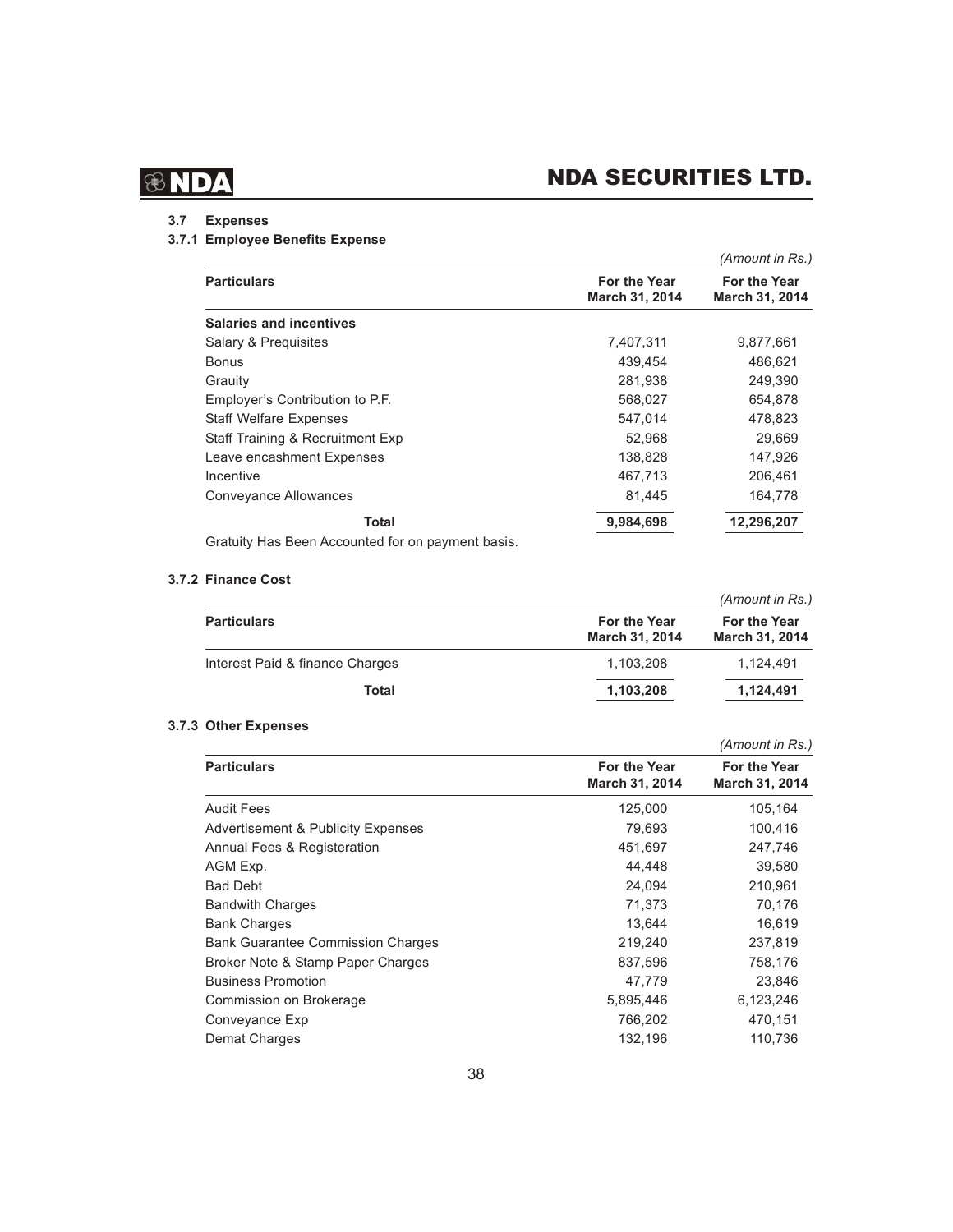# **BNDA**

# NDA SECURITIES LTD.

| Director's Remuneration                  | 2,400,000  | 2,400,000  |
|------------------------------------------|------------|------------|
| <b>Director Sitting Fees</b>             | 45,000     | 22,500     |
| Electricity & Water                      | 977,164    | 973,168    |
| <b>Filling Fees</b>                      | 7,849      | 8,597      |
| Festival Exp.                            | 242,603    | 169,703    |
| <b>Insurance Charges</b>                 | 368,629    | 408,017    |
| Lease Line Charges                       | 425,194    | 585,372    |
| Lose on Sale of fixed Assets             | 100,229    |            |
| Miscellaneous Expenses                   | 204,363    | 272,825    |
| News Papers & Periodicals                | 54,637     | 47,770     |
| Postage & Courier Charges                | 163,175    | 207,283    |
| <b>Printing &amp; Stationery Charges</b> | 1,272,082  | 378,636    |
| Professional & Legal Expenses            | 2,179,799  | 1,902,385  |
| Rent                                     | 3,103,510  | 4,082,861  |
| Repair & Maintenance                     | 1,244,686  | 978,572    |
| Software Charges                         | 1,191,641  | 1,106,409  |
| Traveling Exp.                           | 158,997    | 60,967     |
| Telephone & Internet                     | 673,227    | 733,845    |
| <b>Transaction Charges</b>               | 2,594,556  | 3,175,299  |
| Vehicle Running & Maintenance            | 681,451    | 369,590    |
| Total                                    | 26,797,201 | 26,398,435 |

### **3.8 Contingent Liabilities and Commitments :**

The Company is contingently liable for bank guarantees outstanding for an amount of Rs.180 lacs (Previous Year Rs.180 lacs).

**3.9 Contracts:** Estimated amounts of contract remaining to be executed on capital account are Nil

### **3.10 Earning & Expenditure in Foreign Currency**

(Amount in Rs.')

|                     | (Amount in Rs.)                |                                |  |  |
|---------------------|--------------------------------|--------------------------------|--|--|
| <b>Particulars</b>  | For the Year<br>March 31, 2014 | For the Year<br>March 31, 2014 |  |  |
| <b>Earnings</b>     |                                |                                |  |  |
| Income              | <b>Nil</b>                     | <b>Nil</b>                     |  |  |
|                     | $\overline{\phantom{a}}$       |                                |  |  |
| <b>Expenditures</b> |                                |                                |  |  |
| Expenditure         | <b>Nil</b>                     | <b>Nil</b>                     |  |  |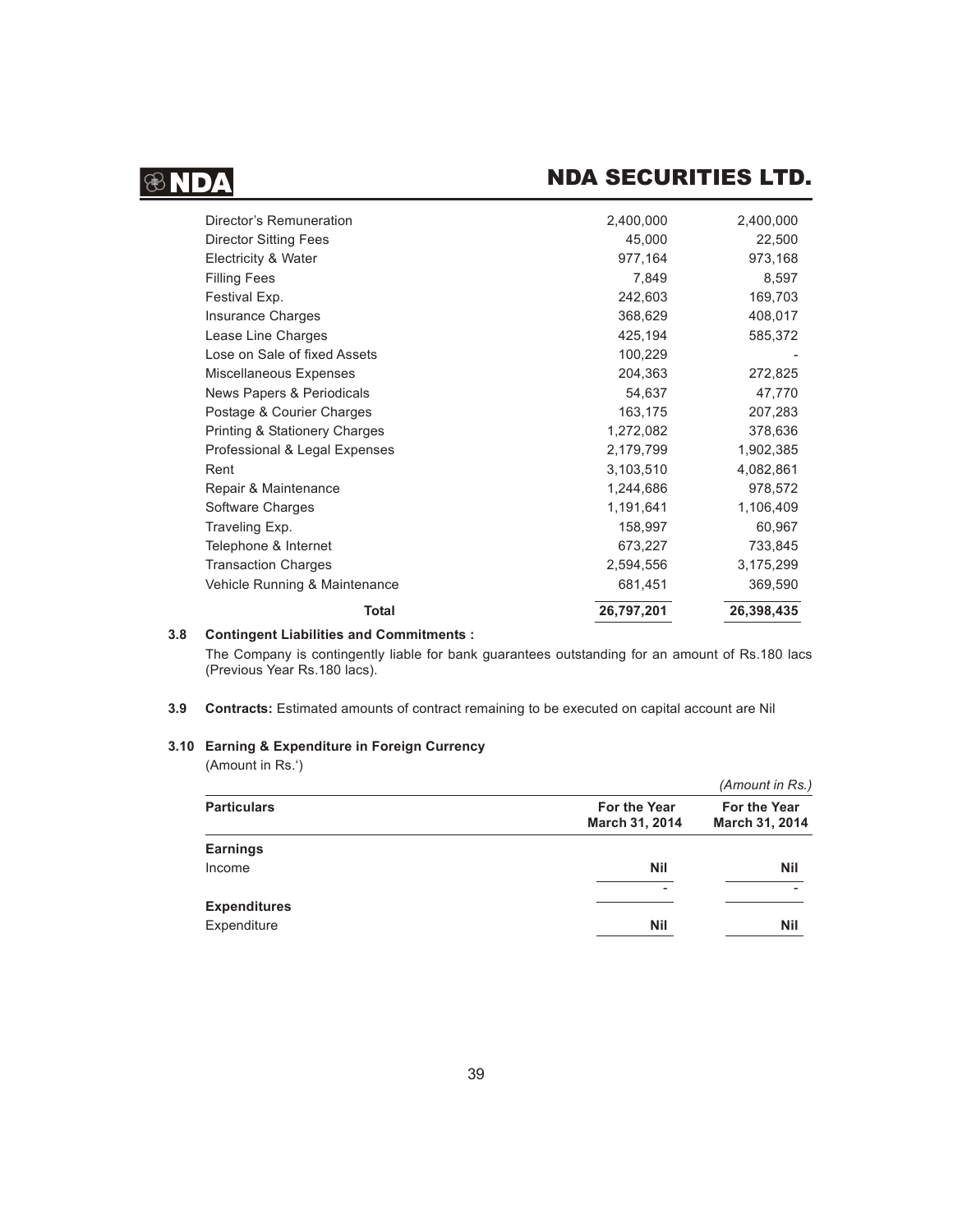#### **3.10 Earning Per Share**

The computation of earnings per share is set out below:

*(Amount in Rs.)* **Particulars As at March 31 As at March 31 As at March 31 As at March 31 2014 2013** Profit after tax and extraordinary items as reported (1,228,309) (2,516,532) Exceptional item: Loss on insurance claim (net of tax) Profit before exceptional items Shares: Weighted average number of equity shares 5,092,200 5,092,200 5,092,200 outstanding during the year **Earnings per share (before exceptional items (net of tax))** (0.24) (0.49) **Earnings per share (after exceptional items (net of tax))** (0.24) (0.49) No. of Shares No. of Shares At the beginning of the year at 01 April, 2013 5,092,200 5,092,200 Shares issued during the year Bonus shares issued during the year Weighted average number of equity shares at 31 March, 2014 5,092,200 5,092,200

### **3.11 Amount Paid / Payable to Auditors**

*(Amount in Rs.)*

| <b>Particulars</b>    | As at March 31<br>2014 | As at March 31<br>2013 |
|-----------------------|------------------------|------------------------|
| <b>Audit Fees</b>     | 75,000.00              | 70,000.00              |
| <b>Tax Audit Fees</b> | 25,000.00              | 25,000.00              |
| Certifications        | 30,000.00              | 10,164.00              |
| <b>Total</b>          | 130,000                | 105,164                |

- **3.12** Shares received from Clients as margin in Furures & option and Capital market have been deposited with our clearing member M/s Globe Capital Market Ltd. and Lying with the depository participant have not been taken in our books of accounts as the beneficial ownership belongs to the clients only.
- **3.13** Segmental Reporting under Accounting Standard -17, issued by ICAI is not applicable to the Company.

### **3.14 Related party Disclosure**

As per accounting standard 18 on "Related party Disclosure" issued by the Institute of Chartered Accountants of India the disclosure of transactions with the related party is as under:

| (a) | <b>Related Parties</b> |  |
|-----|------------------------|--|
|-----|------------------------|--|

Mr. N. D. Agarwal **Relative Of Director** N D Agarwal & Sons (HUF) Relative HUF Uma Shanker Gupta & Sons (HUF) Relative HUF Seema Gupta **Relative Of Director** Relative Of Director Ashutosh Gupta **Relative Of Director** Relative Of Director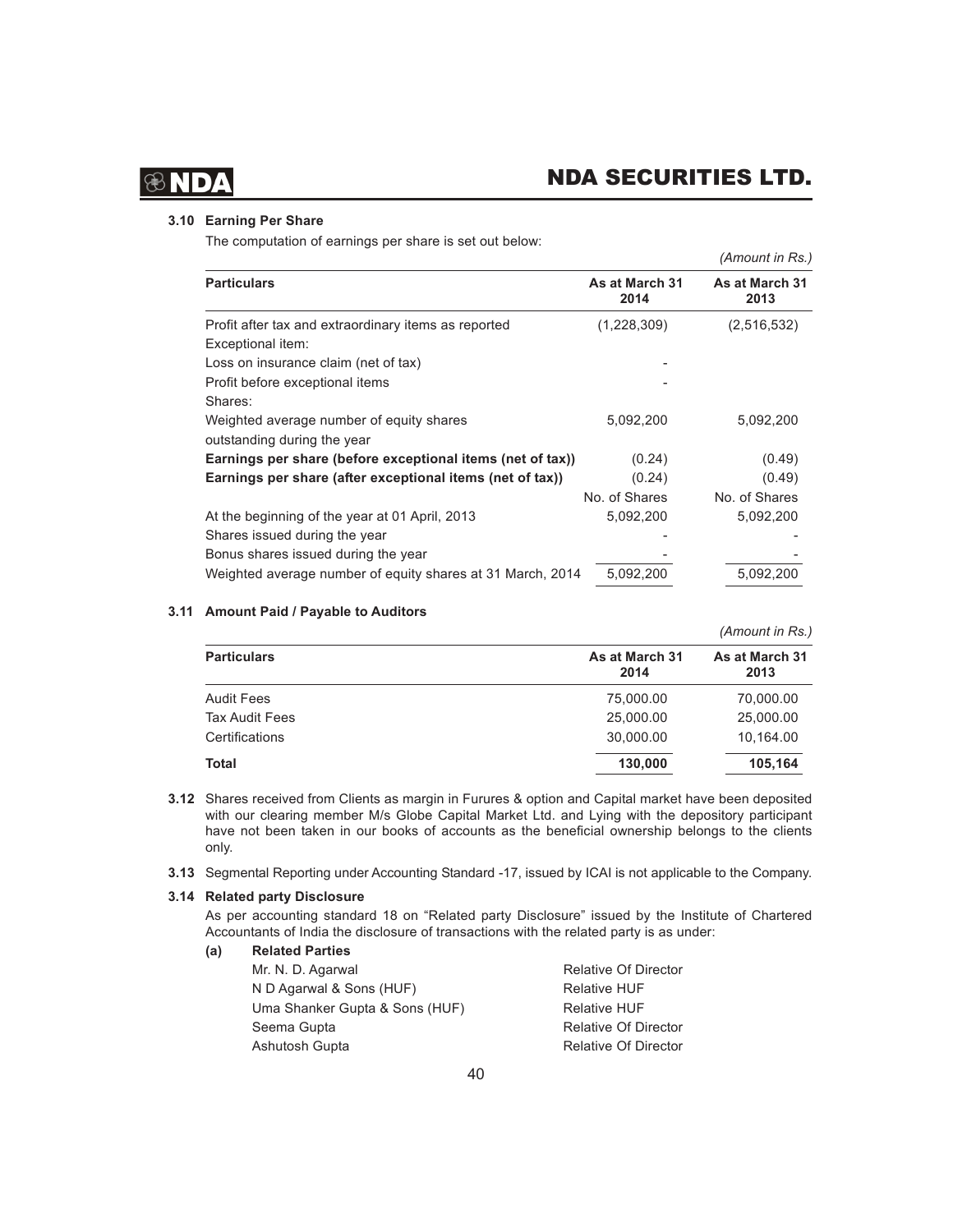# NDZ

# NDA SECURITIES LTD.

| b) | <b>Key Managerial Personnel</b>   |                          |
|----|-----------------------------------|--------------------------|
|    | Mr. Sanjay Agarwal                | <b>Managing Director</b> |
|    | Mrs. Deepti Agarwal               | Whole time Director      |
|    | Mr. U. S. Gupta                   | Director                 |
|    | Lalit Gupta                       | Director                 |
|    | Ram Kishan Sanghi                 | Director                 |
| C) | <b>Related Concerns</b>           |                          |
|    | NDA Share Brokers Ltd.            | Subsidiary Company       |
|    | NDA Commodity Brokers P. Ltd      | Subsidiary Company       |
|    | NDA Realties Pyt Ltd.             | Group Company            |
|    | NDA Research & Technologies P Ltd | Group Company            |

### **d) Revenue Transactions with related party** *(Amount in Rs.)*

| <b>Nature of Transaction</b>           | <b>Related</b><br><b>Concerns</b> | <b>Related</b><br>Party | <b>Key Managerial</b><br><b>Personnel</b> |
|----------------------------------------|-----------------------------------|-------------------------|-------------------------------------------|
| <b>Expenses:</b>                       |                                   |                         |                                           |
| Consultancy Exp. Ashutosh Gupta        |                                   | 490,000                 |                                           |
| Rent Paid: Seema Gupta                 |                                   | 180,000                 |                                           |
| <b>Managerial Remuneration</b>         |                                   |                         |                                           |
| Sanjay Agarwal                         |                                   |                         | 1,500,000                                 |
| Deepti Agarwal                         |                                   |                         | 900,000                                   |
| EPf Contirbution: Sanjay Agarwal       |                                   |                         | 180,000                                   |
| Income:                                |                                   |                         |                                           |
| Interest Income: NDA Commodity Brokers | 527,630                           |                         |                                           |
| <b>Brokerage</b>                       |                                   |                         |                                           |
| Mr. N. D. Agarwal                      |                                   | 15,302                  |                                           |
| N D Agarweal & sons (Huf)              |                                   | 4,195                   |                                           |
| Deepti Agarwal                         |                                   |                         | 35                                        |
| Sanjay Agarwal                         |                                   |                         | 73,121                                    |
| U. S Gupta                             |                                   |                         | 277                                       |
| Uma Shanker Gupta & sons (Huf)         |                                   | 8,290                   |                                           |
| Seema Gutpa                            |                                   | 15,549                  |                                           |
| Sale of Investment                     |                                   |                         |                                           |
| Sanjay Agarwal                         |                                   |                         | 990,000                                   |

**3.15** Information pursuant to the provisions of Section 22 of Micro, Small and Medium Enterprises Development Act, 2006 During the year company has not paid any interest in terms of the section 18 of the above mentioned act.No principal amount or interest amount are due at the end of this accounting year which is payable to any Micro, Small or Medium enterprises as defined in the Micro, Small and Medium Enterprises Development Act, 2006.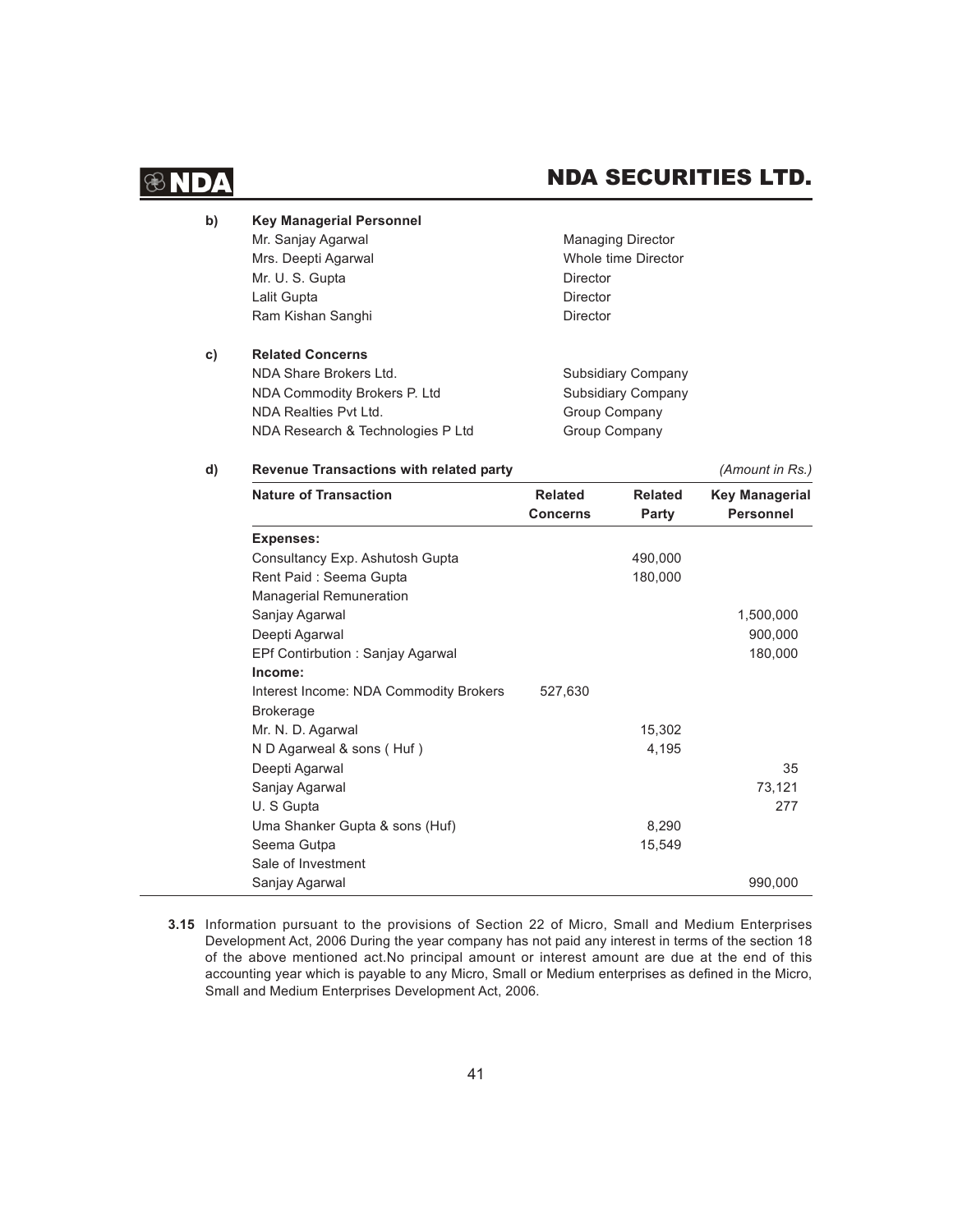- **3.16** The accounts of certain Sundry Debtors and Creditors, Advances for supplies and are subject to confirmation / reconciliation and adjustment, if any. The Management does not expect any material difference affecting the current year's financial statements.In the opinion of the management, the current assets, loans and advances are expected to realize at least the amount at which they are stated, if realized in the ordinary course of business
- **3.17** The Company has prepared these financial statements as per the format prescribed by Revised Schedule VI to the Companies Act, 1956 ('the schedule') issued by Ministry of Corporate Affairs. Previous year figures have been recast/restated,regrouped, rearranged, reclassified to conform to the classification of the current year.
- **3.18** The Current Year refers to the period April 01, 2013 to Mar 31, 2014. (Previous year refers to April 01, 2012 to March 31, 2013).

### **FOR GUPTA RUSTAGI & AGGARWAL FOR NDA SECURITIES LIMITED**

(Chartered Accountants)

Sd/- Sd/- Sd/- **(S.C. Gupta) (Sanjay Agarwal) (Deepti Agarwal)** Partner **Managing Director** Managing Director **Managing Director** Mole Time Director M.N. 086839 [DIN:00010639] [DIN: 00049250] FRN 008084N Sd/-Signed at New Delhi on 30th May, 2014 **(Ankita Jain)**

(Company Secretary)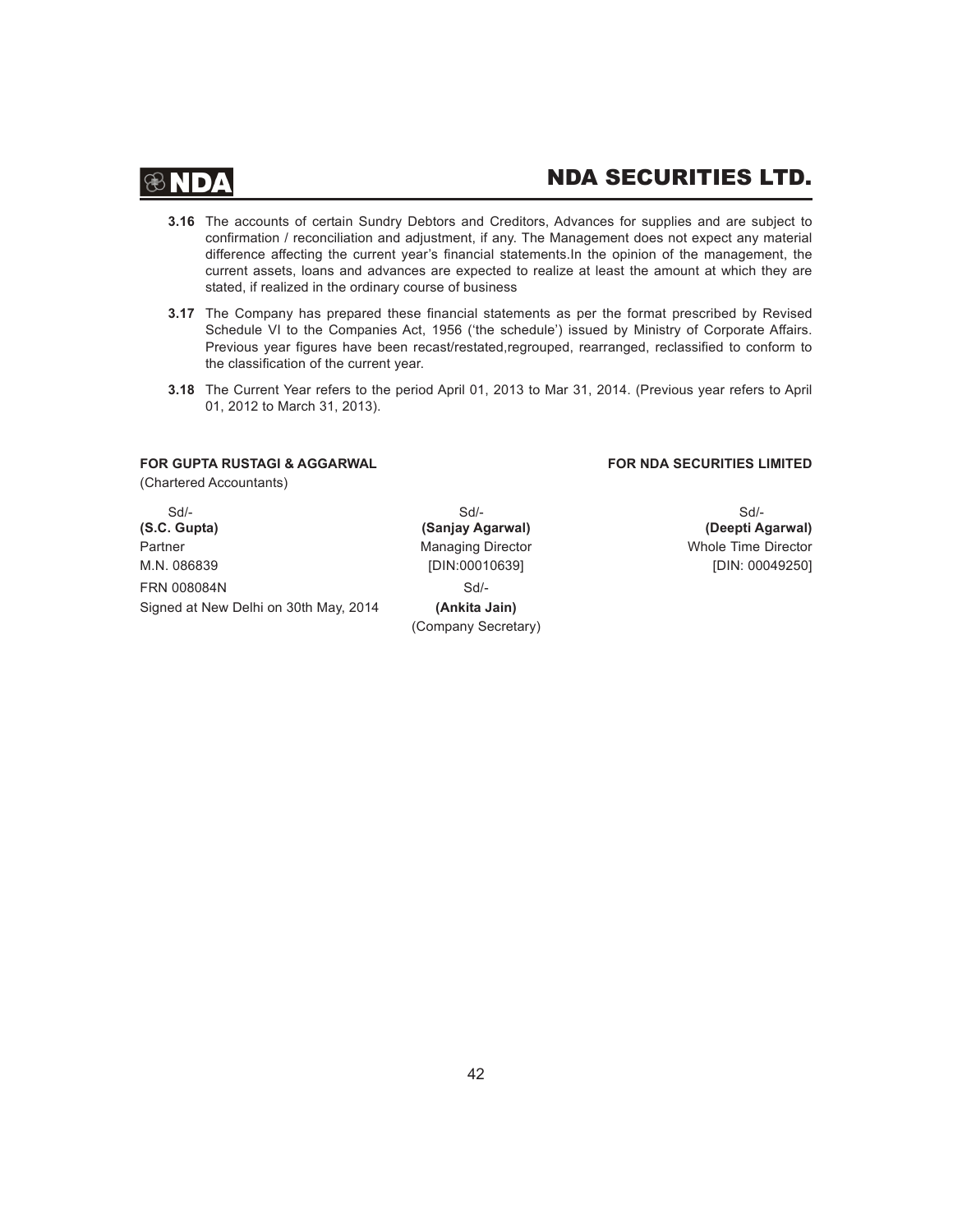### NDA SECURITIES LTD.

|                                                                                                  |            | <b>Year Ended</b><br>March 31, 2014<br>(Rs.) |             | <b>Year Ended</b><br>March 31, 2013<br>(Rs.) |
|--------------------------------------------------------------------------------------------------|------------|----------------------------------------------|-------------|----------------------------------------------|
| <b>CASH FLOW FROM OPERATING ACTIVITIES</b>                                                       |            |                                              |             |                                              |
| Profit before tax and extraordinary items<br>ADD:                                                |            | (1,694,445)                                  |             | (2,957,359)                                  |
| Depreciation                                                                                     |            | 3,134,059                                    |             | 3,473,965                                    |
| Interest & Financial Charges                                                                     |            | 1,103,208                                    |             | 1,124,491                                    |
| <b>Bank Guarantee Charges</b>                                                                    |            | 219,240                                      |             | 237,819                                      |
| Loss/(Profit) on sale of Fixed Assets(loss)                                                      |            | 100,229                                      |             |                                              |
| Loss/(Profit) on sale of Property(Profit)                                                        |            | (416, 160)                                   |             | (24, 543)                                    |
| <b>OPERATING PROFIT BEFORE WORKING CAPITAL CHANGES</b>                                           |            | 2,446,132                                    |             | 1,854,373                                    |
| Adjustments for:<br>Trade & other Receivables                                                    |            | (158, 025)                                   |             | 8,118,953                                    |
| Trade & other Payables                                                                           |            | 10,071,052                                   |             | (24, 145, 848)                               |
| <b>NET CASH FLOW FROM OPERATING ACTIVITIES(A)</b><br><b>CASH FLOW FROM INVESTING ACTIVITIES</b>  |            | 12,359,159                                   |             | (14, 172, 522)                               |
| Advance Recd against property                                                                    |            |                                              |             |                                              |
| Sale of Property                                                                                 |            | 16,407,756                                   |             | 1,329,900                                    |
| Purchase of Property                                                                             |            | (9, 126, 364)                                |             | (1,223,515)                                  |
| Profit (Loss) on sale of Property                                                                |            |                                              |             | 24,543                                       |
| <b>Purchase of Fixed Assets</b>                                                                  |            | (2,704,900)                                  |             | (987, 837)                                   |
| Sale of Fixed Assets                                                                             |            | 327,500                                      |             |                                              |
| <b>NET CASH FLOW FROM INVESTING ACTIVITIES (B)</b><br><b>CASH FLOW FROM FINANCING ACTIVITIES</b> |            | 4,903,992                                    |             | (856, 909)                                   |
| Interest & Financial Charges                                                                     |            | (1, 103, 208)                                |             | (1, 124, 491)                                |
| <b>Bank Guarantee Charges</b>                                                                    |            | (219, 240)                                   |             | (237, 819)                                   |
| Secured Loans                                                                                    |            | 362,315                                      |             | (352, 426)                                   |
| Unsecured loans                                                                                  |            |                                              |             |                                              |
| <b>NET CASH FLOW FROM FINANCING ACTIVITIES (C)</b>                                               |            | (960, 133)                                   |             | (1,714,736)                                  |
| NET CHANGE IN CASH AND CASH EQUIVALENTS(A+B+C)<br><b>OPENING CASH &amp; CASH EQUIVALENT</b>      |            | 16,303,018<br>30,390,968                     |             | (16, 744, 166)<br>47, 135, 134               |
| CLOSING CASH & CASH EQUIVALENT                                                                   |            | 46,693,986                                   |             | 30,390,968                                   |
| Cash in Hand                                                                                     | 2,170,941  |                                              | 565,610     |                                              |
| <b>Balance with Banks</b>                                                                        | 44,523,045 |                                              | 34,115,679  |                                              |
| Over Draft with Banks                                                                            |            | 46,693,986                                   | (4,290,321) | 30,390,968                                   |

### **CASH FLOW STATEMENT FOR THE YEAR ENDED 31st MARCH, 2014**

### **Auditor's Report**

*"As per our separate report of even date attached" For and on behalf of the Board* **FOR GUPTA RUSTAGI & AGGARWAL** CHARTERED ACCOUNTANTS

**(S.C. GUPTA) (Sanjay Agarwal) (Deepti Agarwal )** Partner Managing Director Whole Time Director **FRN 008084N** Sd/-<br>
Place: New Delhi **State Control of Alexandre Control (Ankita Jain)** Place: New Delhi **(Ankita Jain)**<br>Date: 30<sup>th</sup> May, 2014 **Company Secretary** Date: 30<sup>th</sup> May, 2014

Sd/- Sd/- Sd/- **DIN:00010639**<br>-Sd/-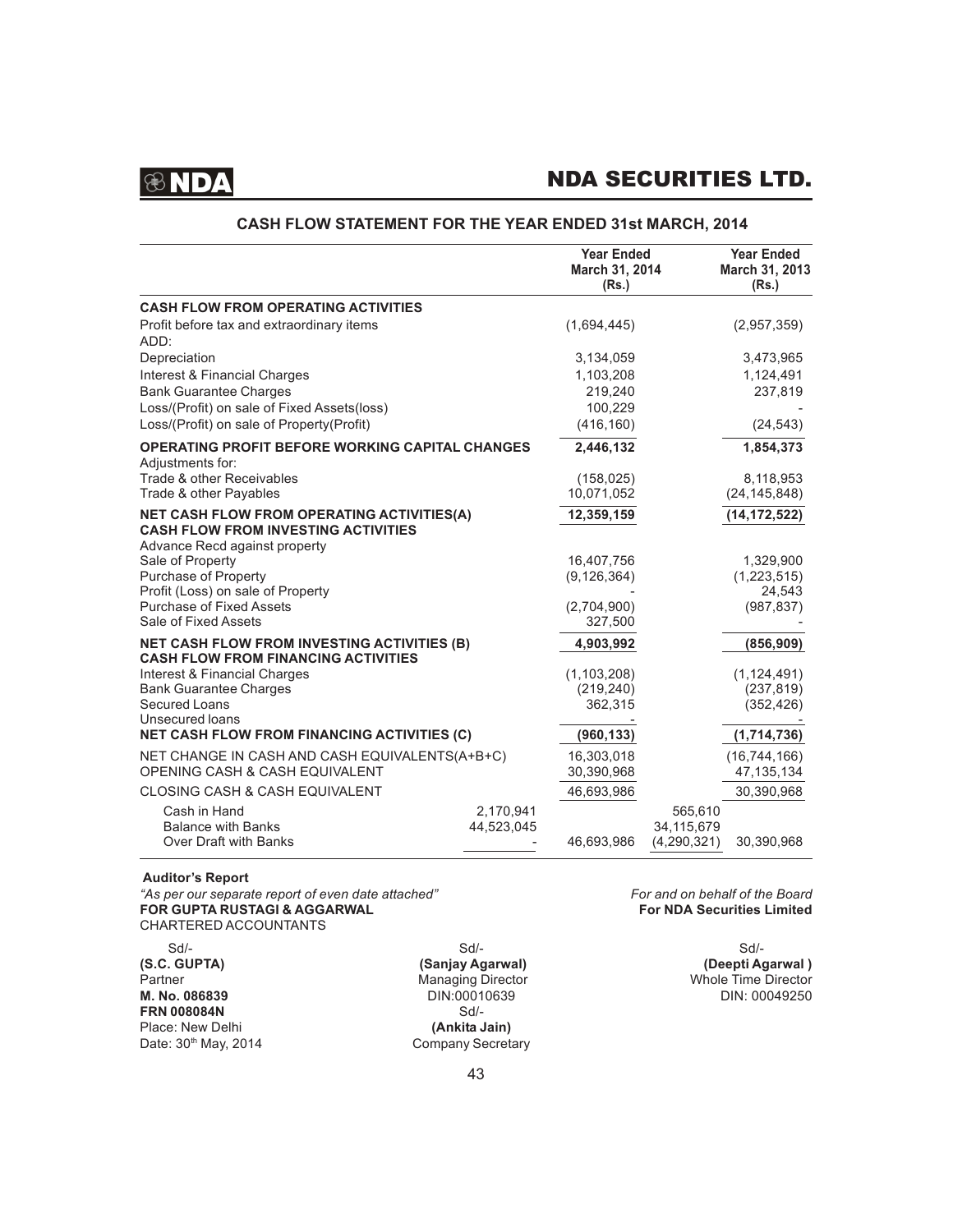

### **INFORMATION REGARDING SUBSIDIARY COMPANIES PURSUANT TO SECTION 212(1)(e) OF THE COMPANIES ACT, 1956**

|                | Name of the Subsidiary company                                                                                                                                                          | <b>NDA Commodity</b><br><b>Brokers Pvt Ltd.</b>                    | <b>NDA Share Brokers Ltd.</b>                                                            |
|----------------|-----------------------------------------------------------------------------------------------------------------------------------------------------------------------------------------|--------------------------------------------------------------------|------------------------------------------------------------------------------------------|
| 1 <sub>1</sub> | The Financial year of the Subsidiary<br>Company ended on                                                                                                                                | 31st March 2014                                                    | 31st March 2014                                                                          |
| 2.             | The Date from which it becomes the<br>subsidiary company                                                                                                                                | 28th March, 1996                                                   | 6th December 1996                                                                        |
| (b)            | 3. (a) No. of shares held by NDA Securities<br>Ltd. at the end of the Financial year<br>in the Subsidiary Companies.<br>Extent of interest of holding company<br>as at 31st March 2014. | 5,50,000 Equity share<br>of Rs. 10/- each fully<br>paid up<br>100% | 21,83,515 Equity Shares of<br>the Face value of Rs. 10/-<br>each Fully paid up<br>65.31% |
| 4.<br>(a)      | The Net aggregate amount of the subsidiary<br>companies profits so far as it concerns the<br>members of the holding company<br>Not dealt with in the holding                            |                                                                    |                                                                                          |
| j.             | Company's accounts<br>For the subsidiary company's<br>Financial year ended 31st March 2014                                                                                              | Rs. (43.34) Lacs                                                   | Rs. (28.70) Lacs                                                                         |
| ii.<br>(b)     | For the previous financial years of<br>the subsidiary company since it<br>become the holding company's subsidiary<br>dealt with in the holding Company's accounts                       | Rs. 65.52 Lacs                                                     | Rs. (189.78) Lacs                                                                        |
| iii.           | For the subsidiary company's<br>Financial year ended 31st March 2014                                                                                                                    | <b>NIL</b>                                                         | <b>NIL</b>                                                                               |
| iv.            | For the previous financial years of the<br>subsidiary company since it become<br>the holding company's subsidiary.                                                                      | <b>NIL</b>                                                         | <b>NIL</b>                                                                               |

For and on behalf of the Board

|                      | Sd                | Sd/-                | Sd/-                         |
|----------------------|-------------------|---------------------|------------------------------|
| Dated: 30th May 2014 | (Sanjay Agarwal)  | (Deepti Agarwal)    | (Megha Khatri)               |
| Place: New Delhi     | Managing Director | Whole Time Director | <b>Chief Finance Officer</b> |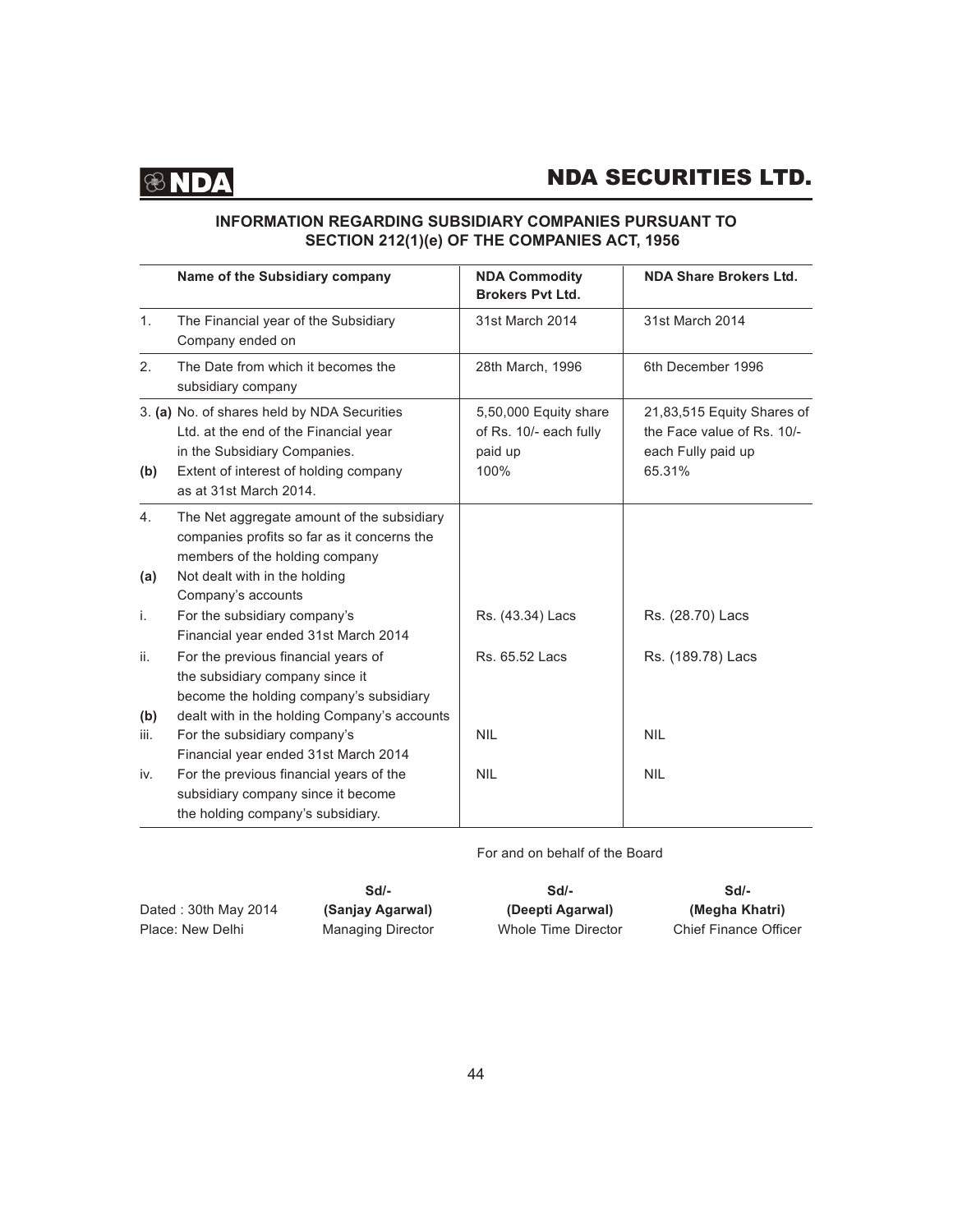

### **INDEPENDENT AUDITOR'S REPORT**

#### To the Members of **NDA Securities Limited.**

### **Report on the Financial Statements**

We have audited the accompanying Consolidated financial statements of NDA Securities Limited ("The Company"), its subsidiaries, which comprise the Consolidated Balance Sheet as at March 31, 2014, and the Consolidated Statement of Profit and Loss and Consolidated cash flow statement for the year ended at that date, and a summary of significant accounting policies and other explanatory information.

#### **Management's Responsibility for the Financial Statements**

The Company's Management is responsible for the preparation of these Consolidated financial statements that give a true and fair view of the Consolidated financial position, Consolidated financial performance and Consolidated cash flows of the group in accordance with the Accounting Principles generally accepted in India. This responsibility includes the design, implementation and maintenance of internal control relevant to the preparation and presentation of the Consolidated financial statements that give a true and fair view and are free from material misstatement, whether due to fraud or error.

#### **Auditor's Responsibility**

Our responsibility is to express an opinion on these Consolidated financial statements based on our audit. We conducted our audit in accordance with the Standards on Auditing issued by the Institute of Chartered Accountants of India. Those Standards require that we comply with ethical requirements and plan and perform the audit to obtain reasonable assurance about whether the Consolidated financial statements are free from material misstatement.

An audit involves performing procedures to obtain audit evidence about the amounts and disclosures in the Consolidated financial statements. The procedures selected depend on the auditor's judgment, including the assessment of the risks of material misstatement of the Consolidated financial statements, whether due to fraud or error. In making those risk assessments, the auditor considers internal control relevant to the Company's preparation and fair presentation of the Consolidated financial statements in order to design audit procedures that are appropriate in the circumstances, but not for the purpose of expressing an opinion on the effectiveness of the group internal control. An audit also includes evaluating the appropriateness of accounting policies used and the reasonableness of the accounting estimates made by management, as well as evaluating the overall presentation of the Consolidated financial statements.

We believe that the audit evidence we have obtained is sufficient and appropriate to provide a basis for our audit opinion.

#### **Opinion**

 In our opinion and to the best of our information and according to the explanations given to us, the aforesaid consolidated financial statements give a true and fair view in conformity with the accounting principles generally accepted in India:

- (a) in the case of the Consolidated Balance Sheet, of the state of affairs of the Company as at March 31,  $2014$
- (b) in the case of the Consolidated Profit and Loss Account, of the loss for the year ended on that date; and
- (c) in the case of the Consolidated Cash Flow Statement, of the cash flows for the year ended on that date.

#### **For GUPTA RUSTAGI & AGGARWAL,**

Chartered Accountants

Signed at New Delhi (PARTNER) on 30th May 2014 M. NO. : 086839

**S. C. GUPTA** FRN:008084N

**Sd/-**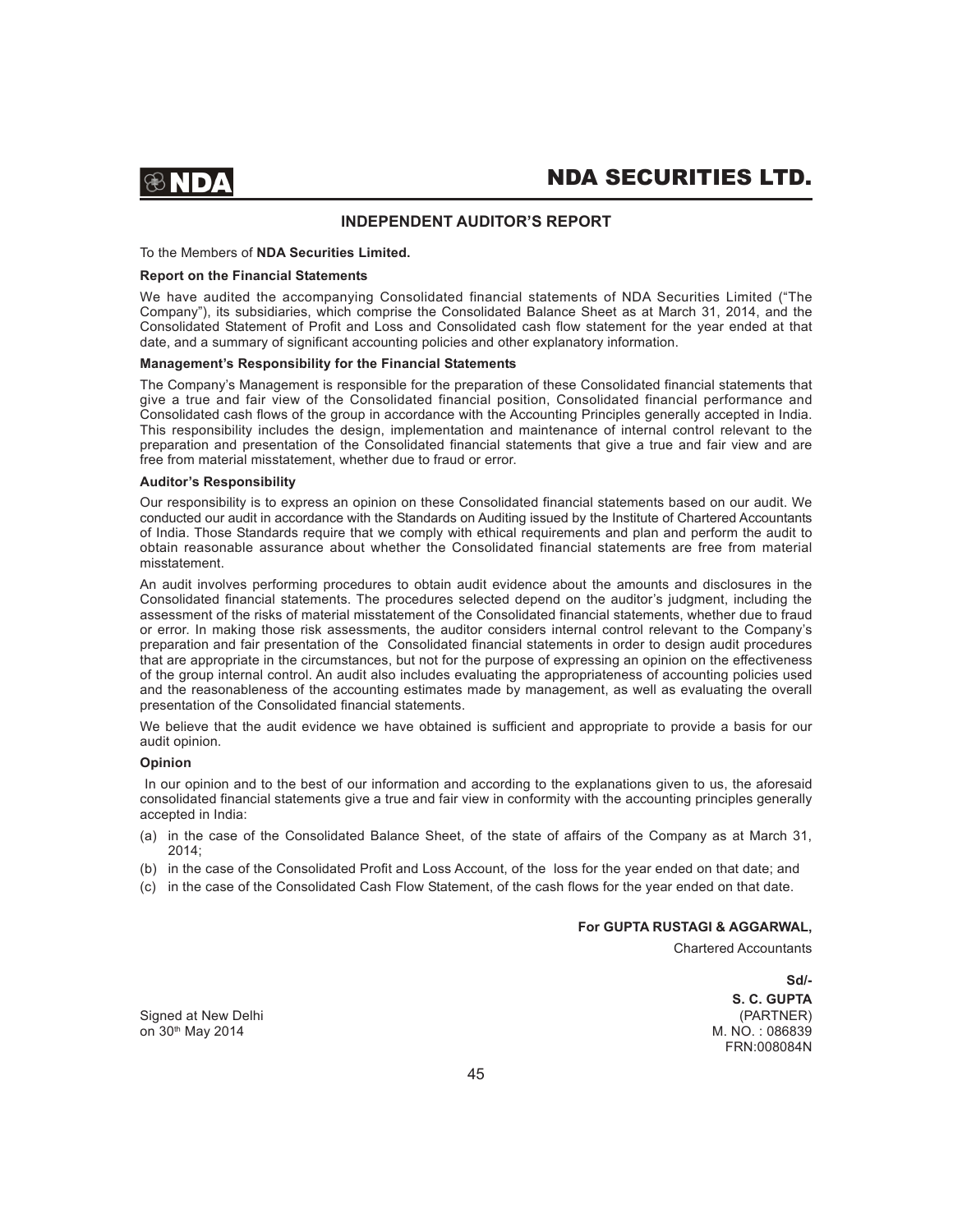

|                                                               |                    |                         | (Amount in Rs.)          |
|---------------------------------------------------------------|--------------------|-------------------------|--------------------------|
| <b>Particulars</b>                                            | <b>Note</b><br>No. | As at<br>March 31, 2014 | As at<br>March 31, 2013  |
| <b>EQUITY AND LIABILITIES</b>                                 |                    |                         |                          |
| <b>Shareholders' funds</b>                                    | 3.1                |                         |                          |
| Share capital<br>Reserves and surplus                         | 3.1.1<br>3.1.2     | 50,922,000<br>2,933,767 | 50,922,000<br>11,365,684 |
| Minority Interest                                             |                    | 6,626,005               | 1,878,780                |
|                                                               |                    | 60,481,772              | 64,166,464               |
| <b>Non-current liabilities</b>                                | 3.2                |                         |                          |
| Long-term borrowings                                          | 3.2.1              | 2,213,831               | 2,015,336                |
| Deferred tax liabilities (Net)<br>Other Long term liabilities | 3.2.2              | 1,342,458               | 1,837,632                |
| Long-term provisions                                          |                    |                         |                          |
|                                                               |                    | 3,556,289               | 3,852,968                |
| <b>Current liabilities</b>                                    | 3.3 <sub>2</sub>   |                         |                          |
| Short-term borrowings                                         | 3.3.1              | 29,011,763              | 29,864,988               |
| Trade payables<br>Other current liabilities                   | 3.3.2<br>3.3.3     | 59,922,030              | 47,675,034<br>558,341    |
| Short-term provisions                                         |                    | 1,317,087               |                          |
|                                                               |                    | 90,250,880              | 78,098,363               |
| <b>Total</b>                                                  |                    | 154,288,940             | 146,117,795              |
| <b>ASSETS</b>                                                 |                    |                         |                          |
| <b>Non-current assets</b>                                     | 3.4                |                         |                          |
| <b>Fixed assets</b>                                           | 3.4.1              |                         |                          |
| Tangible assets<br>Intangible assets                          |                    | 12,128,066<br>900,518   | 12,924,355<br>1,265,615  |
| Capital work-in-progress                                      |                    |                         |                          |
| Intangible assets under development                           |                    |                         |                          |
| Non-current investments<br>Deferred tax assets (net)          | 3.4.2              | 30,489,541              | 31,954,773               |
| Long-term loans and advances                                  | 3.4.3              | 24,244,505              | 31,737,780               |
| Other non-current assets                                      |                    |                         |                          |
|                                                               |                    | 67,762,630              | 77,882,523               |
| <b>Current assets</b>                                         | 3.5                |                         |                          |
| <b>Current investments</b>                                    |                    |                         |                          |
| Inventories<br>Trade receivables                              | 3.5.1<br>3.5.2     | 810,638<br>21,109,087   | 810,638<br>17,387,116    |
| Cash and cash equivalents                                     | 3.5.3              | 57,528,935              | 44,702,055               |
| Short-term loans and advances                                 | 3.5.4              | 5,822,205               | 3,612,641                |
| Other current assets                                          | 3.5.5              | 1,255,445               | 1,722,822                |
|                                                               |                    | 86,526,310              | 68,235,272               |
| Total                                                         |                    | 154,288,940             | 146, 117, 795            |
| Significant Accounting Policies and Notes to the Accounts     | 2&3                |                         |                          |

*"As per our separate report of even date attached" For and on behalf of the Board* **FOR GUPTA RUSTAGI & AGGARWAL** CHARTERED ACCOUNTANTS Sd/- Sd/- Sd/- **[S.C. GUPTA] (Sanjay Agarwal) Deepti Agarwal** Partner Managing Director Managing Director Noble Time Director **Managing Director (Sanjay Agarwal) E.C. GUPTA] Deepti Agarwal Partner M. No. 086839 and a set of the contract of the contract of the contract of the contract of the contract of the contract of the contract of th FRN 008084N** Sd/-<br>Signed at New Delhi on 30th May, 2014 **Ankita Jain** Signed at New Delhi on 30th May, 2014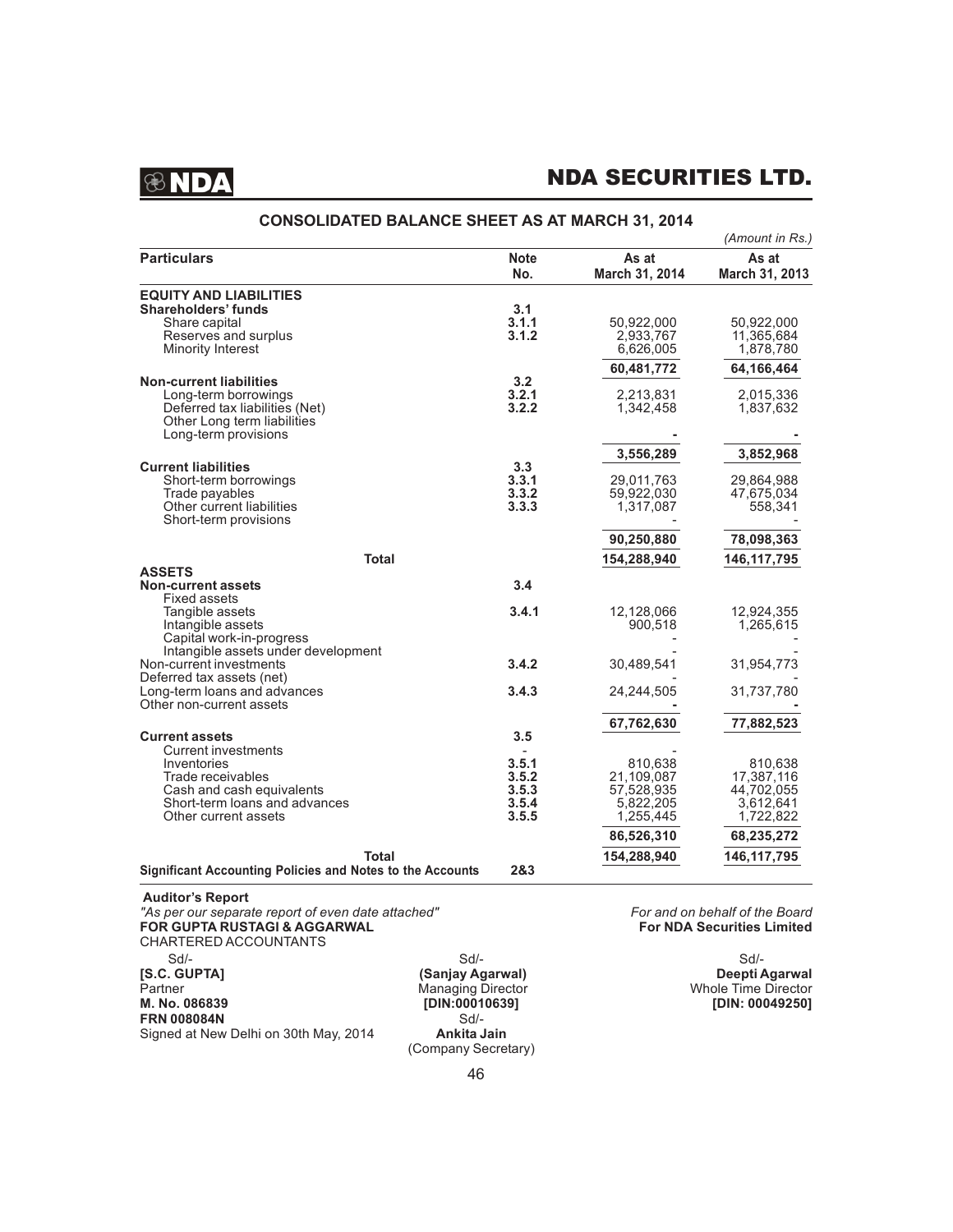

### **CONSOLIDATED STATEMENT OF PROFIT & LOSS ACCOUNT FOR THE YEAR ENDED ON MARCH 31, 2014**

|                                                                                       |                    |                                         | (Amount in Rs.)                         |
|---------------------------------------------------------------------------------------|--------------------|-----------------------------------------|-----------------------------------------|
| <b>Particulars</b>                                                                    | <b>Note</b><br>No. | For the Year ended<br>on March 31, 2014 | For the Year ended<br>on March 31, 2013 |
| <b>Incomes</b>                                                                        | 3.6                |                                         |                                         |
| Revenue from operations                                                               | 3.6.1              | 38,500,414                              | 43,876,634                              |
| Other income                                                                          | 3.6.2              | 7,330,744                               | 6,335,410                               |
| <b>Total Revenue</b>                                                                  |                    | 45,831,158                              | 50,212,044                              |
| <b>Expenses</b>                                                                       | 3.7                |                                         |                                         |
| Cost of materials consumed<br>Purchases of Stock-in-Trade                             |                    |                                         |                                         |
| Changes in inventories of finished goods                                              |                    |                                         |                                         |
| work-in-progress and Stock-in-Trade                                                   |                    |                                         | 1,128,206                               |
| Employee benefits expense                                                             | 3.7.1              | 14,023,797                              | 15,336,265                              |
| Finance costs                                                                         | 3.7.2              | 2,901,740                               | 2,481,080                               |
| Depreciation and amortization expense                                                 |                    | 3,444,456                               | 3,866,249                               |
| Other expenses                                                                        | 3.7.3              | 35,041,028                              | 32,225,194                              |
| <b>Total Expenses</b>                                                                 |                    | 55,411,021                              | 55,036,994                              |
| Profit before exceptional and extraordinary items and tax<br><b>Exceptional items</b> |                    | (9,579,863)                             | (4,824,950)                             |
| Profit before extraordinary items and tax                                             |                    | (9,579,863)                             | (4,824,950)                             |
| <b>Extraordinary Items</b>                                                            |                    |                                         |                                         |
| <b>Profit before tax</b>                                                              |                    |                                         |                                         |
| Tax expense:<br>Current tax                                                           |                    | (9,579,863)                             | (4,824,950)                             |
| Income tax Earlier year                                                               |                    |                                         |                                         |
| Deferred tax                                                                          |                    | (495, 174)                              | (465, 627)                              |
| Profit (Loss) for the period before minority interest                                 |                    | (9,084,689)                             | (4, 359, 323)                           |
| Minority Interest                                                                     |                    | 652,774                                 | 246,399                                 |
| Profit (Loss) for the period from continuing operations                               |                    | (8,431,915)                             | (4, 112, 924)                           |
| Profit/(loss) from discontinuing operations                                           |                    |                                         |                                         |
| Tax expense of discontinuing operations                                               |                    |                                         |                                         |
| Profit/(loss) from Discontinuing operations (after tax)                               |                    |                                         |                                         |
| Profit (Loss) for the period<br>Earnings per equity share:                            |                    | (8,431,915)                             | (4, 112, 924)                           |
| Basic                                                                                 |                    | (1.66)                                  | (0.81)                                  |
| <b>Diluted</b>                                                                        |                    | (1.66)                                  | (0.81)                                  |
| Significant Accounting Policies and Notes to the Accounts                             | 2&3                |                                         |                                         |
| <b>Auditor's Report</b>                                                               |                    |                                         |                                         |
| "As per our separate report of even date attached"                                    |                    |                                         | For and on behalf of the Board          |
| <b>FOR GUPTA RUSTAGI &amp; AGGARWAL</b>                                               |                    |                                         | <b>For NDA Securities Limited</b>       |

CHARTERED ACCOUNTANTS Sd/- Sd/- Sd/- **[S.C. GUPTA]** (Sanjay Agarwal) **Deepti Agarwal**<br>
Partner M. No. 086839 **[DIN:00010639] Deepti Agarwal**<br> **M. No. 086839 Deepti Agarwal**<br> **DIN:00010639] DEEPTI (DIN:00049250]** Partner Managing Director Managing Director Number 2016 Managing Director Number 2016 **M. No. 086839 [DIN:00010639] [DIN: 00049250] FRN 008084N** Sd/-<br>Signed at New Delhi on 30th May, 2014 **Ankita Jain** 

Signed at New Delhi on 30th May, 2014

(Company Secretary)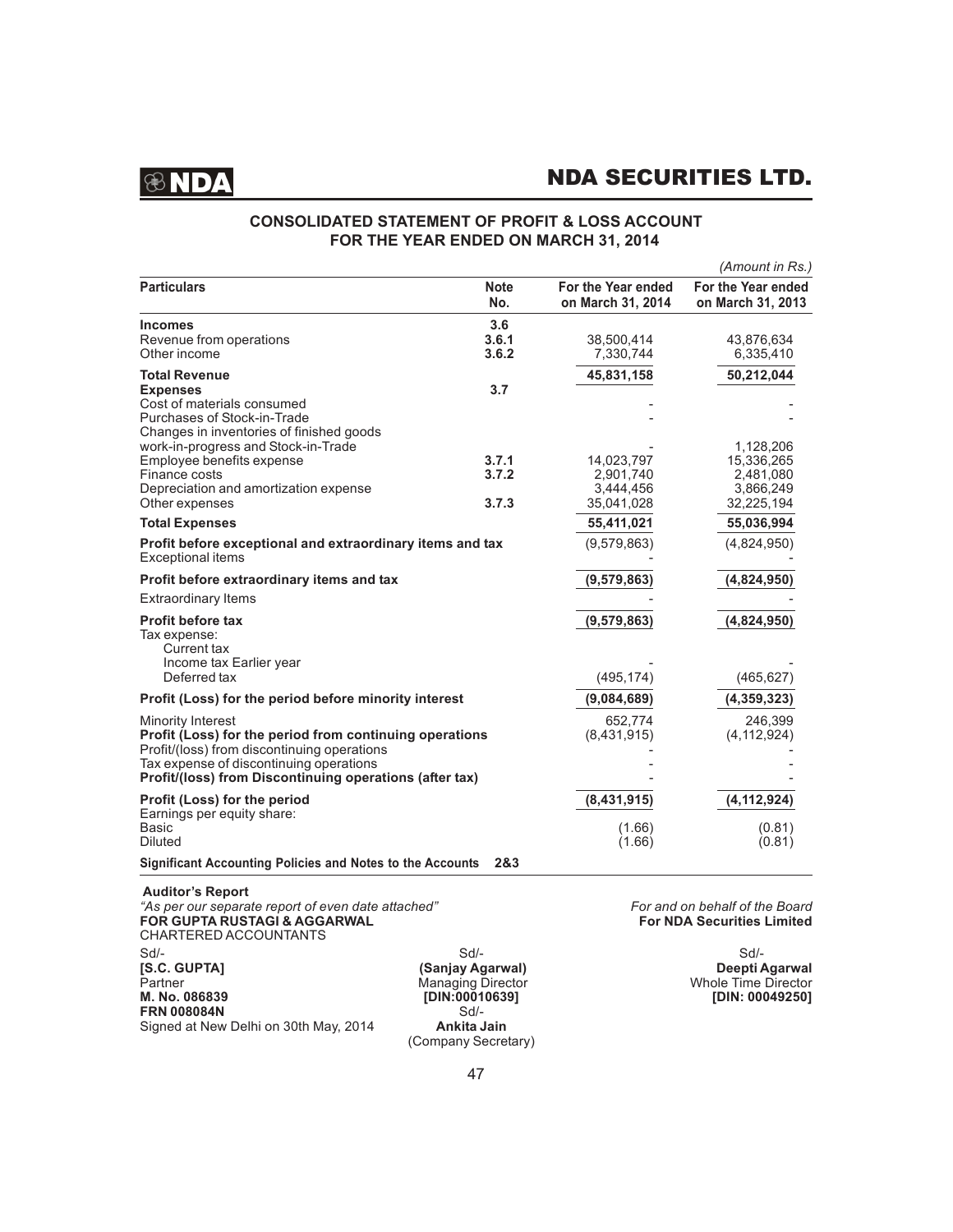### **Significant accounting policies and notes to the accounts for the year ended March 31, 2014**

### **1 Background**

**1.1** The Consolidated Financial statement (CFS) comprised the Financial Statements of NDA Securities Limited, and its following Subsidiaries as on 31/03/2014

| Name of the<br>company          | <b>Country of</b><br>Incorporation | % of shareholding<br>and voting power<br>as on 31.03.2014 | % of shareholding<br>and voting power<br>as on 31.03.2013 |
|---------------------------------|------------------------------------|-----------------------------------------------------------|-----------------------------------------------------------|
| NDA Share Brokers Ltd.          | India                              | 65.33%                                                    | 81.47%                                                    |
| NDA Commodity Brokers Pvt. Ltd. | India                              | 100.00%                                                   | 100.00%                                                   |

- **1.2** The Consolidated Financial statement have been prepared to comply with the requirements of Clause-32 of the listing Agreement and has been prepared in accordance with Accounting Standard-21 on Consolidated Financial Statements issued by institute of Chartered Accountants of India.
- **1.3** The Consolidated Financial statements have been prepared on a line Consolidation using uniform accounting policies. The effects of inter company transactions are eliminated in consolidation.

#### **2 Significant accounting policies**

#### **2.1 Basis of preparation of financial statements**

The financial statements have been prepared and presented under the historical cost convention on the accrual basis of accounting except for certain financial instruments which are measured at fair values and comply with the Accounting Standards prescribed by Companies (Accounting Standards) Rules, 2006, as amended, other pronouncements of the Institute of Chartered Accountants of India (ICAI) and the relevant provisions of the Companies Act, 1956 to the extent applicable. Revenue/ Incomes and Expenditures are generally accounted on accrual as they are earned or incurred except Gratuity Provision which is accounted for on payment basis

#### **2.2 Use of estimates**

The preparation of financial statements in conformity with the generally accepted accounting principles ('GAAP') in India requires management to make estimates and assumptions that affect the reported amounts of income and expenses of the period, assets and liabilities and disclosures relating to contingent liabilities as of the date of the financial statements. Actual results could differ from those estimates. Any revision to accounting estimates is recognised prospectively in future periods.

#### **2.3 Fixed Assets And Depreciation**

- 2.3.1 Fixed assets are stated at cost, less accumulated depreciation. Cost comprises the purchase price and any attributable cost of bringing the asset to its working condition for its intended use. Financing costs relating to acquisition of fixed assets are also included to the extent they relate to the period till such assets are ready to be put to use.
- 2.3.2 Depreciation on fixed assets is provided on Straight Line Value Method based at the rates specified in Schedule XIV to the Companies Act, 1956 or the rates determined as per the useful lives of the respective assets, whichever is higher.
- 2.3.3 Fixed assets individually costing Rs 5,000 or less are fully depreciated in the year of purchase/ installation. Depreciation on additions and disposals during the period is provided on a pro-rata basis.
- 2.3.4 The cost of leasehold land is amortised over the period of the lease. Leasehold improvements and assets acquired on finance lease are amortised over the lease term or useful life, whichever is lower.
- 2.3.5 Impairment of Assets: The carrying amounts of Assets are reviewed at each balance Sheet Date ifthere is any indication of impairment based on internal/ external factors. An asset is impaired when the carrying amount of the asset exceeds the recovarable amount.An impairment loss is charged to the statement of Profit and loss in the year in which an asset is identified as impaired.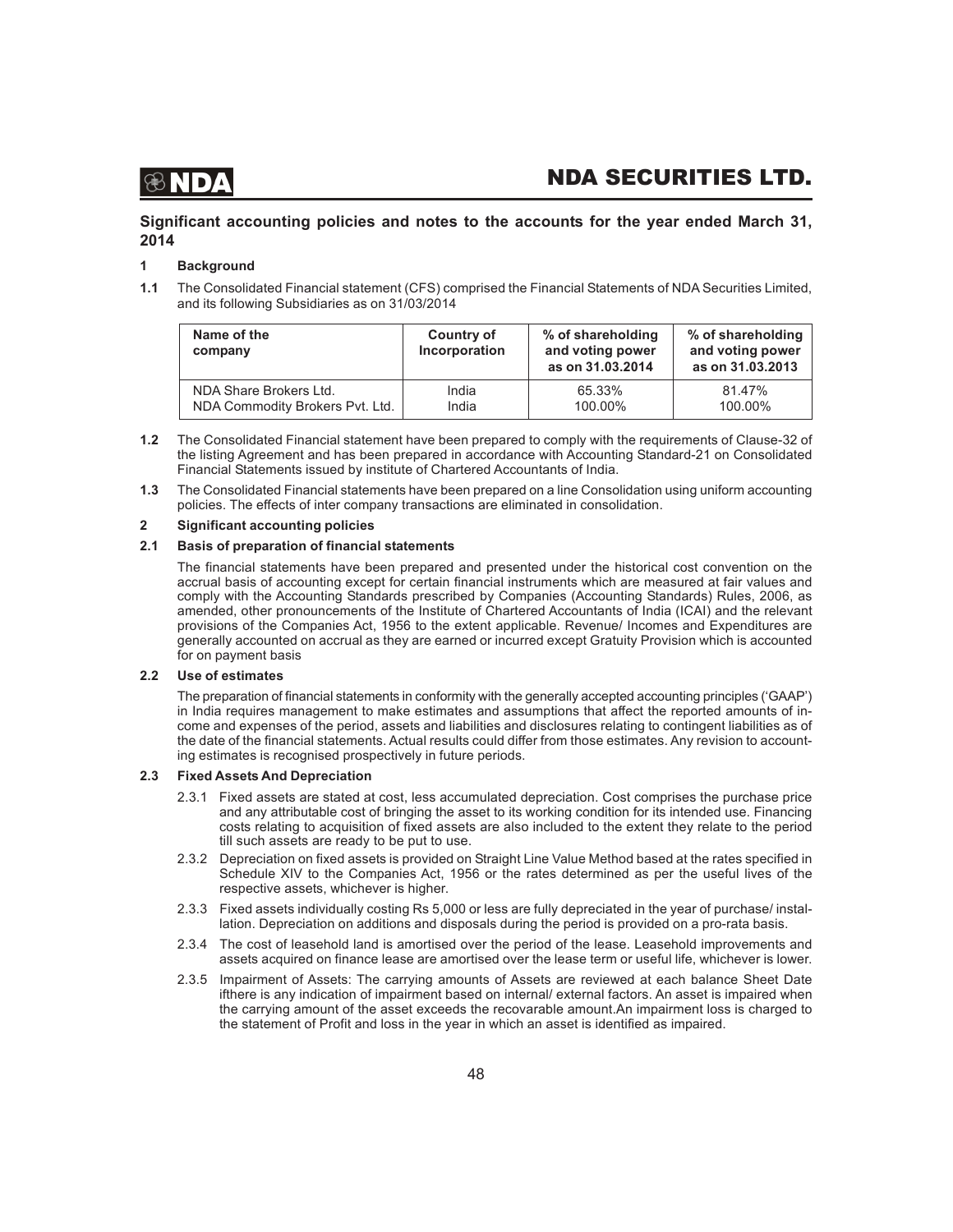#### **2.4 Investments**

- 2.4.1 Long-term investments are carried at cost less any other-than-temporary diminution in value, determined on the specific identification basis.
- 2.4.2 Current investments are carried at the lower of cost and fair value. The comparison of cost and fair value is carried out separately in respect of each investment.
- 2.4.3 Profit or loss on sale of investments is determined as the difference between the sale price and carrying value of investment.

#### **2.5 Cash and cash equivalents**

Cash and cash equivalents in the cash flow statement comprises cash in hand and balance in bank in current accounts, Bank overdraft , deposit accounts and in margin money deposits.

### **2.6 Tax Expenses**

Income tax expense comprises current tax as per Income Tax Act, 1961, fringe benefit tax and deferred tax charge or credit (reflecting the tax effects of timing differences between accounting income and taxable income for the period). The deferred tax charge or credit and the corresponding deferred tax liabilities or assets are recognized using the tax rates that have been enacted or substantively enacted by the balance sheet date.

Deferred tax assets are recognized only to the extent there is reasonable certainty that the asset can be realized in future; however, where there is unabsorbed depreciation or carried forward loss under taxation laws, deferred tax assets are recognized only if there is a virtual certainty of realization of such assets. Deferred tax assets are reviewed as at each balance sheet date and written down or written up to reflect the amount that is reasonably / virtually certain, as the case may be, to be realized.

**2.7** Employee Benefits :Pursuant to the requirements of AS 15 (revised 2005) on "Employee Benefits", issued by the Institute of Chartered Accountants of India (the standard), which has become effective from April 1, 2007, the Company provided for employee benefits as per the revised requirements of the standard for the current Year . In respect of the employee benefits up to March 31, 2014, the actuarial valuation is being carried out by the management for the recognition of leave encashment liability but gratuity has not been provided on the basis of provision of Gratuity Act 1972 it is accounted on payment basis.

### **3 Notes to the financial statements**

#### **3.1 Shareholders funds**

**3.1.1 Share Capital**

|                                                                 |                         | (Amount in Rs.)         |
|-----------------------------------------------------------------|-------------------------|-------------------------|
| <b>Particulars</b>                                              | As at<br>March 31, 2014 | As at<br>March 31, 2013 |
| <b>Authorized Capital</b>                                       |                         |                         |
| 15000000 Equity Shares of Rs. 10/- each                         | 150,000,000             | 150,000,000             |
| (Previous year 15000000 Equity Shares of Rs. 10/- each)         |                         |                         |
| <b>Issued, Subscribed and Paid up:</b>                          | 50.922.000              | 50.922.000              |
| 5092200 Equity Shares of Rs. 10/- each fully paid up            |                         |                         |
| (Previous year 5092200 Equity Shares of Rs. 10/- fully paid up) |                         |                         |
| Total                                                           | 50,922,000              | 50,922,000              |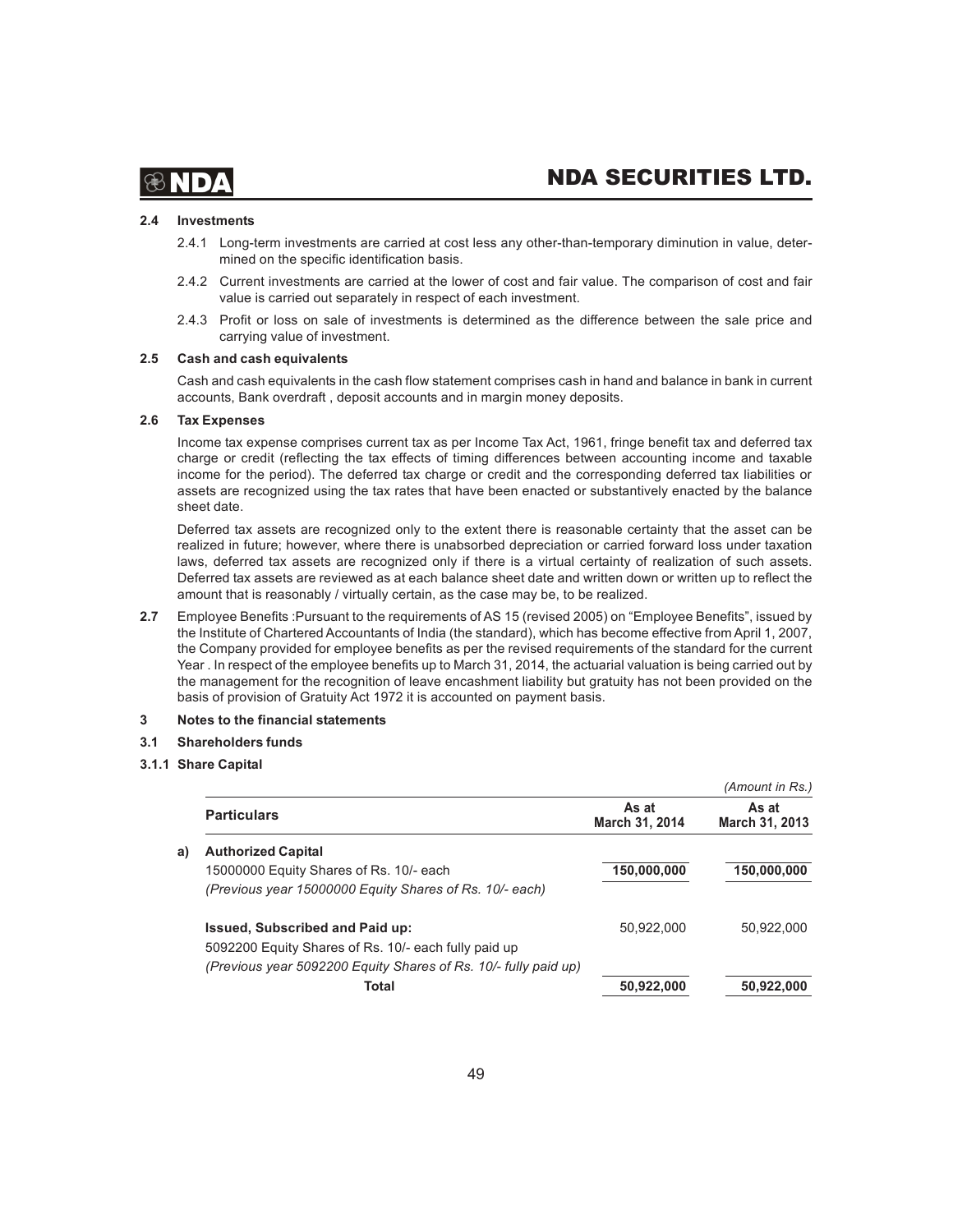# D

# NDA SECURITIES LTD.

b) Reconciliation of the number of shares outstanding at the beginning and at the end of the reporting period is as given below *(Amount in Rs.)*

|                                                 |                         | (Amount in RS.)         |
|-------------------------------------------------|-------------------------|-------------------------|
| <b>Particulars</b>                              | As at<br>March 31, 2014 | As at<br>March 31, 2013 |
| Shares outstanding at the beginning of the year | 5.092.200               | 5,092,200               |
| Shares Issued during the year                   |                         |                         |
| Shares bought back during the year              | ۰                       |                         |
| Shares outstanding at the end of the year       | 5,092,200               | 5,092,200               |

c) Shares in the company held by each shareholder holding more than 5 percent shares specifying the number of shares held is as given below:

|                     |                      |           |                      | (Amount in Rs.) |
|---------------------|----------------------|-----------|----------------------|-----------------|
| Name of Shareholder | As at March 31, 2014 |           | As at March 31, 2013 |                 |
|                     | No. of Shares        | % Holding | No. of Shares        | % Holding       |
| ND Agarwal          | 3034774              | 59.6%     | 3034774              | 59.6%           |
| ND Agarwal(HUF)     | 264700               | 5.2%      | 264700               | 5.2%            |

d) The Company has not allotted any fully paid up equity shares without payment being received in cash and by way of bonus shares nor has bought back any class of equity shares during the period of five years immediately preceding the balance sheet date.

### **3.1.2 Reserves and Surplus**

| <b>INCOURT COMMUNICATION</b>                   |                         | (Amount in Rs.)         |
|------------------------------------------------|-------------------------|-------------------------|
| <b>Particulars</b>                             | As at<br>March 31, 2014 | As at<br>March 31, 2013 |
| <b>General Reserve</b>                         |                         |                         |
| Opening balance                                | 1,701,821               | 1,701,821               |
| (+) Net Profit/(Net Loss) For the current year |                         |                         |
| <b>Closing Balance</b>                         | 1,701,821               | 1,701,821               |
| <b>Profit &amp; Loss Account</b>               |                         |                         |
| Opening balance                                | 9,663,863               | 13,776,787              |
| (+) Net Profit/(Net Loss) For the current year | (8,431,915)             | (4, 112, 924)           |
| <b>Closing Balance</b>                         | 1,231,948               | 9,663,863               |
| Total                                          | 2,933,769               | 11,365,684              |
| <b>Non Current Liabilities</b>                 |                         |                         |

### **3.2.1 Long Term Borrowings**

**3.2** 

| I LUIIY IEIIII DUITUWIIIYS                                                      |                         |                         |
|---------------------------------------------------------------------------------|-------------------------|-------------------------|
|                                                                                 |                         | (Amount in Rs.)         |
| <b>Particulars</b>                                                              | As at<br>March 31, 2014 | As at<br>March 31, 2013 |
| Secured Against hypothecation of car<br>(Amount due within a year Rs. 4,36,238) | 921.711                 | 1.313.394               |
| Secured Against hypothecation of car<br>(Amount due within a year Rs. 1,86,900) | 538.122                 | 701.942                 |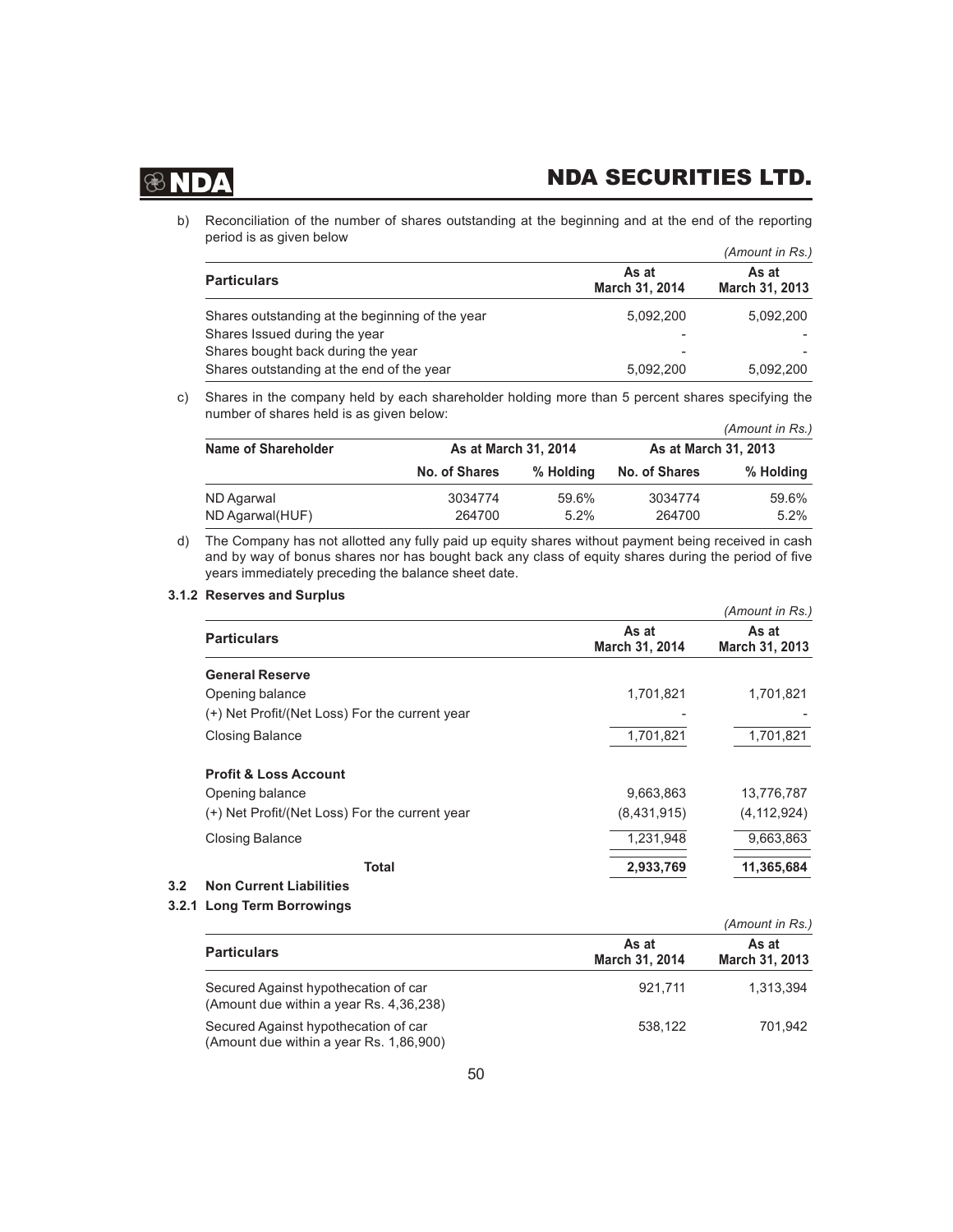# D)

## NDA SECURITIES LTD.

| (Amount due within a year Rs. 2,57,868) |           |           |
|-----------------------------------------|-----------|-----------|
| Total                                   | 2.213.831 | 2.015.336 |

- a) Term loan from BMW Financial Services (amount due at the end of the year 9,21711/-) is secured against hypothecation of car.
- b) The Car loan from HDFC Bank (amount due at the end of the year Rs. 5,38,122) is secured against hypothecation of car.
- c) The Car loan from HDFC Bank (amount due at the end of the year Rs. 7,53,998) is secured against hypothecation of car.

#### **3.2.2 Deferred Tax Liability (NET)**

As per the requirement of the Accounting Standard 22 on "Accounting for Taxes on Income" issued by the Institute of Chartered Accountants of India, the net deferred tax liabilities credited to Statement of Profit and Loss A/c is Rs. 4,95,174/- [*Previous Year – Deferred Tax Liability credited Rs. 4,65,627*/-]. The year-end position of Deferred Tax Liability is given below:

|                                       |                         | (Amount in Rs.)         |
|---------------------------------------|-------------------------|-------------------------|
| <b>Particulars</b>                    | As at<br>March 31, 2014 | As at<br>March 31, 2013 |
| <b>Deferred Tax Liability</b>         |                         |                         |
| Opening balance                       | 1,837,632               | 2303259                 |
| <b>Related to Fixed Assets</b>        | (495, 174)              | (465, 627)              |
| Disallowance under the Income Tax Act |                         |                         |
| Total                                 | 1,342,458               | 1,837,632               |
| Net deferred tax liability            | 1,342,458               | 1,837,632               |

#### **3.3 Current Liabilities**

#### **3.3.1 Short term borrowings**

|                                                     |                         | (Amount in Rs.)         |
|-----------------------------------------------------|-------------------------|-------------------------|
| <b>Particulars</b>                                  | As at<br>March 31, 2014 | As at<br>March 31, 2013 |
| secured loans                                       |                         |                         |
| Demand Loan against the pledge of FDR from HDFC     | 7,000,000               | 7,000,000               |
| Bank Over Draft against the pledge of FDR from HDFC | 6,597,790               | 7.064.988               |
| <b>Unsecured loans</b>                              |                         |                         |
| <b>From Related Parties</b>                         | 2,300,000               | 2.800.000               |
| <b>From Others</b>                                  | 13,113,973              | 13,000,000              |
| Total                                               | 29,011,763              | 29,864,988              |

a) Bank overdraft limit of Rs. 99 lakh is secured against hypothecation of FDR of Rs. 110 lakhs from HDFC Bank.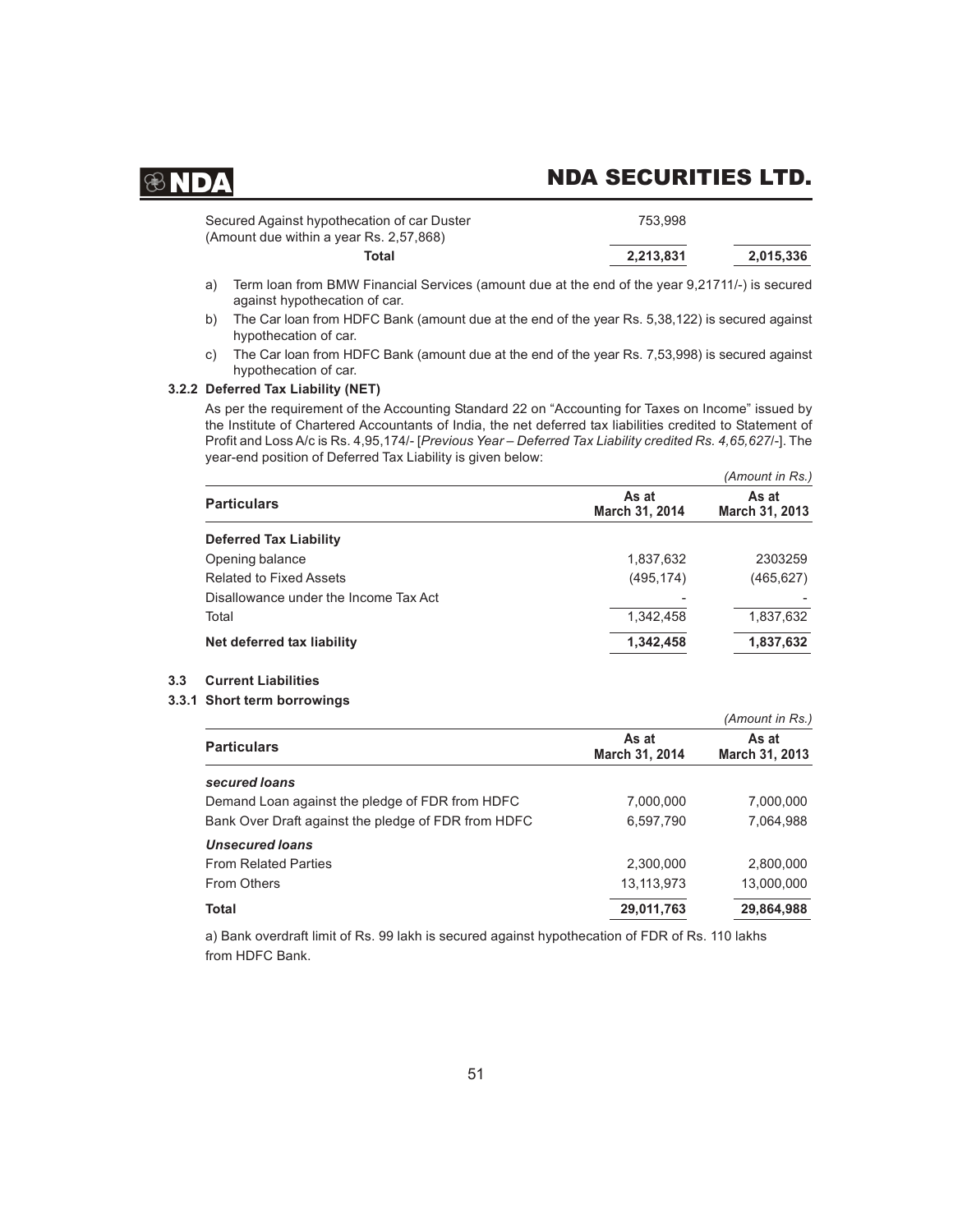# NDA SECURITIES LTD.

### **3.3.2 Trade Payables**

|                                                            |                         | (Amount in Rs.)         |
|------------------------------------------------------------|-------------------------|-------------------------|
| <b>Particulars</b>                                         | As at<br>March 31, 2014 | As at<br>March 31, 2013 |
| <b>Unsecured</b>                                           |                         |                         |
| <b>Trade Payable</b>                                       | 38,698,727              | 25.922.416              |
| Margin MoneyRecevied /Security deposits from clients       | 21.223.303              | 21.752.618              |
| Total                                                      | 59,922,030              | 47,675,034              |
| Trade payables include Rs. Nil payable to related parties. |                         |                         |

**\*Margin include Rs. 3,22,692/- payable to related parties**

### **3.3.3 Other Current Liabilities**

|                                                                            |                         | (Amount in Rs.)         |
|----------------------------------------------------------------------------|-------------------------|-------------------------|
| <b>Particulars</b>                                                         | As at<br>March 31, 2014 | As at<br>March 31, 2013 |
| Other Liabilities TDS and EPF, Service Tax, Stamp Duty<br>Interest Payable | 1,317,087               | 558.341                 |
| Total                                                                      | 1,317,087               | 558,341                 |

### **3.4 Non Current Assets**

### **3.4.1 Fixed Assets**

|                        |        | <b>GROSS BLOCK</b><br><b>DEPRECIATION</b> |                              |                                     |                              | <b>NET BLOCK</b>          |                     |                              |                            |                            |                            |
|------------------------|--------|-------------------------------------------|------------------------------|-------------------------------------|------------------------------|---------------------------|---------------------|------------------------------|----------------------------|----------------------------|----------------------------|
| <b>Particulars</b>     | Rate   | As at<br>April 1,<br>2013                 | Additions<br>dur the<br>year | <b>Deletions</b><br>dur the<br>year | As at<br>31st March,<br>2014 | As at<br>April 1,<br>2013 | Dep For<br>the year | Deletions<br>dur the<br>year | As at<br>March 31,<br>2014 | As at<br>March 31,<br>2014 | As at<br>March 31,<br>2013 |
| <b>Tangible Assets</b> |        |                                           |                              |                                     |                              |                           |                     |                              |                            |                            |                            |
| Computer               | 16.21% | 14,812,265                                | 393.475                      | 11.101.170                          | 4,104,570                    | 11,940,281                | 1,554,904           | 11,101,170                   | 2,394,015                  | 1,710,555                  | 2,871,984                  |
| Car                    | 9.50%  | 5,947,492                                 | 2.011.165                    | 1,722,073                           | 6.236.584                    | 1,650,292                 | 1.105.665           | 1.294.344                    | 1,461,613                  | 4.774.971                  | 4,297,200                  |
| Furniture & Fixtures   | 6.33%  | 1,253,264                                 | 100,010                      |                                     | 1.353.274                    | 334.272                   | 79.331              | $\overline{\phantom{a}}$     | 413.603                    | 939.671                    | 918,992                    |
| Office Equipment       | 4.75%  | 7,071,877                                 | 206,150                      |                                     | 7,278,027                    | 2,235,698                 | 339,460             |                              | 2,575,158                  | 4,702,869                  | 4,836,179                  |
|                        |        | 29,084,898                                | 2.710.800                    | 12.823.243                          | 18,972,455                   | 16.160.543                | 3,079,360           | 12,395,514                   | 6.844.389                  | 12,128,066                 | 12,924,355                 |
| Intangible assets      |        |                                           |                              |                                     |                              |                           |                     |                              |                            |                            |                            |
| Computer Software      | 16.21% | 2,637,176                                 |                              | 290.633                             | 2.346.543                    | 1,371,562                 | 365.096             | 290.633                      | 446.025                    | 900.518                    | 1,265,614                  |
|                        |        | 2,637,176                                 | ٠                            | 290.633                             | 2,346,543                    | 1,371,562                 | 365,096             | 290,633                      | 1,446,025                  | 900,518                    | 1,265,614                  |
| <b>TOTAL</b>           |        | 31,722,074                                | 2,710,800                    | 13.113.876                          | 21,318,998                   | 17,532,105                | 3,444,456           | 12,686,147                   | 8,290,414                  | 13,028,584                 | 14,189,969                 |
| Previous year          |        | 32,585,138                                | 987.837                      | 1,850,901                           | 31,722,074                   | 15.516.757                | 3.866.249           | 1,850,901                    | 17,532,105                 | 14.189.969                 | 17,458,250                 |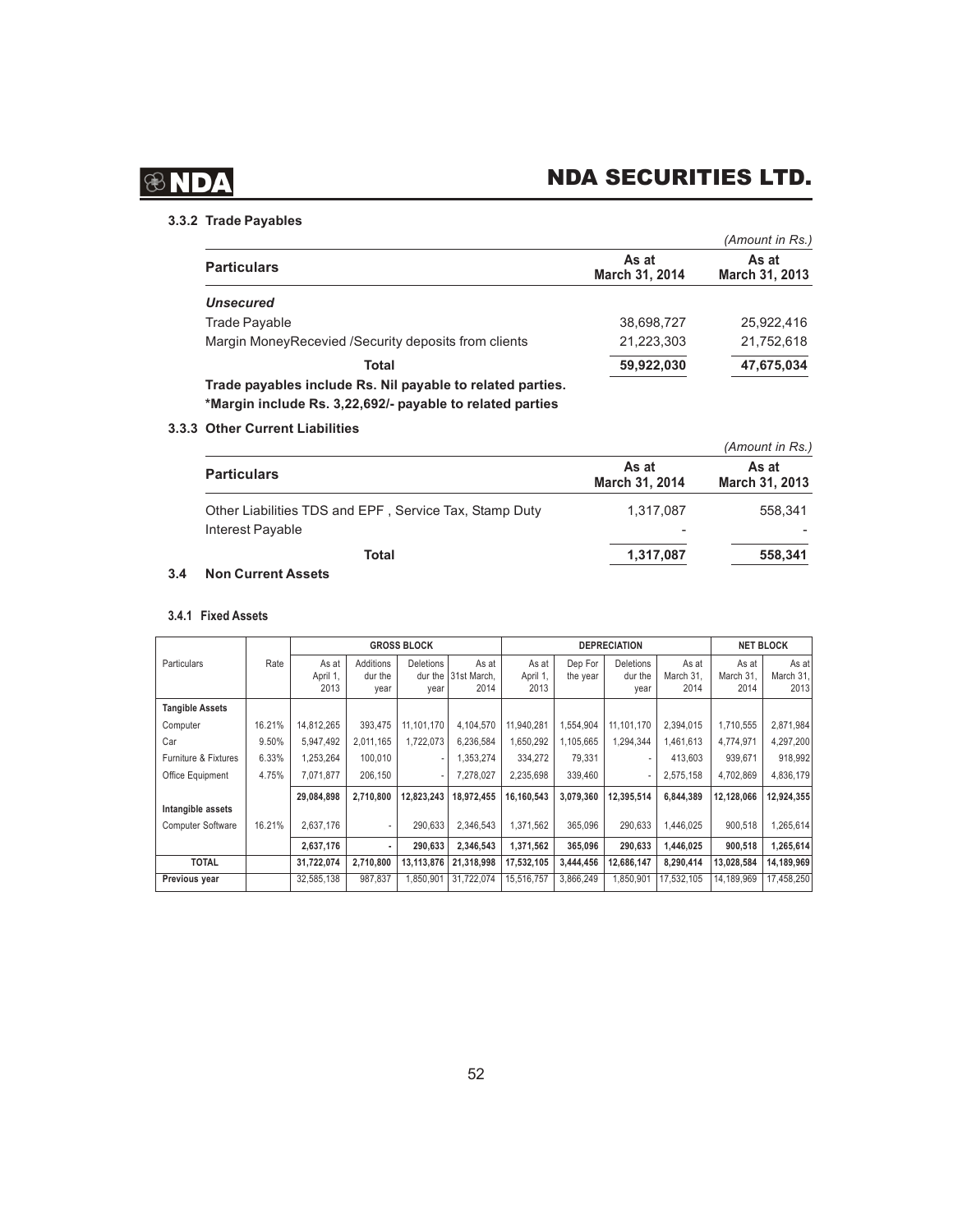# NDA SECURITIES LTD.

### **3.4.2 Non Current Investments**

**Investment in Equity Shares,Units & Debentures**

| <b>Particulars</b>                                                         | <b>Face Value</b> | Nos.   | As at              | As at            |
|----------------------------------------------------------------------------|-------------------|--------|--------------------|------------------|
|                                                                            |                   |        | 31st March<br>2014 | March 31<br>2013 |
| Quoted, fully Paid up at Cost                                              |                   |        |                    |                  |
| DCM Shriram Industries Ltd.                                                | 10                | 84     |                    | 4,095            |
| Maxworth Orchard Ltd.                                                      | 10                | 2,500  |                    | 25,000           |
| Orient Vegetexpo Ltd.                                                      | 10                | 10,000 |                    | 100,000          |
| Kongarur Textiles Ltd.                                                     | 10                | 600    |                    | 27,000           |
|                                                                            |                   |        |                    | 156,095          |
| (Market Value as on 31.03.2014 Rs. NIL)<br>Unquoted, fully Paid up at Cost |                   |        |                    |                  |
| The Delhi Stock Exchange Ltd.                                              |                   |        | 2,512,500          | 2,512,500        |
| Membership in OTCEI                                                        |                   |        | 2,000,000          | 2,000,000        |
| Investment in Immovable Property                                           |                   |        | 12,759,591         | 14,068,728       |
|                                                                            |                   |        | 17,272,091         | 18,581,228       |
| Land                                                                       |                   |        | 13,217,450         | 13,217,450       |
|                                                                            |                   |        |                    |                  |
|                                                                            |                   |        | 13,217,450         | 13,217,450       |
| <b>Total</b>                                                               |                   |        | 30,489,541         | 31,954,773       |

(During the year the Company has sold 5,40,000/- share of its Subsidiary Co @ Rs. 11 Each out of which 90000 share has been sold to Director of the Company

(An Amount of Rs. 156095 has been write off during the year as the realisable value of quoted investment is Nil

### **3.4.3 Long Term Loans & Advances**

|                                              |                        | (Amount in Rs.)        |
|----------------------------------------------|------------------------|------------------------|
| <b>Particulars</b>                           | As at March 31<br>2014 | As at March 31<br>2013 |
| Unsecured / Considered Good                  |                        |                        |
| Deposit with MCX                             | 1,700,000.00           | 1.367.349.00           |
| Deposits with the NSE/NCDEX/MCX/BSE          | 7.600.000.00           | 7.850.000.00           |
| Deposit with NSDL                            | 1.200.000.00           | 1.200.000.00           |
| Deposits with the Bombay Stock Exchange Ltd  | 1,500,000.00           | 8,500,000.00           |
| Deposits with OTCEI                          | 100,000.00             | 100,000.00             |
| Deposit With NSEL                            | 750.000.00             | 750,000.00             |
| Margin with NSEI                             | 500.000.00             | 500.000.00             |
| Deposit with Clearing Member-Derivatives NSE | 200,000.00             | 200,000.00             |
| Deposit with DSE                             | 755,000.00             | 755,000.00             |
| Deposit with MCX-SX                          | 1.000.000.00           | 1.000.000.00           |
| Securities Deposits for rent and telephone   | 657.485.00             | 1,282,285.00           |
| Advance to Property Developer                | 8,282,020.00           | 8,233,146.00           |
| Total                                        | 24.244.505             | 31,737,780             |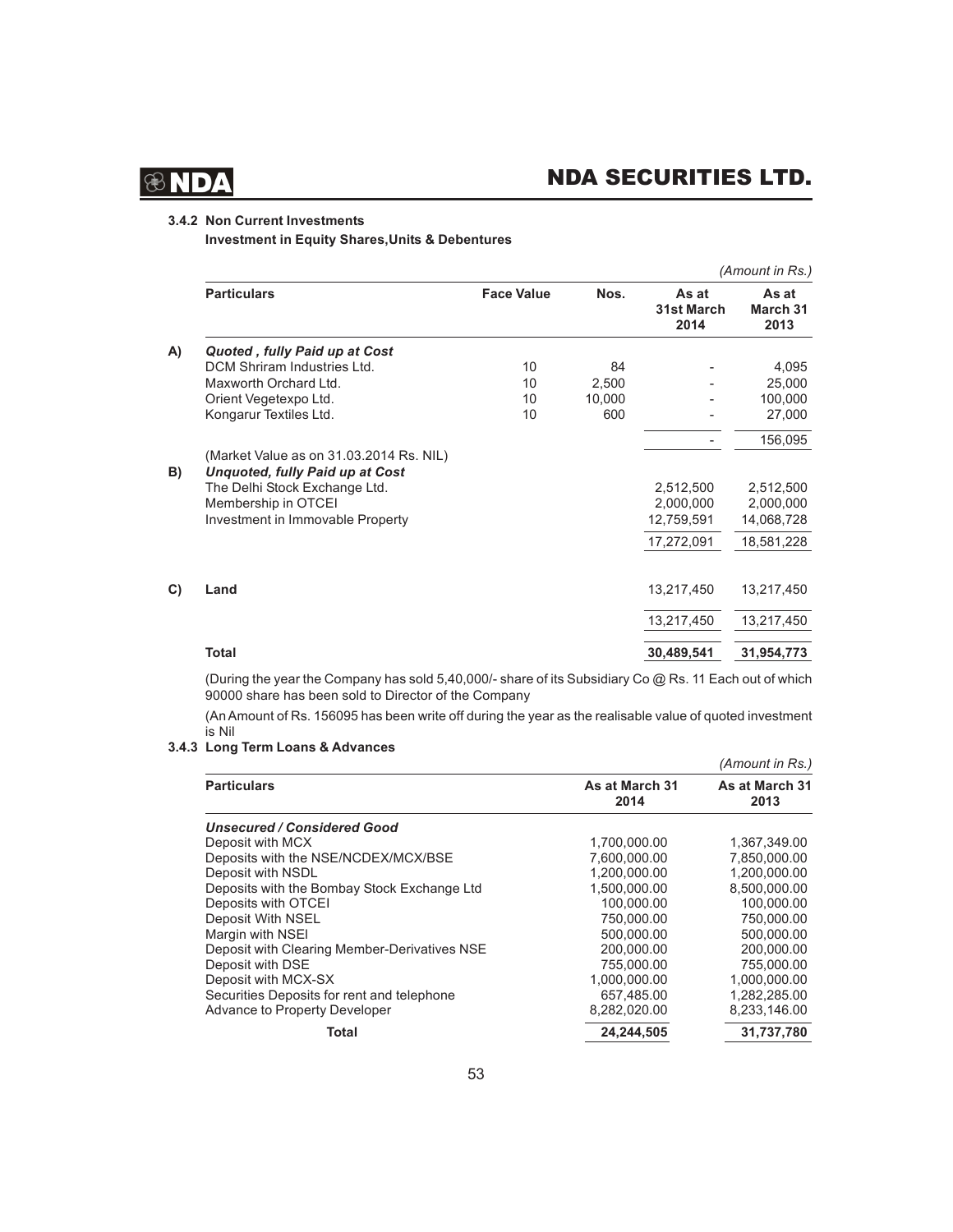# NDA SECURITIES LTD.

### **3.5 Current Assets**

### **3.5.1 Inventories**

|                                                                            |                        | (Amount in Rs.)        |
|----------------------------------------------------------------------------|------------------------|------------------------|
| <b>Particulars</b>                                                         | As at March 31<br>2014 | As at March 31<br>2013 |
| Stock-in-trade<br>(Verified, Certified & Valued by the management at cost) | 810.638                | 810.638                |
| Total                                                                      | 810,638                | 810,638                |

Inventories being stock are valued lower of cost and realisable vaue is NIL. No provision has been made for Rs. 8.11 Lacs as the Realisable value of stock is NIL.

### **3.5.2 Trade Receivables**

|                                                 |                        | (Amount in Rs.)        |
|-------------------------------------------------|------------------------|------------------------|
| <b>Particulars</b>                              | As at March 31<br>2014 | As at March 31<br>2013 |
| <b>Unsecured</b>                                |                        |                        |
| Debts overdue for a period exceeding six months |                        |                        |
| - Considered Good                               | 9.267.709              | 11,014,382             |
| Other debts                                     |                        |                        |
| - Considered Good                               | 11,841,378             | 6,372,734              |
| Total                                           | 21,109,087             | 17,387,116             |

### **\*Trade Receivables include Rs. NIL receivable from related party**

### **3.5.3 Cash and Cash Equivalents**

|       |                                                                                                                      |                                        | (Amount in Rs.)          |
|-------|----------------------------------------------------------------------------------------------------------------------|----------------------------------------|--------------------------|
|       | <b>Particulars</b>                                                                                                   | As at March 31<br>2014                 | As at March 31<br>2013   |
|       | Balances with banks*<br>In Current Acounts<br>Cash in hand                                                           | 54, 168, 294<br>3,360,641              | 43,392,524<br>1,309,531  |
|       | <b>Total</b>                                                                                                         | 57,528,935                             | 44,702,055               |
|       | * Balances with banks include:                                                                                       |                                        | (Amount in Rs.)          |
|       | <b>Particulars</b>                                                                                                   | As at March 31<br>2014                 | As at March 31<br>2013   |
|       | Bank Fixed deposits with Less than 12 months maturity*<br>Bank deposits with more than 12 months maturity**          | 12,300,000<br>26,700,000               | 12.300.000<br>24.400.000 |
| 3.5.4 | Total<br><b>Short Term Loans &amp; Advances</b>                                                                      | 39,000,000                             | 36,700,000               |
|       |                                                                                                                      |                                        | (Amount in Rs.)          |
|       | <b>Particulars</b>                                                                                                   | As at March 31<br>2014                 | As at March 31<br>2013   |
|       | <b>Unsecured - Considered Good</b><br>Deposit with BSE (ABC margin)<br>Advance Recoverable<br>Tax Deducted at Source | 2,000,000.00<br>1,746,400<br>2,075,805 | 2,166,838<br>1,445,803   |
|       | <b>Total</b>                                                                                                         | 5,822,205                              | 3,612,641                |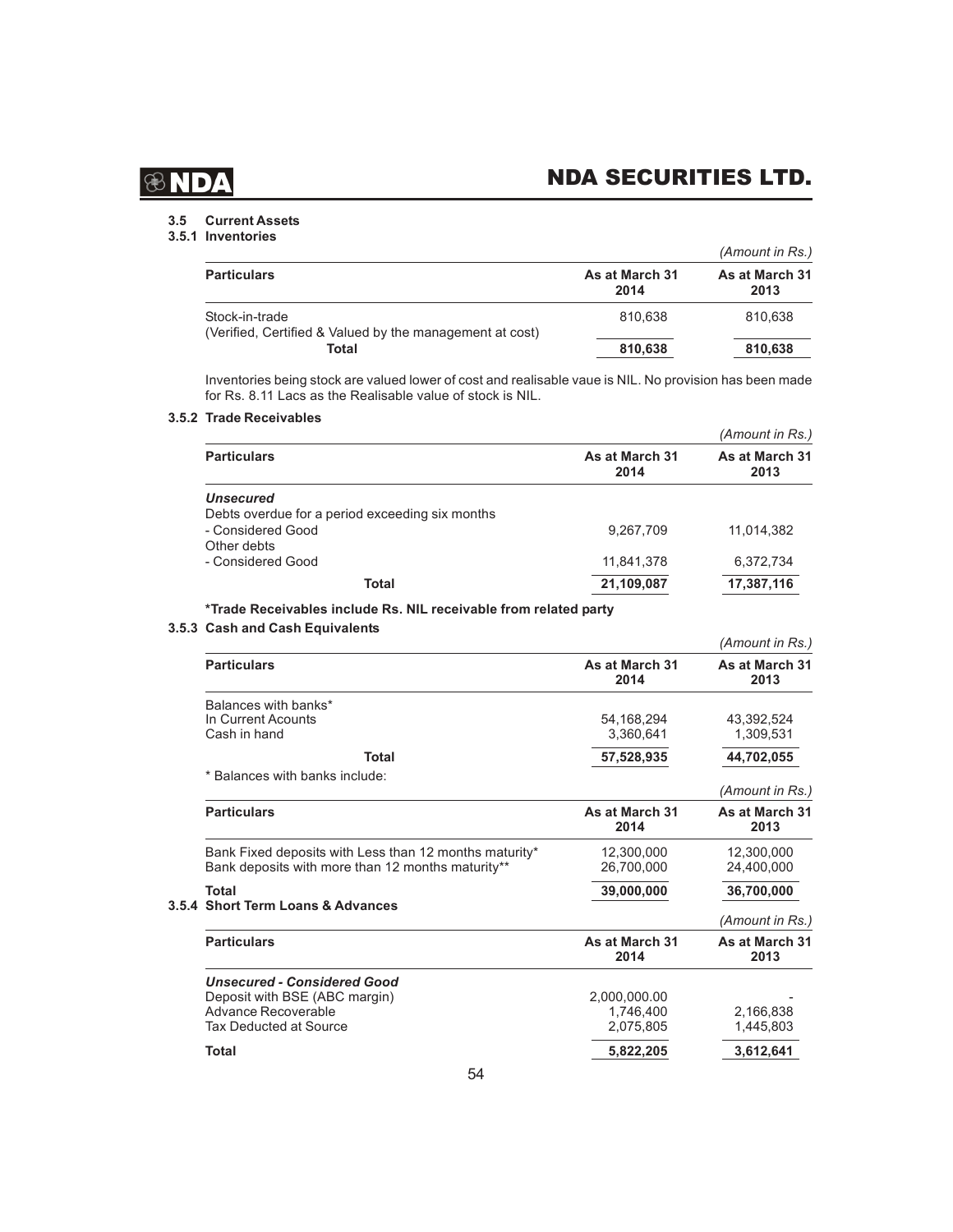# **& NDA**

# NDA SECURITIES LTD.

|     | 3.5.5 Other Current Assets                                                                                                                                                                        |                                                                            | (Amount in Rs.)                                                  |
|-----|---------------------------------------------------------------------------------------------------------------------------------------------------------------------------------------------------|----------------------------------------------------------------------------|------------------------------------------------------------------|
|     | <b>Particulars</b>                                                                                                                                                                                | As at March 31<br>2014                                                     | As at March 31<br>2013                                           |
|     | <b>Prepaid Expenses</b><br><b>Cenvat Credit Recoverable</b><br>Stamps & Broker Notes in hand<br>Advances recoverable in cash in kind                                                              | 1,034,971<br>220,474                                                       | 1,441,529<br>142,823<br>15,470<br>123,000                        |
|     | Total                                                                                                                                                                                             | 1,255,445                                                                  | 1,722,822                                                        |
| 3.6 | <b>Incomes</b>                                                                                                                                                                                    |                                                                            |                                                                  |
|     | 3.6.1 Income from Operation                                                                                                                                                                       |                                                                            | (Amount in Rs.)                                                  |
|     | <b>Particulars</b>                                                                                                                                                                                | As at March 31<br>2014                                                     | As at March 31<br>2013                                           |
|     | Sales                                                                                                                                                                                             | 38,500,414                                                                 | 43,876,634                                                       |
|     |                                                                                                                                                                                                   | 38,500,414                                                                 | 43,876,634                                                       |
|     | 3.6.2 Other Income                                                                                                                                                                                |                                                                            | (Amount in Rs.)                                                  |
|     | <b>Particulars</b>                                                                                                                                                                                | As at March 31<br>2014                                                     | As at March 31<br>2013                                           |
|     | Dividend<br>Interest on FDR's<br>Mutual Fund & New Issue Income<br>Interest on Income tax Refund<br>Profit on sale of Property<br>Interest Income<br>Other Income                                 | 9,991<br>3,495,702<br>2,565,104<br>24,129<br>572,255<br>527,630<br>135,933 | 8,677<br>4,178,799<br>2,065,672<br>15,309<br>24,543<br>42,410    |
|     | Total                                                                                                                                                                                             | 7,330,744                                                                  | 6,335,410                                                        |
| 3.7 | <b>Expenses</b><br>3.7.1 Employee Benefits Expense                                                                                                                                                |                                                                            | (Amount in Rs.)                                                  |
|     | <b>Particulars</b>                                                                                                                                                                                | As at March 31<br>2014                                                     | As at March 31<br>2013                                           |
|     | <b>Salaries and incentives</b><br>Salary & Perquisites<br><b>Bonus</b><br>Gratuity<br>Employer's Contribution to P.F.<br><b>Staff Welfare</b><br><b>Staff Training &amp; Recruitment Expenses</b> | 11,867,064<br>672,872<br>281,938<br>568,027<br>580,928<br>52,968           | 13,217,528<br>648,006<br>249,390<br>654,878<br>536,794<br>29,669 |
|     | <b>Total</b><br>3.7.2 Finance Cost                                                                                                                                                                | 14,023,797                                                                 | 15,336,265                                                       |
|     |                                                                                                                                                                                                   |                                                                            | (Amount in Rs.)                                                  |
|     | <b>Particulars</b>                                                                                                                                                                                | As at March 31<br>2014                                                     | As at March 31<br>2013                                           |
|     | Interest and Financial charges                                                                                                                                                                    | 2,901,740                                                                  | 2,481,080                                                        |
|     | <b>Total</b>                                                                                                                                                                                      | 2,901,740                                                                  | 2,481,080                                                        |
|     |                                                                                                                                                                                                   |                                                                            |                                                                  |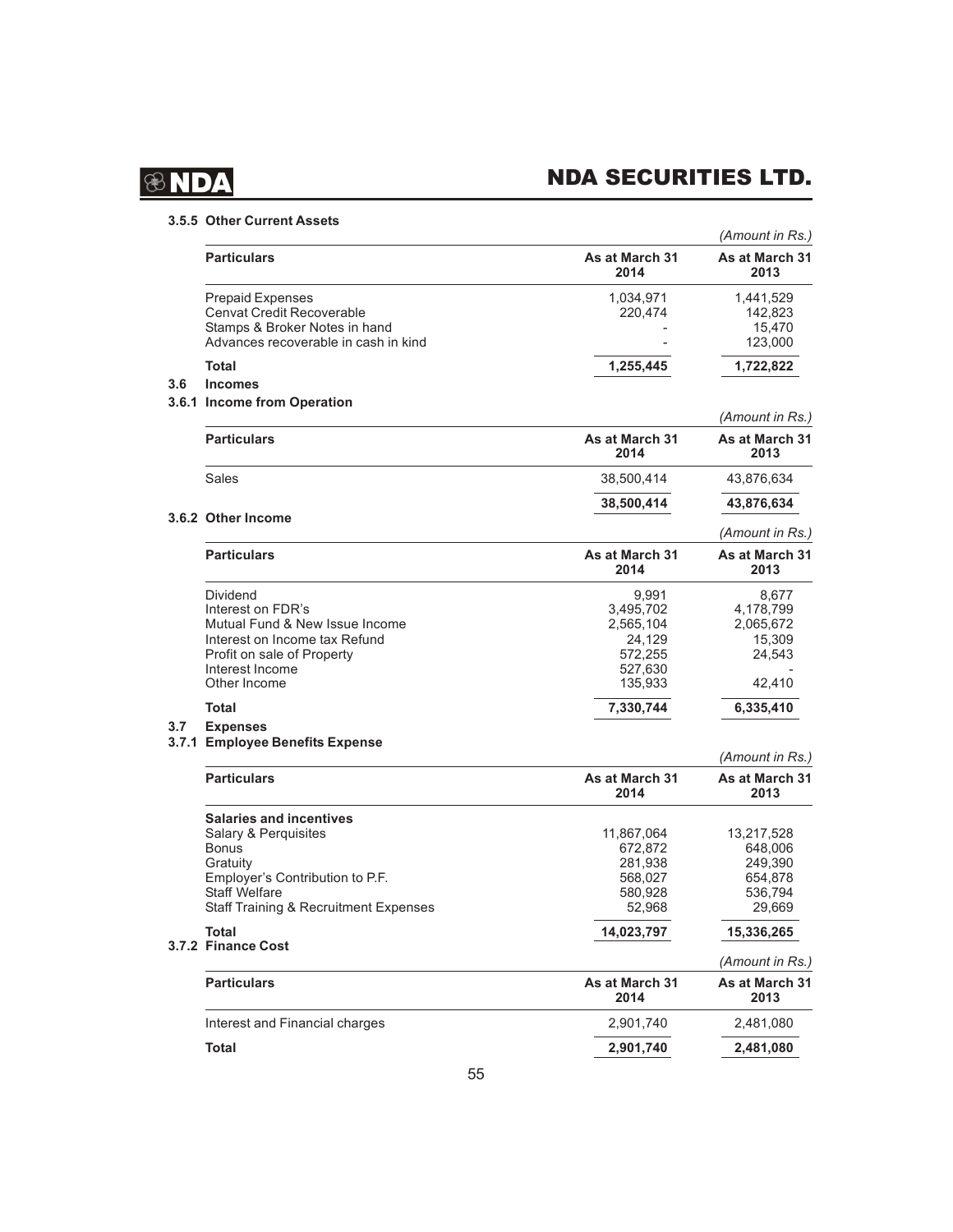# **& NDA**

# NDA SECURITIES LTD.

### **3.7.3 Other Expenses**

|                                               |                        | (Amount in Rs.)        |
|-----------------------------------------------|------------------------|------------------------|
| <b>Particulars</b>                            | As at March 31<br>2014 | As at March 31<br>2013 |
| <b>Printing and Stationary</b>                | 1,353,533              | 552,340                |
| Payment to Auditors                           | 178,090                | 158,254                |
| Professioanl & Legal Expenses                 | 2,383,884              | 2,568,995              |
| <b>Bank Charges</b>                           | 82,629                 | 17,608                 |
| <b>Bank Guarantee Commission Charges</b>      | 337,763                | 440,407                |
| Directors' Remuneration                       | 2,400,000              | 2,550,000              |
| <b>Advertisement &amp; Publisity Expenses</b> | 79,693                 | 100,416                |
| <b>AGM Expenses</b>                           | 44,448                 | 39,580                 |
| Annual Fees & Registration                    | 614,924                | 403,383                |
| <b>Bandwith Charges</b>                       | 107,962                | 121,837                |
| <b>Bad Debts</b>                              | 3,113,343              | 210,961                |
| Broker Note and Stamp Paper Charges           | 939,584                | 764,764                |
| <b>Business Promotion</b>                     | 47,779                 | 23,846                 |
| Commission on brokerage                       | 7,123,221              | 6,417,119              |
| Conveyance Expenses                           | 864,667                | 636,769                |
| Demat Charges                                 | 158,451                | 145,310                |
| Director's Sitting Fees                       | 45,000                 | 22,500                 |
| Diwali Expenses                               | 247,053                | 213,350                |
| Electricity & Water                           | 984,340                | 973,168                |
| Filling fees                                  | 18,219                 | 15,003                 |
| Insurance charges                             | 401,316                | 432,618                |
| Lease Line Charges                            | 425,194                | 585,372                |
| Miscellaneous expenses                        | 209,057                | 458,522                |
| News Papers & Periodicals                     | 64,317                 | 47,770                 |
| Repair & Maintenance                          | 1,272,464              | 1,616,637              |
| Loss on sale of Fixed Assets                  | 100,229                |                        |
| Loss on sale of property                      |                        | 15,000                 |
| Postage & Courier Charges                     | 163,175                | 207,283                |
| Rates & Taxes                                 | 3,269                  | 4,306                  |
| Rent                                          | 4,187,710              | 4,836,861              |
| Software Expenses                             | 1,386,521              | 1,332,454              |
| Telephone and internet                        | 708,443                | 778,581                |
| <b>Travelling Expenses</b>                    | 160,697                | 74,744                 |
| NSE/BSE/NCDEX/MCX Charges                     | 3,873,894              | 4,873,362              |
| <b>Agriculture Expenses</b>                   | 38,980                 |                        |
| Vehicle Running & Maintenance                 | 921,179                | 586,074                |
| <b>Total</b>                                  | 35,041,028             | 32,225,194             |

**3.8 Contingent Liabilities and Commitments :**

The Company is contingently liable for bank guarantees outstanding for an amount of Rs.245 lacs (Previous year Rs. 295 lakhs)

**3.9 Contracts:** Estimated amounts of contract remaining to be executed on capital account are Nil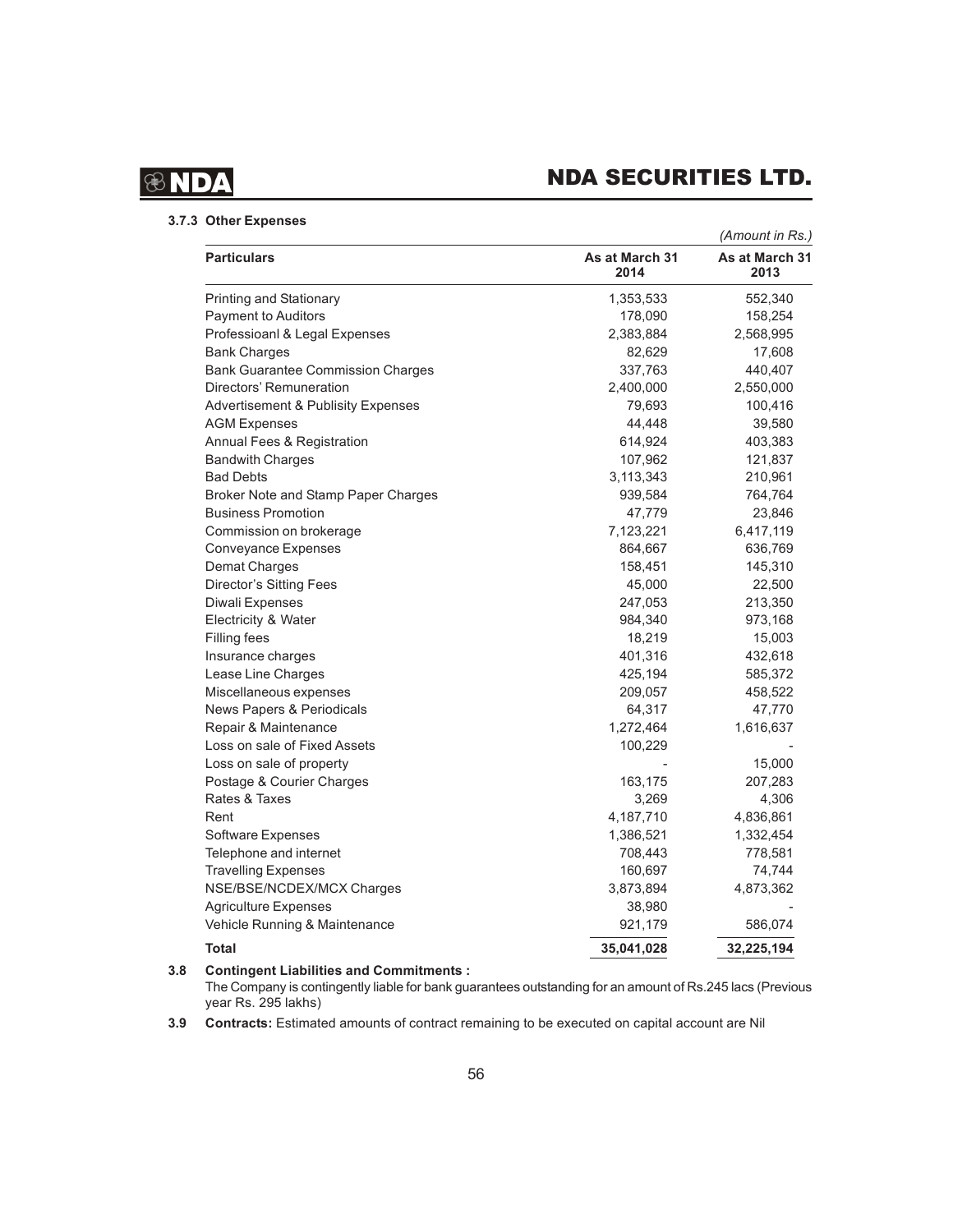# D

#### **3.10 Earning Per Share**

The computation of earnings per share is set out below:

|                                                                                                                        |                                | (Amount in Rs.)                |
|------------------------------------------------------------------------------------------------------------------------|--------------------------------|--------------------------------|
| <b>Particulars</b>                                                                                                     | For the Year<br>March 31, 2014 | For the Year<br>March 31, 2013 |
| Profit after tax and extraordinary items as reported<br>Exceptional item:                                              | (8,431,915)                    | (4, 112, 924)                  |
| Loss on insurance claim (net of tax)<br>Profit before exceptional items<br>Shares:                                     |                                |                                |
| Weighted average number of equity shares<br>outstanding during the year                                                | 5,092,200                      | 5,092,200                      |
| Earnings per share (before exceptional items (net of tax))                                                             | (1.66)                         | (0.81)                         |
| Earnings per share (after exceptional items (net of tax))                                                              | (1.66)<br>No. of Shares        | (0.81)<br>No. of Shares        |
| At the beginning of the year at 01 April, 2013<br>Shares issued during the year<br>Bonus shares issued during the year | 5,092,200                      | 5,092,200                      |
| Weighted average number of equity shares at 31 March, 2014                                                             | 5.092.200                      | 5.092.200                      |

### **3.11 Amount Paid / Payable to Auditors**

|                       |                                | (Amount in Rs.)                |
|-----------------------|--------------------------------|--------------------------------|
| <b>Particulars</b>    | For the Year<br>March 31, 2014 | For the Year<br>March 31, 2013 |
| <b>Audit Fees</b>     | 118.090                        | 86.545                         |
| <b>Tax Audit Fees</b> | 50,000                         | 36.545                         |
| <b>Others</b>         | 30,000                         | 30,000                         |
| Total                 | 198,090                        | 153,090                        |

**3.12** Shares received from clients as margins in Futures and option and capital market have been deposited with our clearing member M/s Globe Capital Market Ltd. And lying with the depository participant have not been taken in our books of accounts as the beneficial ownership belongs to the clients only.

#### **3.13 Related Party Disclosures**

As per accounting standard 18 on "Related party Disclosure" issued by the Institute of Chartered Accountants of India the disclosure of transactions with the related party is as under:

#### **a) Related Party where control exists:**

| Mr. N. D. Agarwal              | <b>Relative Of Director</b> |
|--------------------------------|-----------------------------|
| N D Agarwal & Sons (HUF)       | <b>Relative HUF</b>         |
| Uma Shanker Gupta & Sons (HUF) | <b>Relative HUF</b>         |
| Seema Gupta                    | <b>Relative Of Director</b> |
| Ashutosh Gupta                 | <b>Relative Of Director</b> |
|                                |                             |

**b) Key Managerial Personnel** Mr. Sanjay Agarwal **Managing Director**<br>
Mrs. Deepti Agarwal **Managing Director**<br>
Mhole time Director Mrs. Deepti Agarwal Mr. U. S. Gupta **Director**<br>
Lalit Gupta **Director**<br>
Director Lalit Gupta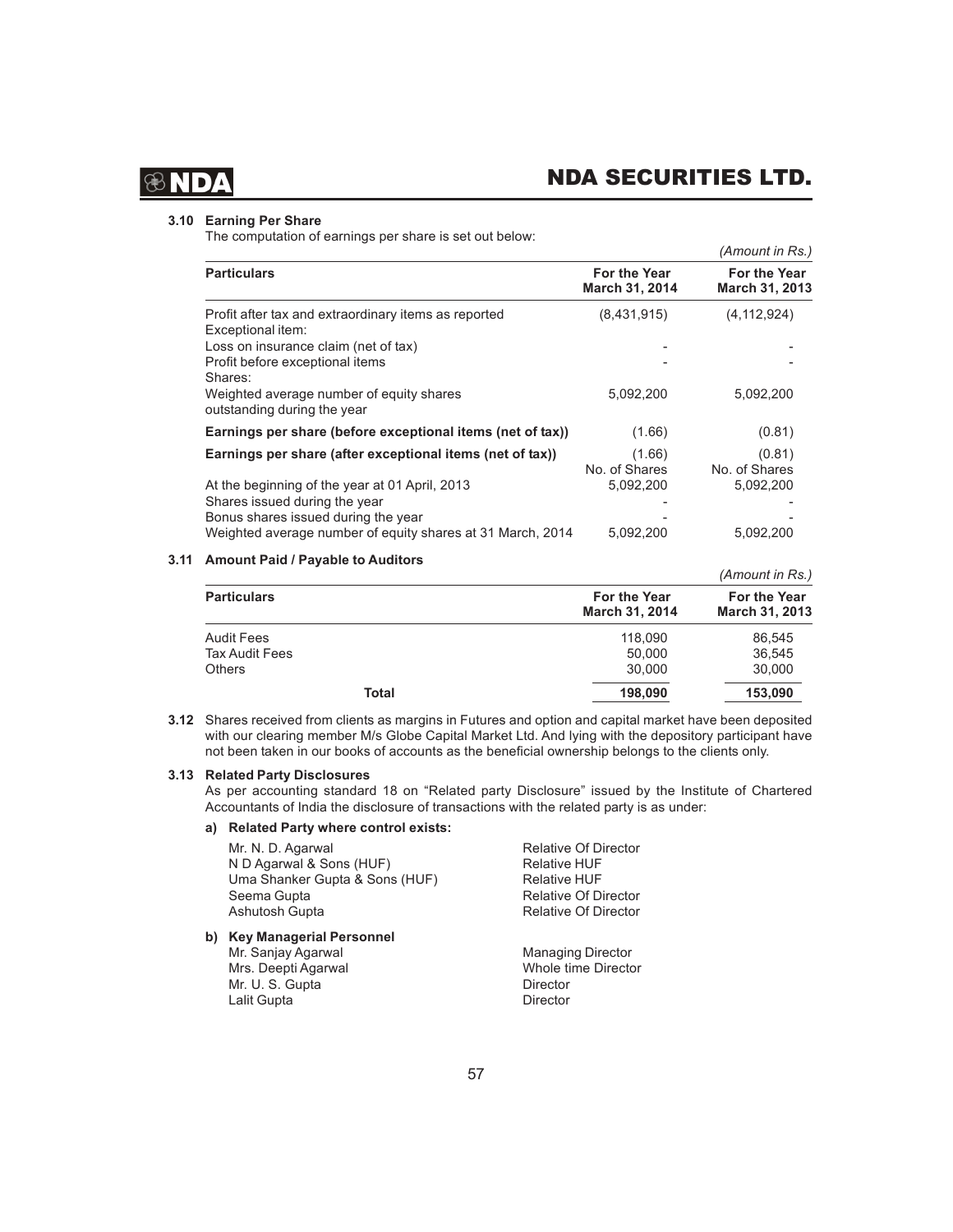#### **c) Transactions with related party**

| <b>Nature of Transaction</b>              | <b>Related</b><br><b>Concerns</b> | <b>Related Party</b><br>where control<br>exists | <b>Key Managerial</b><br><b>Personnel</b> |
|-------------------------------------------|-----------------------------------|-------------------------------------------------|-------------------------------------------|
| <b>Expenses:</b>                          |                                   |                                                 |                                           |
| <b>Consultancy Expenses</b>               |                                   |                                                 |                                           |
| Ashutosh Gupta                            |                                   | 490,000                                         |                                           |
| Rent                                      |                                   |                                                 |                                           |
| Seema Gupta                               |                                   | 180,000                                         |                                           |
| <b>EPF Contribution</b>                   |                                   |                                                 |                                           |
| Sanjay Agarwal                            |                                   |                                                 | 180,000                                   |
| <b>Managerial Remuneration</b>            |                                   |                                                 |                                           |
| Sanjay Agarwal                            |                                   |                                                 | 1,500,000                                 |
| Deepti Agarwal                            |                                   |                                                 | 900,000                                   |
| Lalit Gupta                               |                                   |                                                 | 300,000                                   |
| Income:                                   |                                   |                                                 |                                           |
| Interest paid to NDA sec by NDA Commodity | 527,630                           |                                                 |                                           |
| <b>Brokerage</b>                          |                                   |                                                 |                                           |
| Mr. N. D. Agarwal                         |                                   | 15,302                                          |                                           |
| N D AGARWAL & SONS (HUF) [NDAH]           |                                   | 4,195                                           |                                           |
| SANJAY AGARWAL [SA]                       |                                   |                                                 | 73,121                                    |
| <b>DEEPTI AGARWAL</b>                     |                                   |                                                 | 35                                        |
| UMA SHANKER GUPTA [USG]                   |                                   |                                                 | 277                                       |
| UMA SHANKER GUPTA & SONS HUF [USGH]       |                                   | 8,290                                           |                                           |
| Seema Gupta                               |                                   | 15,549                                          |                                           |
| <b>SALE OF INVESTMENT</b>                 |                                   |                                                 |                                           |
| Mr. Sanjay Agarwal                        |                                   |                                                 | 990,000                                   |

**3.14** Information pursuant to the provisions of Section 22 of Micro, Small and Medium Enterprises Development Act, 2006During the year company has not paid any interest in terms of the section 18 of the above mentioned act.No principal amount or interest amount are due at the end of this accounting year which is payable to any Micro, Small or Medium enterprises as defined in the Micro, Small and Medium Enterprises Development Act, 2006.

**3.15** The accounts of certain Sundry Debtors and Creditors, Advances for supplies and are subject to confirmation / reconciliation and adjustment, if any. The Management does not expect any material difference affecting the current year's financial statements.In the opinion of the management, the current assets, loans and advances are expected to realize at least the amount at which they are stated, if realized in the ordinary course of business and provision for all known liabilities have been adequately made in the books of accounts.

**3.16** The Company has prepared these financial statements as per the format prescribed by Revised Schedule VI to the Companies Act, 1956 ('the schedule') issued by Ministry of Corporate Affairs. Previous year figures have been recast/restated,regrouped, rearranged, reclassified to conform to the classification of the current year.

**3.17** The Current Year refers to the period April 01, 2013 to March 31, 2014. (Previous year refers to April 01, 2012 to March 31, 2013).

### **FOR GUPTA RUSTAGI & AGGARWAL FOR NDA SECURITIES LIMITED**

(Chartered Accountants)

FRN 008084N Sd/-

Sd/- Sd/- Sd/- Place: Delhi **(Ankita Jain)** (Company Secretary)

**(S.C. Gupta) (Sanjay Agarwal) (Deepti Agarwal)** Partner **Managing Director** Managing Director **Managing Director** Mole Time Director M.N. 086839 [DIN:00010639] [DIN: 00049250]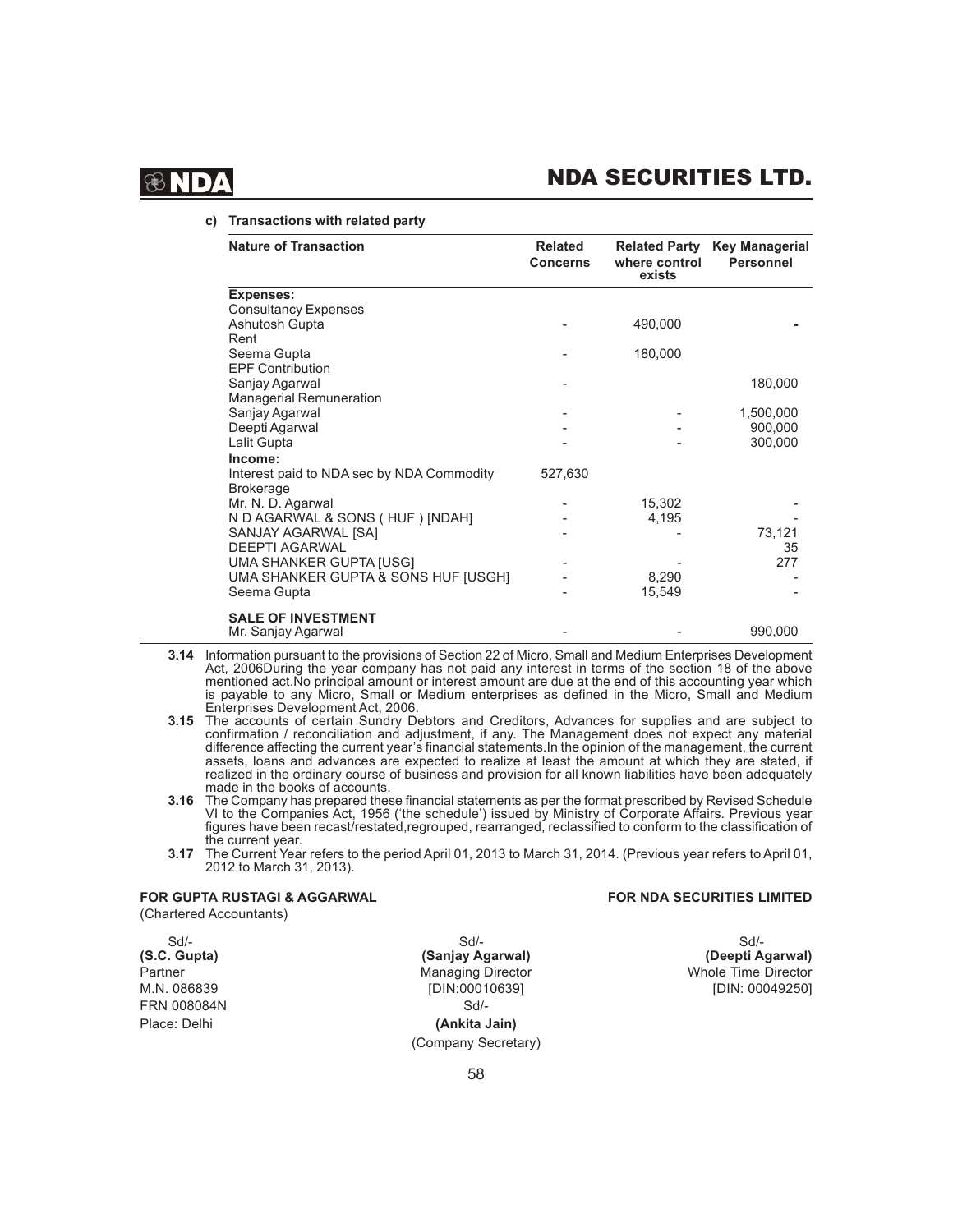# NDA SECURITIES LTD.

### **CONSOLIDATED CASH FLOW STATEMENT FOR THE YEAR ENDED 31st MARCH, 2014**

|                                                                                                 |                             | <b>Year Ended</b><br>March 31, 2014<br>(Rs.) |                           | <b>Year Ended</b><br>March 31, 2013<br>(Rs.) |
|-------------------------------------------------------------------------------------------------|-----------------------------|----------------------------------------------|---------------------------|----------------------------------------------|
| <b>CASH FLOW FROM OPERATING ACTIVITIES</b>                                                      |                             |                                              |                           |                                              |
| Profit before tax and extraordinary items                                                       |                             | (9,579,863)                                  |                           | (4,823,450)                                  |
| ADD:<br>Depreciation                                                                            |                             |                                              |                           |                                              |
| Interest & Financial Charges                                                                    |                             | 3,444,456<br>2,901,740                       |                           | 3,866,249<br>2,481,080                       |
| <b>Bank Guarantee Charges</b>                                                                   |                             | 337,763                                      |                           | 440,407                                      |
| Loss/(Profit) on sale of Property                                                               |                             |                                              |                           | 15,000                                       |
| Loss/(Profit) on sale of Fixed Assets                                                           |                             | 100,229                                      |                           |                                              |
| Loss/(Profit) on sale of Investments                                                            |                             | (416, 160)                                   |                           | (24, 543)                                    |
| <b>OPERATING PROFIT BEFORE WORKING CAPITAL CHANGES</b><br>Adjustments for:                      |                             | (3,211,835)                                  |                           | 1,954,743                                    |
| Trade & other Receivables                                                                       |                             | 2,029,115                                    |                           | 7,910,897                                    |
| Trade & other Payables                                                                          |                             | 13,005,741                                   |                           | (29, 267, 526)                               |
| Inventories                                                                                     |                             |                                              |                           | 1,128,206                                    |
| <b>NET CASH FLOW FROM OPERATING ACTIVITIES(A)</b><br><b>CASH FLOW FROM INVESTING ACTIVITIES</b> |                             | 11,823,021                                   |                           | (18, 273, 680)                               |
| Sale of Property                                                                                |                             | 16,407,756                                   |                           | 1,339,443                                    |
| Purchase of Investment                                                                          |                             | (9, 126, 364)                                |                           |                                              |
| Sale of Fixed Assets                                                                            |                             | 327,500                                      |                           | (987, 837)                                   |
| Purchase of Property                                                                            |                             | (2,710,800)                                  |                           | (1,223,515)                                  |
| <b>NET CASH FLOW FROM INVESTING ACTIVITIES (B)</b>                                              |                             | 4,898,092                                    |                           | (871, 909)                                   |
| <b>CASH FLOW FROM FINANCING ACTIVITIES</b>                                                      |                             |                                              |                           |                                              |
| Interest & Financial Charges                                                                    |                             | (2,901,740)                                  |                           | (2,481,080)                                  |
| <b>Bank Guarantee Charges</b><br>Secured Loans                                                  |                             | (337,763)                                    |                           | (440, 407)                                   |
| <b>Unsecured Loans</b>                                                                          |                             | 198,495<br>(386, 027)                        |                           | (496, 019)<br>800,000                        |
| <b>NET CASH FLOW FROM FINANCING ACTIVITIES (C)</b>                                              |                             | (3,427,035)                                  |                           | (2,617,506)                                  |
|                                                                                                 |                             |                                              |                           |                                              |
| NET CHANGE IN CASH AND CASH EQUIVALENTS(A+B+C)<br><b>OPENING CASH &amp; CASH EQUIVALENT</b>     |                             | 13,294,078<br>37,637,066                     |                           | (21, 763, 095)<br>59,400,161                 |
| CLOSING CASH & CASH EQUIVALENT                                                                  |                             | 50,931,144                                   |                           | 37,637,066                                   |
|                                                                                                 |                             |                                              |                           |                                              |
| Cash in Hand                                                                                    | 3,360,641                   |                                              | 1,309,530                 |                                              |
| <b>Balance with Banks</b><br>Over Draft with Banks                                              | 54, 168, 294<br>(6,597,790) | 50,931,145                                   | 43,392,524<br>(7,064,988) | 37,637,066                                   |
|                                                                                                 |                             |                                              |                           |                                              |
| <b>Auditor's Report</b><br>"As per our separate report of even date attached"                   |                             |                                              |                           | For and on behalf of the Board               |
| FOR GUPTA RUSTAGI & AGGARWAL<br>CHARTERED ACCOUNTANTS                                           |                             |                                              |                           | <b>For NDA Securities Limited</b>            |
| Sd                                                                                              | $Sd$ -                      |                                              |                           | Sd                                           |

**FRN 008084N** 

Place: New Delhi **Ankita Jain**<br>Date: 30th May 2014 (Company Secret

**Managing Director (Sanjay Agarwal) ESC. GUPTA] Deepti Agarwal**<br>
Partner M. No. 086839 **[DIN: 00010639] ERN 008084N EXECUTE:** Sd/-<br> **M. No. 086839 ERN 008084N** Sd/-

(Company Secretary)

**[S.C. GUPTA] (Sanjay Agarwal) Deepti Agarwal** Partner **Managing Director** Managing Director **Managing Director** Mole Time Director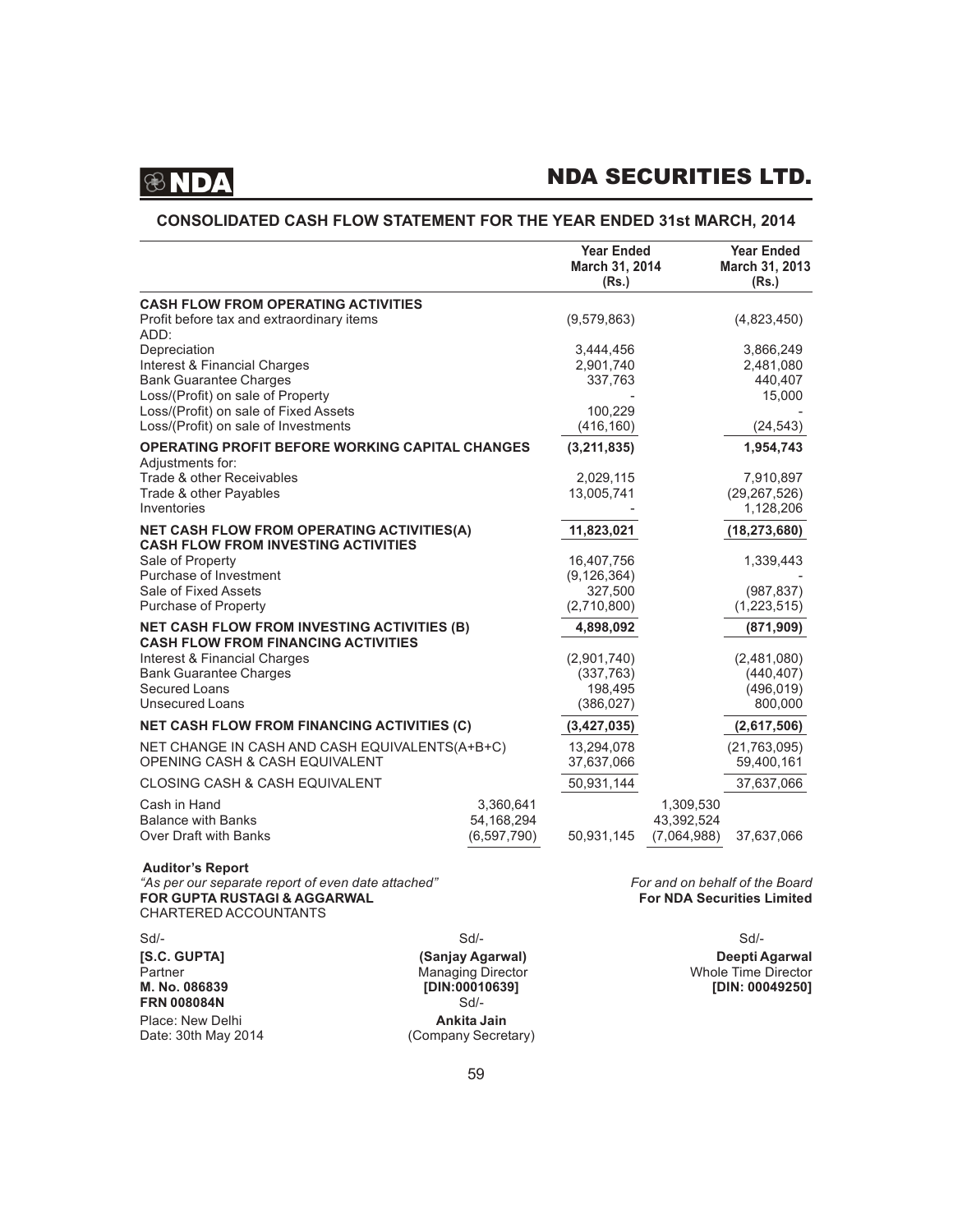NDIA

### NDA COMMODITY BROKERS PVT. LTD.

### **NDA COMMODITY BROKERS PRIVATE LIMITED**

(CIN: U74899DL1995PTC068098)

**Regd. Office**: 1002A, Arunachal, 19, Barakhamba Road, New Delhi – 110001. **Tel:** 011-46204000, **Fax:** 011-46204050, **E-mail**: info@ndaindia.com, **Website:** www.ndaindia.com

### **DIRECTORS' REPORT**

### **To the Members**

Your Directors have pleasure in presenting the Nineteenth Annual Report along with the Audited Accounts for the year ended 31st March, 2014.

#### **COMPANY'S PERFORMANCE**

The Company has incurred a loss of Rs. 43,33,587/- during the year, in comparison to loss of Rs. 5,13,316/ during previous year.

#### **DIVIDEND**

Due to loss in the Current Year, your Directors have not recommended any dividend for the Current Year.

#### **DIRECTORS**

Sh. Lalit Gupta, Director of the Company, was re-appointed as whole time Director of the Company for further period of 3 years in board meeting dated 12.8.2014. His appointment is subject to the approval of the Members in ensuing Annual General Meeting.

### **DIRECTORS RESPONSIBILITY STATEMENT**

Pursuant to section 217 (2AA) of the Companies Act, 1956, the Directors hereby confirm:

- That in the preparation of the Annual accounts the applicable accounting standards have been followed along with proper explanation relating to material departures;
- That the Directors have selected such accounting policies and applied them consistently and made judgments and estimates that are reasonable and Prudent so as to give a true and fair view of the state of affairs of the company at the end of the financial year ended 31st March, 2014 and of the loss of the Company for that year;
- That the directors have taken proper and sufficient care for the maintenance of adequate accounting records in accordance with the Provisions of the Companies Act, 1956 for safeguarding the assets of the company and for preventing and detecting fraud and other irregularities; and
- That the Directors have prepared the Annual Accounts on a going concern basis.

#### **SECRETARIAL COMPLIANCE CERTIFICATE**

The Secretarial Compliance Certificate issued by M/s. Kapahi & Associates, Company Secretaries for the year 2013-14 is enclosed as a part of the Directors Report.

### **AUDITORS' REPORT**

The Auditors' Report read together with the Notes to Accounts is self explanatory and does not call for any further explanations under Section 217 (3) of the Companies Act, 1956.

### **AUDITORS**

M/s. Gupta Rustagi & Aggarwal, appointed as the Auditors of the Company at the 18th Annual General Meeting held on 17th September 2013 to hold office till the conclusion of 19th Annual General Meeting and are eligible for re-appointment. As per Section 139 of the Companies Act, 2013, they can hold office from the conclusion of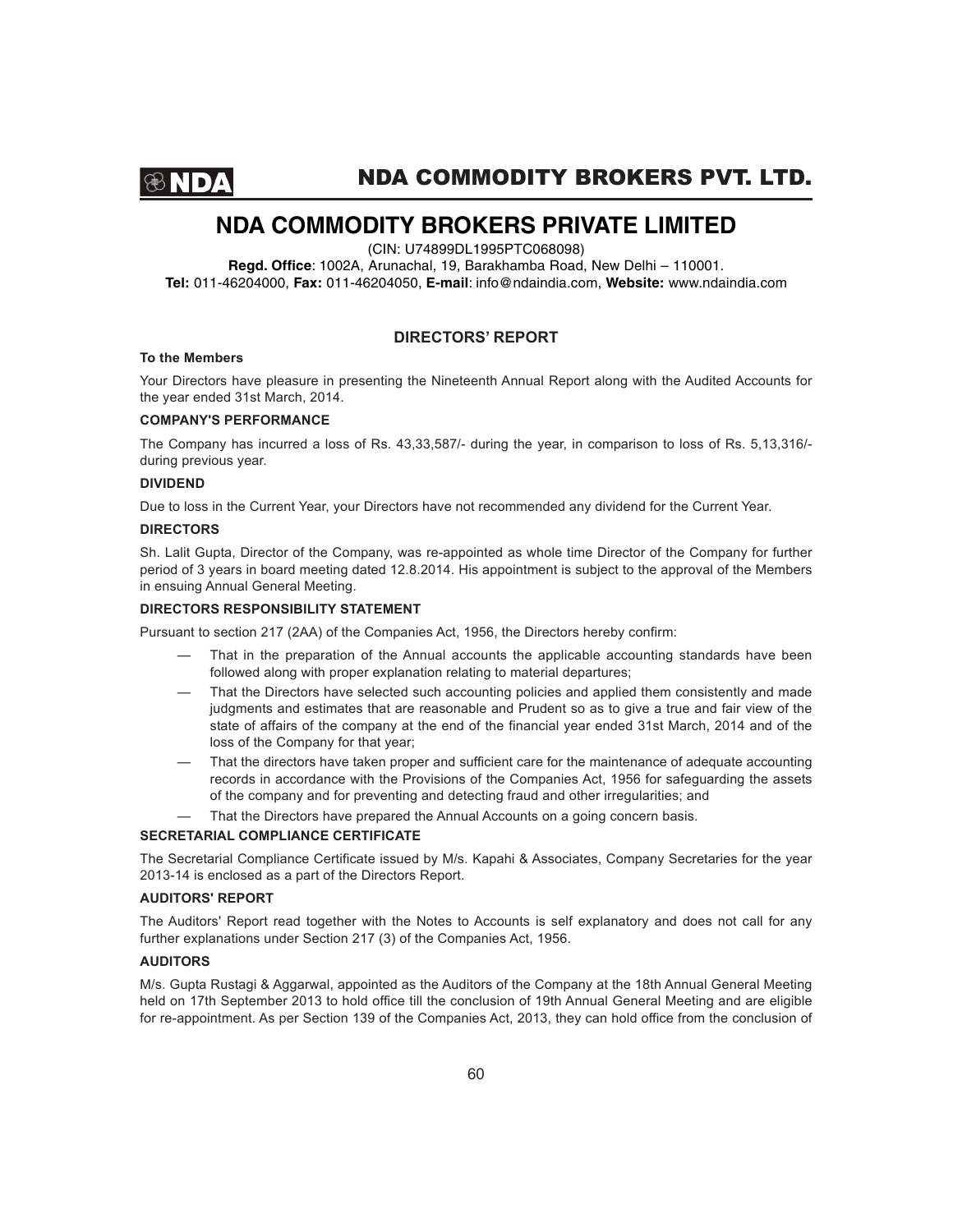# **ENDA**

# NDA COMMODITY BROKERS PVT. LTD.

19th Annual General Meeting till the conclusion of 24th Annual General Meeting of the Company. Their appointment will have to be rectified by the Members at the AGM, each year. In compliance with the requirements of the new Act, it is proposed to appoint the retiring Auditors to hold office till the conclusion of the 24th Annual General Meeting of the Company to be held in the year 2019 and subject to ratification at every AGM.

### **PARTICULARS OF EMPLOYEES**

No employee is covered under section 217 2(A) of the Companies Act, 1956 read with the Companies (Particulars of Employees) Rules, 1975.

### **OTHER PARTICULARS**

The provisions relating to the conservation of energy and technology absorption as required to be disclosed by section 217 (1) (e) of the Companies Act, 1956 do not apply to the Company. The Company had no foreign Exchange earning / outgo during the year under review.

### **HOLDING COMPANY**

NDA Securities Limited holds 550000 shares of the Company out of the total of 550003 shares, making it the holding company of the Company.

#### **FIXED DEPOSITS**

The Company has neither accepted fresh fixed deposits nor renewed any fixed deposits during the year under review.

#### **ACKNOWLEDGEMENT**

Your Directors wish to place on record their appreciation for the co-operation and support extended by the Bankers, Shareholders & members of the staff at all levels.

> For and on behalf of the Board **For NDA COMMODITY BROKERS PVT.LTD.**

Date: 12.08.2014 **SANJAY AGARWAL UMA SHANKER GUPTA** Place: New Delhi MANAGING DIRECTOR DIRECTOR DIRECTOR

Sd/- Sd/-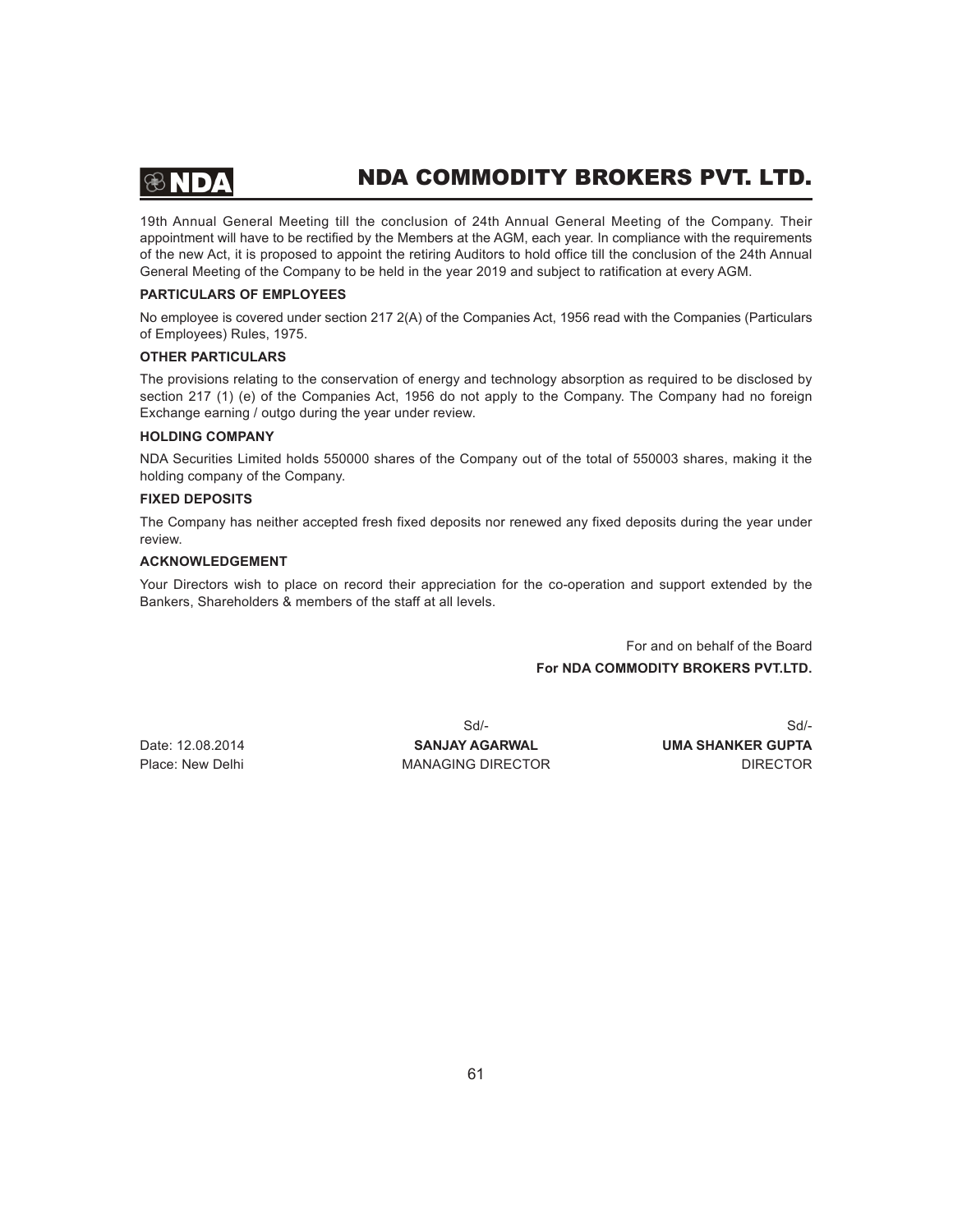

### NDA COMMODITY BROKERS PVT. LTD.

### **COMPLIANCE CERTIFICATE**

#### The Members

#### **M/S. NDA COMMODITY BROKERS PVT. LTD.**

#### **CIN No. U74899DL1995PTC068098**

We have examined the registers, records, books and papers of **M/s. NDA COMMODITY BROKERS PVT. LTD.** as required to be maintained under the Companies Act, 1956, (the Act) and the rules made thereunder and also the provisions contained in the Memorandum and Articles of Association of the company for the financial year ended on **31ST MARCH, 2014.** In our opinion and to the best of our information and according to the examinations carried out by us and explanations furnished to us by the company, its officers and agents, we certify that in respect of the aforesaid financial year:

- 1. The company has kept and maintained all registers as stated in Annexure `A' to this certificate, as per the provisions and the rules made thereunder and all entries therein have been duly recorded.
- 2. Subject to our note at Annexure 'B', the company has duly filed the forms and returns as stated in Annexure `B' to this certificate, with the Registrar of Companies, Regional Director, Central Government, Company Law Board or other authorities within the time prescribed under the Act and the rules made thereunder.
- 3. The Company, being a subsidiary of a Public Ltd. Company, hence a Public Ltd. Company itself, comments are not required.
- 4. The Board of Directors duly met FOUR TIMES on 30.05.2013, 25.09.2013, 12.11.2013 and 12.02.2014 in respect of which meetings proper notices were given and the proceedings were properly recorded and signed including the circular resolutions passed in the Minutes Book maintained for the purpose.
- 5. The company was not required to close its Register of Members or Debenture holders during the financial year.
- 6. The Annual General Meeting for the financial year ended on 31.03.2013 was held on 17.09.2013 after giving due notice to the members of the company and the resolutions passed threat were duly recorded in the Minutes Book maintained for the purpose.
- 7. No Extra Ordinary General Meeting was held during the financial year.
- 8. The company has not advanced any loans to its directors and /or persons or firms or companies referred in the Section-295 of the Companies Act, 1956.
- 9. The company has duly complied with the provisions of section 297 of the Act in respect of contracts specified in that section.
- 10. The company has made necessary entries in the register maintained under section 301 of the Act.
- 11. As there were no instances falling within the purview of Section 314 of the Act, the company has not obtained any approvals from the Board of Directors, members or Central Government.
- 12. The company has not issued any duplicate share certificate during the financial year.
- 13. The company has:
	- (i) Delivered all the certificates on allotment of securities and on lodgment thereof for transfer/ transmission or any other purpose in accordance with the provisions of the Act.
	- (ii) The company has not deposited any amount in a separate Bank account as no dividend was declared during the financial year.
	- (iii) The company was not required to post warrants to any member of the company as no dividend was declared during the financial year.
	- (iv) No amount was transferred, as none was due.
	- (v) Duly complied with the requirements of section 217 of the Act.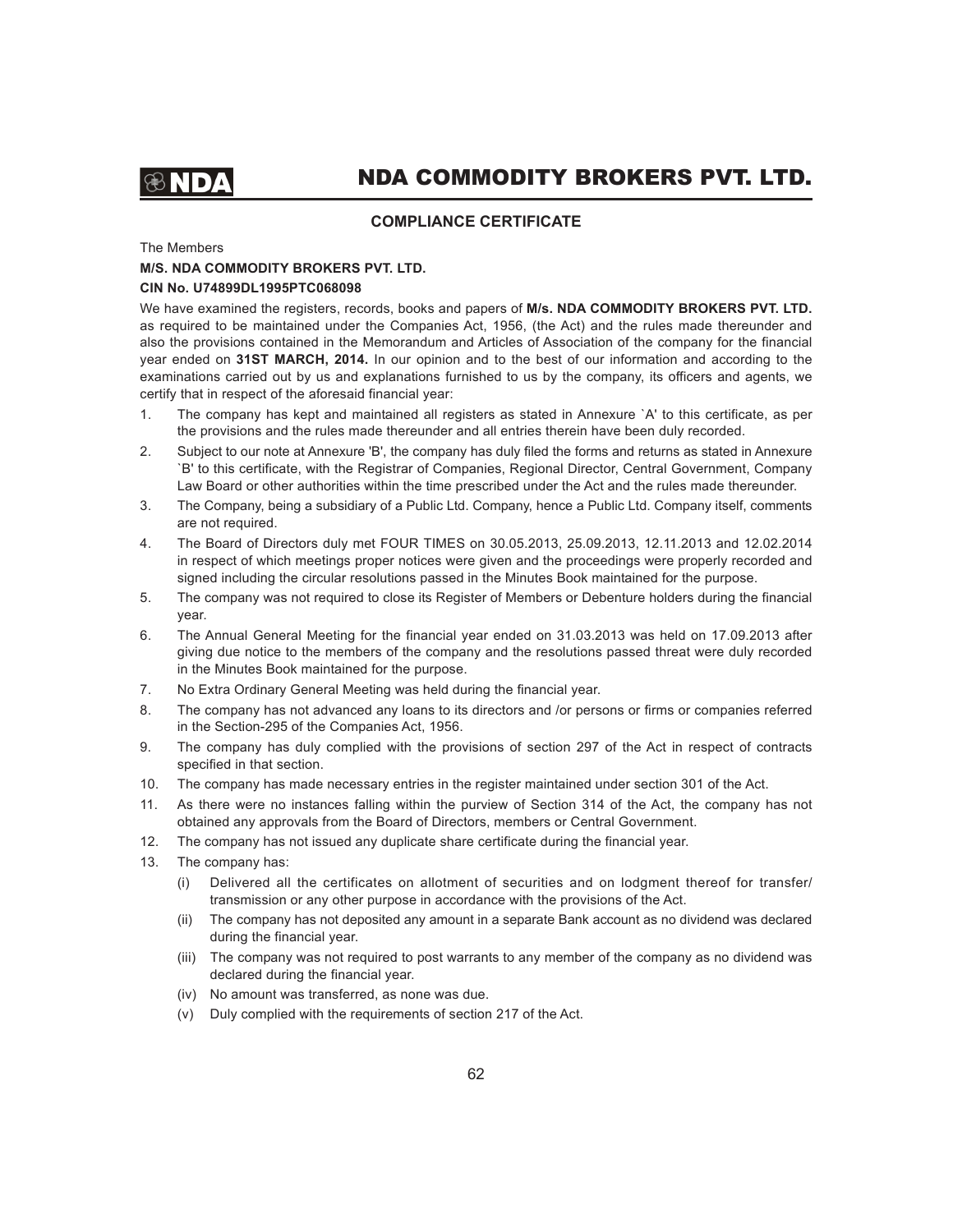# **ONDA**

### NDA COMMODITY BROKERS PVT. LTD.

- 14. The Board of Directors of the company is duly constituted and no Appointment of directors, additional directors, alternate directors and directors to fill casual vacancies have been made.
- 15. The Company has not appointed any Managing Director, Whole time Director, Manager during the financial year.
- 16. The Company has not appointed any Sole Selling Agent during the financial year.
- 17. The company was not required to obtain any approvals of the Central Government, Company Law Board, Regional Director, Registrar and/or such authorities prescribed under the various provisions of the Act during the financial year.
- 18. The Directors have disclosed their interest in other firms/companies to the Board of Directors pursuant to the provisions of the Act and the rules made thereunder.
- 19. The company has not issued any shares / debentures / other securities during the financial year.
- 20. The company has not bought back any shares during the financial year.
- 21. There was no redemption of Preference shares or Debentures during the financial year.
- 22. There were no transactions necessitating the company to keep in abeyance the rights to dividend, rights shares and bonus shares pending registration of transfer of shares.
- 23. The company has not invited/accepted any deposits including any unsecured loans falling within the purview of section 58A and 58AA during the financial year.
- 24. The Amount borrowed by the company is with in the borrowing limits of the company.
- 25. The company has not made any loans and investments or given guarantees or provided securities to other bodies corporate, but made advances during the Financial Year under review.
- 26. The company has not altered the provisions of the memorandum with respect to situation of the company's registered office from one State to another during the year under scrutiny.
- 27. The Company has not altered the provisions of the Memorandum with respect to the objects of the Company during the year under scrutiny.
- 28. The company has not altered the provisions of the Memorandum with respect to name of the company during the year under scrutiny.
- 29. The company has not altered the provisions of the Memorandum with respect to share capital of the company during the year under scrutiny.
- 30. The company has not altered the Articles of Association of the company, during the year under scrutiny.
- 31. There were no prosecutions initiated against or show cause notices received by the company and no fines or penalties or any other punishment was imposed on the company during the financial year, for offences under the Act.
- 32. The company has not received any money as security from its employees during the financial year.
- 33. The company has not constituted a separate provident fund trust for its employees or class of its employees as contemplated under section 418 of the Act.

### **FOR KAPAHI AND ASSOCIATES COMPANY SECRETARIES**

Sd/- (S. K. KAPAHI) PROPRIETOR

DATED: 30th May 2014 **FOR 1407** FOR NO. 1407 PLACE: NEW DELHI C.P. NO. 1118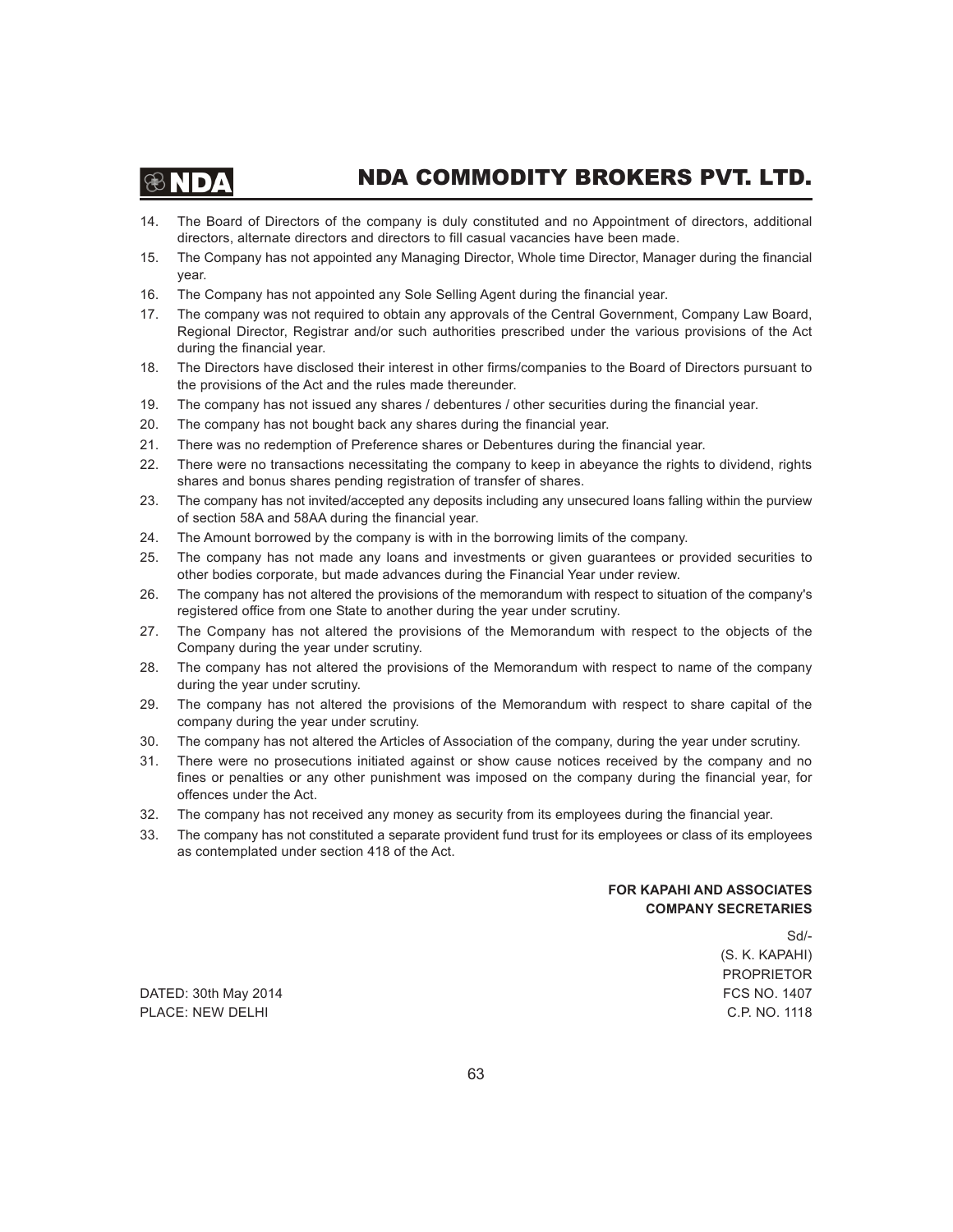

### NDA COMMODITY BROKERS PVT. LTD.

**ANNEXURE –'A'**

### **STATUTORY REGISTERS MAINTAINED BY M/S. NDA COMMODITY BROKERS PVT. LTD.**

- 1. Register of Investments under Section 49
- 2. Register of Deposits under Rule 7 of the Companies (Acceptance of Deposits) Rules, 1975
- 3. Register of Renewed and Duplicate Certificates under Rule 7 of the Companies (Issue of Share Certificates) Rules, 1960
- 4. Register of Destruction of Records/Documents
- 5. Register of Members under Section 150 and Index of Members under Section 151
- 6. Registers and Returns under Section 163
- 7. Minutes Book of Meetings
- 8. Books of Accounts under section 209.
- 9. Register of Particulars of contracts in which Directors are interested under Section 301
- 10. Register of Directors, Managing Director, Manager and Secretary under Section 303
- 11. Register of Directors' Shareholdings under Section 307
- 12. Register of Investments or Loans made, Guarantee given or Security Provided under Section 372A.

#### **ANNEXURE-'B'**

Forms and Returns as filed by **M/S. NDA COMMODITY BROKERS PVT. LTD.** with the Registrar of Companies, Regional Director, Central Government or other authorities during the financial year ending on 3**1st March, 2014.**

| <b>S. No.</b> | Form No. /<br><b>Return</b> | <b>Filed under</b><br><b>Section</b> | Date of<br><b>Filing</b> | <b>For</b>                                                        |
|---------------|-----------------------------|--------------------------------------|--------------------------|-------------------------------------------------------------------|
|               | 23 AC & 23 AC A             | 220                                  | 11.12.2013               | Annual Accounts for the financial<br>year ended 31st March, 2013. |
| 2.            | 66                          | 383A(1)                              | 08.10.2013               | Relevant to Directors Report for<br>F.Y. 2012-2013.               |
| 3.            | 20 B                        | 159                                  | 23.10.2013               | Relevant to the Annual General<br>Meeting held on 17.09.2013.     |

**Note:** The Return mentioned at S. No. 1 was filed with additional fee.

### **FOR KAPAHI AND ASSOCIATES**

COMPANY SECRETARIES

DATE D : 30th May, 2014 **S. K. KAPAHI** PLACE : NEW DELHI PROPRIETOR

Sd/- FCS NO. 1407 C.P. NO. 1118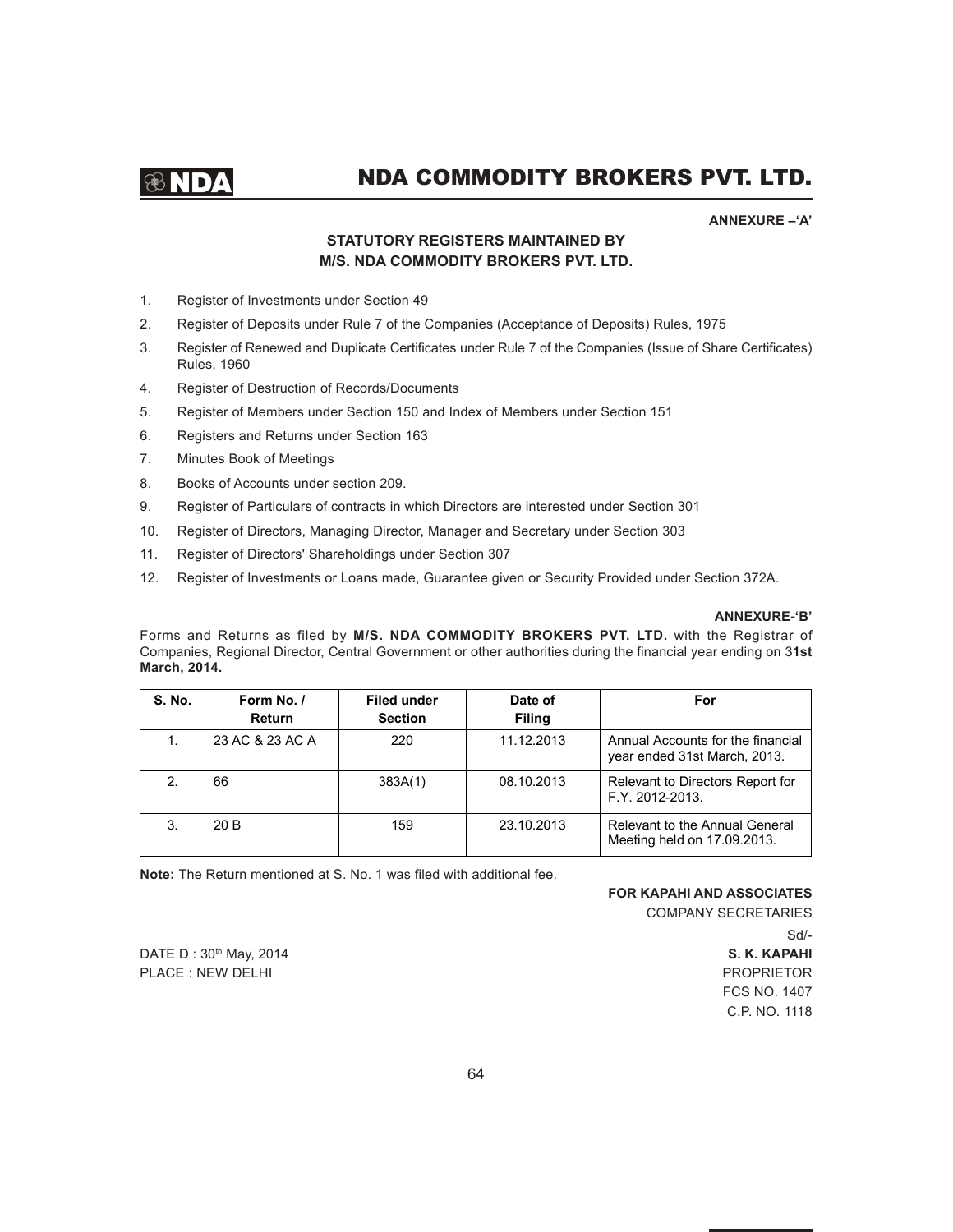

### NDA COMMODITY BROKERS PVT. LTD.

### **INDEPENDENT AUDITOR'S REPORT**

### To the Members of **NDA Commodity Brokers Pvt. Ltd.**

#### **Report on the Financial Statements**

We have audited the accompanying financial statements of NDA Commodity Brokers Pvt. Ltd. ("the Company"), which comprise the Balance Sheet as at March 31, 2014, and the Statement of Profit and Loss and cash flow statement for the year ended, and a summary of significant accounting policies and other explanatory information.

#### **Management's Responsibility for the Financial Statements**

Management is responsible for the preparation of these financial statements that give a true and fair view of the financial position, financial performance and cash flows of the Company in accordance with the Accounting Standards referred to in sub-section (3C) of section 211 of the Companies Act, 1956 ("the Act"). This responsibility includes the design, implementation and maintenance of internal control relevant to the preparation and presentation of the financial statements that give a true and fair view and are free from material misstatement, whether due to fraud or error.

#### **Auditor's Responsibility**

Our responsibility is to express an opinion on these financial statements based on our audit. We conducted our audit in accordance with the Standards on Auditing issued by the Institute of Chartered Accountants of India. Those Standards require that we comply with ethical requirements and plan and perform the audit to obtain reasonable assurance about whether the financial statements are free from material misstatement. An audit involves performing procedures to obtain audit evidence about the amounts and disclosures in the financial statements. The procedures selected depend on the auditor's judgment, including the assessment of the risks of material misstatement of the financial statements, whether due to fraud or error. In making those risk assessments, the auditor considers internal control relevant to the Company's preparation and fair presentation of the financial statements in order to design audit procedures that are appropriate in the circumstances. An audit also includes evaluating the appropriateness of accounting policies used and the reasonableness of the accounting estimates made by management, as well as evaluating the overall presentation of the financial statements. We believe that the audit evidence we have obtained is sufficient and appropriate to provide a basis for our audit opinion.

#### **Opinion**

In our opinion and to the best of our information and according to the explanations given to us, the financial statements give the information required by the Act in the manner so required and give a true and fair view in conformity with the accounting principles generally accepted in India:

- (a) in the case of the Balance Sheet, of the state of affairs of the Company as at March 31, 2014;
- (b) in the case of the Profit and Loss Account, of the loss for the year ended on that date; and
- (c) in the case of the Cash Flow Statement, of the cash flows for the year ended on that date.

#### **Report on Other Legal and Regulatory Requirements**

- 1. As required by the Companies (Auditor's Report) Order, 2003 ("the Order") issued by the Central Government of India in terms of sub-section (4A) of section 227 of the Act, we give in the Annexure a statement on the matters specified in paragraphs 4 and 5 of the Order.
- 2. As required by section 227(3) of the Act, we report that:
	- a. we have obtained all the information and explanations which to the best of our knowledge and belief were necessary for the purpose of our audit;
	- b. in our opinion proper books of account as required by law have been kept by the Company so far as appears from our examination of those books;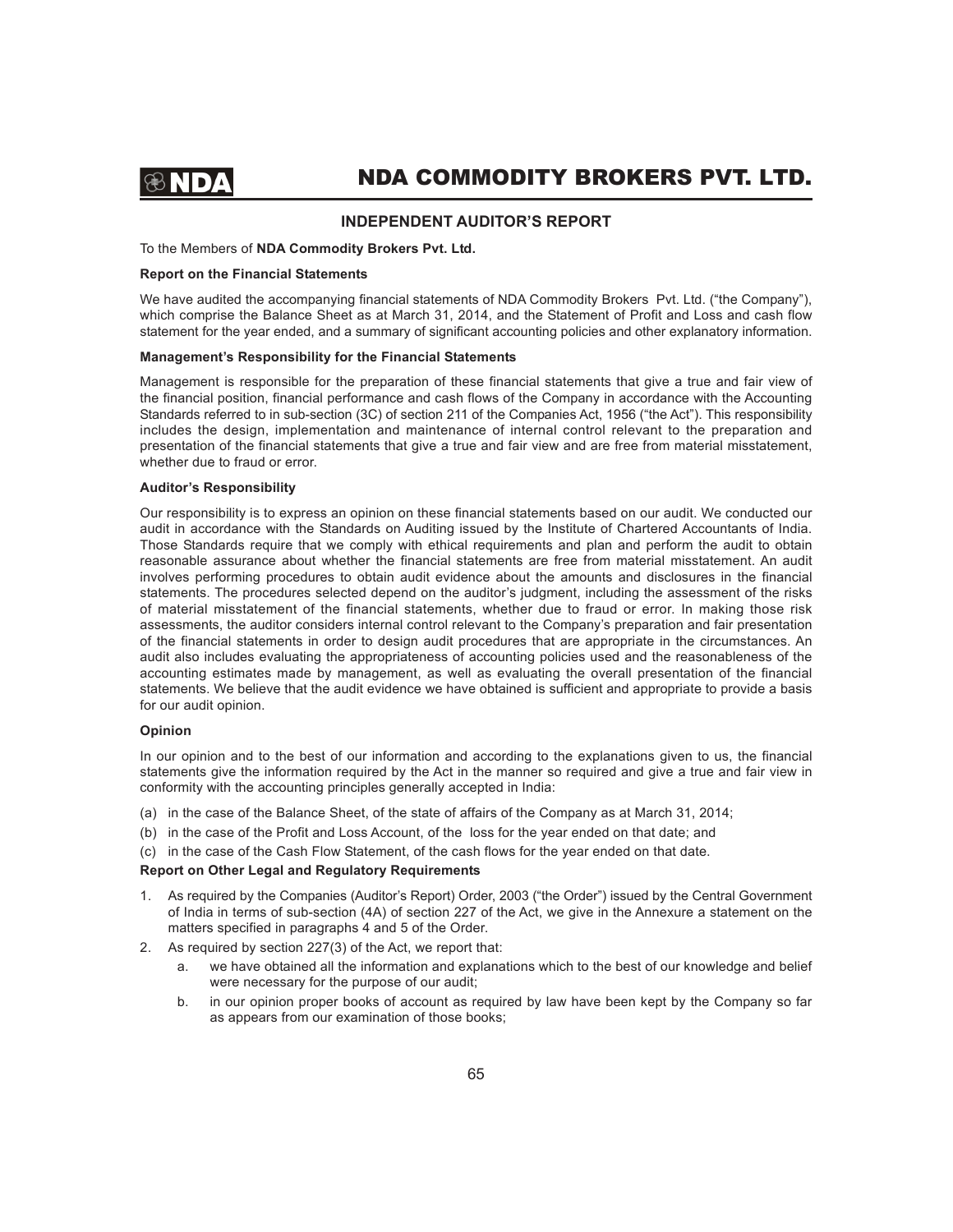

- c. the Balance Sheet, Statement of Profit and Loss, dealt with by this Report are in agreement with the books of account;
- d. in our opinion, the Balance Sheet, Statement of Profit and Loss, comply with the Accounting Standards referred to in subsection (3C) of section 211 of the Companies Act, 1956;
- e. on the basis of written representations received from the directors as on March 31, 2014, and taken on record by the Board of Directors, none of the directors is disqualified as on March 31, 2014, from being appointed as a director in terms of clause (g) of sub-section (1) of section 274 of the Companies Act, 1956.

### **For GUPTA RUSTAGI & AGGARWAL**

Chartered Accountants

Sd/-

**S. C. GUPTA** (PARTNER)

Place : New Delhi M. NO. : 086839<br>Date : 30<sup>th</sup> May 2014 **Date : 30<sup>th</sup> May 2014** Date:  $30<sup>th</sup>$  May 2014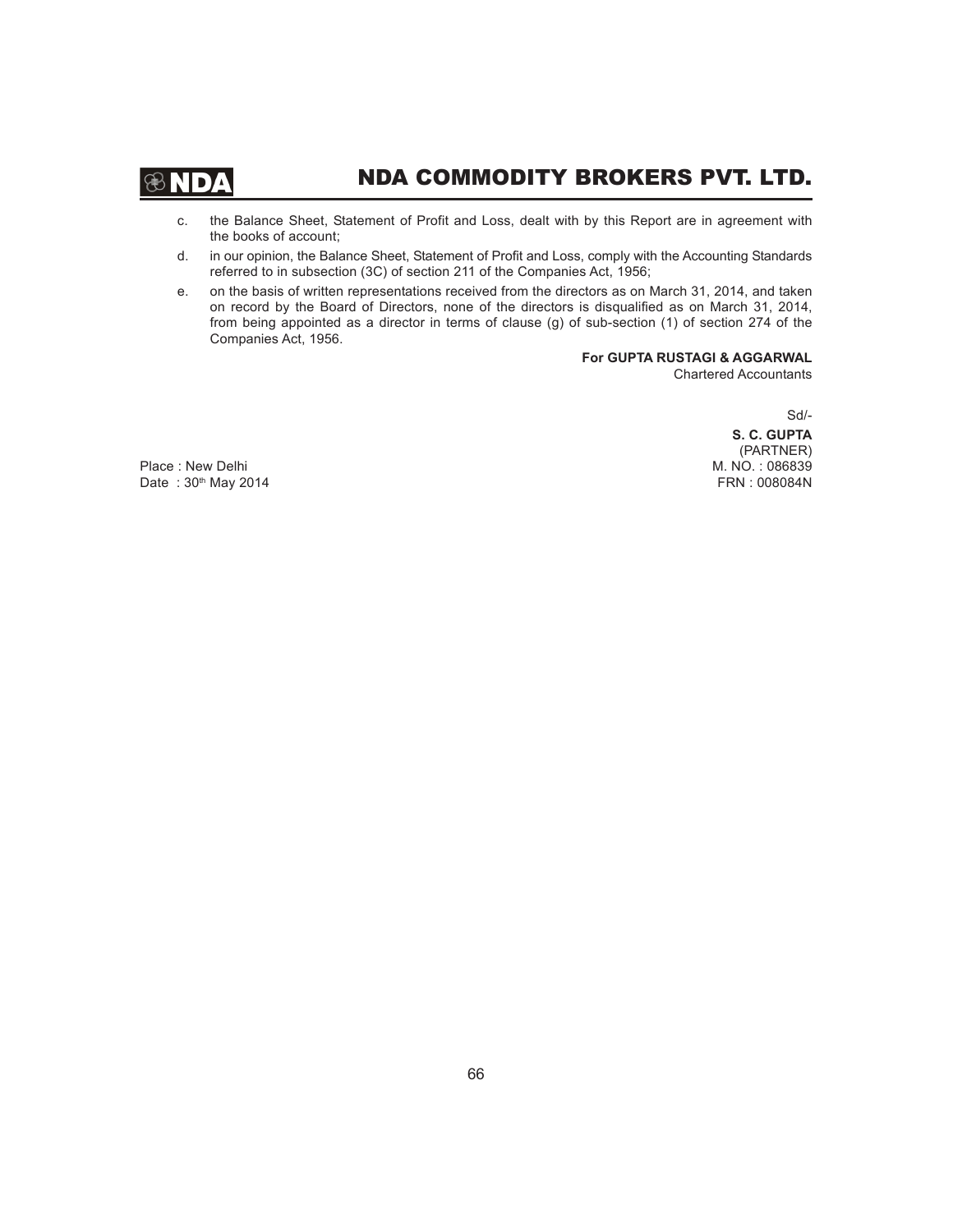#### **ANNEXURE REFERRED TO IN PARA 1 OF OUR REPORT OF EVEN DATE OF THE ACCOUNTS OF NDA COMMODITY BROKERS PRIVATE LIMITED FOR THE YEAR ENDED 31ST MARCH, 2014**

The Company is engaged in the business of Broking of Commodities Derivatives Broking the provisions covered in Companies (Auditors' Report) Order, 2003 relating to only such activity are dealt as hereunder.

- 1. The Company has maintained proper records showing full particulars including quantitative details and situation of its fixed assets.
- 2. The fixed assets were physically verified during the year by the management. In our opinion, the frequency of verification is reasonable having regard to the size of the company and the nature of its assets. No major discrepancies were noticed on verification.
- 3. The Company has not disposed off any substantial portion of any of the fixed assets.
- 4. No Stock was held during the year. In our opinion and according to the information and explanations given to us the procedure of physical verification of shares and securities followed by the management are reasonable, proper and adequate in relation to the size of the Company and the nature of its business.
- 5. The Company has not taken any loans, secured or unsecured, from the companies, firms or other parties listed in the register maintained under section 301 of the Companies Act, 1956.
- 6. The Company has not granted any loans, secured or unsecured to the companies, firms or other parties listed in the register maintained under section 301 of the Companies Act, 1956.
- 7. In our opinion and according to the information and explanations given to us, there are adequate internal control procedures, commensurate with the size of the Company and the nature of its business with regards purchases of shares, office equipments and other assets and with regards to the sale of shares and assets.
- 8. Based on the audit procedure applied by us and according to the information and explanations provided by the management, we are of the opinion that the transactions that need to be entered into the register maintained under Section 301 of Companies Act, 1956 have been so entered and aggregating during the year to Rs. 5,00,000/- or more in respect of each party have been made at rates which are reasonable having regard to prevailing market rates for such shares and securities or the prices at the which transactions for similar goods or shares have been made with other parties.
- 9. No deposits have been accepted U/s 58A of the companies Act, 1956 during the year ended 31/03/2014.
- 10. In our opinion, the Company has an internal audit system commensurate with the size and nature of its business.
- 11. Being a Commodity Derivatives Trading & Investment Company, maintenance of cost records under Section 209(1)(d) of the Companies Act, 1956 are not applicable.
- 12. According to the records of the Company, the Company is regular in depositing the undisputed statutory dues including Provident Fund, Income Tax, Sales Tax, Wealth Tax and other statutory dues applicable to it with appropriate authorities
- 13. According to the records of the Company and information and explanations given to us, no undisputed amounts payable in respect of Income Tax, Wealth tax, Sales Tax and Service Tax (which taxes alone are applicable to the Company) is outstanding as at  $31<sup>st</sup>$  March, 2014 for a period of more than six months from the date they became payable.
- 14. The company has no accumulated loss as at March 31, 2014. The company has incurred cash losses during the financial year 2012-13 covered by our Audit and has also incurred cash loss during immediately preceding financial year.
- 15. Based on our audit procedure and on the information and explanations given by the management, we are of the opinion that the Company has not defaulted in repayment of dues to any financial institution or bank or debenture holders.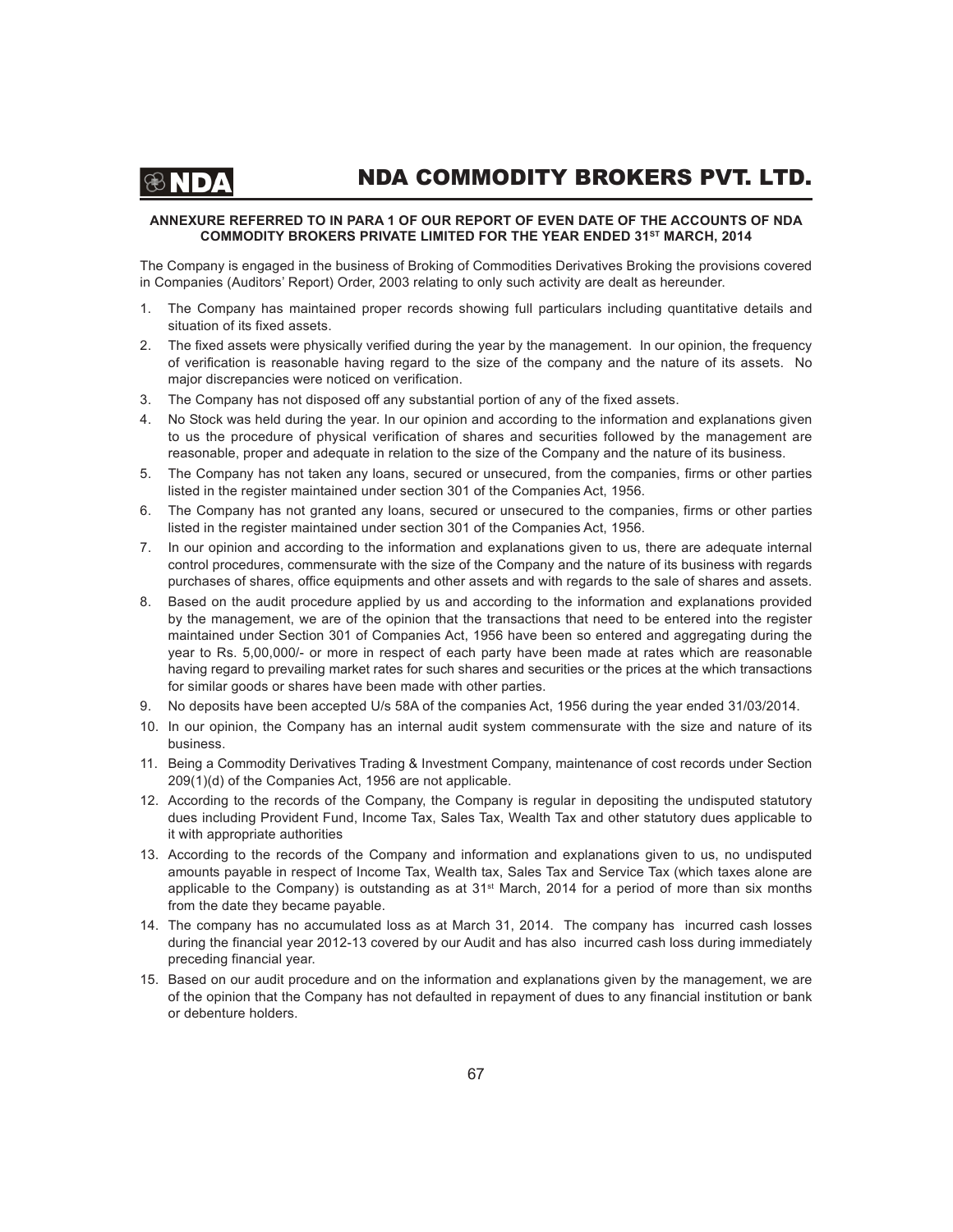### NDA COMMODITY BROKERS PVT. LTD.

- 16. The company has an outstanding balance of short term unsecured inter-corporate loan.
- 17. The company has an outstanding balance of Term Loan secured against hyp of vehicles.
- 18. The Company has not granted any loans and advances on the basis of security by way of pledge of shares, debentures or other similar securities.
- 19. The provisions of any special statute applicable to Chit Fund, Nidhi or Mutual Benefit Society do not apply to the Company.
- 20. The company has maintained proper records of transactions and contracts in respect of trading in shares, debentures and other securities and timely entries have been made therein.
- 21. The Company has not given any guarantee for loans taken by others from bank or financial institutions.
- 22. The Company has not made any preferential allotment of shares to parties and companies covered in the Register maintained under Section 301 of the Act.
- 23. No funds have been raised by issuing of debentures during the year.
- 24. The Company has not raised money through public issue during the year under audit.
- 25. Based upon the audit procedures performed and information and explanations given by the management, we report that no fraud on or by the Company has been noticed or reported during the course of our audit.

#### **For GUPTA RUSTAGI & AGGARWAL** Chartered Accountants

Sd/-

**S. C. GUPTA** (PARTNER)

Place : New Delhi Mathematic Methods and the control of the control of the control of the control of the control of the control of the control of the control of the control of the control of the control of the control of t Dated : 30<sup>th</sup> May, 2014 **FRN : 008084N**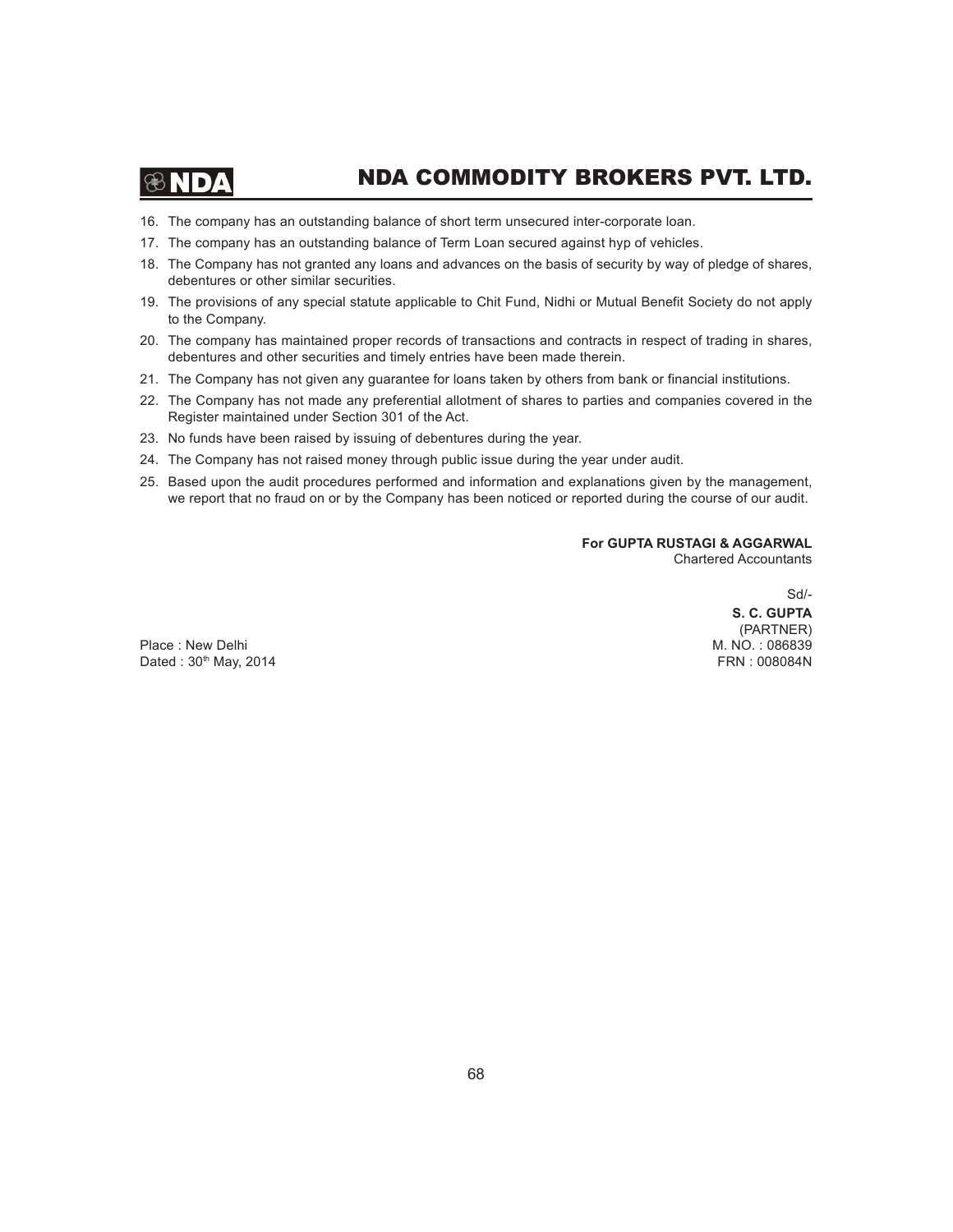

# NDA COMMODITY BROKERS PVT. LTD.

|                                                                  |                    |                         | (Amount in Rs.)         |
|------------------------------------------------------------------|--------------------|-------------------------|-------------------------|
| <b>Particulars</b>                                               | <b>Note</b><br>No. | As at<br>March 31, 2014 | As at<br>March 31, 2013 |
| <b>EQUITY AND LIABILITIES</b>                                    |                    |                         |                         |
| <b>Shareholders' funds</b>                                       |                    |                         |                         |
| Share capital                                                    | 3.1.1              | 5,500,030               | 5,500,030               |
| Reserves and surplus                                             | 3.1.2              | 2,218,007               | 6,551,594               |
|                                                                  |                    | 7,718,037               | 12,051,624              |
| <b>Non-current liabilities</b>                                   | 3.2.1              | 538,122                 |                         |
| Long-term borrowings<br>Deferred tax liabilities (Net)           | 3.2.2              | 212,765                 | 701,942<br>241,803      |
| Other Long term liabilities                                      |                    |                         |                         |
| Long-term provisions                                             |                    |                         |                         |
|                                                                  |                    | 750,887                 | 943,745                 |
| <b>Current liabilities</b>                                       |                    |                         |                         |
| Short-term borrowings                                            |                    | 11,711,763              | 8,774,667               |
| Trade payables                                                   | 3.3.1              | 10,722,577              | 7,834,353               |
| Other current liabilities                                        | 3.3.2              | 264,969                 | 90,616                  |
| Short-term provisions                                            | 3.3.3              |                         |                         |
|                                                                  |                    | 22,699,309              | 16,699,636              |
| <b>Total</b>                                                     |                    | 31,168,233              | 29,695,005              |
| <b>ASSETS</b>                                                    |                    |                         |                         |
| <b>Non-current assets</b>                                        |                    |                         |                         |
| <b>Fixed assets</b>                                              |                    |                         |                         |
| Tangible assets<br>Intangible assets                             | 3.4.1<br>3.4.2     | 1,714,861<br>15,510     | 2,008,586<br>26,282     |
| Capital work-in-progress                                         |                    |                         |                         |
| Intangible assets under development                              |                    |                         |                         |
| Non-current investments                                          |                    |                         |                         |
| Deferred tax assets (net)                                        |                    |                         |                         |
| Long-term loans and advances<br>Other non-current assets         | 3.4.3              | 12,732,020              | 12,700,495              |
|                                                                  |                    | 14,462,391              | 14,735,363              |
| <b>Current assets</b>                                            |                    |                         |                         |
| <b>Current investments</b>                                       |                    |                         |                         |
| Inventories                                                      |                    |                         |                         |
| Trade receivables<br>Cash and cash equivalents                   | 3.5.1<br>3.5.2     | 5,187,349<br>10,630,896 | 4,587,494<br>9,725,433  |
| Short-term loans and advances                                    | 3.5.3              | 625,597                 | 277,837                 |
| Other current assets                                             | 3.5.4              | 262,000                 | 368,878                 |
|                                                                  |                    | 16,705,842              | 14,959,642              |
| <b>Total</b>                                                     |                    | 31,168,233              | 29,695,005              |
| <b>Significant Accounting Policies and Notes to the Accounts</b> | 2&3                |                         |                         |
| Auditor'e Donort                                                 |                    |                         |                         |

### **BALANCE SHEET AS AT MARCH 31, 2014**

 **Auditor's Report** *"As per our separate report of even date attached" For and on behalf of the Board* CHARTERED ACCOUNTANTS Sd/- Sd/- Sd/- **(S.C. GUPTA) (Sanjay Agarwal) (UMA SHANKER Gupta)** Partner Director Director Director Director Director Director Director Director **M. No. 086839 [DIN:00010639] [DIN:00008823] FRN 008084N** Signed at New Delhi on 30th May, 2014

**For NDA Commodity Brokers Private Limited**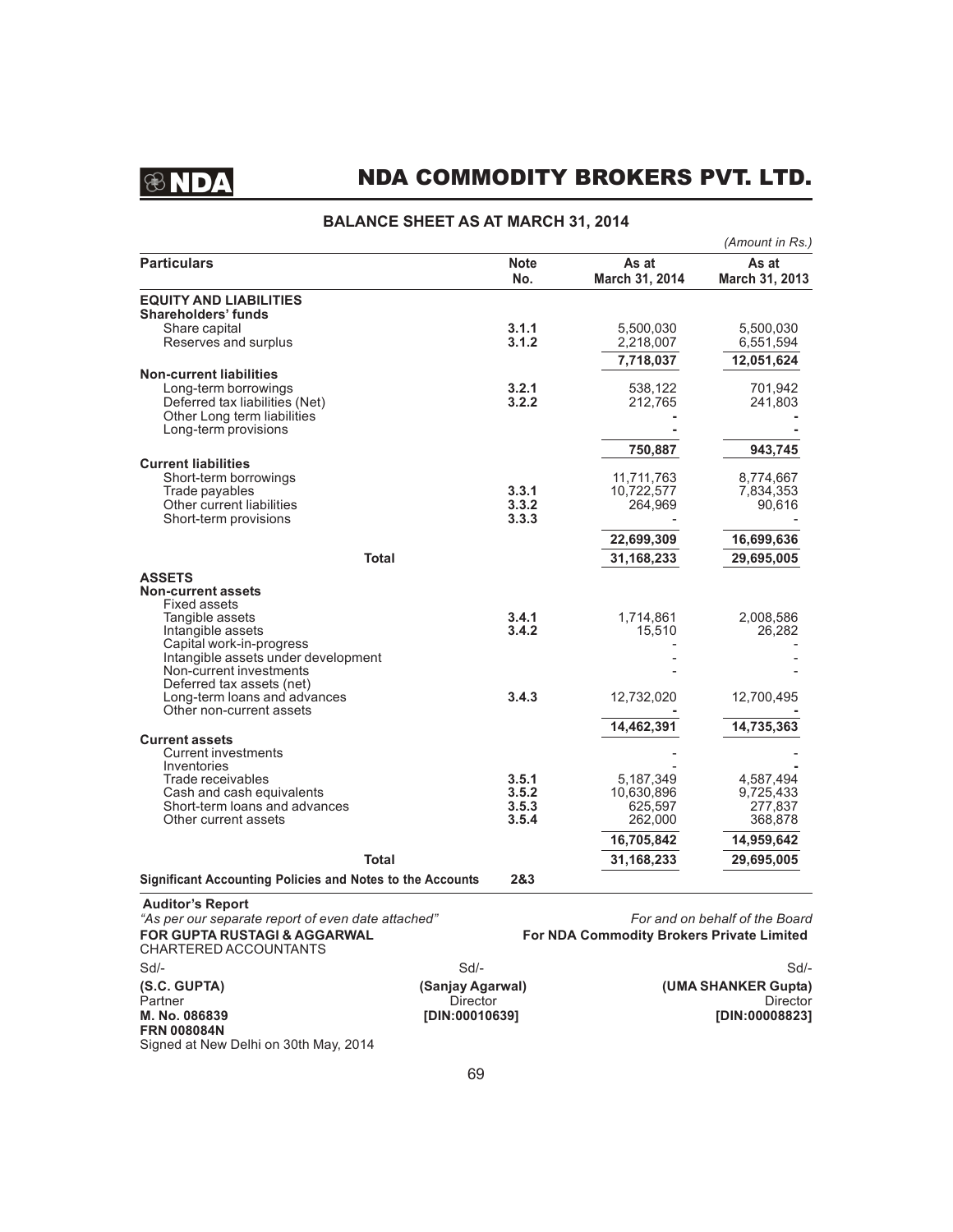

### NDA COMMODITY BROKERS PVT. LTD.

### **STATEMENT OF PROFIT & LOSS ACCOUNT FOR THE YEAR ENDED ON MARCH 31, 2014**

*(Amount in Rs.)* **Particulars Community Community Community Community Community Community Particulars** For the Year ended For the Year ended **No. on March 31, 2014 on March 31, 2013 Incomes** Revenue from operations **3.6.1** 5,666,160 8,315,482 Other income **3.6.2** 770,347 1,126,649 **Total Revenue 6,436,507 9,442,131 Expenses** Cost of materials consumed Purchases of Stock-in-Trade Changes in inventories of finished goods work-in-progress and Stock-in-Trade Employee benefits expense **3.7.1** 3,973,099 3,190,058 Finance costs **3.7.2** 1,507,153 776,589 Depreciation and amortization expense **3.4.1** 310,397 392,284 Other expenses **3.7.3** 5,008,483 5,621,316 **Total Expenses 10,799,132 9,980,247 Profit before exceptional and extraordinary** (4,362,625) (538,116) **items and tax** Exceptional items **Profit before extraordinary items and tax** (4,362,625) (538,116) **Extraordinary Items Profit before tax (4,362,625) (538,116)** Tax expense: Current tax Income tax Earlier year and the set of the set of the set of the set of the set of the set of the set of the set of the set of the set of the set of the set of the set of the set of the set of the set of the set of the set Deferred tax (29,038) (24,800) **Profit (Loss) for the period from continuing operations**  $(4,333,587)$  (513,316) Profit/(loss) from discontinuing operations Tax expense of discontinuing operations **Profit/(loss) from Discontinuing operations (after tax) Profit (Loss) for the period (4,333,587) (513,316)** Earnings per equity share: Basic **(7.88) (0.93)** Diluted **(7.88) (0.93) Significant Accounting Policies and Notes to the Accounts 2&3**

#### **Auditor's Report**

*"As per our separate report of even date attached" For and on behalf of the Board* **FOR GUPTA RUSTAGI & AGGARWAL For NDA Commodity Brokers Private Limited** CHARTERED ACCOUNTANTS

Sd/- Sd/- Sd/- **(S.C. GUPTA) (Sanjay Agarwal) (UMA SHANKER Gupta)** Partner Director Director Director Director Director Director Director Director **M. No. 086839 [DIN:00010639] [DIN:00008823] FRN 008084N** Signed at New Delhi on 30th May, 2014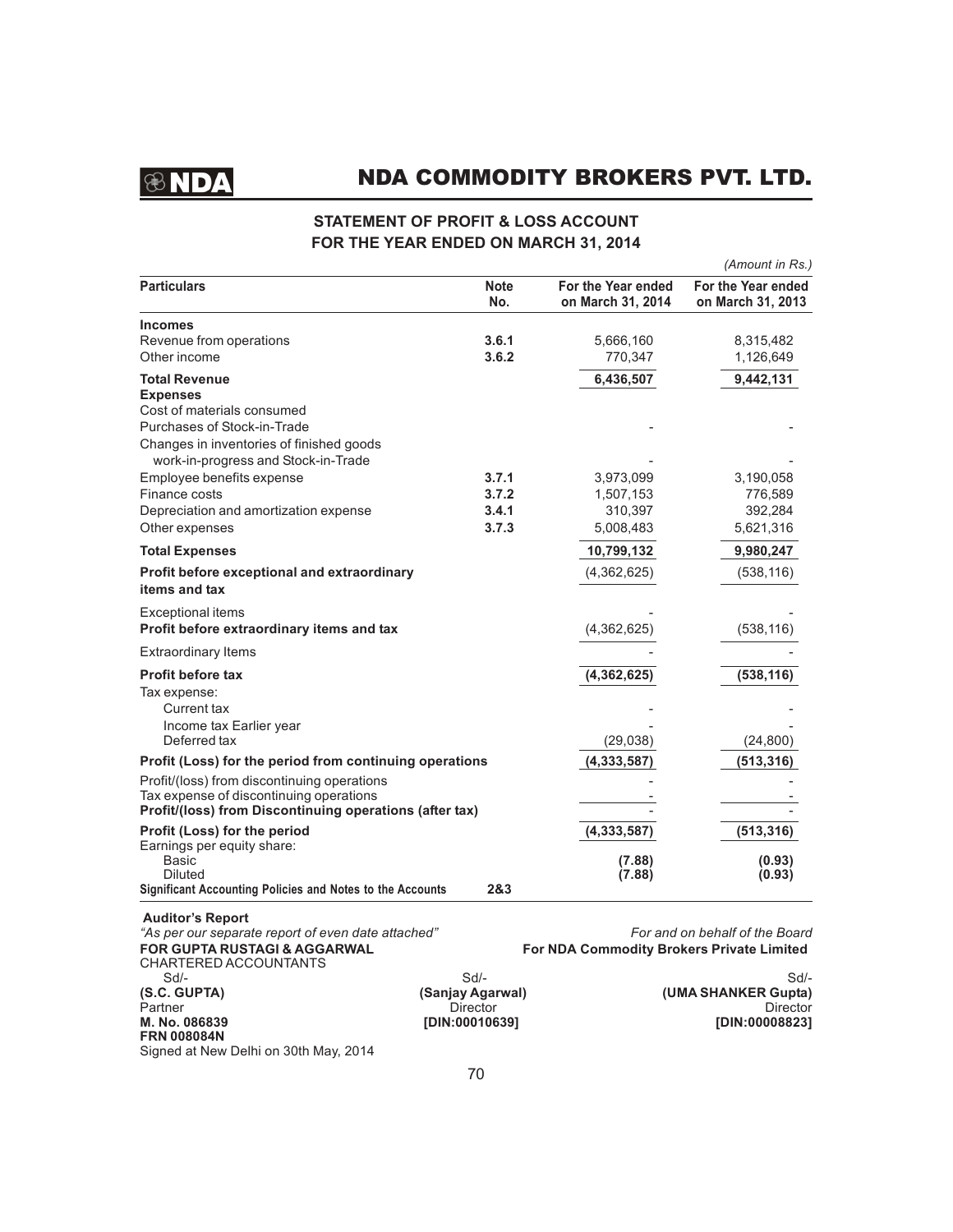### NDA COMMODITY BROKERS PVT. LTD.

### **Significant accounting policies and notes to the accounts for the year ended March 31, 2014**

### **1 Background**

NDA Commodity Brokers Private Limited is Formed on 02.05.1995 vide Registraton No. U74899DL1995PTC068098. Mr. Uma Shanker Gupta, Sanjay Agarwal, and Lalit Gupta are the Directors of the Company.The Company has trading membership in Multi Commodity Exchange, National Spot Exchange and National Commodity and Derivative Exchange Ltd.

### **2 Significant accounting policies**

### **2.1 Basis of preparation of financial statements**

The financial statements have been prepared and presented under the historical cost convention on the accrual basis of accounting except for certain financial instruments which are measured at fair values and comply with the Accounting Standards prescribed by Companies (Accounting Standards) Rules, 2006, as amended, other pronouncements of the Institute of Chartered Accountants of India (ICAI) and the relevant provisions of the Companies Act, 1956 to the extent applicable. Revenue/ Incomes and Expenditures are generally accounted on accrual as they are earned or incurred except Gratuity Provision which is accounted for on payment basis

### **2.2 Use of estimates**

The preparation of financial statements in conformity with the generally accepted accounting principles ('GAAP') in India requires management to make estimates and assumptions that affect the reported amounts of income and expenses of the period, assets and liabilities and disclosures relating to contingent liabilities as of the date of the financial statements. Actual results could differ from those estimates. Any revision to accounting estimates is recognised prospectively in future periods.

### **2.3 Fixed Assets And Depreciation**

- 2.3.1 Fixed assets are stated at cost, less accumulated depreciation. Cost comprises the purchase price and any attributable cost of bringing the asset to its working condition for its intended use. Financing costs relating to acquisition of fixed assets are also included to the extent they relate to the period till such assets are ready to be put to use.
- 2.3.2 Depreciation on fixed assets is provided on Straight Line Value Method based at the rates specified in Schedule XIV to the Companies Act, 1956 or the rates determined as per the useful lives of the respective assets, whichever is higher.Assets which will fully depreciated acording to the method will be discarded.
- 2.3.3 Fixed assets individually costing Rs 5,000 or less are fully depreciated in the year of purchase/ installation. Depreciation on additions and disposals during the period is provided on a pro-rata basis.
- 2.3.4 The cost of leasehold land is amortised over the period of the lease. Leasehold improvements and assets acquired on finance lease are amortised over the lease term or useful life, whichever is lower.
- 2.3.5 Impairment of Assets: The carrying amounts of Assets are reviewed at each balance Sheet Date if there is any indication of impairment based on internal/ external factors. An asset is impaired when the carrying amount of the asset exceeds the recovarable amount.An impairment loss is charged to the statement of Profit and loss in the year in which an asset is identified as impaired.

### **2.4 Investments**

- 2.4.1 Long-term investments are carried at cost less any other-than-temporary diminution in value, determined on the specific identification basis.
- 2.4.2 Current investments are carried at the lower of cost and fair value. The comparison of cost and fair value is carried out separately in respect of each investment.
- 2.4.3 Profit or loss on sale of investments is determined as the difference between the sale price and carrying value of investment.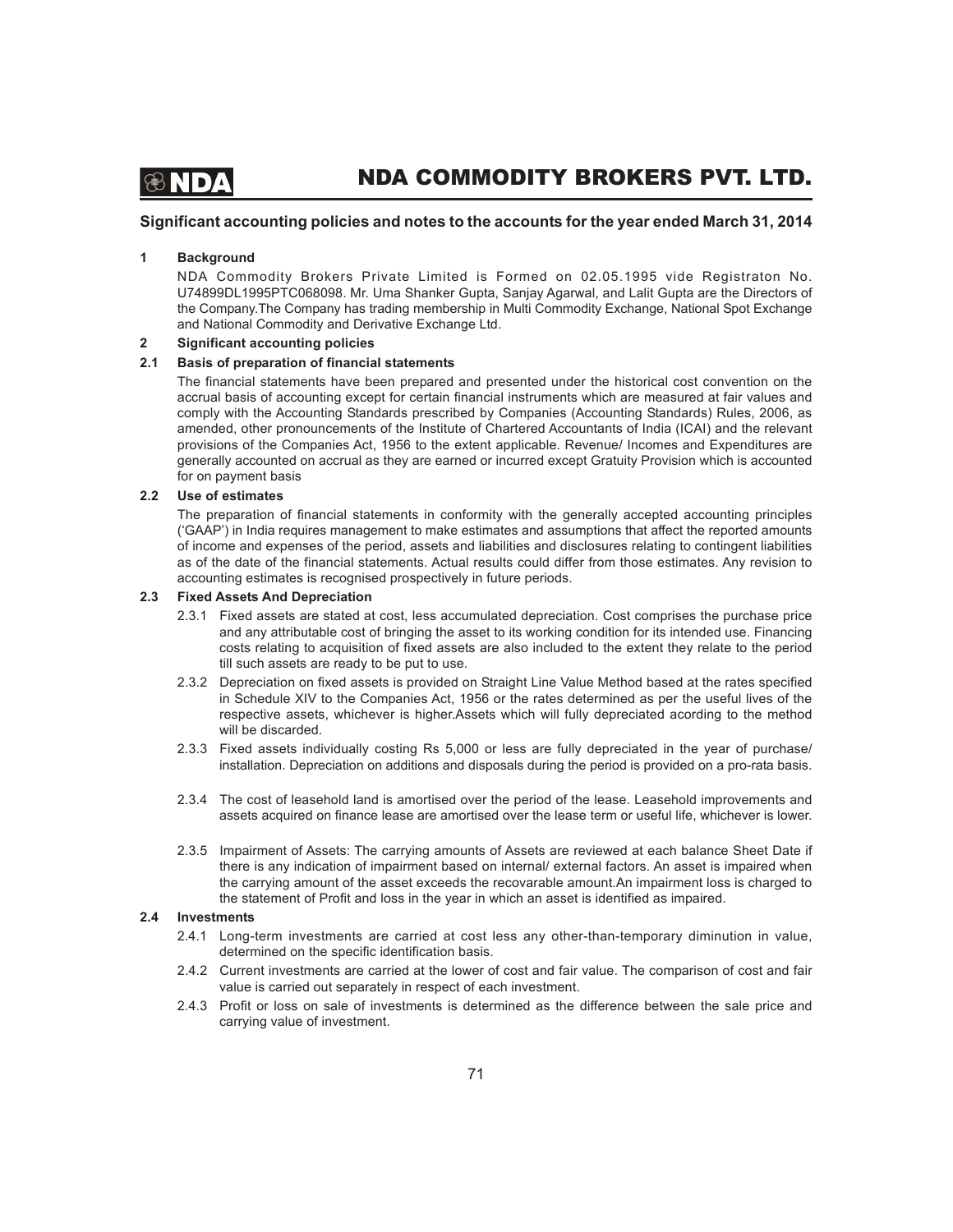#### **2.5 Cash and cash equivalents**

Cash and cash equivalents in the cash flow statement comprises cash in hand and balance in bank in current accounts, Bank overdraft , deposit accounts and in margin money deposits.

### **2.6 Tax Expenses**

Income tax expense comprises current tax as per Income Tax Act, 1961, fringe benefit tax and deferred tax charge or credit (reflecting the tax effects of timing differences between accounting income and taxable income for the period). The deferred tax charge or credit and the corresponding deferred tax liabilities or assets are recognized using the tax rates that have been enacted or substantively enacted by the balance sheet date.

Deferred tax assets are recognized only to the extent there is reasonable certainty that the asset can be realized in future; however, where there is unabsorbed depreciation or carried forward loss under taxation laws, deferred tax assets are recognized only if there is a virtual certainty of realization of such assets. Deferred tax assets are reviewed as at each balance sheet date and written down or written up to reflect the amount that is reasonably / virtually certain, as the case may be, to be realized.

**2.7** Employee Benenits :Pursuant to the requirements of AS 15 (revised 2005) on "Employee Benefits", issued by the Institute of Chartered Accountants of India (the standard), which has become effective from April 1, 2007, the Company provided for employee benefits as per the revised requirements of the standard for the current Year . In respect of the employee benefits up to March 31, 2014, the actuarial valuation is being carried out by the management for the recognition of leave encashment liability but gratuity has not been provided on the basis of provision of Gratuity Act 1972 it is accounted on payment basis.

### **3. Notes to the financial statements**

### **3.1 Shareholders funds**

### **3.1.1 Share Capital**

|                                                                  |                         | (Amount in Rs.)         |
|------------------------------------------------------------------|-------------------------|-------------------------|
| <b>Particulars</b>                                               | As at<br>March 31, 2014 | As at<br>March 31, 2013 |
| <b>Authorized Capital</b>                                        |                         |                         |
| 10,00,000 Equity Shares of Rs. 10/- each                         | 1,00,00,000             | 1,00,00,000             |
| (Previous year 10,00,000 Equity Shares of Rs. 10/- each)         |                         |                         |
| Issued, Subscribed and Paid up:                                  | 55,00,030               | 55,00,030               |
| 5,50,003 Equity Shares of Rs. 10/- each fully paid up            |                         |                         |
| (Previous year 5,50,003 Equity Shares of Rs. 10/- fully paid up) |                         |                         |
| Total                                                            | 55,00,030               | 55,00,030               |
|                                                                  |                         |                         |

b) Reconciliation of the number of shares outstanding at the beginning and at the end of the reporting period is as given below:

| <b>Particulars</b>                              | As at<br>March 31, 2014 | As at<br>March 31, 2013 |
|-------------------------------------------------|-------------------------|-------------------------|
| Shares outstanding at the beginning of the year | 550003                  | 550003                  |
| Shares Issued during the year                   |                         |                         |
| Shares bought back during the year              | -                       |                         |
| Shares outstanding at the end of the year       | 550003                  | 550003                  |

c) Shares in the company held by each shareholder holding more than 5 percent shares specifying the number of shares held is as given below: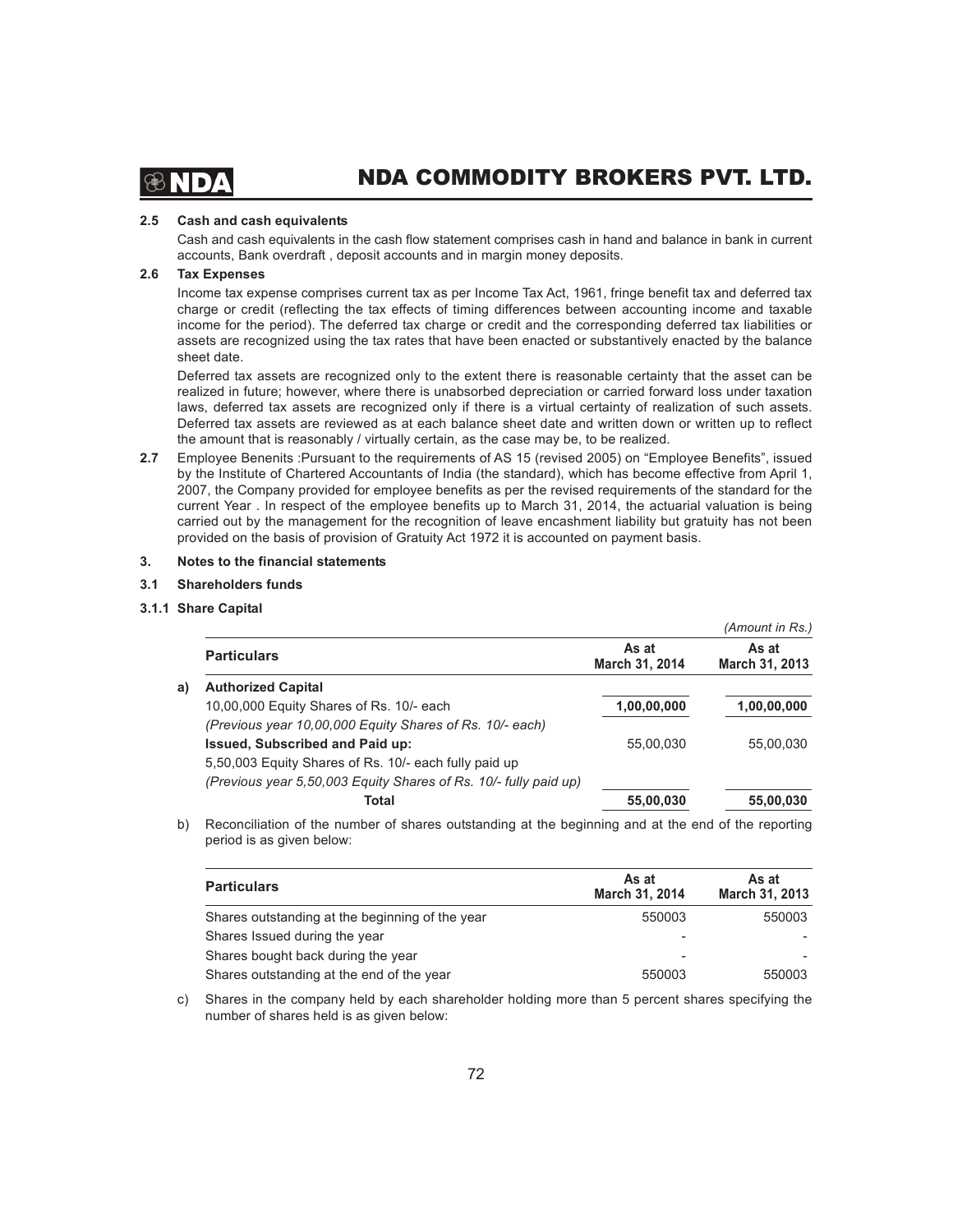# 'IDYA

### NDA COMMODITY BROKERS PVT. LTD.

| Name of Shareholder |               | As at March 31, 2014 |               | As at March 31, 2013 |
|---------------------|---------------|----------------------|---------------|----------------------|
|                     | No. of Shares | % Holding            | No. of Shares | % Holding            |
| NDA Securities Ltd. | 550000        | 99.99%               | 550000        | 99.99%               |

d) The Company has not allotted any fully paid up equity shares without payment being received in cash and by way of bonus shares nor has bought back any class of equity shares during the period of five years immediately preceding the balance sheet date.

### **3.1.2 Reserves and Surplus**

|                                                |                         | (Amount in Rs.)         |
|------------------------------------------------|-------------------------|-------------------------|
| <b>Particulars</b>                             | As at<br>March 31, 2014 | As at<br>March 31, 2013 |
| <b>General Reserve</b>                         |                         |                         |
| Opening balance                                | 1,500                   | 1,500                   |
| (+) Additions during the year                  |                         |                         |
| <b>Closing Balance</b>                         | 1,500                   | 1,500                   |
| Profit & Loss A/c                              |                         |                         |
| Opening balance                                | 6,550,094               | 7,063,410               |
| (+) Net Profit/(Net Loss) For the current year | (4,333,587)             | (513, 316)              |
| <b>Closing Balance</b>                         | 2,216,507               | 6,550,094               |
| Total                                          | 2,218,007               | 6,551,594               |

### **3.2 Non Current Liabilities**

### **3.2.1 Long Term Borrowings**

|                                              |                         | (Amount in Rs.)         |
|----------------------------------------------|-------------------------|-------------------------|
| <b>Particulars</b>                           | As at<br>March 31, 2014 | As at<br>March 31, 2013 |
| Car Loan from HDFC Bank                      | 538.122                 | 701.942                 |
| (Amount due within a year is Rs. 1,86,900/-) |                         |                         |
| Total                                        | 538,122                 | 701.942                 |

a) The Car loan from HDFC Bank is secured against hypothecation of car. Loan is repayable in 60 equal monthly instalments of Rs. 20,594/- each starting from 05/11/2011, bearing interests rate of 13.25% p.a.

### **3.2.2 Deferred Tax Liability (NET)**

As per the requirement of the Accounting Standard 22 on "Accounting for Taxes on Income" issued by the Institute of Chartered Accountants of India, the net deferred tax Liabilities debited to Profit during the year is 29038/- [*Previous Year – Deferred Tax Liability debited 24800* /-]. The year-end position of Deferred Tax Liability is given below: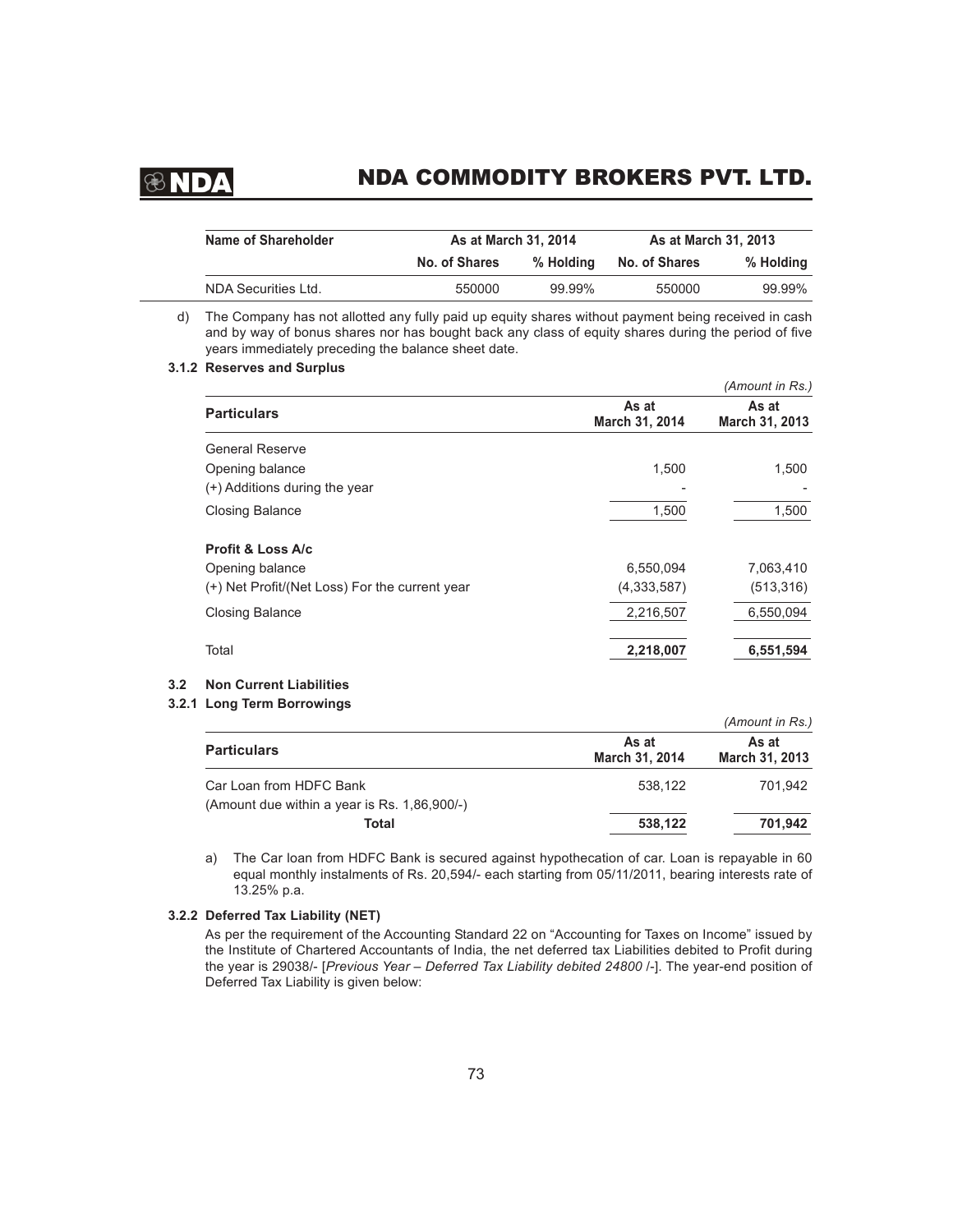# **& NDA**

# NDA COMMODITY BROKERS PVT. LTD.

|     |                                                                       |                         | (Amount in Rs.)         |
|-----|-----------------------------------------------------------------------|-------------------------|-------------------------|
|     | <b>Particulars</b>                                                    | As at<br>March 31, 2014 | As at<br>March 31, 2013 |
|     | <b>Deferred Tax Liability</b>                                         |                         |                         |
|     | Opening balance                                                       | 241,803                 | 266603                  |
|     | <b>Related to Fixed Assets</b>                                        | (29, 038)               | (24, 800)               |
|     | Disallowance under the Income Tax Act                                 |                         |                         |
|     | <b>Total</b>                                                          | 212,765                 | 241,803                 |
|     | Net deferred tax liability                                            | 212,765                 | 241,803                 |
| 3.3 | <b>Current Liabilities</b>                                            |                         |                         |
|     | 3.3.1 Short Term Borrowings                                           |                         |                         |
|     |                                                                       |                         | (Amount in Rs.)         |
|     | <b>Particulars</b>                                                    | As at<br>March 31, 2014 | As at<br>March 31, 2013 |
|     | Bank overdraft from HDFC Bank                                         | 6,597,790               | 2,774,667               |
|     | Inter corporate Loan- Unsecured<br>(Repayable on demand)              | 5,113,973               | 6,000,000               |
|     | <b>Total</b>                                                          | 11,711,763              | 8,774,667               |
| a)  | Bank overdraft is secured against hypothecation of FDR from HDFC Bank |                         |                         |
|     | 3.3.2 Trade Payble                                                    |                         |                         |
|     |                                                                       |                         | (Amount in Rs.)         |
|     | <b>Particulars</b>                                                    | As at<br>March 31, 2014 | As at<br>March 31, 2013 |
|     | Unsecured                                                             |                         |                         |
|     | Margin Money Deposit for future trades                                | 10,722,577              | 7,834,353               |
|     | <b>Total</b>                                                          | 10,722,577              | 7,834,353               |
|     | *Trade payables include Rs. 14,58,547/- payable to related parties.   |                         |                         |
|     | 3.3.3 Other Current Liabilities                                       |                         |                         |
|     |                                                                       |                         | (Amount in Rs.)         |
|     | <b>Particulars</b>                                                    | As at<br>March 31, 2014 | As at<br>March 31, 2013 |
|     | TDS & Stamp Duty Payable                                              | 143,310                 | 51,874                  |
|     | Provision for expenses                                                | 121,659                 | 38,742                  |
|     | <b>Total</b>                                                          | 264,969                 | 90,616                  |
|     | 3.3.4 Short Term Provisions                                           |                         | (Amount in Rs.)         |
|     | <b>Particulars</b>                                                    | As at<br>March 31, 2014 | As at<br>March 31, 2013 |
|     | Income Tax Payable                                                    |                         |                         |
|     | <b>Total</b>                                                          |                         |                         |
|     |                                                                       |                         |                         |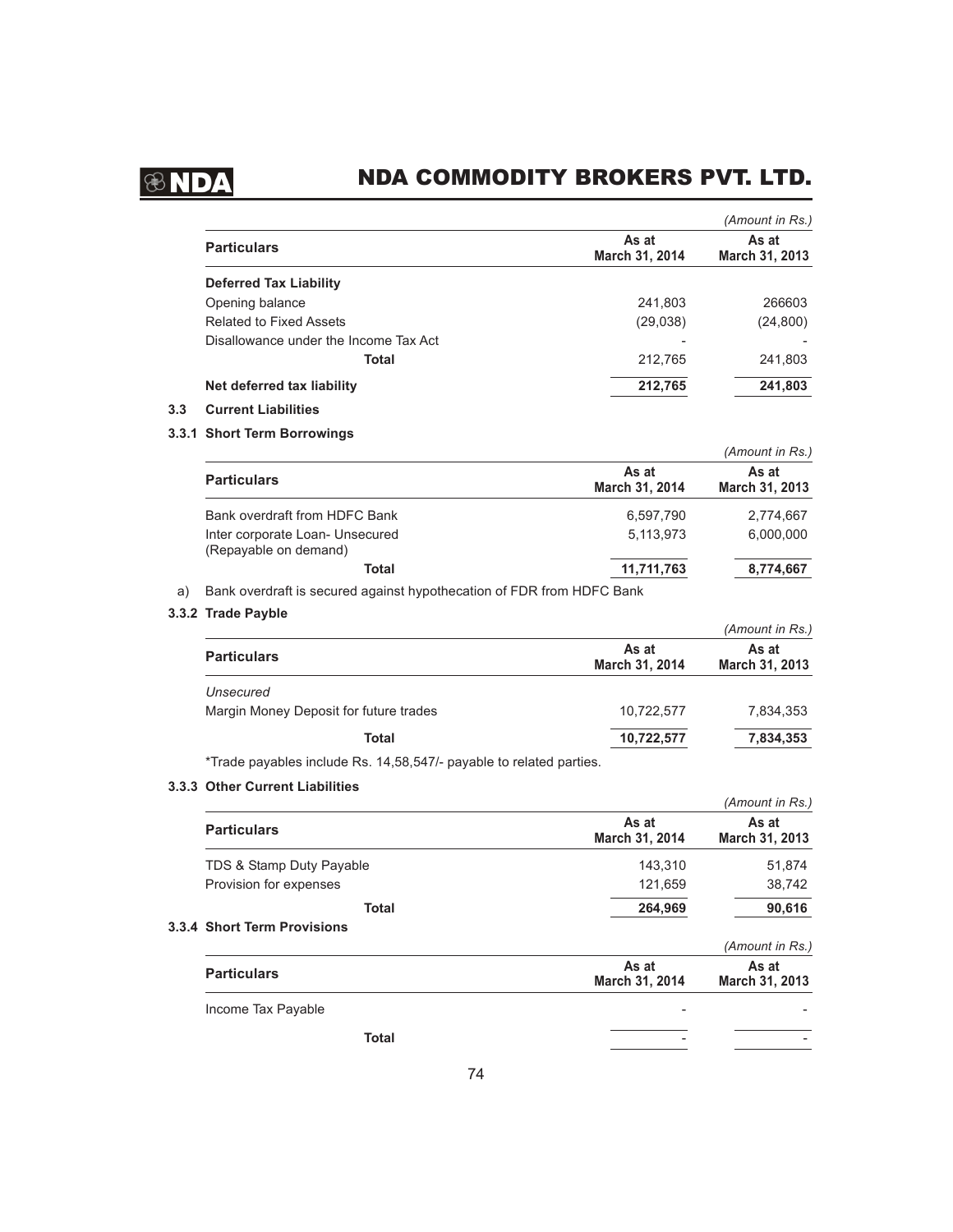## NDA COMMODITY BROKERS PVT. LTD.

### **3.4 NON CURRENT ASSETS**

### **3.4.1 Tangible Fixed Assets** *(Amount in Rs.)*

|                      |                           |                          | <b>GROSS BLOCK</b> |                              |                           |                          | <b>DEPRECIATION</b>      |                            |                            | <b>NET BLOCK</b>             |
|----------------------|---------------------------|--------------------------|--------------------|------------------------------|---------------------------|--------------------------|--------------------------|----------------------------|----------------------------|------------------------------|
| Particulars          | As at<br>April 1,<br>2013 | Addition                 | Sale/<br>Discard   | As at<br>31st March,<br>2014 | As at<br>April 1,<br>2013 | For the<br>period        | Deletions                | As at<br>March 31,<br>2014 | As at<br>March 31,<br>2013 | As at I<br>March 31,<br>2014 |
| Computer             | 964,420                   | $\overline{\phantom{a}}$ | 286.920            | 677,500                      | 536.977                   | 139.221                  | 286.920                  | 389,278                    | 427.443                    | 288,222                      |
| Cars                 | 1,223,801                 |                          |                    | 1.223.801                    | 182.514                   | 116.261                  | $\blacksquare$           | 298.775                    | 1.041.287                  | 925,026                      |
| Office Equipments    | 617.740                   | 5,900                    |                    | 623.640                      | 218.802                   | 29,591                   | ٠                        | 248,393                    | 398,938                    | 375,247                      |
| Furniture & Fixtures | 229,893                   | $\overline{\phantom{a}}$ |                    | 229,893                      | 88.975                    | 14,552                   | $\overline{\phantom{a}}$ | 103,527                    | 140,918                    | 126.366                      |
| <b>TOTAL</b>         | 3.035.854                 | 5,900                    | 286.920            | 2.754.834                    | 1.027.268                 | 299.625                  |                          | 1,039,973                  | 2.008.586                  | 1,714,861                    |
|                      |                           |                          |                    |                              |                           | $\blacksquare$           |                          |                            |                            |                              |
| Previous Year        | 3.413.854                 | $\overline{\phantom{a}}$ | 378,000            | 3.035.854                    | 1.048.543                 | 356.725                  | 378,000                  | 1.027.268                  | 2.365.311                  | 2.008.586                    |
|                      |                           |                          |                    |                              |                           | $\overline{\phantom{a}}$ |                          |                            |                            |                              |

### **3.4.2 Intangible Fixed Assets**

| <b>Computer Software</b> | 66,451    |                          |         | 66.451    | 40,169    | 10,772         | $\overline{\phantom{0}}$ | 50,941    | 26,282    | 15,510    |
|--------------------------|-----------|--------------------------|---------|-----------|-----------|----------------|--------------------------|-----------|-----------|-----------|
|                          |           |                          |         |           |           | $\overline{a}$ |                          |           |           |           |
| <b>TOTAL</b>             | 66,451    | ۰                        |         | 66.451    | 40,169    | 10.772         | $\overline{\phantom{a}}$ | 50.941    | 26,282    | 15,510    |
|                          |           |                          |         |           |           |                |                          |           |           |           |
| Previous Year            | 441.482   |                          | 375,031 | 66.451    | 379.641   | 35.559         | 375.031                  | 40.169    | 61.841    | 26,282    |
|                          |           |                          |         |           |           |                |                          |           |           |           |
| <b>Grand Total</b>       | 3,102,305 | 5.900                    | 286.920 | 2,821,285 | 1,067,437 | 310.397        | $\overline{\phantom{a}}$ | 1,090,914 | 2,034,868 | 1,730,371 |
| Previous Year            | 3,855,336 | $\overline{\phantom{0}}$ | 753,031 | 3,102,305 | 1,428,184 | 392,284        | 753,031                  | 067,437   | 2,427,152 | 2,034,868 |

Assets which are fully depreciated as per straight line method of depreciation have been discarded during the year

### **3.4 NON CURRENT ASSETS**

### **3.4.3 Long Term Loans & Advances**

|                                 |                         | (Amount in Rs.)         |
|---------------------------------|-------------------------|-------------------------|
| <b>Particulars</b>              | As at<br>March 31, 2014 | As at<br>March 31, 2013 |
| Unsecured / Considered Good     |                         |                         |
| Deposit With NCDEX              | 1.500.000               | 1,500,000               |
| Deposit With MCX                | 350,000                 | 350,000                 |
| Deposit With NSEL               | 500,000                 | 500,000                 |
| Deposit with MCX                | 1,350,000               | 1,367,349               |
| Deposit with NSEL               | 750,000                 | 750.000                 |
| Advance to Property Developers* | 8,282,020               | 8,233,146               |
| <b>Total</b>                    | 12,732,020              | 12,700,495              |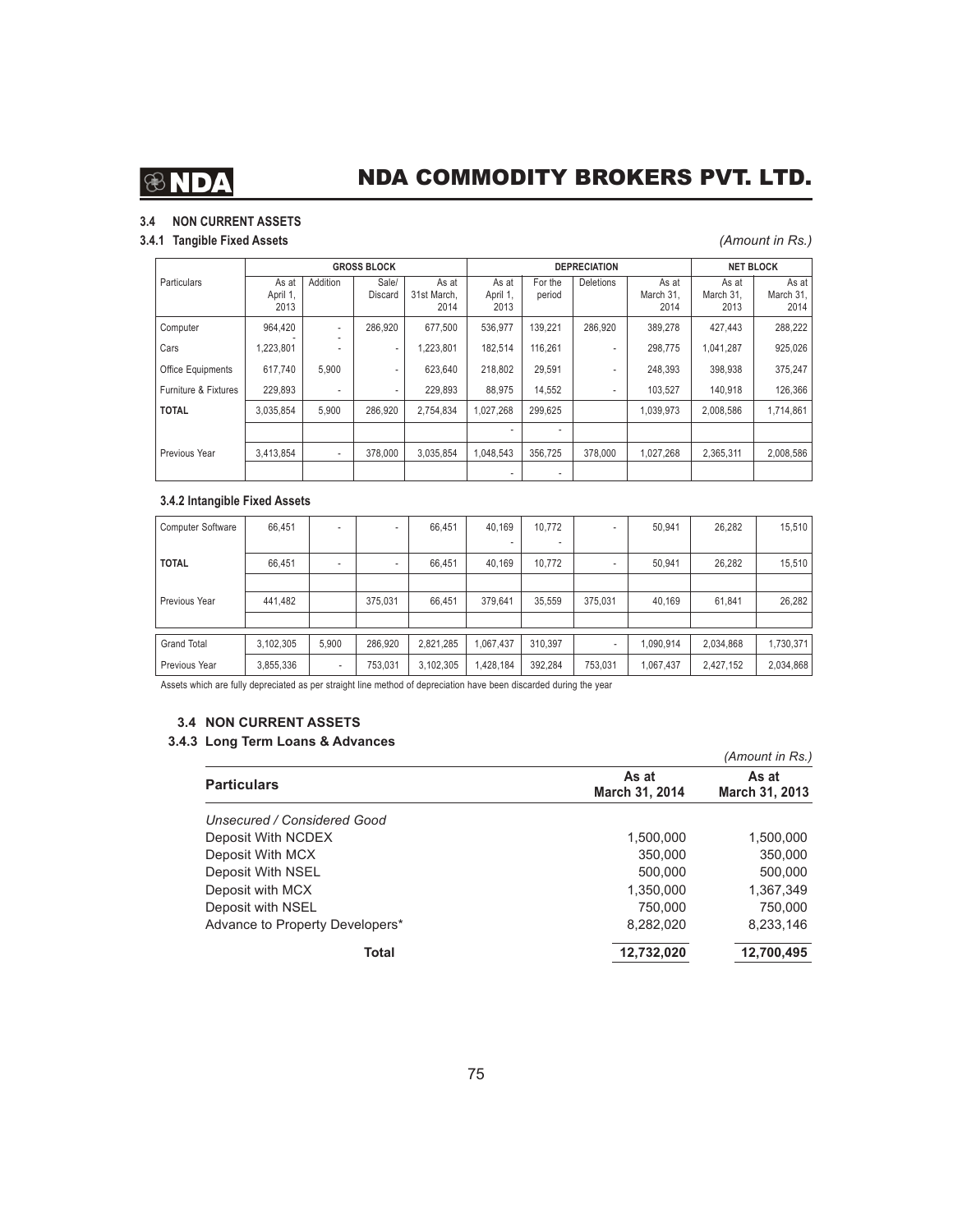## NDA COMMODITY BROKERS PVT. LTD.

### **3.5 CURRENT ASSETS**

**3.5.1 Trade Receivables**

|                                                                                                                        |                         | (Amount in Rs.)         |
|------------------------------------------------------------------------------------------------------------------------|-------------------------|-------------------------|
| <b>Particulars</b>                                                                                                     | As at<br>March 31, 2014 | As at<br>March 31, 2013 |
| Unsecured                                                                                                              |                         |                         |
| Debts overdue for a period exceeding six months                                                                        |                         |                         |
| - Considered Good                                                                                                      | 4,899,878               | 4,551,705               |
| Other debts<br>- Considered Good                                                                                       | 287,470                 | 35,789                  |
|                                                                                                                        |                         |                         |
| <b>Total</b><br>*Trade Receivables include Rs. NIL receivable from related party                                       | 5,187,348               | 4,587,494               |
| 3.5.2 Cash and Cash Equivalents                                                                                        |                         |                         |
|                                                                                                                        |                         | (Amount in Rs.)         |
|                                                                                                                        | As at                   | As at                   |
| <b>Particulars</b>                                                                                                     | March 31, 2014          | March 31, 2013          |
| Balances with banks*                                                                                                   | 9,464,457               | 9,014,902               |
| Cash on hand                                                                                                           | 1,166,439               | 710,531                 |
| Total                                                                                                                  | 10,630,896              |                         |
| * Balances with banks include:                                                                                         |                         | 9,725,433               |
|                                                                                                                        |                         | (Amount in Rs.)         |
|                                                                                                                        | As at                   | As at                   |
| <b>Particulars</b>                                                                                                     | March 31, 2014          | March 31, 2013          |
| Bank Fixed deposits with Less than 12 months maturity                                                                  | 8,800,000               | 8,800,000               |
| (FDR's of Rs. 32.50 lakh is hyp against Bank Guarantee<br>of Rs. 65 Lacs. Also, FDR's of Rs. 55.50 lakh is hyp against |                         |                         |
| bank OD limit of Rs. 49.95 lakh from HDFC Bank)<br>Total                                                               |                         |                         |
| 3.5.3 Short Term Loans & Advances                                                                                      | 8,800,000               | 8,800,000               |
|                                                                                                                        |                         | (Amount in Rs.)         |
|                                                                                                                        | As at                   | As at                   |
| <b>Particulars</b>                                                                                                     | March 31, 2014          | March 31, 2013          |
| Tax deducted net of IT provisions                                                                                      | 189,665                 | 154,837                 |
| Advance Recoverable in cash or in kind                                                                                 | 435,932                 | 123,000                 |
| Total                                                                                                                  | 625,597                 | 277,837                 |
| 3.5.4 Other Current Assets                                                                                             |                         |                         |
|                                                                                                                        |                         | (Amount in Rs.)         |
| <b>Particulars</b>                                                                                                     | As at                   | As at                   |
|                                                                                                                        | March 31, 2014          | March 31, 2013          |
| <b>Prepaid Expenses</b>                                                                                                | 64,453                  | 178,623                 |
| Margin Deposit with NCDEX                                                                                              |                         |                         |
| Cenvat Credit Recoverable                                                                                              | 123,659                 | 74,236                  |
| TDS Recoverable from Exchanges                                                                                         | 73,888                  | 116,019                 |
| Total                                                                                                                  | 262,000                 | 368,878                 |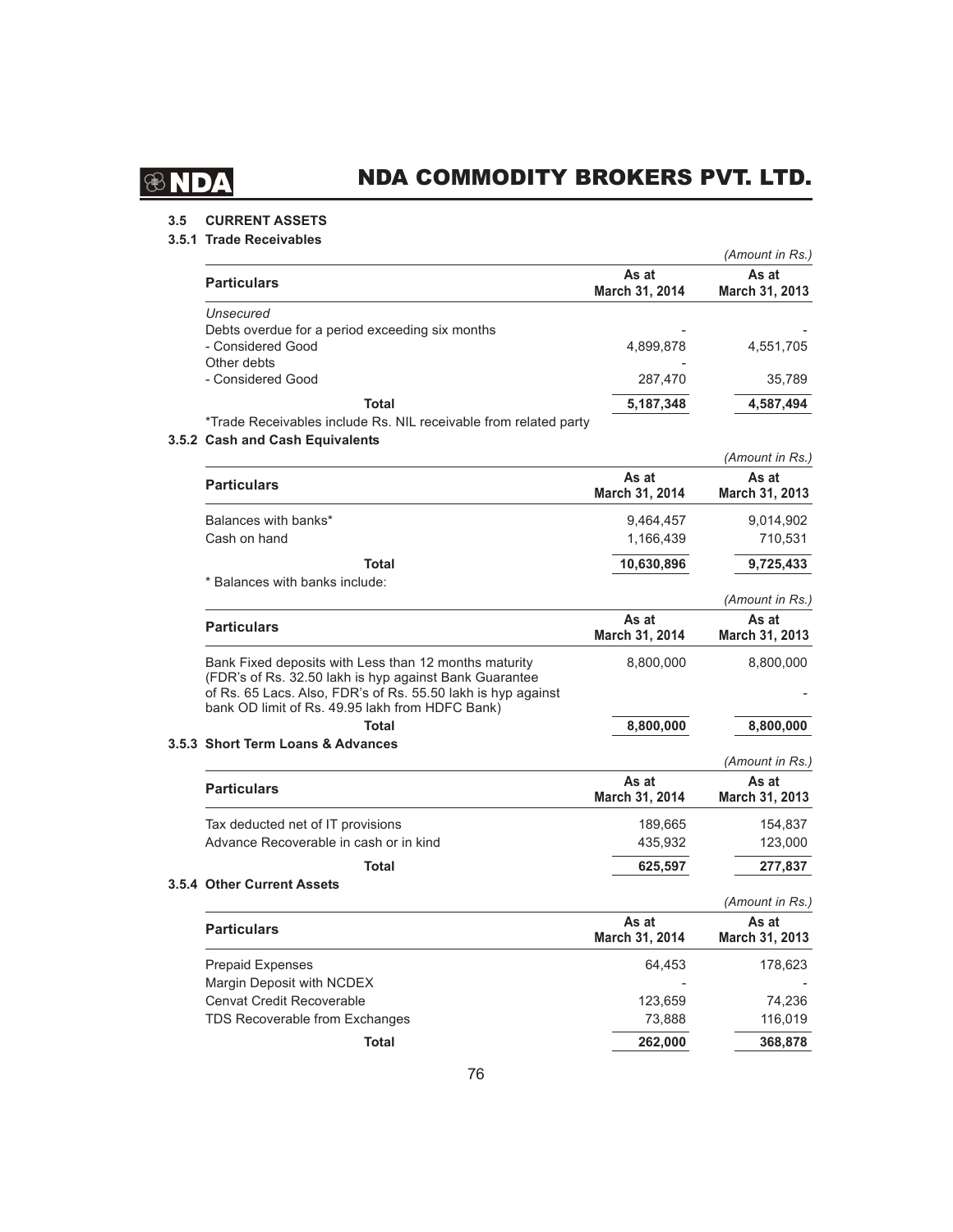# NDA COMMODITY BROKERS PVT. LTD.

### **3.6 Income**

### **3.6.1 Revenue From Operation**

|       | .                                      | (Amount in Rs.)         |                         |  |  |
|-------|----------------------------------------|-------------------------|-------------------------|--|--|
|       | <b>Particulars</b>                     | As at<br>March 31, 2014 | As at<br>March 31, 2013 |  |  |
|       | Brokerage and other charges            | 4,891,030               | 8,315,482               |  |  |
|       | Mark to Mark Recd on Commodity Futures | 775,130                 |                         |  |  |
|       | <b>Total</b>                           | 5,666,160               | 8,315,482               |  |  |
|       | 3.6.2 Other Income                     |                         |                         |  |  |
|       |                                        |                         | (Amount in Rs.)         |  |  |
|       | <b>Particulars</b>                     | As at<br>March 31, 2014 | As at<br>March 31, 2013 |  |  |
|       | Interest on Bank FDR's                 | 769,999                 | 1,126,649               |  |  |
|       | (TDS Rs.77,000/-, PY 1,12,664/)        |                         |                         |  |  |
|       | Interest on Income Tax Refund          | 348                     |                         |  |  |
|       | Total                                  | 770,347                 | 1,126,649               |  |  |
| 3.7   | <b>Expenses</b>                        |                         |                         |  |  |
| 3.7.1 | <b>Employee Benefits Expense</b>       |                         |                         |  |  |
|       |                                        |                         | (Amount in Rs.)         |  |  |
|       | <b>Particulars</b>                     | As at<br>March 31, 2014 | As at<br>March 31, 2013 |  |  |
|       | Salaries and incentives                |                         |                         |  |  |
|       | Salary                                 | 3,172,570               | 2,594,536               |  |  |
|       | <b>Bonus</b>                           | 233,418                 | 161,385                 |  |  |
|       | <b>Director Remunaration</b>           | 300,000                 | 150,000                 |  |  |
|       | Leave Encashment                       | 82,393                  | 55,908                  |  |  |
|       | <b>Staff Welfare Expenses</b>          | 33,914                  | 57,971                  |  |  |
|       | others                                 | 150,804                 | 170,258                 |  |  |
|       | <b>Total</b>                           | 3,973,099               | 3,190,058               |  |  |
|       | 3.7.2 Finance Costs                    |                         |                         |  |  |
|       |                                        |                         | (Amount in Rs.)         |  |  |
|       | <b>Particulars</b>                     | As at<br>March 31, 2014 | As at<br>March 31, 2013 |  |  |
|       | Interest expense                       |                         |                         |  |  |
|       | Interest on OD A/c                     | 196,729                 | 128,494                 |  |  |
|       | Interest on Loan                       | 1,310,424               | 648,095                 |  |  |
|       | Total                                  | 1,507,153               | 776,589                 |  |  |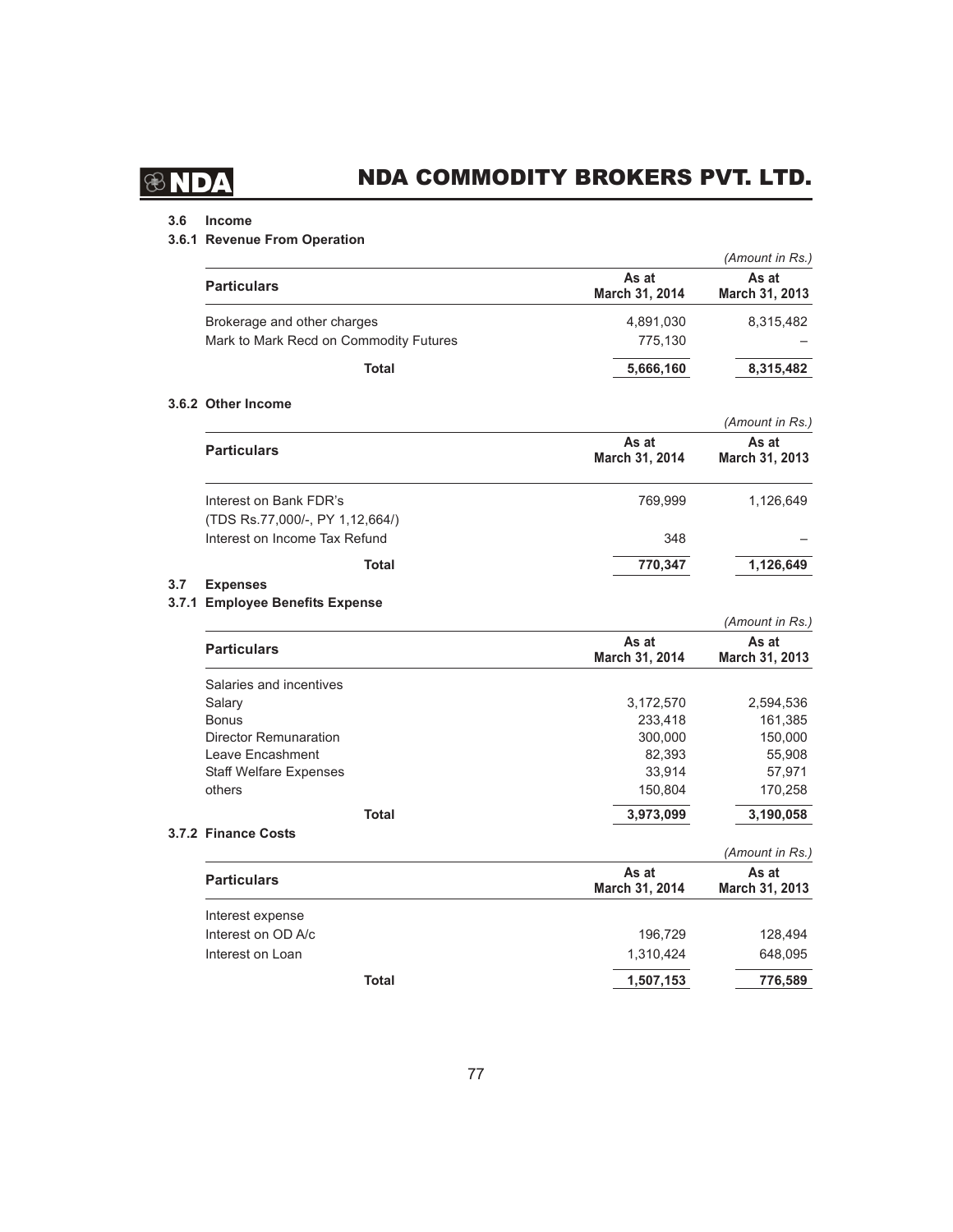# **& NDA**

### NDA COMMODITY BROKERS PVT. LTD.

### **3.7.3 Other Expenses**

|                                    |                         | (Amount in Rs.)         |
|------------------------------------|-------------------------|-------------------------|
| <b>Particulars</b>                 | As at<br>March 31, 2014 | As at<br>March 31, 2013 |
| <b>Bank Charges</b>                | 52,018                  | 961                     |
| Diwali Expenses                    | 4,450                   | 43,647                  |
| <b>Bank Guarantee Charges</b>      | 118,523                 | 202,588                 |
| Commission on Brokerage            | 1,227,775               | 293,873                 |
| Conveyance Expenses                | 98,130                  | 166,618                 |
| Depository Charges                 | 26,255                  | 34,500                  |
| <b>Electricity Exp</b>             | 7,176                   |                         |
| <b>Filling Fee</b>                 | 5,290                   | 3,339                   |
| Insurance Charges                  | 32,687                  | 24,601                  |
| Internet & Bandwidth charges       | 36,589                  | 51,661                  |
| Professional & Consultancy Charges | 152,397                 | 661,610                 |
| <b>Membership Fess</b>             | 160,980                 | 153,090                 |
| Miscellaneous Expenses             | 2,400                   | 169,622                 |
| News Paper & Periodicals           | 9,680                   |                         |
| Repair & Maintenance               | 27,778                  | 638,065                 |
| <b>Payment to Auditors</b>         | 25,000                  | 25,000                  |
| Printing & Stationery Charges      | 81,036                  | 173,704                 |
| <b>Traveeling Expenses</b>         | 1,700                   | 13,777                  |
| Rent                               | 1,084,200               | 754,000                 |
| Service Tax Expenses               | 3,269                   | 3,783                   |
| Software exp                       | 194,880                 | 226,045                 |
| Broker Note & Stamp Paper Charges  | 101,988                 | 6,550                   |
| <b>Telephone Expenses</b>          | 35,216                  | 44,736                  |
| Exchange Charges (NCDEX & MCX)     | 1,279,338               | 1,698,063               |
| Loss on sale of property           |                         | 15,000                  |
| Vehicle running & Maintenance      | 239,728                 | 216,484                 |
| <b>Total</b>                       | 5,008,483               | 5,621,316               |

### **3.8 Contingent Liabilities and Commitments :**

The Company is contingently liable for bank guarantees outstanding for an amount of Rs.65 lacs (Previous Year Rs.115 lacs).

**3.9 Contracts:** Estimated amounts of contract remaining to be executed on capital account are Nil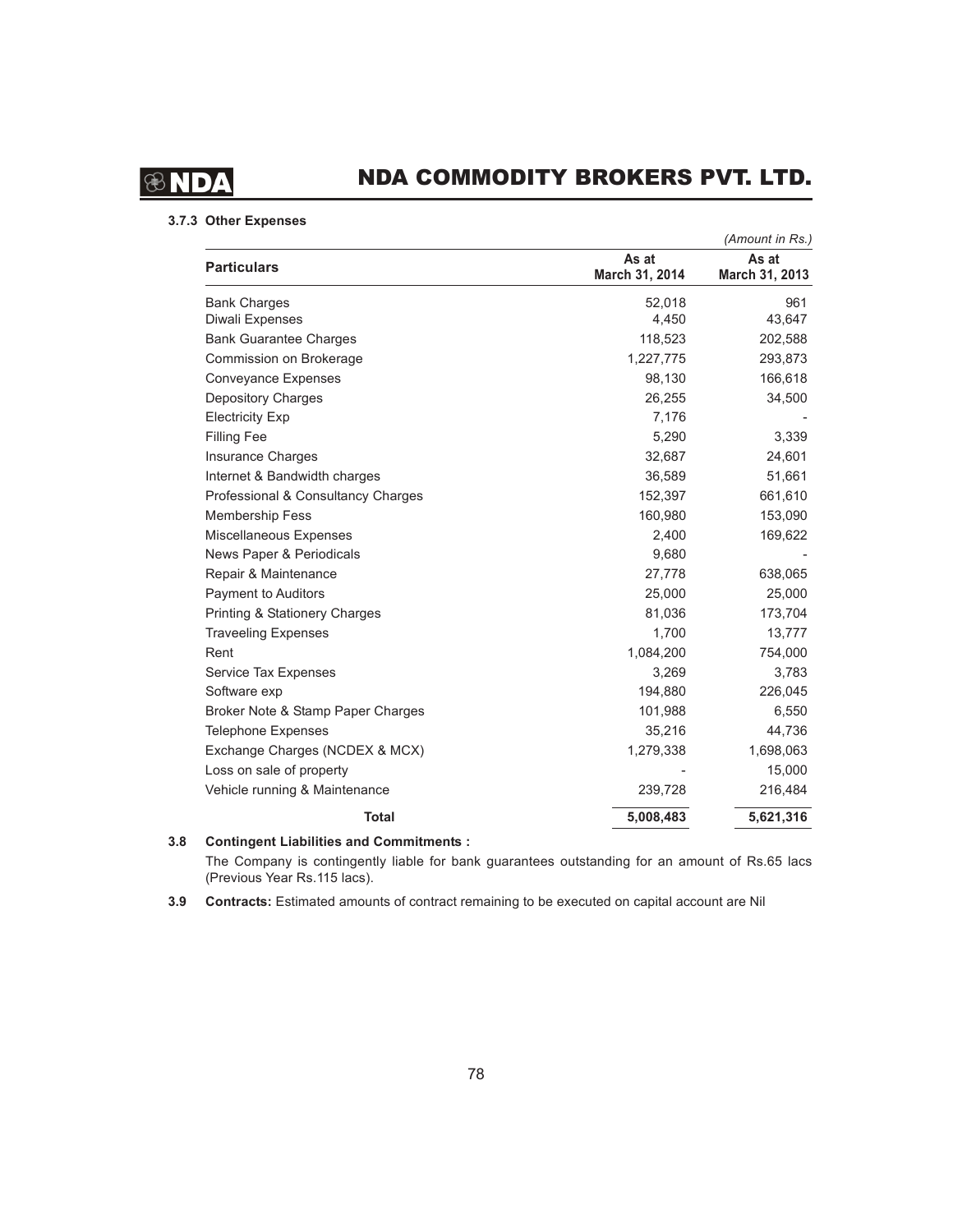

### **3.10 Earning Per Share**

The computation of earnings per share is set out below:

|                                                                                                                        |                                | (Amount in Rs.)                |
|------------------------------------------------------------------------------------------------------------------------|--------------------------------|--------------------------------|
| <b>Particulars</b>                                                                                                     | For the year<br>March 31, 2014 | For the year<br>March 31, 2013 |
| Profit after tax and extraordinary items as reported<br>Exceptional item:                                              | (4,333,587)                    | (513, 316)                     |
| Loss on insurance claim (net of tax)<br>Profit before exceptional items<br>Shares:                                     |                                |                                |
| Weighted average number of equity shares<br>outstanding during the year                                                | 550,003                        | 550,003                        |
| Earnings per share (before exceptional items (net of tax))                                                             | (7.88)                         | (0.93)                         |
| Earnings per share (after exceptional items (net of tax))                                                              | (7.88)                         | (0.93)                         |
| At the beginning of the year at 01 April, 2013<br>Shares issued during the year<br>Bonus shares issued during the year | No. of Shares<br>550,003       | No. of Shares<br>550,003       |
| Weighted average number of equity shares at 31 March, 2014                                                             | 550,003                        | 550,003                        |

### **3.11 Amount Paid / Payable to Auditors**

|                            |                                | (Amount in Rs.)                |
|----------------------------|--------------------------------|--------------------------------|
| <b>Particulars</b>         | For the year<br>March 31, 2014 | For the year<br>March 31, 2013 |
| Statutory & Tax Audit Fees | 25000                          | 25000                          |
| Total                      | 25000                          | 25000                          |

### **3.12 Earning & Expenditure in Foreign Currency**

|                      |                                | (Amount in Rs.)                |
|----------------------|--------------------------------|--------------------------------|
| <b>Particulars</b>   | For the year<br>March 31, 2014 | For the year<br>March 31, 2013 |
| Earnings             |                                |                                |
| Income               | <b>NIL</b>                     | <b>NIL</b>                     |
|                      | ۰                              |                                |
| <b>Expenditures</b>  |                                |                                |
| Professional charges | <b>NIL</b>                     | <b>NIL</b>                     |
|                      |                                |                                |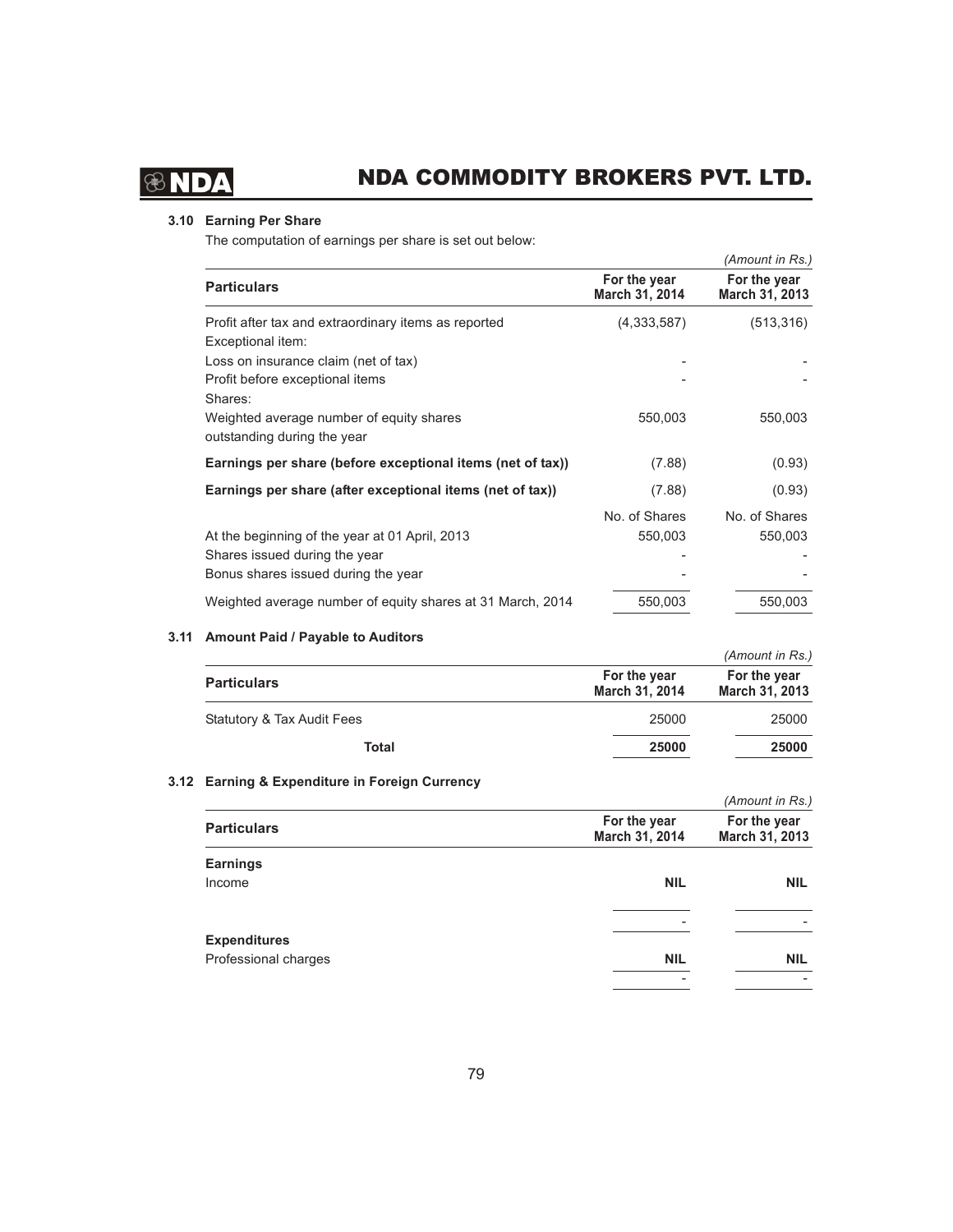

#### **3.13 Related Party Disclosures**

As per accounting standard 18 on "Related party Disclosure" issued by the Institute of Chartered Accountants of India the disclosure of transactions with the related party is as under:

### **a) Related Parties Where control Exist:**

|    | NDA Securities Ltd.                 | <b>Holding Company</b> |
|----|-------------------------------------|------------------------|
|    | NDA Share Brokers Ltd.              | Group company          |
|    | NDA Realties Pyt. Ltd.              | Group company          |
|    | NDA Research & Technologies P. Ltd. | Group company          |
| b) | <b>Key Managerial Personnel</b>     |                        |
|    | Mr. Uma Shanker Gupta               | Director               |
|    | Mr. Sanjay Agarwal                  | Director               |

Mr. Lalit Gupta **Director** 

### **c) Transactions with related party**

| <b>Nature of Transaction</b>       | <b>Holding</b><br>Compnay | <b>Relative of</b><br><b>Key Managerial</b><br><b>Personnel</b> | <b>Key Managerial</b><br><b>Personnel</b> |
|------------------------------------|---------------------------|-----------------------------------------------------------------|-------------------------------------------|
| <b>Expenses:</b>                   |                           |                                                                 |                                           |
| NDA Securities Ltd.: Interest      | 527630                    |                                                                 |                                           |
| Director Remuneration: Lalit Gupta |                           |                                                                 | 300000                                    |
| <b>Payables</b>                    |                           |                                                                 |                                           |
| Margin: Sanjay Agarwal             |                           |                                                                 | 1380000                                   |
| Margin: Uma shanker Gupta HUF      |                           |                                                                 | 78548                                     |

**3.14** Information pursuant to the provisions of Section 22 of Micro, Small and Medium Enterprises Development Act, 2006.

During the year company has not paid any interest in terms of the section 18 of the above mentioned act.No principal amount or interest amount are due at the end of this accounting year which is payable to any Micro, Small or Medium enterprises as defined in the Micro, Small and Medium Enterprises Development Act, 2006.

**3.15** The accounts of certain Sundry Debtors and Creditors, Advances for supplies and are subject to confirmation / reconciliation and adjustment, if any. The Management does not expect any material difference affecting the current year's financial statements. In the opinion of the management, the current assets, loans and advances are expected to realize at

least the amount at which they are stated, if realized in the ordinary course of business and provision for all known liabilities have been adequately made in the books of accounts.

- **3.16** The Company has prepared these financial statements as per the format prescribed by Revised Schedule VI to the Companies Act, 1956 ('the schedule') issued by Ministry of Corporate Affairs. Previous year figures have been recast/restated,regrouped, rearranged, reclassified to conform to the classification of the current year.
- **3.17** The Current Year refers to the period April 01, 2013 to March 31, 2014. (Previous year refers to April 01, 2012 to March 31, 2013).

| <b>FOR GUPTA RUSTAGI &amp; AGGARWAL</b> |                  | For NDA Commodity Brokers Private Limited |
|-----------------------------------------|------------------|-------------------------------------------|
| CHARTERED ACCOUNTANTS                   |                  |                                           |
| Sd                                      | $Sd$ -           | Sd                                        |
| (S.C. GUPTA)                            | (SANJAY AGARWAL) | (UMA SHANKER GUPTA)                       |
| Partner                                 | Director         | Director                                  |
| M. No. 086839                           | [DIN:00010639]   | [DIN:00008823]                            |
| <b>FRN 008084N</b>                      |                  |                                           |
| Signed at New Delhi on 30th May, 2014   |                  |                                           |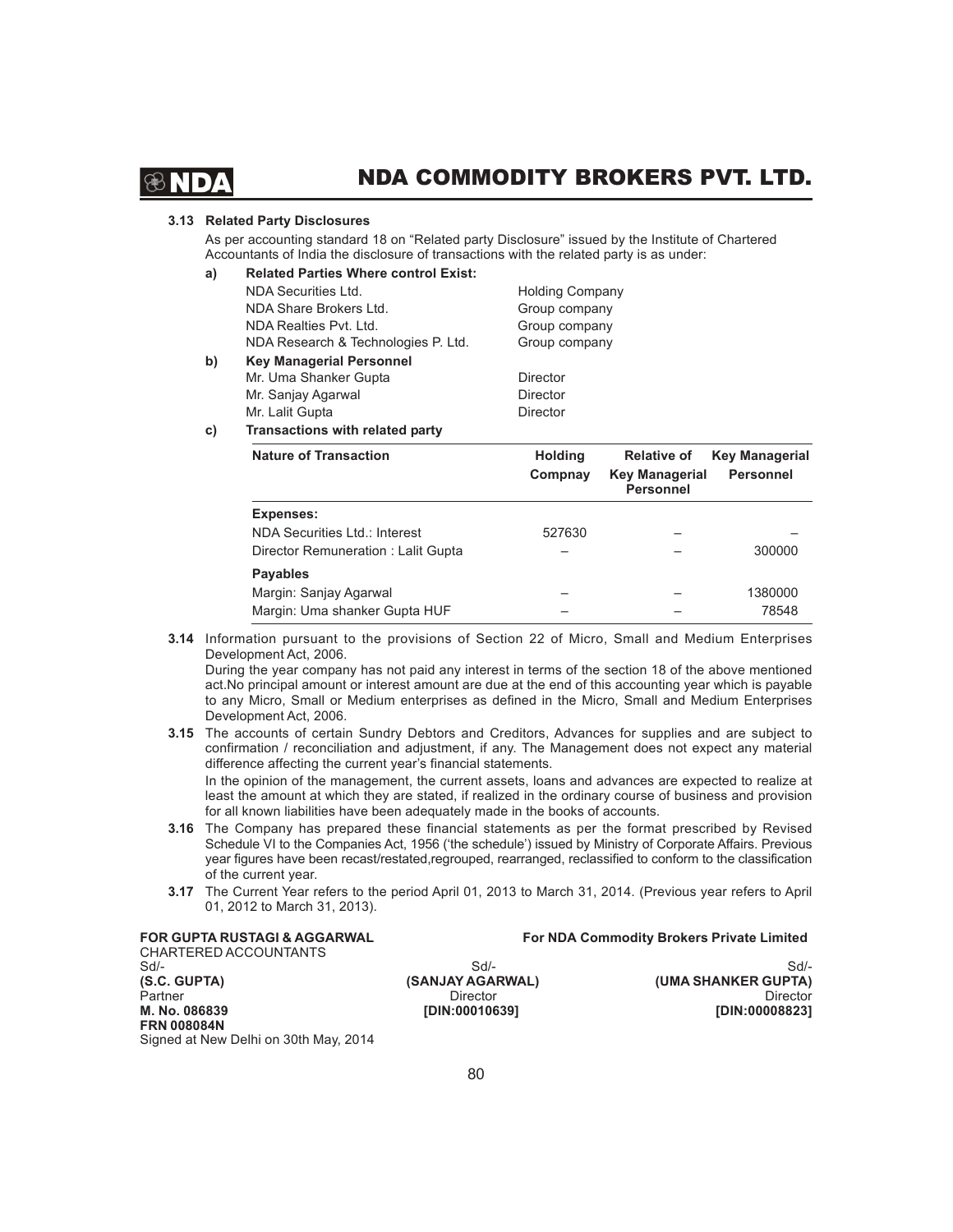## NDA COMMODITY BROKERS PVT. LTD.

|                                                                                                  |               | <b>Year Ended</b><br>March 31, 2014<br>(Rs.) |             | <b>Year Ended</b><br>March 31, 2013<br>(Rs.) |
|--------------------------------------------------------------------------------------------------|---------------|----------------------------------------------|-------------|----------------------------------------------|
| <b>CASH FLOW FROM OPERATING ACTIVITIES</b>                                                       |               |                                              |             |                                              |
| Profit before tax and extraordinary items                                                        |               | (4,362,625)                                  |             | (538, 115)                                   |
| Add:                                                                                             |               |                                              |             |                                              |
| Depreciation                                                                                     |               | 310,397                                      |             | 392,284                                      |
| <b>Bank Guarantee Charges</b>                                                                    |               | 118,523                                      |             | 202,588                                      |
| Interest                                                                                         |               | 1,507,153                                    |             | 776,589                                      |
| Loss on sale of Fixed Assets                                                                     |               |                                              |             |                                              |
| loss/(Profit) on sale of Property                                                                |               |                                              |             | 15,000                                       |
| <b>OPERATING PROFIT BEFORE WORKING CAPITAL CHANGES</b>                                           |               | (2,426,552)                                  |             | 848,346                                      |
| Adjustments for:                                                                                 |               |                                              |             |                                              |
| Trade & other receivables                                                                        |               | (872, 261)                                   |             | (229, 040)                                   |
| Trade & other Payable                                                                            |               | 3,062,577                                    |             | (5, 124, 504)                                |
| <b>Cash Generated from operation</b>                                                             |               | (236, 236)                                   |             | (4, 505, 197)                                |
| Income tax & FBT Paid                                                                            |               |                                              |             |                                              |
| <b>NET CASH FLOW FROM OPERATING ACTIVITIES (A)</b><br><b>CASH FLOW FROM INVESTING ACTIVITIES</b> |               | (236, 236)                                   |             | (4,505,197)                                  |
| Purchase of Fixed Assets                                                                         |               |                                              |             |                                              |
| Profit/(Loss) on sale of Property                                                                |               |                                              |             | (15,000)                                     |
| Sale of Fixed Assets                                                                             |               | (5,900)                                      |             |                                              |
|                                                                                                  |               |                                              |             |                                              |
| <b>NET CASH FLOW FROM INVESTING ACTIVITIES (B)</b><br><b>CASH FLOW FROM FINANCING ACTIVITIES</b> |               | (5,900)                                      |             | (15,000)                                     |
| Secured loans                                                                                    |               | (163, 820)                                   |             | (143, 593)                                   |
| Unsecured loans                                                                                  |               | (886, 027)                                   |             | 1,500,000                                    |
| <b>Bank Guarantee Charges</b>                                                                    |               | (118, 523)                                   |             | (202, 588)                                   |
| Interest                                                                                         |               | (1,507,153)                                  |             | (776, 589)                                   |
| <b>NET CASH FLOW FROM FINANCING ACTIVITIES (C)</b>                                               |               | (2,675,523)                                  |             | 377,230                                      |
| <b>NET CHANGE IN CASH AND CASH EQUIVALENTS(A+B+C)</b>                                            |               | (2,917,659)                                  |             | (4, 142, 967)                                |
| Opening Cash & Cash Equivalents                                                                  |               | 6,950,765                                    |             | 11,093,732                                   |
| Closing Cash & Cash Equivalents                                                                  |               | 4,033,106                                    |             | 6,950,765                                    |
| Cash in Hand                                                                                     | 1166439       |                                              | 710530.5    |                                              |
| <b>Balance with Banks</b>                                                                        | 9464457       |                                              | 9014902.08  |                                              |
| <b>Over Draft with Banks</b>                                                                     | (6, 597, 790) | 4,033,106                                    | (2,774,667) | 6,950,765                                    |

### **CASH FLOW STATEMENT FOR THE YEAR ENDED 31st MARCH, 2014**

 **Auditor's Report** *"As per our separate report of even date attached" For and on behalf of the Board* CHARTERED ACCOUNTANTS

**For NDA Commodity Brokers Private Limited** 

**FRN 008084N** Place: New Delhi Date: 30-5-2014

Sd/- Sd/- Sd/- **(S.C. GUPTA) (Sanjay Agarwal) (UMA SHANKER GUPTA)** Partner Director Director Director Director Director Director Director Director **M. No. 086839 [DIN:00010639] [DIN:00008823]**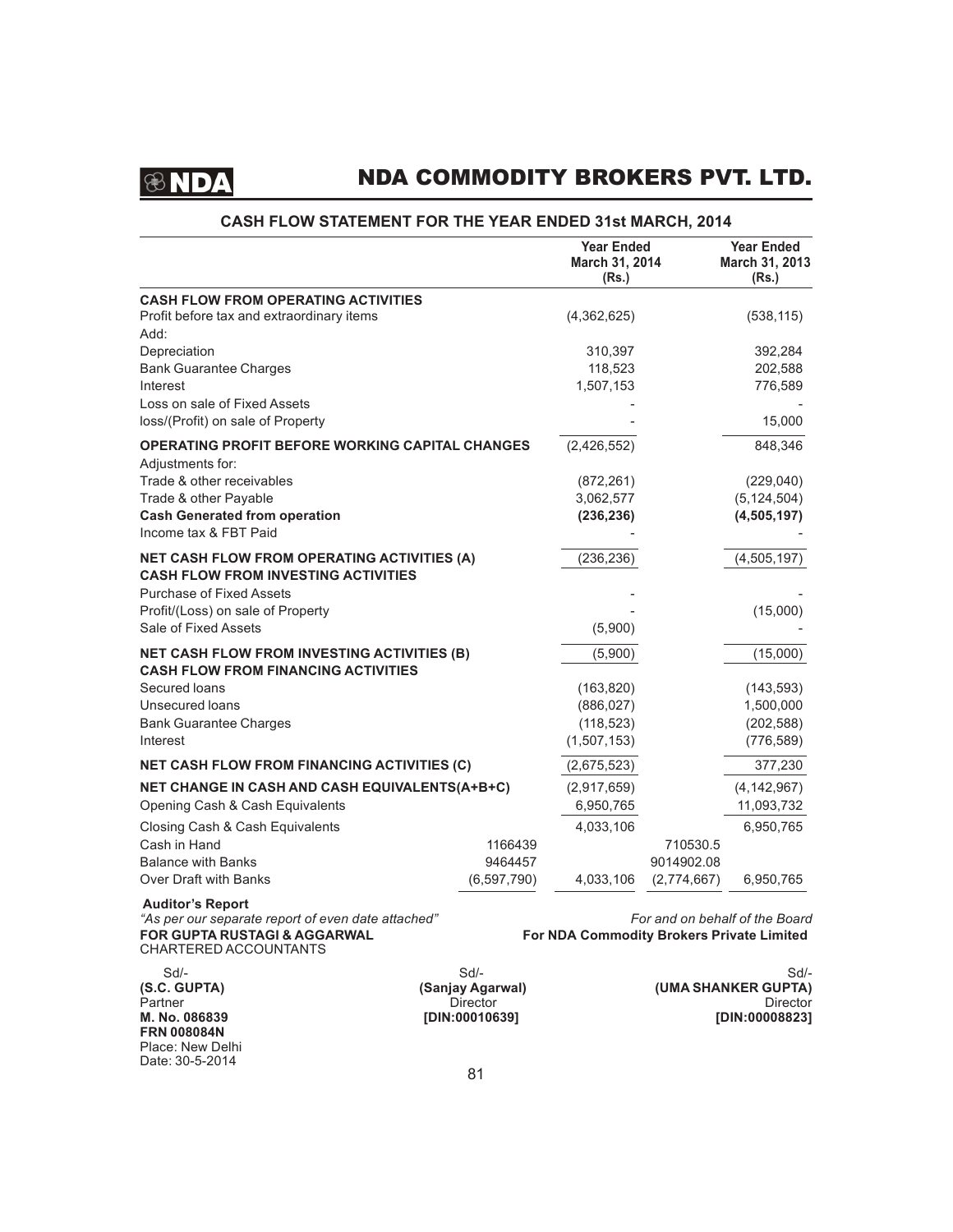**IDY** 

### NDA SHARE BROKERS LIMITED

### **NDA SHARE BROKERS LIMITED**

CIN: U74899DL1993PLC055471

Regd. Office: 1002A, Arunachal, 19, Barakhamba Road, New Delhi – 110001. Tel: 011-46204000, Fax: 011-46204050, E-mail: info@ndaindia.com, Website: www.ndaindia.com

### **DIRECTORS' REPORT**

### **To the Members**

The Directors of your Company have pleasure in presenting the Twenty First Annual Report along with the Audited Accounts for the year ended 31<sup>st</sup> March, 2014.

### **COMPANY'S PERFORMANCE**

The Company has incurred a loss of Rs. 35,22,795/- during the year, in comparison to loss of Rs. 13,29,474/- (previous year). The Company has incurred losses due to no business in Delhi Stock Exchange and writing off of bad debts.

### **FUTURE BUSINESS PROSPECTS**

The Business of your company depends upon volume in the Stock Exchange. However there was no Business at DSE during the financial year 2013-2014 . The Company is focusing on investments in the secondary market. The Company is also looking for new investment avenues.

### **DIVIDEND**

Due to the loss in the Current Year, Your Directors have not recommended any dividend for the Current Year.

### **DIRECTORS**

In accordance with the provisions of the Companies Act, 2013 and the company's Articles of Association, Sh. Uma Shanker Gupta, Director of the Company, retires by rotation at the forthcoming Annual General Meeting and is eligible for re-appointment.

### **DIRECTORS RESPONSIBILITY STATEMENT**

Pursuant to section 217 (2AA) of the Companies Act, 1956, your Directors hereby confirm:

- That in the preparation of the Annual Accounts, the applicable Accounting Standards have been followed along with proper explanation relating to material departures;
- That the Directors have selected such accounting policies and applied them consistently and made judgments and estimates that are reasonable and prudent so as to give a true and fair view of the state of affairs of the company at the end of the financial year ended 31<sup>st</sup> March, 2014 and of the loss of the Company for that year;
- That the Directors have taken proper and sufficient care for the maintenance of adequate accounting records in accordance with the Provisions of the Companies Act, 1956 for safeguarding the assets of the company and for preventing and detecting fraud and other irregularities; and
- That the Directors have prepared the Annual Accounts on a going concern basis.

### **SECRETARIAL COMPLIANCE CERTIFICATE**

The Secretarial Compliance Certificate issued by M/s. Kapahi & Associates, Company Secretaries for the year 2013-14 is enclosed as a part of the Directors Report.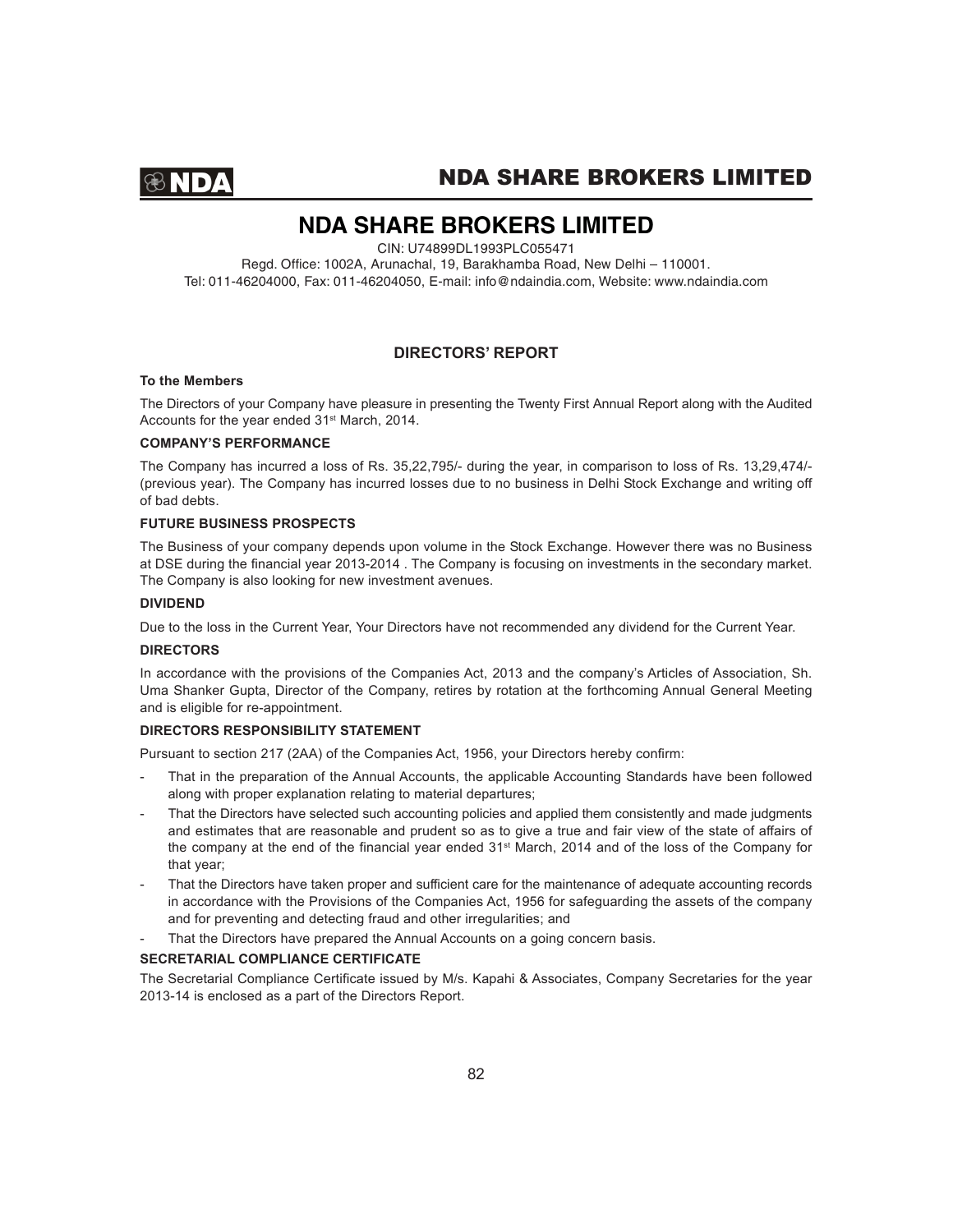### NDA SHARE BROKERS LIMITED

### **AUDITORS**

M/s. Gupta Rustagi & Aggarwal, appointed as the Auditors of the Company at the 20<sup>th</sup> Annual General Meeting held on 17<sup>th</sup> September 2013 to hold office till the conclusion of 21<sup>st</sup> Annual General Meeting and are eligible for re-appointment. As per Section 139 of the Companies Act, 2013, they can hold office from the conclusion of 21<sup>st</sup> Annual General Meeting till the conclusion of 26<sup>th</sup> Annual General Meeting of the Company. Their appointment will have to be rectified by the Members at the AGM, each year. In compliance with the requirements of the new Act, it is proposed to appoint the retiring Auditors to hold office till the conclusion of the 26<sup>th</sup> Annual General Meeting of the Company to be held in the year 2019 and subject to ratification at every AGM.

### **AUDITORS' REPORT**

The Auditors Report read together with the Notes to Accounts is self explanatory and do not call for any further explanations under section 217(3) of the Companies Act, 1956.

#### **PARTICULARS OF EMPLOYEES**

No employee is covered under section 217(2A) of the Companies Act, 1956 read with the Companies (Particulars of Employees) Rules, 1975.

### **HOLDING COMPANY**

NDA Securities Limited with an investment of Rs. 2,18,35,150/- in the form of 21,83,515 fully paid up Equity Shares of Rs. 10/- each is the holding company of NDA Share Brokers Limited.

#### **FIXED DEPOSITS**

The Company has not accepted any fixed deposits from the public, as such there are no outstanding deposits in terms of the Companies (Acceptance of Deposits) Rules, 1975.

### **CONSERVATION OF ENERGY, TECHNOLOGY ABSORPTION, FOREIGN EXCHANGE EARNINGS AND OUTGO**

The provisions relating to the conservation of energy and technology absorption as required to be disclosed by section 217 (1)(e) of the companies Act, 1956 do not apply to the Company. The Company had no foreign Exchange earning / outgo during the year under review.

### **ACKNOWLEDGMENT**

Your Directors wish to place on record their appreciation for the cooperation and support extended by the Bankers, Share Holders, Clients & Members of the staff at all levels.

For and on behalf of the Board

### **For NDA SHARE BROKERS LIMITED**

Date: 12.08.2014 **(SANJAY AGARWAL) (UMA SHANKER GUPTA)** Place: New Delhi **DIRECTOR** DIRECTOR **DIRECTOR** DIRECTOR

Sd/- Sd/-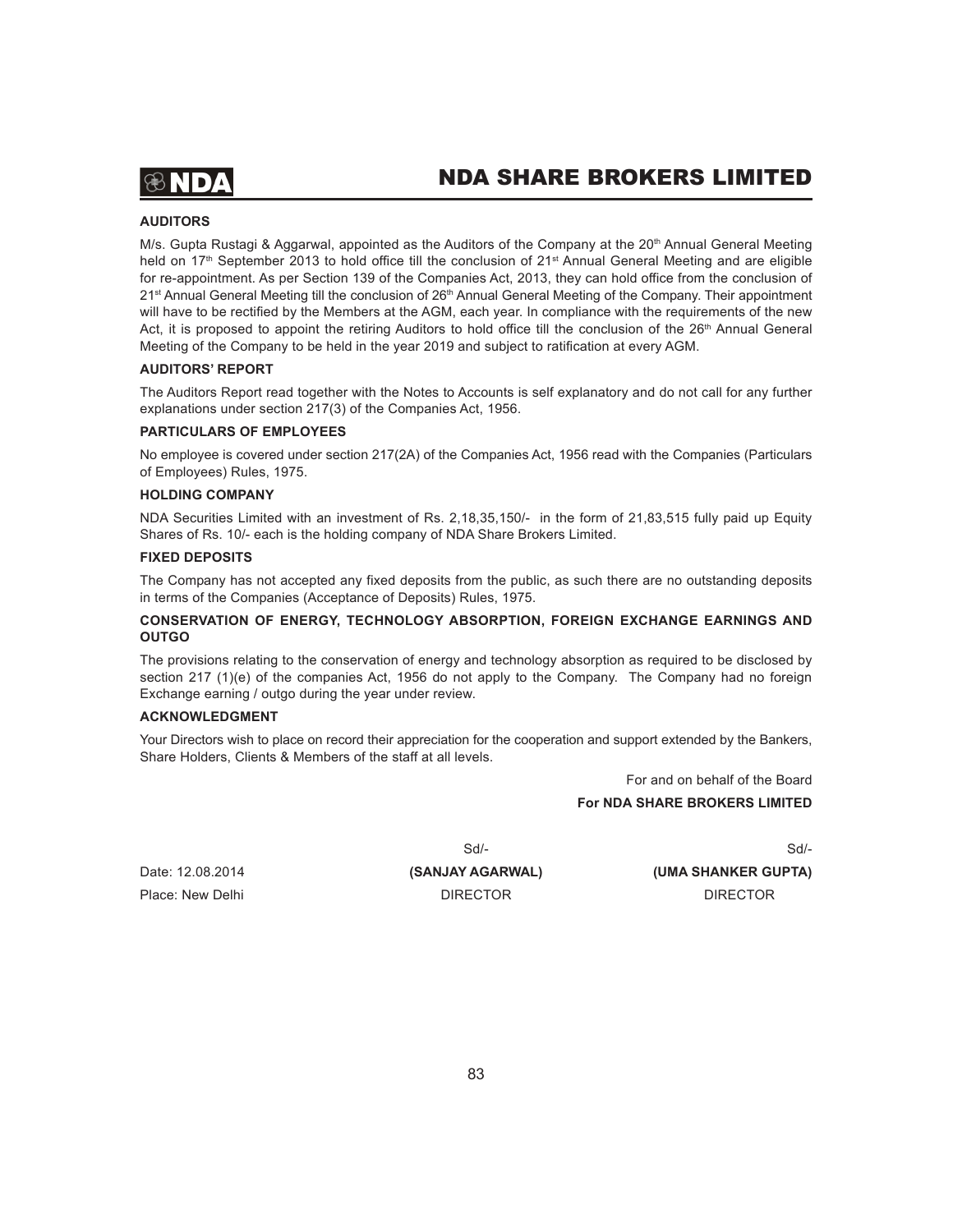### NDA SHARE BROKERS LIMITED

### **COMPLIANCE CERTIFICATE**

To, The members **M/S. NDA SHARE BROKERS LTD. CIN No. U74899DL1993PLC055471**

We have examined the registers, records, books and papers of **M/S. NDA SHARE BROKERS LTD.** as required to be maintained under the Companies Act, 1956, (the Act) and the rules made thereunder and also the provisions contained in the Memorandum and Articles of Association of the company for the financial year ended on **31ST MARCH, 2014.** In our opinion and to the best of our information and according to the examinations carried out by us and explanations furnished to us by the company, its officers and agents, we certify that in respect of the aforesaid financial year:

- 1. The company has kept and maintained all registers as stated in Annexure 'A' to this certificate, as per the provisions and the rules made thereunder and all entries therein have been duly recorded.
- 2. Subject to our note at Annexure 'B', the company has duly filed the forms and returns as stated in Annexure `B' to this certificate, with the Registrar of Companies, Regional Director, Central Government, Company Law Board or other authorities within the time prescribed under the Act and the rules made thereunder.
- 3. The company, being a public limited company, comments are not required.
- 4. The Board of Directors duly met **FIVE TIMES** on 30.05.2013, 25.09.2013, 13.11.2013, 10.03.2014 and 28.03.2014 in respect of which meetings proper notices were given and the proceedings were properly recorded and signed including the circular resolutions passed in the Minutes Book maintained for the purpose.
- 5. The Company did not close its Register of Members or Debenture holders during the financial year.
- 6. The Annual General Meeting for the financial year ended on 31.03.2013 was held on 17.09.2013 after giving due notice to the members of the company and the resolutions passed thereat were duly recorded in Minutes Books maintained for the purpose.
- 7. No Extra Ordinary General Meeting was held during the financial year.
- 8. The company has not advanced any loans to its Directors or persons or firms or companies referred to under Section 295 of the Act during the Financial Year under review.
- 9. The company has duly complied with the provisions of section 297 of the Act in respect of contracts specified in that section, during the Financial Year under review.
- 10. The company has made necessary entries in the register maintained under section 301 of the Act.
- 11. As there were no instances falling within the purview of Section 314 of the Act, the company has not obtained any approvals from the Board of Directors, members or Central Government.
- 12. The company has not issued any duplicate share certificate during the financial year.
- 13. The company has:
	- (i) Delivered all the certificates on allotment of securities and on lodgment thereof for transfer/ transmission or any other purpose in accordance with the provisions of the Act.
	- (ii) The company has not deposited any amount in a separate Bank account as no dividend was declared during the financial year.
	- (iii) The company was not required to post warrants to any member of the company as no dividend was declared during the financial year.
	- (iv) No amount was transferred, as none was due.
	- (v) Duly complied with the requirements of section 217 of the Act.
- 14. The Board of Directors of the company is duly constituted and no Appointment of Directors, Additional Directors, Alternate Directors and Directors to fill casual vacancies has been made during the financial year under review.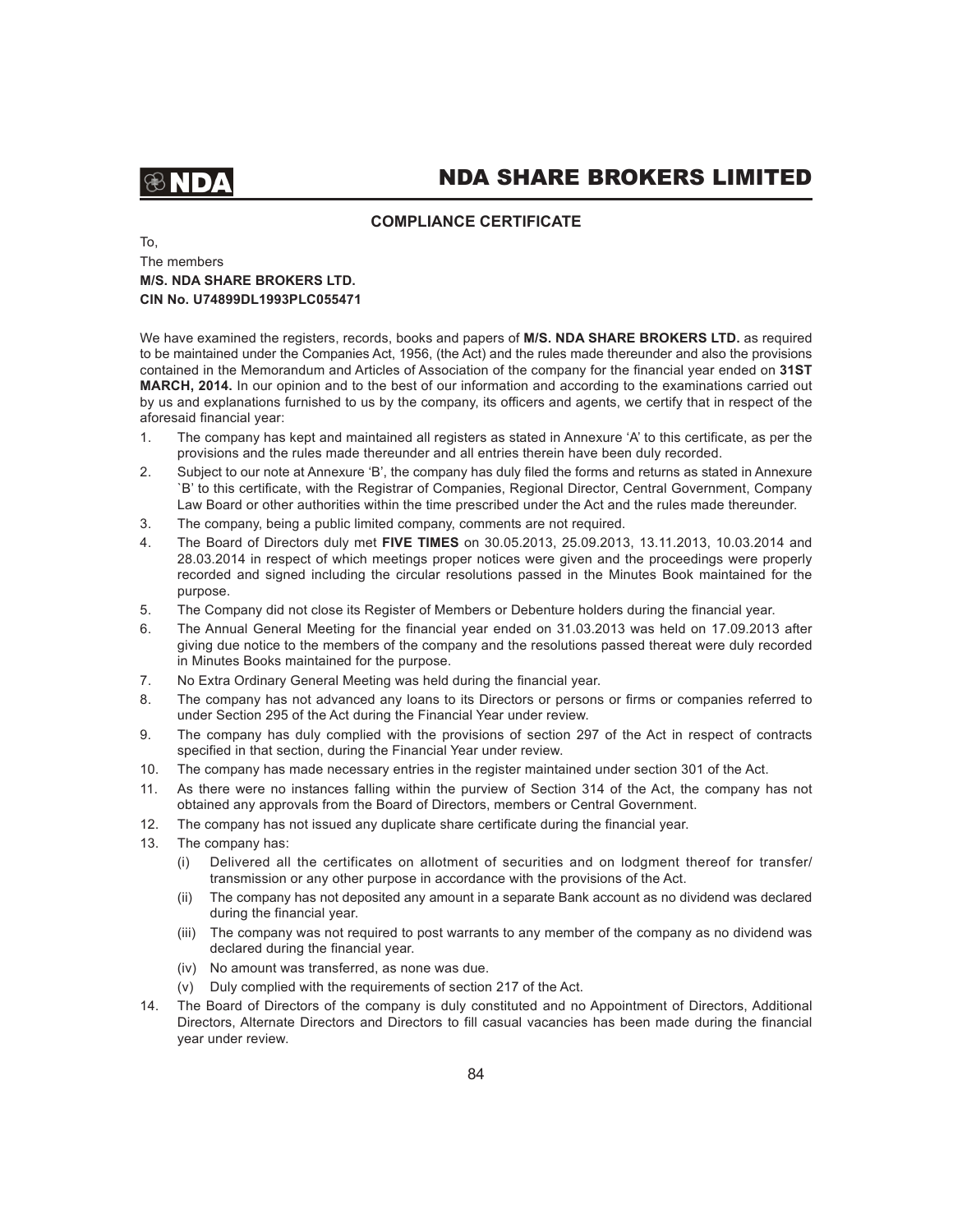# **ENDA**

- 15. The Company has not appointed any Managing Director, whole time Director, Manager during the financial year.
- 16. The Company has not appointed any Sole Selling Agent during the financial year.
- 17. The company was not required to obtain any approvals of the Central Government, Company Law Board, Regional Director, Registrar and/or such authorities prescribed under the various provisions of the Act during the financial year.
- 18. The Directors have disclosed their interest in other firms/companies to the Board of Directors pursuant to the provisions of the Act and the rules made thereunder.
- 19. The company has not issued any Shares/Debentures/other Securities during the financial year.
- 20. The company has not bought back any Shares during the financial year.
- 21. There was no redemption of Preference Shares or Debentures during the financial year.
- 22. There were no transactions necessitating the company to keep in abeyance the rights to Dividend, Rights Shares and Bonus Shares pending registration of transfer of shares.
- 23. The company has not invited/accepted any Deposits including any unsecured loans falling within the purview of section 58A and 58AA during the financial year under review.
- 24. The Amount borrowed by the company is with in the borrowing limits of the company.
- 25. The Company has not made any loans and investments or given guarantees or provided securities to other bodies corporate during the Financial Year under review
- 26. The company has not altered the provisions of the Memorandum with respect to situation of the company's registered office from one State to another during the year under scrutiny.
- 27. The company has not altered the provisions of the Memorandum with respect to the objects of the company during the year under scrutiny.
- 28. The company has not altered the provisions of the Memorandum with respect to name of the company during the year under scrutiny.
- 29. The company has not altered the provisions of the Memorandum with respect to share capital of the company during the year under scrutiny.
- 30. The company has not altered its articles of association during the year under scrutiny.
- 31. There were no prosecutions initiated against or show cause notices received by the company and no fines or penalties or any other punishment was imposed on the company during the financial year, for offences under the Act.
- 32. The company has not received any money as security from its employees during the financial year.
- 33. The company has not constituted a separate provident fund trust for its employees or class of its employees as contemplated under section 418 of the Act.

### **FOR KAPAHI AND ASSOCIATES COMPANY SECRETARIES**

Sd/- **(S. K. KAPAHI)** PROPRIETOR

DATED: 30th May 2014 **FOR 1407 FOR 1407 FOR 1407** PLACE: NEW DELHI C.P. NO. 1118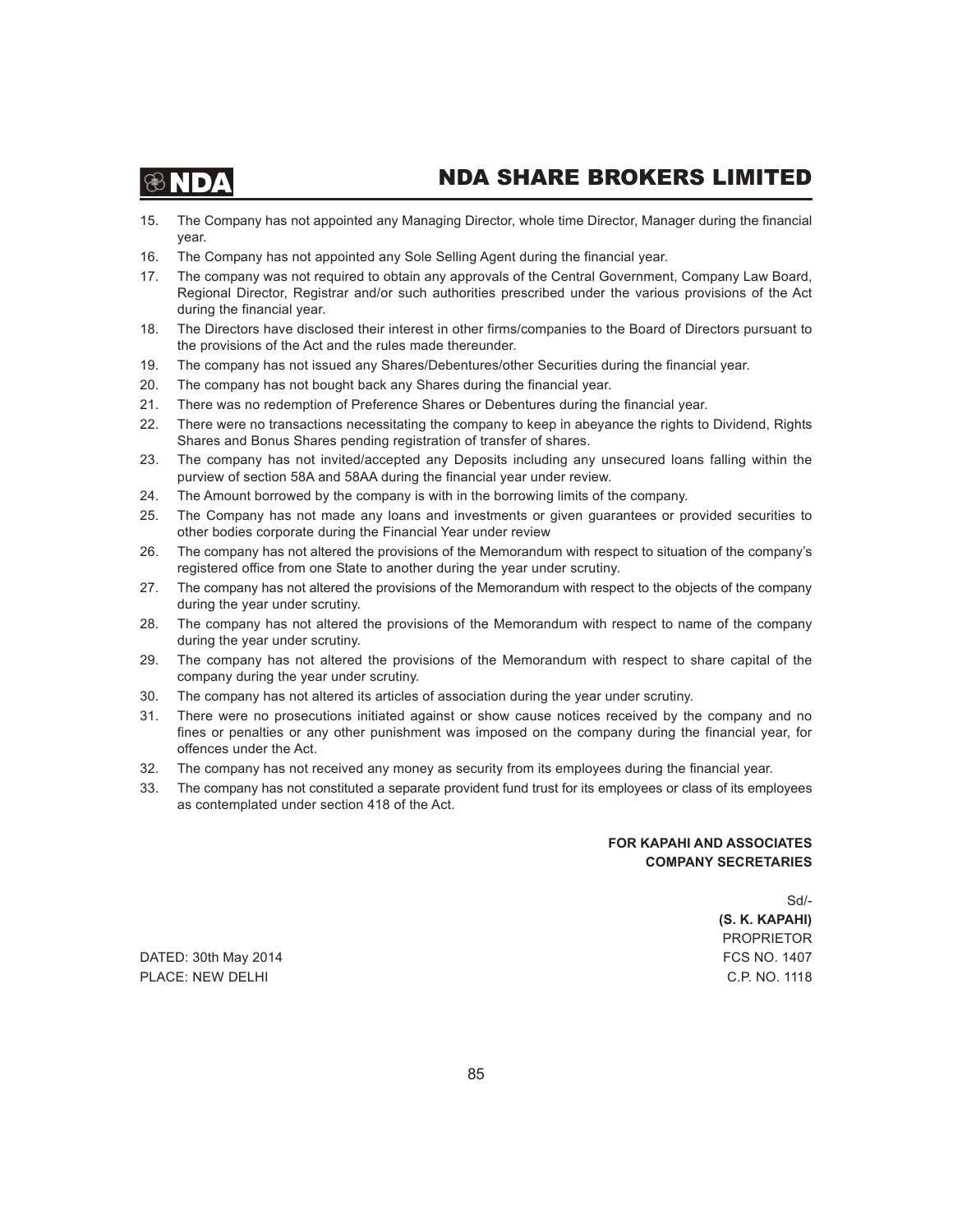**ANNEXURE –'A'**

### **STATUTORY REGISTERS MAINTAINED BY M/S. NDA SHARE BROKERS LTD.**

- 1. Register of Members under Section 150 and Index of Members under Section 151
- 2. Registers and Returns under Section 163
- 3. Minutes Book of Meetings
- 4. Books of Accounts under section 209.
- 5. Register of Particulars of contracts in which Directors are interested under Section 301
- 6. Register of Directors, Managing Director, Manager and Secretary under Section 303
- 7. Register of Directors' Shareholdings under Section 307
- 8. Register of Investments or Loans made, Guarantee given or Security Provided under Section 372A.
- 9. Register of renewed and duplicate certificates under Rule 7 of the Companies (Issue of Share Certificates) Rules, 1960.

### **ANNEXURE-'B'**

Forms and Returns as filed by **M/S. NDA SHARE BROKERS LTD.** with the Registrar of Companies, Regional Director, Central Government or other authorities during the financial year ending on **31st March, 2014.**

| <b>S. No.</b> | Form No. /<br>Return | <b>Filed under</b><br><b>Section</b> | Date of<br><b>Filing</b> | For                                                                                              |
|---------------|----------------------|--------------------------------------|--------------------------|--------------------------------------------------------------------------------------------------|
|               | 23 AC & ACA          | 220                                  | 11.12.2013               | Annual Accounts for the Financial year<br>ended 31 <sup>st</sup> March, 2013.                    |
| 2             | 20 <sub>B</sub>      | 159                                  | 08.11.2013               | Annual Return relevant to Annual<br>General Meeting held on 17 <sup>th</sup><br>September, 2013. |
| 3             | 66                   | 383A(1)                              | 08.10.2013               | Relevant to Directors Report for F.Y.<br>2012-2013.                                              |

**Note:** The return mentioned at S.No. 1 was filled with additional fee.

### **FOR KAPAHI AND ASSOCIATES**

COMPANY SECRETARIES

Sd/- **(S. K. KAPAHI)** PROPRIETOR

DATED: 30th May 2014 **FOR 1407 FOR NO. 1407** PLACE: NEW DELHI C.P. NO. 1118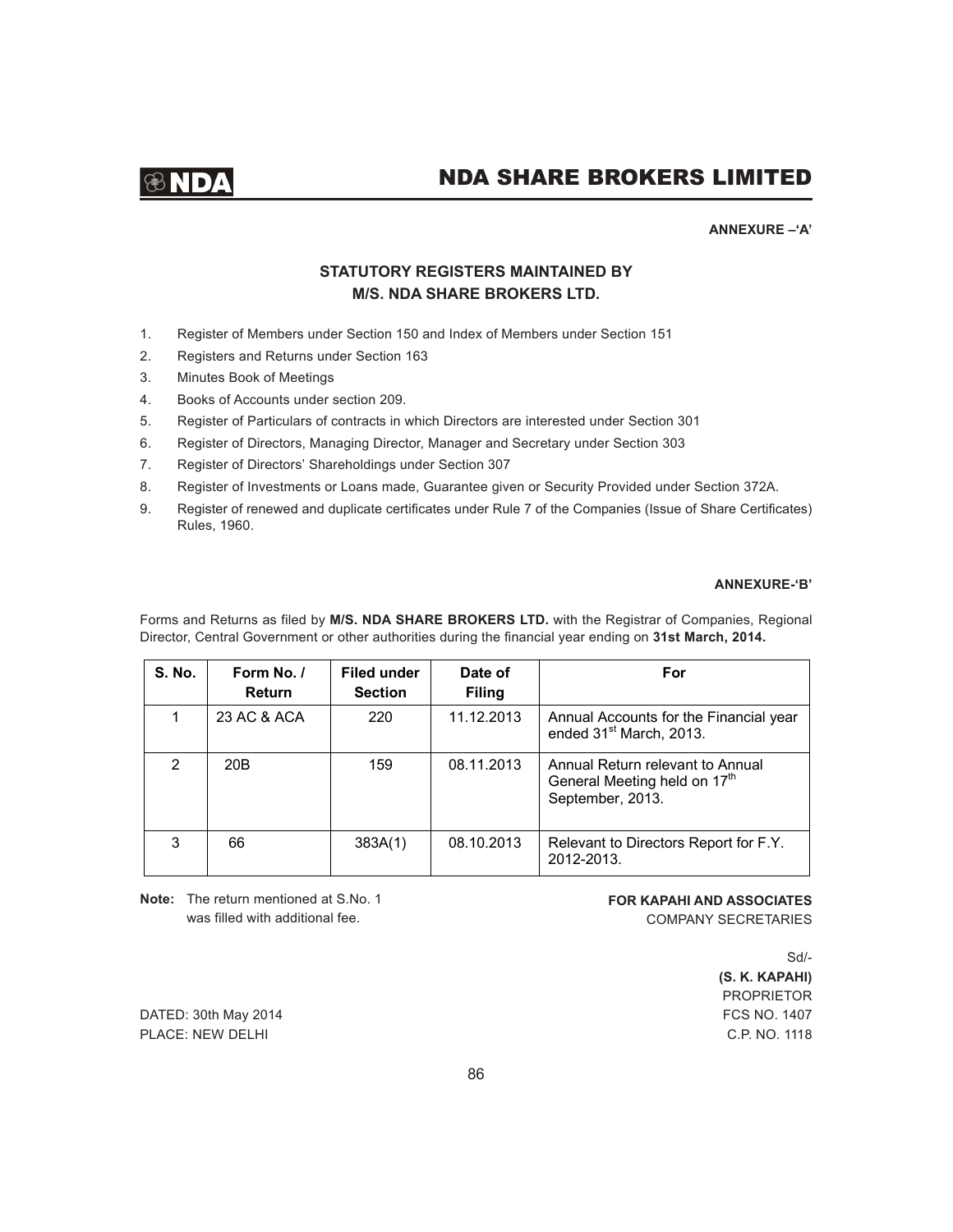

### NDA SHARE BROKERS LIMITED

### **INDEPENDENT AUDITOR'S REPORT**

### To the Members of **NDA SHARE BROKERS LTD.**

### **Report on the Financial Statements**

We have audited the accompanying financial statements of NDA Share Brokers Ltd. ("the Company"), which comprise the Balance Sheet as at March 31, 2014, and the Statement of Profit and Loss and cash flow statement for the year ended, and a summary of significant accounting policies and other explanatory information.

### **Management's Responsibility for the Financial Statements**

Management is responsible for the preparation of these financial statements that give a true and fair view of the financial position, financial performance and cash flows of the Company in accordance with the Accounting Standards referred to in sub-section (3C) of section 211 of the Companies Act, 1956 "the Act"). This responsibility includes the design, implementation and maintenance of internal control relevant to the preparation and presentation of the financial statements that give a true and fair view and are free from material misstatement, whether due to fraud or error.

#### **Auditor's Responsibility**

Our responsibility is to express an opinion on these financial statements based on our audit. We conducted our audit in accordance with the Standards on Auditing issued by the Institute of Chartered Accountants of India. Those Standards require that we comply with ethical requirements and plan and perform the audit to obtain reasonable assurance about whether the financial statements are free from material misstatement. An audit involves performing procedures to obtain audit evidence about the amounts and disclosures in the financial statements. The procedures selected depend on the auditor's judgment, including the assessment of the risks of material misstatement of the financial statements, whether due to fraud or error. In making those risk assessments, the auditor considers internal control relevant to the Company's preparation and fair presentation of the financial statements in order to design audit procedures that are appropriate in the circumstances. An audit also includes evaluating the appropriateness of accounting policies used and the reasonableness of the accounting estimates made by management, as well as evaluating the overall presentation of the financial statements.We believe that the audit evidence we have obtained is sufficient and appropriate to provide a basis for our audit opinion.

### **Opinion**

In our opinion and to the best of our information and according to the explanations given to us, the financial statements give the information required by the Act in the manner so required and give a true and fair view in conformity with the accounting principles generally accepted in India:

- (a) in the case of the Balance Sheet, of the state of affairs of the Company as at March 31, 2014;
- (b) in the case of the Profit and Loss Account, of the loss for the year ended on that date; and
- (c) in the case of the Cash Flow Statement, of the cash flows for the year ended on that date.

#### **Report on Other Legal and Regulatory Requirements**

- 1. As required by the Companies (Auditor's Report) Order, 2003 ("the Order") issued by the Central Government of India in terms of sub-section (4A) of section 227 of the Act, we give in the Annexure a statement on the matters specified in paragraphs 4 and 5 of the Order.
- 2. As required by section 227(3) of the Act, we report that:
	- a. we have obtained all the information and explanations which to the best of our knowledge and belief were necessary for the purpose of our audit;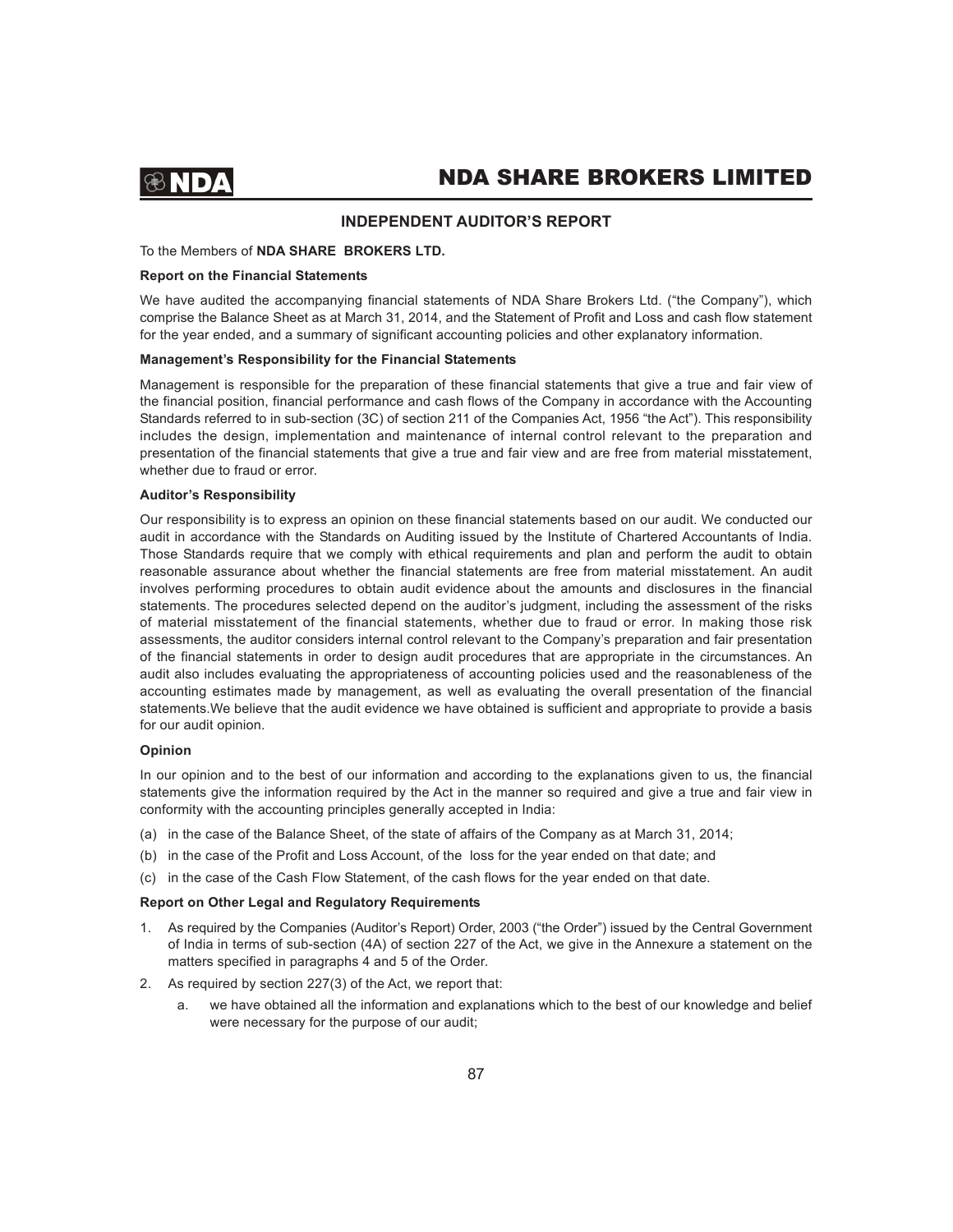# NDA

## NDA SHARE BROKERS LIMITED

- b. in our opinion proper books of account as required by law have been kept by the Company so far as appears from our examination of those books;
- c. the Balance Sheet, Statement of Profit and Loss, dealt with by this Report are in agreement with the books of account;
- d. in our opinion, the Balance Sheet, Statement of Profit and Loss, comply with the Accounting Standards referred to in subsection (3C) of section 211 of the Companies Act, 1956;
- e. on the basis of written representations received from the directors as on March 31, 2014, and taken on record by the Board of Directors, none of the directors is disqualified as on March 31, 2014, from being appointed as a director in terms of clause (g) of sub-section (1) of section 274 of the Companies Act, 1956.

### **For GUPTA RUSTAGI & AGGARWAL**

Chartered Accountants

Sd/-

Place : New Delhi (PARTNER) Date:  $30<sup>th</sup>$  May 2014

**S. C. GUPTA** FRN:008084N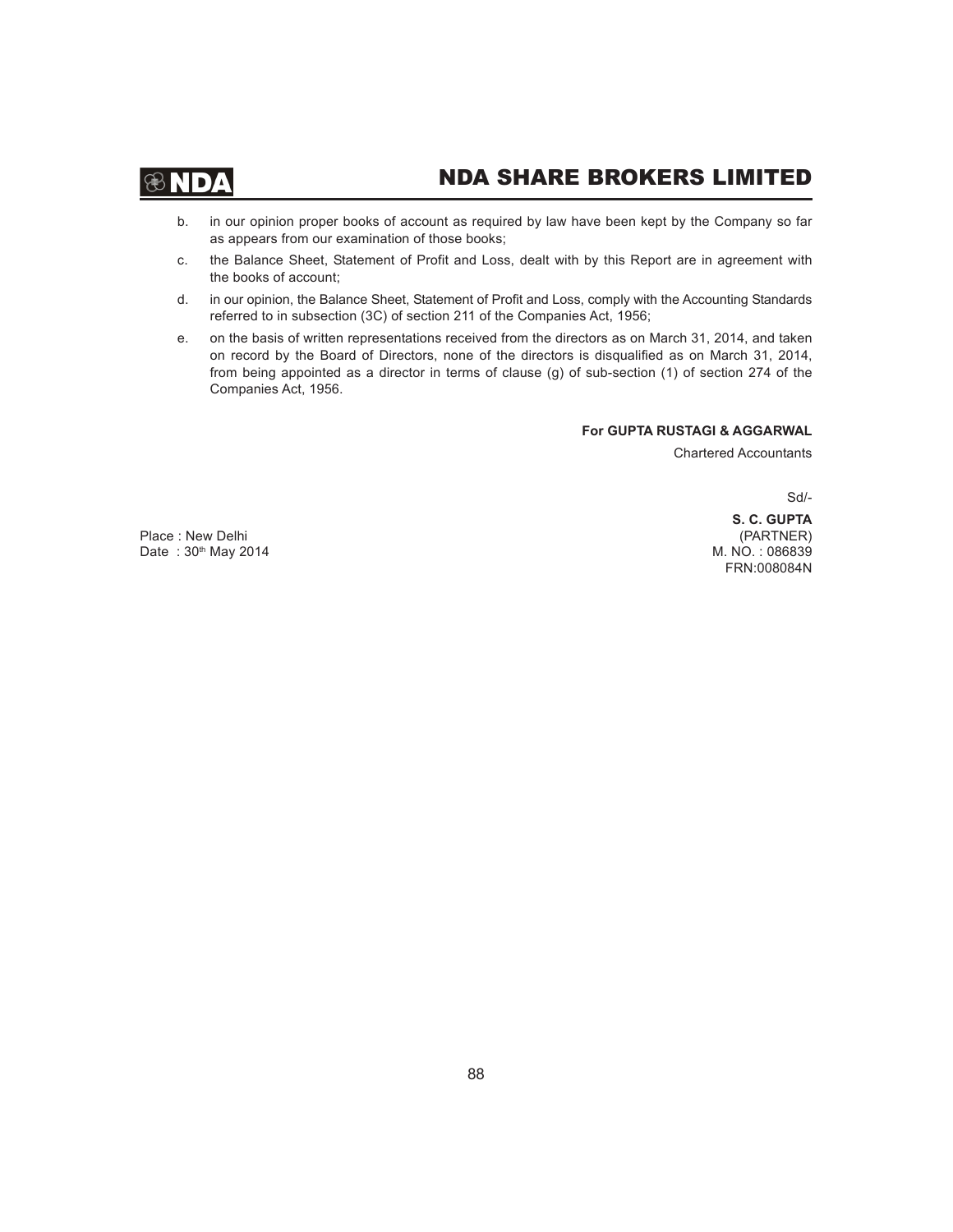### NDA SHARE BROKERS LIMITED

### **ANNEXURE REFERRED TO IN PARA 1 OF OUR REPORT OF EVEN DATE OF THE ACCOUNTS OF NDA Share Brokers Limited FOR THE YEAR ENDED 31ST MARCH, 2014**

The Company is engaged in the business of Stock Broking of Share and investment and the questions ,in the provisions covered in Companies (Auditors' Report) Order, 2003 relating to only such activity are dealt as hereunder.

- 1. The Company has maintained proper records showing full particulars including quantitative details and situation of its fixed assets.
- 2. The fixed assets were physically verified during the year by the management. In our opinion, the frequency of verification is reasonable having regard to the size of the company and the nature of its assets. No major discrepancies were noticed on verification. However there was no fixed assets at the end of the year
- 3. The Company has no Fixed Assets at the end of the year
- 4. The Stock of Share and debentures have been physically verified by the management at the reasonable intervals during the year under audit. No major discrepancies were noticed on physical verification of shares and securities as compared to the books records. In our opinion and according to the information and explanations given to us the procedure of physical verification of shares and securities followed by the management are reasonable, proper and adequate in relation to the size of the Company and the nature of its business. No Closing Stock were held as at the end of the year.
- 5. The Company has not taken any loans, secured or unsecured, from the companies, firms or other parties listed in the register maintained under section 301 of the Companies Act, 1956.
- 6. The Company has not granted any loans, secured or unsecured to the companies, firms or other parties listed in the register maintained under section 301 of the Companies Act, 1956.
- 7. In our opinion and according to the information and explanations given to us, there are adequate internal control procedures, commensurate with the size of the Company and the nature of its business with regards purchases of shares, office equipments and other assets and with regards to the sale of shares and assets.
- 8. Based on the audit procedure applied by us and according to the information and explanations provided by the management, we are of the opinion that the transactions that need to be entered into the register maintained under Section 301 of Companies Act, 1956 have been so entered and aggregating during the year to Rs. 5,00,000/- or more in respect of each party have been made at rates which are reasonable having regard to prevailing market rates for such shares and securities or the prices at the which transactions for similar goods or shares have been made with other parties.
- 9. No deposits have been accepted U/s 58A of the companies Act, 1956 during the year ended 31/03/2014.
- 10. In our opinion, the Company has an internal audit system commensurate with the size and nature of its business.
- 11. Being a Securities Broking and Trading & Investment Company, maintenance of cost records under Section 209(1)(d) of the Companies Act, 1956 are not applicable.
- 12. According to the records of the Company, the Company is regular in depositing the undisputed statutory dues including Provident Fund, Income Tax, Sales Tax, Wealth Tax and other statutory dues applicable to it with appropriate authorities
- 13. According to the records of the Company and information and explanations given to us, no undisputed amounts payable in respect of Income Tax, Wealth tax, Sales Tax and Service Tax (which taxes alone are applicable to the Company) is outstanding as at  $31<sup>st</sup>$  March, 2014 for a period of more than six months from the date they became payable.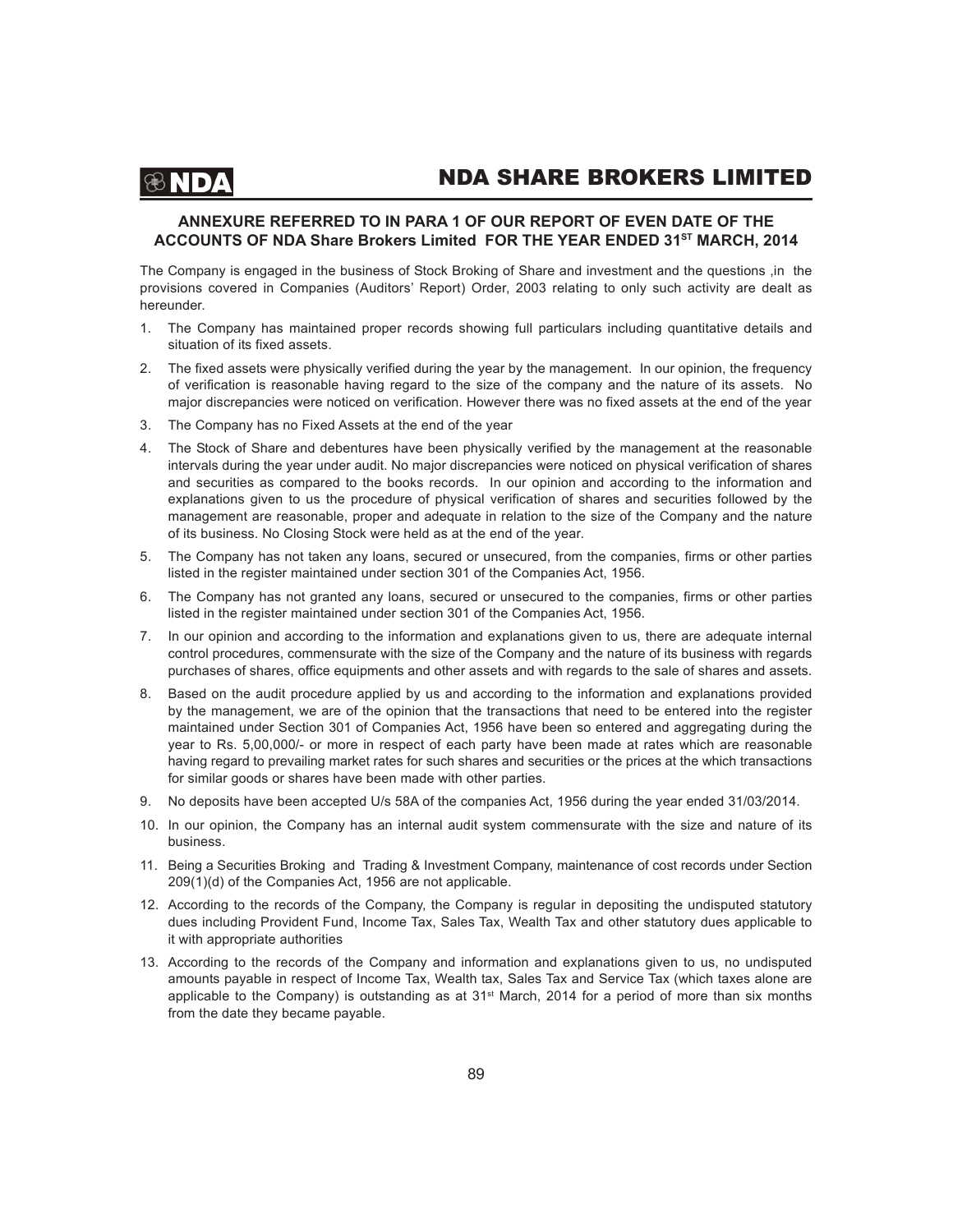### NDA SHARE BROKERS LIMITED

- 14. The company has accumulated loss as at March 31, 2014. The company has incurred cash losses during the financial year 2013-14 covered by our Audit and has also incurred cash loss during immediately preceding financial year.
- 15. Based on our audit procedure and on the information and explanations given by the management, we are of the opinion that the Company has not defaulted in repayment of dues to any financial institution or bank or debenture holders.
- 16. The company has an outstanding balance of short term unsecured inter-corporate loan.
- 17. The Company has not taken any term loan during the year.
- 18. No. funds raised on short term basis have been used for long term investments. The Company has not raised any long term funds.
- 19. The Company has not granted any loans and advances on the basis of security by way of pledge of shares, debentures or other similar securities.
- 20. The provisions of any special statute applicable to Chit Fund, Nidhi or Mutual Benefit Society do not apply to the Company.
- 21. The company has maintained proper records of transactions and contracts in respect of trading in shares, debentures and other securities and timely entries have been made therein.
- 22. The Company has not given any guarantee for loans taken by others from bank or financial institutions.
- 23. The Company has not made any preferential allotment of shares to parties and companies covered in the Register maintained under Section 301 of the Act.
- 24. No funds have been raised by issuing of debentures during the year.
- 25. The Company has not raised money through public issue during the year under audit.
- 26. Based upon the audit procedures performed and information and explanations given by the management, we report that no fraud on or by the Company has been noticed or reported during the course of our audit.

### **For GUPTA RUSTAGI & AGGARWAL**

CHARTERED ACCOUNTANTS

Place : New Delhi PARTNER Dated :  $30<sup>th</sup>$  May, 2014

**(S. C. GUPTA)** FRN: 008084N

Sd/-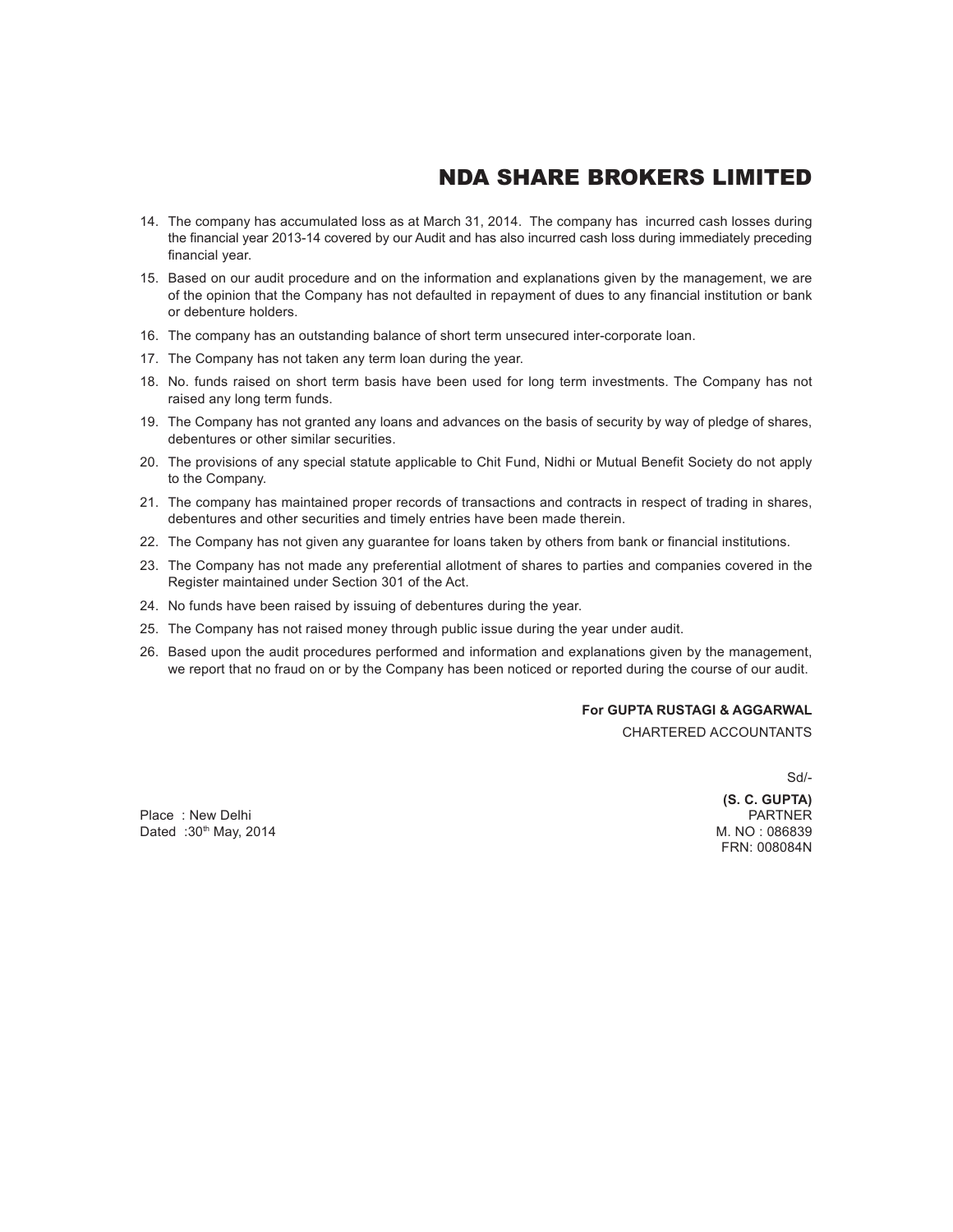### NDA SHARE BROKERS LIMITED

|                                                                 |                    |                              | (Amount in Rs.)              |
|-----------------------------------------------------------------|--------------------|------------------------------|------------------------------|
| <b>Particulars</b>                                              | <b>Note</b><br>No. | As at<br>March 31, 2014      | As at<br>March 31, 2013      |
| <b>EQUITY AND LIABILITIES</b>                                   |                    |                              |                              |
| <b>Shareholders' funds</b>                                      |                    |                              |                              |
| Share capital<br>Reserves and surplus                           | 3.1.1<br>3.1.2     | 33,431,050<br>(26, 816, 914) | 33,431,050<br>(23, 294, 119) |
|                                                                 |                    |                              |                              |
|                                                                 |                    | 6,614,136                    | 10,136,931                   |
| <b>Non-current liabilities</b><br>Long-term borrowings          |                    |                              |                              |
| Deferred tax liabilities (Net)                                  | 3.2.1              |                              |                              |
| Other Long term liabilities                                     |                    |                              |                              |
| Long-term provisions                                            |                    |                              |                              |
|                                                                 |                    |                              |                              |
| <b>Current liabilities</b>                                      |                    |                              |                              |
| Short-term borrowings<br>Trade payables                         | 3.3.1<br>3.3.2     | 10,300,000                   | 9,800,000<br>124,886         |
| Other current liabilities                                       | 3.3.3              | 28,090                       | 31,090                       |
| Short-term provisions                                           | 3.3.4              |                              |                              |
|                                                                 |                    | 10,328,090                   | 9,955,976                    |
| <b>Total</b>                                                    |                    | 16,942,226                   | 20,092,907                   |
| <b>ASSETS</b>                                                   |                    |                              |                              |
| <b>Non-current assets</b>                                       |                    |                              |                              |
| <b>Fixed assets</b>                                             |                    |                              |                              |
| Tangible assets                                                 |                    |                              |                              |
| Intangible assets                                               |                    |                              |                              |
| Capital work-in-progress<br>Intangible assets under development |                    |                              |                              |
| Non-current investments                                         | 3.4.1              | 15,729,950                   | 15,729,950                   |
| Deferred tax assets (net)                                       |                    |                              |                              |
| Long-term loans and advances                                    | 3.4.2              | 755,000                      | 755,000                      |
| Other non-current assets                                        |                    |                              |                              |
|                                                                 |                    | 16,484,950                   | 16,484,950                   |
| <b>Current assets</b>                                           |                    |                              |                              |
| Current investments                                             |                    |                              |                              |
| Inventories<br>Trade receivables                                | 3.5.1<br>3.5.2     |                              | 3,214,137                    |
| Cash and cash equivalents                                       | 3.5.3              | 204,052                      | 191,698                      |
| Short-term loans and advances                                   | 3.5.4              | 253,222                      | 202,122                      |
| Other current assets                                            |                    |                              |                              |
|                                                                 |                    | 457,274                      | 3,607,957                    |
| Total                                                           |                    | 16,942,226                   | 20,092,907                   |
| Significant Accounting Policies and Notes to the Accounts       | 2&3                |                              |                              |
| <b>Auditor's Report</b>                                         |                    |                              |                              |

### **BALANCE SHEET AS AT MARCH 31, 2014**

*"As per our separate report of even date attached" For and on behalf of the Board* **FOR GUPTA RUSTAGI & AGGARWAL For NDA Share Brokers Limited** CHARTERED ACCOUNTANTS Sd/- Sd/- Sd/- **(S.C. GUPTA) (Sanjay Agarwal) (UMA SHANKER GUPTA)** Partner Director Director Director Director Director Director Director Director **M. No. 086839 [DIN:00010639] [DIN: 00008823] FRN 008084N**

Signed at New Delhi on 30th May, 2014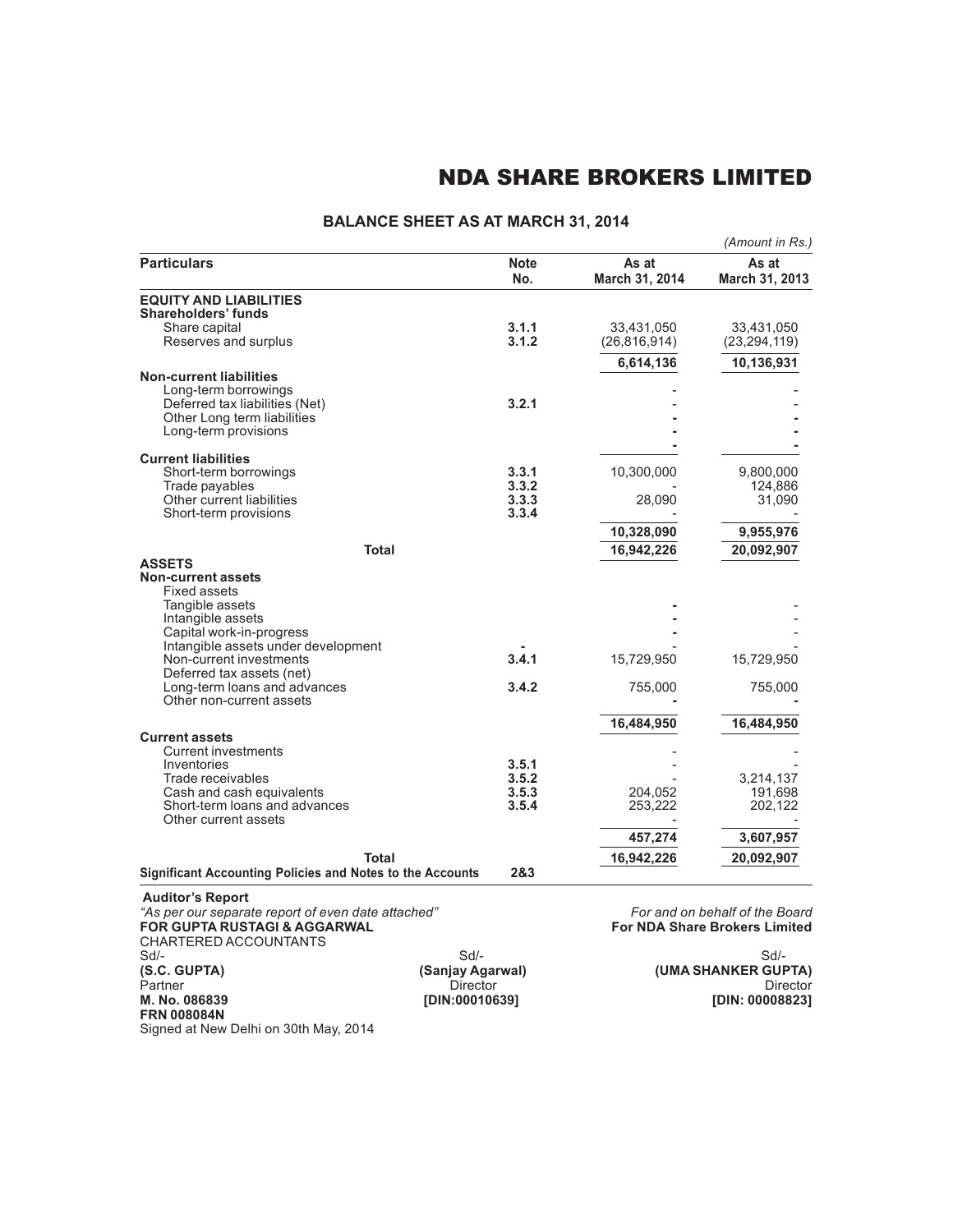# NDA

### NDA SHARE BROKERS LIMITED

### **STATEMENT OF PROFIT & LOSS ACCOUNT FOR THE YEAR ENDED ON MARCH 31, 2014**

|                                                           |                    |                                         | (Amount in Rs.)                         |
|-----------------------------------------------------------|--------------------|-----------------------------------------|-----------------------------------------|
| <b>Particulars</b>                                        | <b>Note</b><br>No. | For the Year ended<br>on March 31, 2014 | For the Year ended<br>on March 31, 2013 |
| <b>Incomes</b>                                            |                    |                                         |                                         |
| Revenue from operations                                   | 3.6.1              |                                         | 379,807                                 |
| Other income                                              | 3.6.2              | 69,929                                  | 54,367                                  |
| <b>Total Revenue</b>                                      |                    | 69,929                                  | 434,174                                 |
| <b>Expenses</b>                                           |                    |                                         |                                         |
| Cost of materials consumed                                |                    |                                         |                                         |
| Purchases of Stock-in-Trade                               |                    |                                         |                                         |
| Changes in inventories of finished goods                  |                    |                                         |                                         |
| work-in-progress and Stock-in-Trade                       |                    |                                         | 1,128,206                               |
| Employee benefits expense                                 |                    | 66,000                                  |                                         |
| Finance costs                                             |                    | 291,379                                 | 580,000                                 |
| Depreciation and amortization expense<br>Other expenses   | 3.7.1              | 3,235,345                               | 55,442                                  |
| <b>Total Expenses</b>                                     |                    | 3,592,724                               | 1,763,648                               |
| Profit before exceptional and extraordinary items and tax |                    |                                         |                                         |
| <b>Exceptional items</b>                                  |                    | (3,522,795)                             | (1,329,474)                             |
| Profit before extraordinary items and tax                 |                    | (3,522,795)                             | (1,329,474)                             |
| <b>Extraordinary Items</b>                                |                    |                                         |                                         |
| <b>Profit before tax</b>                                  |                    | (3,522,795)                             | (1,329,474)                             |
| Tax expense:                                              |                    |                                         |                                         |
| Current tax                                               |                    |                                         |                                         |
| Income tax Earlier year                                   |                    |                                         |                                         |
| Deferred tax                                              |                    |                                         |                                         |
| Profit (Loss) for the period from continuing operations   |                    | (3,522,795)                             | (1,329,474)                             |
| Profit/(loss) from discontinuing operations               |                    |                                         |                                         |
| Tax expense of discontinuing operations                   |                    |                                         |                                         |
| Profit/(loss) from Discontinuing operations (after tax)   |                    |                                         |                                         |
| Profit (Loss) for the period                              |                    | (3,522,795)                             | (1,329,474)                             |
| Earnings per equity share:                                |                    |                                         |                                         |
| <b>Basic</b>                                              |                    | (1.05)                                  | (0.40)                                  |
| Diluted                                                   |                    | (1.05)                                  | (0.40)                                  |
| Significant Accounting Policies and Notes to the Accounts | 2&3                |                                         |                                         |

 **Auditor's Report**

*"As per our separate report of even date attached" For and on behalf of the Board* **FOR GUPTA RUSTAGI & AGGARWAL** CHARTERED ACCOUNTANTS

Sd/- Sd/- Sd/- **(SANJAY AGARWAL)** (SANJAY (SANJAY AGARWAL) (UMA SHANKER GUPTA)<br>Partner Director Director Director Director Director Partner Director Director Director Director Director Director Director Director **M. No. 086839 [DIN:00010639] [DIN: 00008823] FRN 008084N** Signed at New Delhi on 30th May, 2014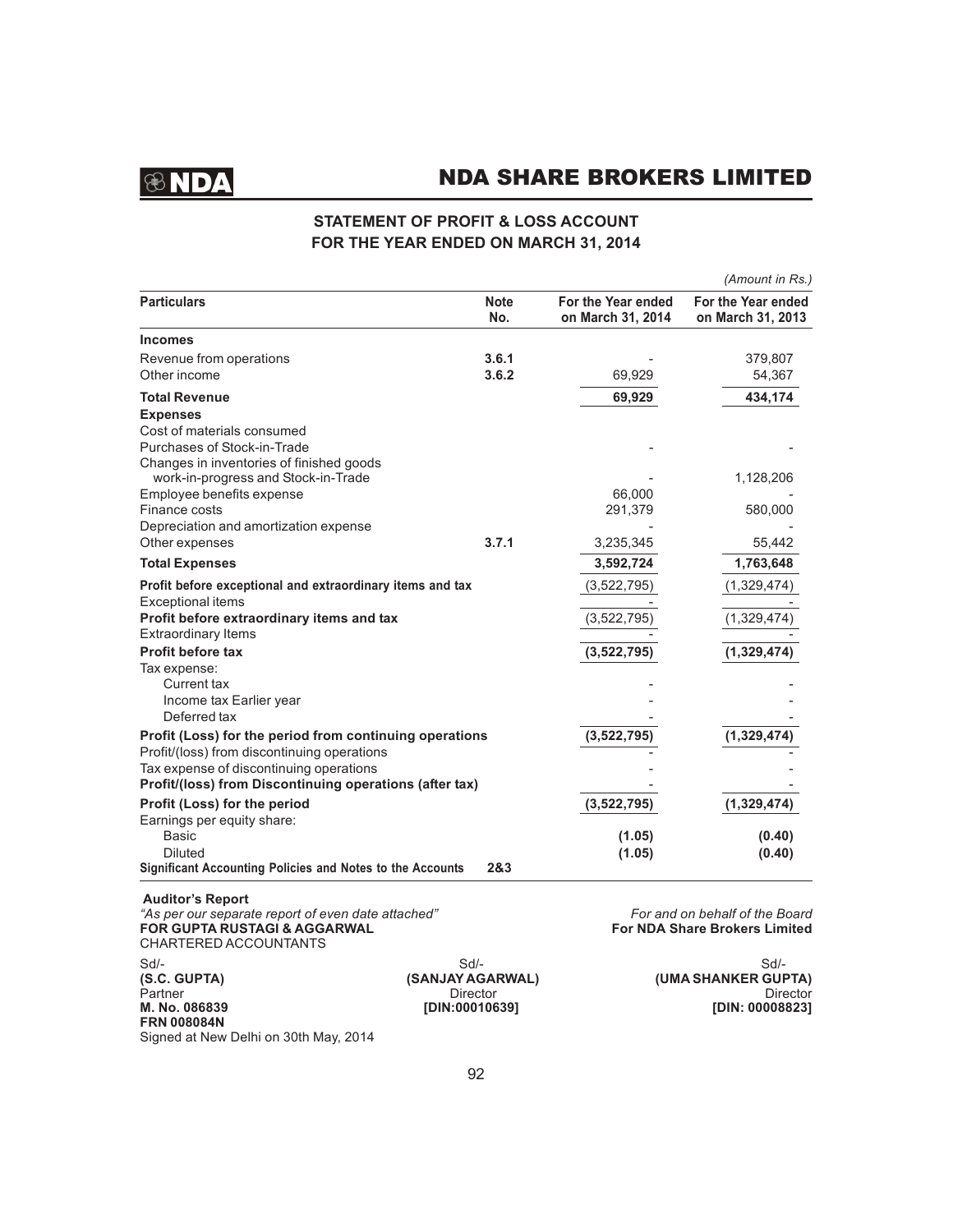### **Significant accounting policies and notes to the accounts for the year ended March 31, 2014**

### **1 Background**

NDA SHARE BROKERS LIMITED is Formed on 01.10.1993 vide Registraton No. U74899DL1993PLC055471. Mr. Uma Shanker Gupta, Sanjay Agarwal, and Lalit Gupta are the Directors of the Company.The Company has trading membership in Delhi Stock Exchange.

### **2 Significant accounting policies**

### **2.1 Basis of preparation of financial statements**

The financial statements have been prepared and presented under the historical cost convention on the accrual basis of accounting except for certain financial instruments which are measured at fair values and comply with the Accounting Standards prescribed by Companies (Accounting Standards) Rules, 2006, as amended, other pronouncements of the Institute of Chartered Accountants of India (ICAI) and the relevant provisions of the Companies Act, 1956 to the extent applicable. Revenue/Incomes and expenditures are generally accounted on accrual as they are earned or incurred except gratuity provison which is accounted for on payment basis.

### **2.2 Use of estimates**

The preparation of financial statements in conformity with the generally accepted accounting principles ('GAAP') in India requires management to make estimates and assumptions that affect the reported amounts of income and expenses of the period, assets and liabilities and disclosures relating to contingent liabilities as of the date of the financial statements. Actual results could differ from those estimates. Any revision to accounting estimates is recognised prospectively in future periods.

### **2.3 Fixed Assets and Depreciation**

- 2.3.1 Fixed assets are stated at cost, less accumulated depreciation. Cost comprises the purchase price and any attributable cost of bringing the asset to its working condition for its intended use. Financing costs relating to acquisition of fixed assets are also included to the extent they relate to the period till such assets are ready to be put to use.
- 2.3.2 Depreciation on fixed assets is provided on Straight Line Value Method based at the rates specified in Schedule XIV to the Companies Act, 1956 or the rates determined as per the useful lives of the respective assets, whichever is higher.
- 2.3.3 Fixed assets individually costing Rs 5,000 or less are fully depreciated in the year of purchase/ installation. Depreciation on additions and disposals during the period is provided on a pro-rata basis.
- 2.3.4 The cost of leasehold land is amortised over the period of the lease. Leasehold improvements and assets acquired on finance lease are amortised over the lease term or useful life, whichever is lower.

#### **2.4 Investments**

- 2.4.1 Long-term investments are carried at cost less any other-than-temporary diminution in value, determined on the specific identification basis.
- 2.4.2 Current investments are carried at the lower of cost and fair value. The comparison of cost and fair value is carried out separately in respect of each investment.
- 2.4.3 Profit or loss on sale of investments is determined as the difference between the sale price and carrying value of investment.

### **2.5 Cash and cash equivalents**

Cash and cash equivalents in the cash flow statement comprises cash in hand and balance in bank in current accounts, Bank overdraft , deposit accounts and in margin money deposits.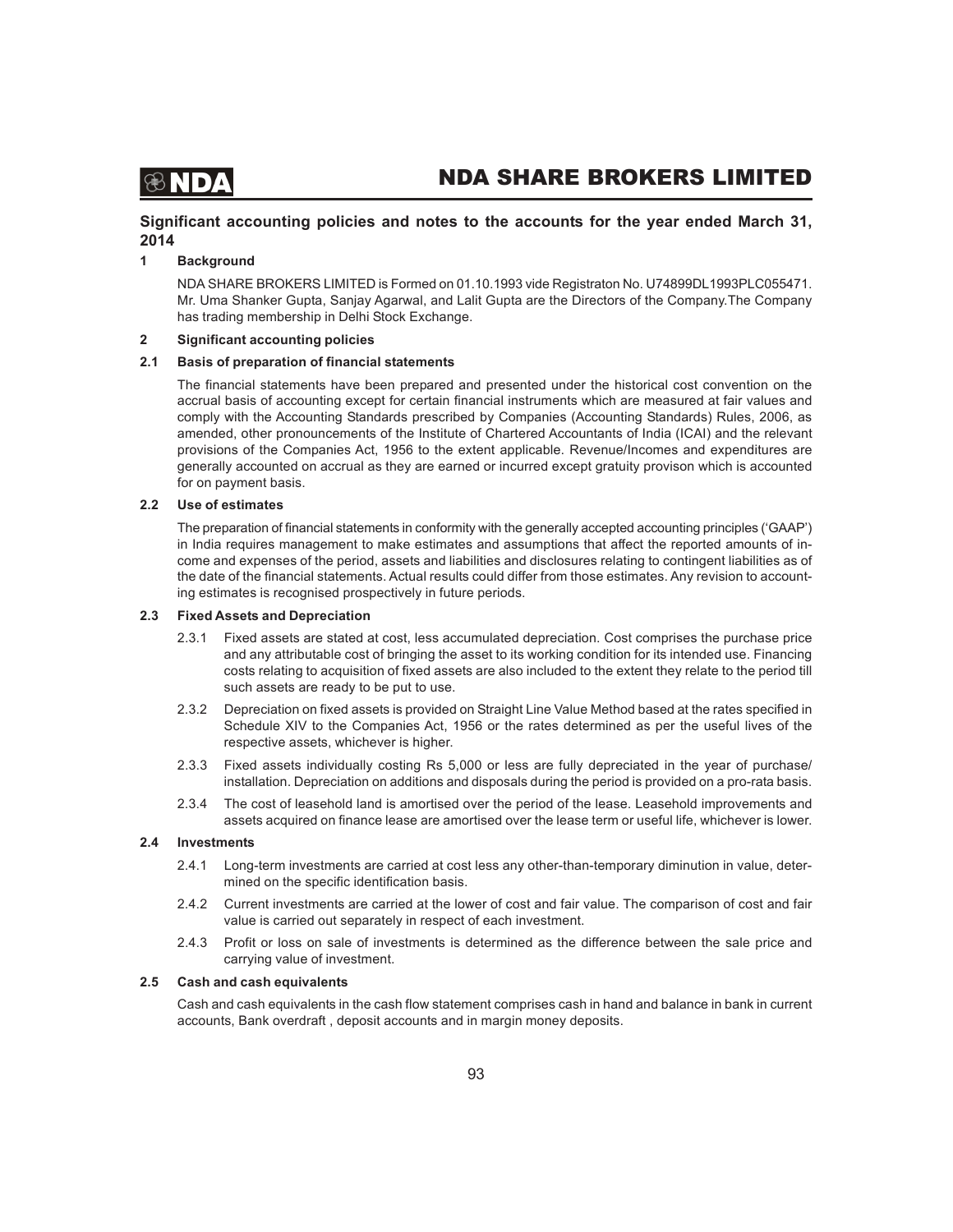#### **2.6 Tax Expenses**

Income tax expense comprises current tax as per Income Tax Act, 1961, fringe benefit tax and deferred tax charge or credit (reflecting the tax effects of timing differences between accounting income and taxable income for the period). The deferred tax charge or credit and the corresponding deferred tax liabilities or assets are recognized using the tax rates that have been enacted or substantively enacted by the balance sheet date.

Deferred tax assets are recognized only to the extent there is reasonable certainty that the asset can be realized in future; however, where there is unabsorbed depreciation or carried forward loss under taxation laws, deferred tax assets are recognized only if there is a virtual certainty of realization of such assets. Deferred tax assets are reviewed as at each balance sheet date and written down or written up to reflect the amount that is reasonably / virtually certain, as the case may be, to be realized.

#### **3 Notes to the financial statements**

### **3.1 Shareholders funds**

**3.1.1 Share Capital**

|    |                                                                                                                                                                |                         | (Amount in Rs.)         |
|----|----------------------------------------------------------------------------------------------------------------------------------------------------------------|-------------------------|-------------------------|
|    | <b>Particulars</b>                                                                                                                                             | As at<br>March 31, 2014 | As at<br>March 31, 2013 |
| a) | <b>Authorized Capital</b>                                                                                                                                      |                         |                         |
|    | 1,00,00,000 Equity Shares of Rs. 10/- each<br>(Previous year 1,00,00,000 Equity Shares of Rs. 10/- each)                                                       | 10,00,00,000            | 10,00,00,000            |
|    | Issued, Subscribed and Paid up:<br>33,43,105 Equity Shares of Rs. 10/- each fully paid up<br>(Previous year 33.43.105 Equity Shares of Rs. 10/- fully paid up) | 33.431.050              | 33.431.050              |
|    | Total                                                                                                                                                          | 33,431,050              | 33,431,050              |

b) Reconciliation of the number of shares outstanding at the beginning and at the end of the reporting period is as given below:

| <b>Particulars</b>                                                                                                     | As at<br>March 31, 2014 | As at<br>March 31, 2013 |
|------------------------------------------------------------------------------------------------------------------------|-------------------------|-------------------------|
| Shares outstanding at the beginning of the year<br>Shares Issued during the year<br>Shares bought back during the year | 3343105<br>-            | 3343105                 |
| Shares outstanding at the end of the year                                                                              | 3343105                 | 3343105                 |

c) Shares in the company held by each shareholder holding more than 5 percent shares specifying the number of shares held is as given below:

| Name of Shareholder        | As at March 31, 2014 |           | As at March 31, 2013 |           |
|----------------------------|----------------------|-----------|----------------------|-----------|
|                            | No. of Shares        | % Holding | No. of Shares        | % Holding |
| NDA Securities Ltd.        | 2183515              | 65.33%    | 2723515              | 81.47%    |
| Anil Agarwal               | 450000               | 13.46%    |                      |           |
| Sanjay Agarwal             | 400015               | 11.97%    | 310010               | 9.27%     |
| ND Agarwal & Saroj Agarwal | 244500               | 7.31%     | 244500               | 7.31%     |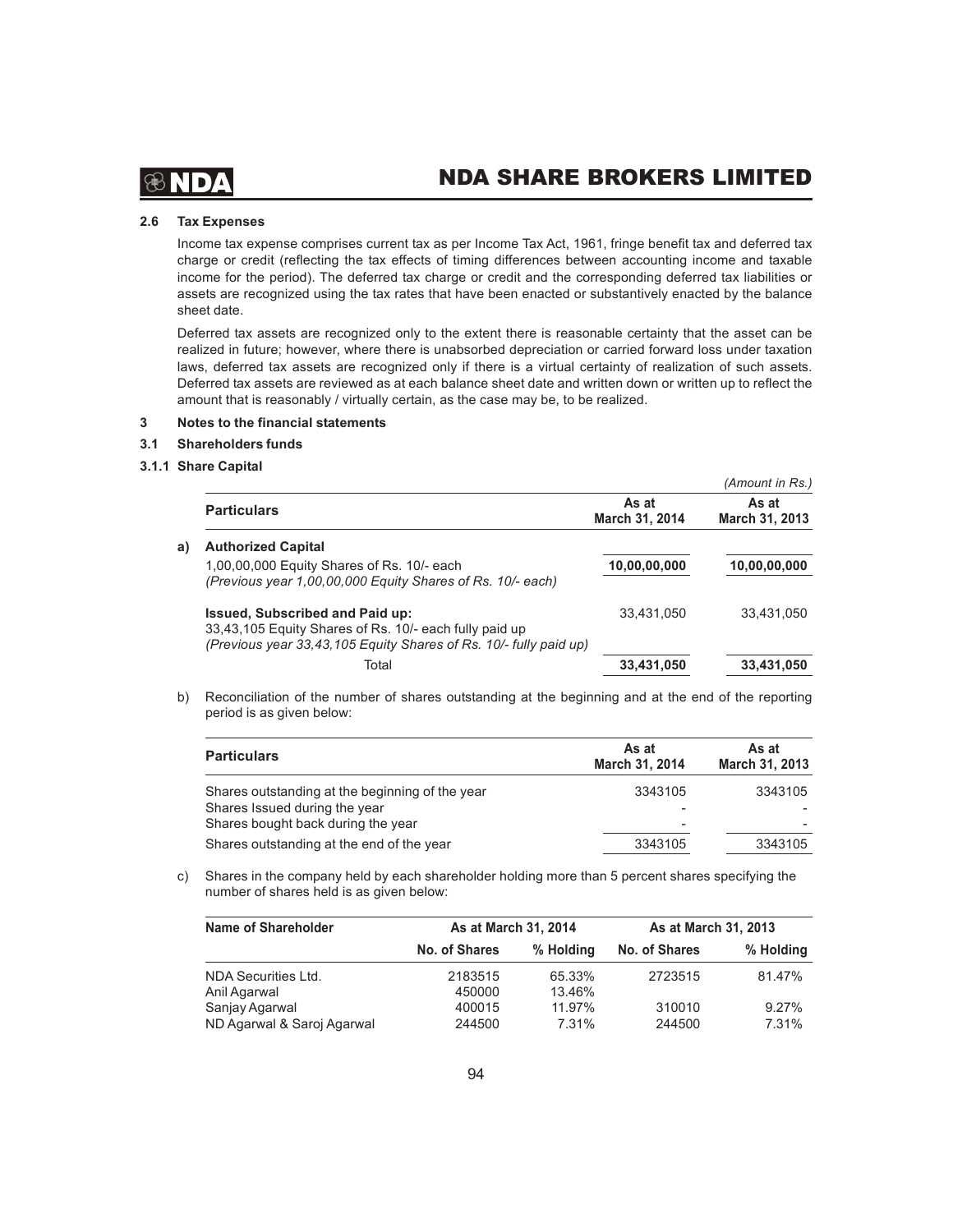# NDA

### NDA SHARE BROKERS LIMITED

d) The Company has not allotted any fully paid up equity shares without payment being received in cash and by way of bonus shares nor has bought back any class of equity shares during the period of five years immediately preceding the balance sheet date.

#### **3.1.2 Reserves and Surplus**

|                                                                                                   |                               | (Amount in Rs.)               |
|---------------------------------------------------------------------------------------------------|-------------------------------|-------------------------------|
| <b>Particulars</b>                                                                                | As at<br>March 31, 2014       | As at<br>March 31, 2013       |
| <b>Profit &amp; Loss A/c</b><br>Opening balance<br>(+) Net Profit/(Net Loss) For the current year | (23, 294, 119)<br>(3,522,795) | (21, 964, 645)<br>(1,329,474) |
| <b>Closing Balance</b>                                                                            | (26, 816, 914)                | (23, 294, 119)                |

### **3.2 Non Current Liabilities**

### **3.2.1 Deferred Tax Liability (NET)**

As per the requirement of the Accounting Standard 22 on "Accounting for Taxes on Income" issued by the Institute of Chartered Accountants of India, no deffered tax has been credited or debited to Statement of Profit and loss accounts as the company have no fixed assets, thereby there's no differance in depriciation under companies act and income tax act. *(Amount in Rs.)*

| As at<br>March 31, 2014 | As at<br>March 31, 2013 |
|-------------------------|-------------------------|
|                         |                         |
|                         |                         |
|                         |                         |
|                         |                         |
|                         |                         |

### **3.3 Current Liabilities**

### **3.3.1 Short Term Borrowings**

| ______________________ |                         | (Amount in Rs.)         |
|------------------------|-------------------------|-------------------------|
| <b>Particulars</b>     | As at<br>March 31, 2014 | As at<br>March 31, 2013 |
| UNSECURED LOANS        |                         |                         |
| From related parties*  | 2,300,000               | 2,800,000               |
| Intercorporated Loan   | 8,000,000               | 7.000.000               |
| Total                  | 10,300,000              | 9,800,000               |

\* Loan of Rs. 23,00,000/- has been received from Director of the Company.

#### **3.3.2 Trade Payble**

|                                   |                         | (Amount in Rs.)         |
|-----------------------------------|-------------------------|-------------------------|
| <b>Particulars</b>                | As at<br>March 31, 2014 | As at<br>March 31, 2013 |
| <b>Unsecured</b><br>Trade Payable |                         | 124.886                 |
| Total                             |                         | 124.886                 |

\*Trade payables include Rs. NIL payable from related parties. All the creditor and debtor has been write off during the year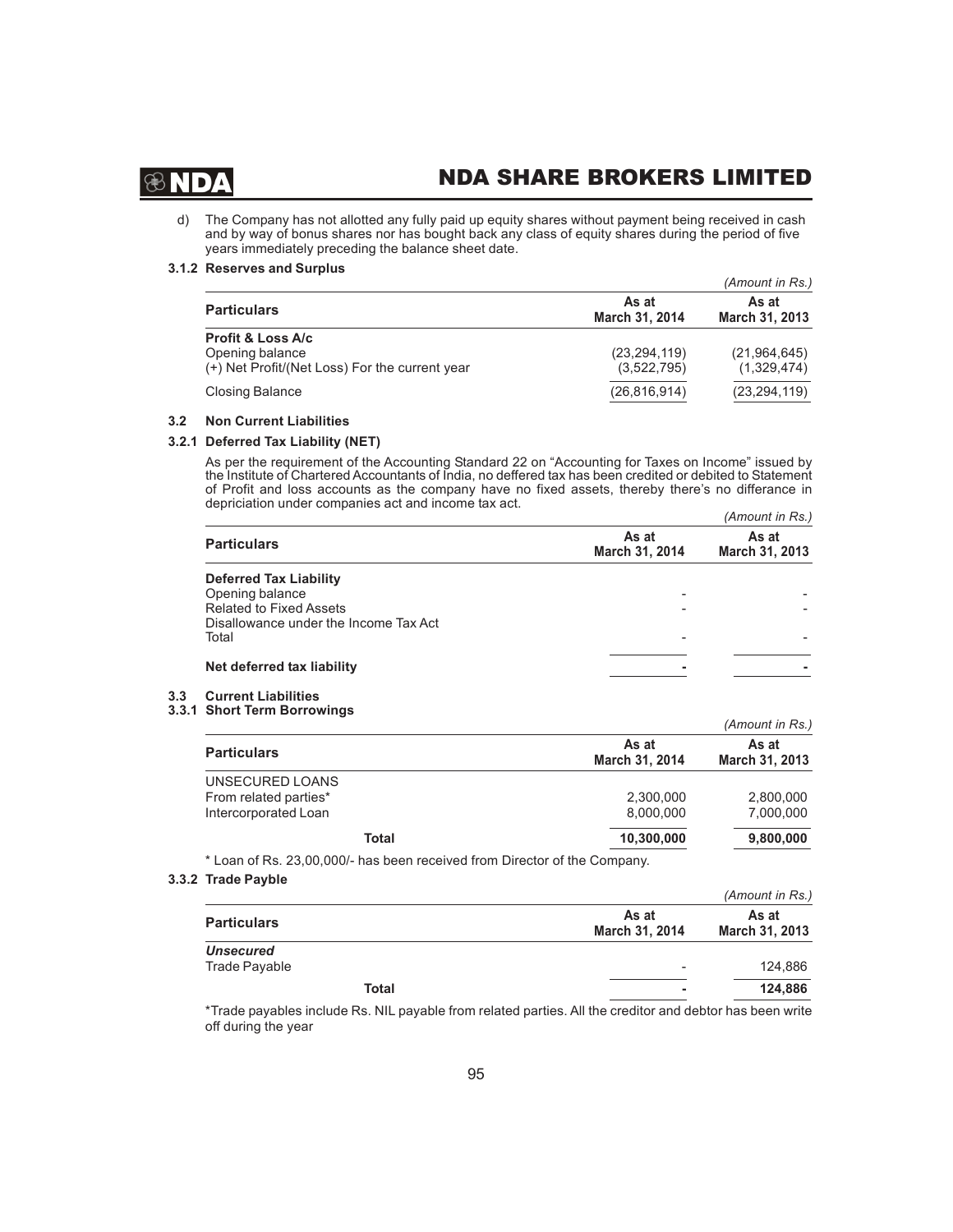# **& NDA**

## NDA SHARE BROKERS LIMITED

|     | 3.3.3 Other Current Liabilities                                                                          |                         | (Amount in Rs.)          |
|-----|----------------------------------------------------------------------------------------------------------|-------------------------|--------------------------|
|     | <b>Particulars</b>                                                                                       | As at<br>March 31, 2014 | As at<br>March 31, 2013  |
|     | <b>TDS Payable</b>                                                                                       |                         | 3,000                    |
|     | Audit Fees Payable                                                                                       | 28,090                  | 28,090                   |
|     | <b>Total</b>                                                                                             | 28,090                  | 31,090                   |
|     | 3.3.4 Short Term Provisions                                                                              |                         |                          |
|     |                                                                                                          | As at                   | (Amount in Rs.)<br>As at |
|     | <b>Particulars</b>                                                                                       | March 31, 2014          | March 31, 2013           |
|     | Provision for expenses                                                                                   |                         |                          |
|     | Total                                                                                                    |                         |                          |
| 3.4 | <b>NON CURRENT ASSETS</b>                                                                                |                         |                          |
|     | 3.4.1 NON Current Investments                                                                            |                         |                          |
|     |                                                                                                          | As at                   | (Amount in Rs.)<br>As at |
|     | <b>Particulars</b>                                                                                       | March 31, 2014          | March 31, 2013           |
|     | a) Investment in Unquoted Equity Shares<br>2,000 shares of Delhi Stock Exchange Association Ltd.         | 2,512,500               | 2,512,500                |
|     | b) Agriculture Land<br>(Valued at cost)                                                                  | 13,217,450              | 13,217,450               |
|     | <b>Total</b>                                                                                             | 15,729,950              | 15,729,950               |
|     | 3.4.2 Long Term Loans & Advances                                                                         |                         | (Amount in Rs.)          |
|     | <b>Particulars</b>                                                                                       | As at<br>March 31, 2014 | As at<br>March 31, 2013  |
|     | <b>Unsecured / Considered Good</b><br>Advance With Delhi Stock Exchange (DSC)                            | 755,000                 | 755,000                  |
|     | <b>Total</b>                                                                                             | 755,000                 | 755,000                  |
| 3.5 | <b>CURRENT ASSETS</b><br>3.5.1 Stock in Trade                                                            |                         |                          |
|     |                                                                                                          | As at                   | (Amount in Rs.)<br>As at |
|     | <b>Particulars</b>                                                                                       | March 31, 2014          | March 31, 2013           |
|     | <b>Stock in Trade</b><br>(Shares and Debentures)<br>(valued at cost, as valued, verfied&certified by the |                         |                          |
|     | Management)<br><b>Total</b>                                                                              |                         |                          |
|     |                                                                                                          |                         |                          |

(All the Inventory has been sold of write off during the year under consideration)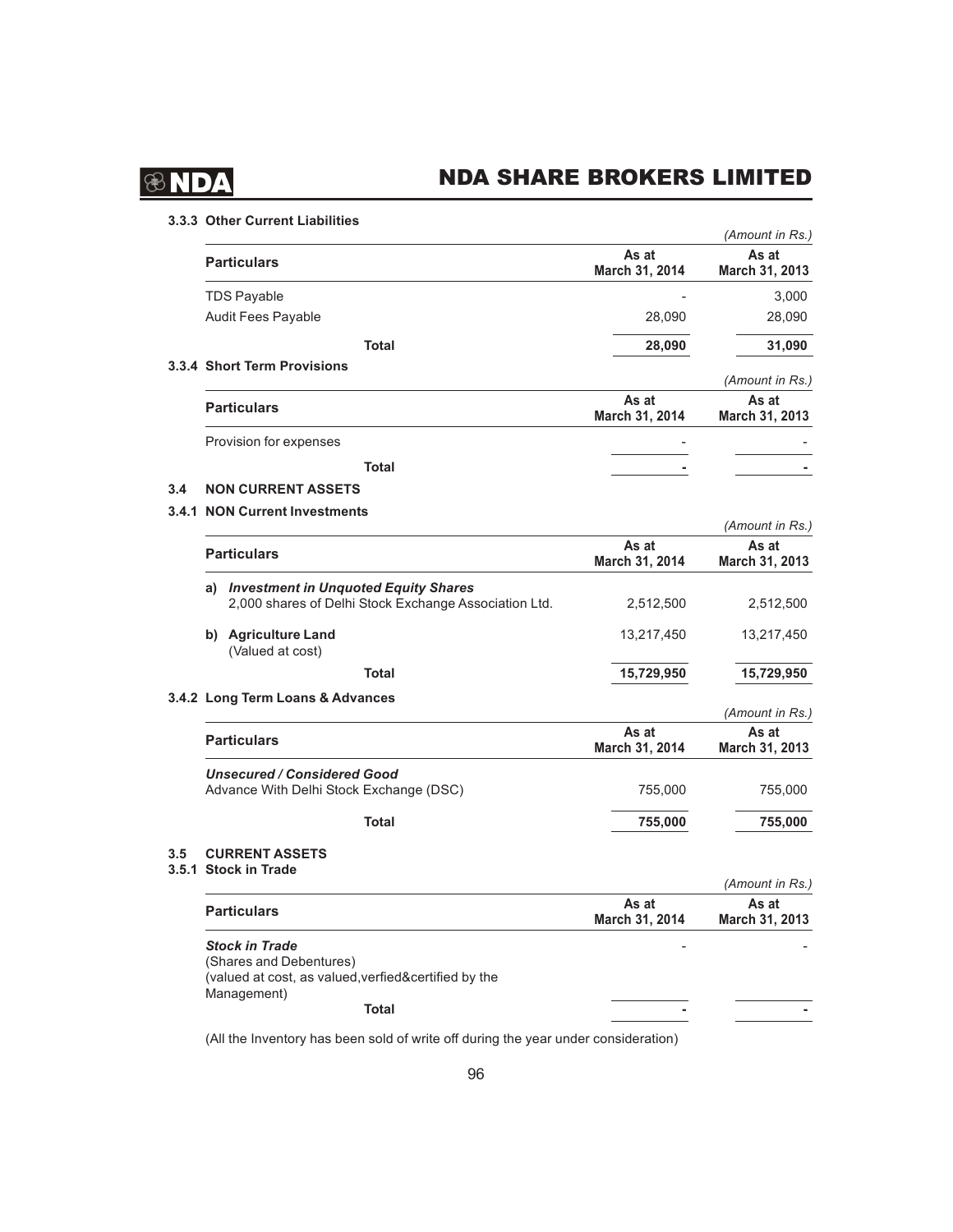## NDA SHARE BROKERS LIMITED

### **3.5.2 Trade Receivables**

|                         | (Amount in Rs.)         |
|-------------------------|-------------------------|
| As at<br>March 31, 2014 | As at<br>March 31, 2013 |
|                         |                         |
|                         |                         |
|                         | 3,214,137               |
| 3,214,137               |                         |
| (3,214,137)             |                         |
|                         |                         |
|                         |                         |
|                         | 3,214,137               |
|                         |                         |

\*Trade Receivable include Rs. NIL payable from related parties. All the creditor and debtor has been write off during the year

### **3.5.3 Cash and Cash Equivalents**

|     | $94911$ and $94911$ and                                                                                  |                           | (Amount in Rs.)         |
|-----|----------------------------------------------------------------------------------------------------------|---------------------------|-------------------------|
|     | <b>Particulars</b>                                                                                       | As at<br>March 31, 2014   | As at<br>March 31, 2013 |
|     | Balances with banks*<br>Cash on hand                                                                     | 180,791<br>23,261         | 158,308<br>33,390       |
|     | Total                                                                                                    | 204,052                   | 191,698                 |
|     | * Balances with banks include:                                                                           |                           | (Amount in Rs.)         |
|     | <b>Particulars</b>                                                                                       | As at<br>March 31, 2014   | As at<br>March 31, 2013 |
|     | Bank Fixed deposits with Less than 12 months maturity<br>Bank deposits with more than 12 months maturity | 100.000                   | 100,000                 |
|     | <b>Total</b>                                                                                             | 100,000                   | 100,000                 |
|     | 3.5.4 Short Term Loans & Advances                                                                        |                           | (Amount in Rs.)         |
|     | <b>Particulars</b>                                                                                       | As at<br>March 31, 2014   | As at<br>March 31, 2013 |
|     | Advance Income Tax, TDS<br>Interest Receivable                                                           | 103,602<br>149,620        | 98,487<br>103,635       |
|     | <b>Total</b>                                                                                             | 253,222                   | 202,122                 |
| 3.6 | Income                                                                                                   |                           |                         |
|     | 3.6.1 Revenue From Operation                                                                             |                           | (Amount in Rs.)         |
|     | <b>Particulars</b>                                                                                       | As at<br>$M$ ayah 94.9044 | As at<br>Marah 34 9042  |

| <b>Particulars</b> | March 31, 2014 | March 31, 2013 |
|--------------------|----------------|----------------|
| Sale of Shares     | -              | 379.807        |
| Total              |                | 379.807        |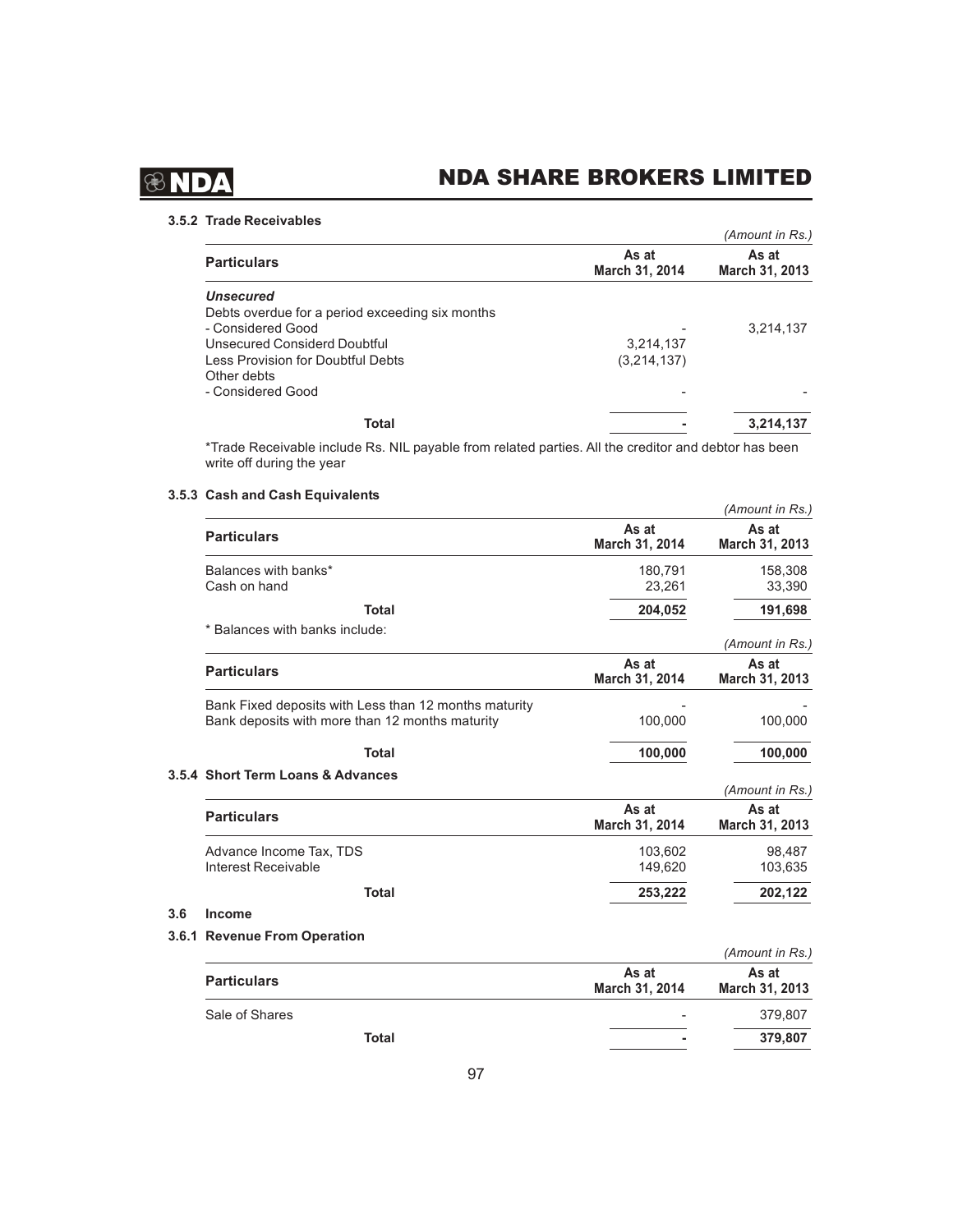## **BRDA**

### NDA SHARE BROKERS LIMITED

### **3.6.2 Other Income**

| <b>UULU INVUITE</b>        |                         | (Amount in Rs.)         |  |
|----------------------------|-------------------------|-------------------------|--|
| <b>Particulars</b>         | As at<br>March 31, 2014 | As at<br>March 31, 2013 |  |
| <b>Dividend</b>            | 9.991                   | 8.677                   |  |
| Miscellaneous Income       |                         |                         |  |
| Interest on Fixed Deposits | 59.938                  | 45.690                  |  |
| Total                      | 69.929                  | 54,367                  |  |

### **3.7 Expenses**

### **3.7.1 Other Expenses**

|                                  |                         | (Amount in Rs.)         |
|----------------------------------|-------------------------|-------------------------|
| <b>Particulars</b>               | As at<br>March 31, 2014 | As at<br>March 31, 2013 |
| <b>Payment to Auditors</b>       | 28.090                  | 28,090                  |
| <b>Printing &amp; Stationery</b> | 415                     |                         |
| <b>Bank Charges</b>              | 16,967                  | 28                      |
| Conveyane Exp                    | 335                     |                         |
| Miscellaneous expenses           | 270                     | 16,075                  |
| <b>Professional Charges</b>      | 51,688                  | 5,000                   |
| Annual Fees & Registration       | 2.247                   | 2,547                   |
| <b>Bad Debts</b>                 | 3,089,249               |                         |
| Agriculture Exp                  | 38,980                  |                         |
| Share Transacion exp             |                         | 635                     |
| <b>Filling Fees</b>              | 5,080                   | 3,067                   |
| <b>Other Expenses</b>            | 2,024                   |                         |
| <b>Total</b>                     | 3,235,345               | 55,442                  |

### **3.8 Contingent Liabilities and Commitments :**

Contingent Liabilities not provided for of Nil ( previous Year Nil)

### **3.9 Contracts:** Estimated amounts of contract remaining to be executed on capital account are Nil

### **3.10 Earning & Expenditure in Foreign Currency**

| $\text{Equation}$ $\text{Equation}$ |                                | (Amount in Rs.)                |
|-------------------------------------|--------------------------------|--------------------------------|
| <b>Particulars</b>                  | For the year<br>March 31, 2014 | For the year<br>March 31, 2013 |
| Earnings<br>Income                  | <b>NIL</b>                     | <b>NIL</b>                     |
| <b>Expenditures</b>                 |                                |                                |
| Professional charges                | <b>NIL</b>                     | <b>NIL</b><br>۰                |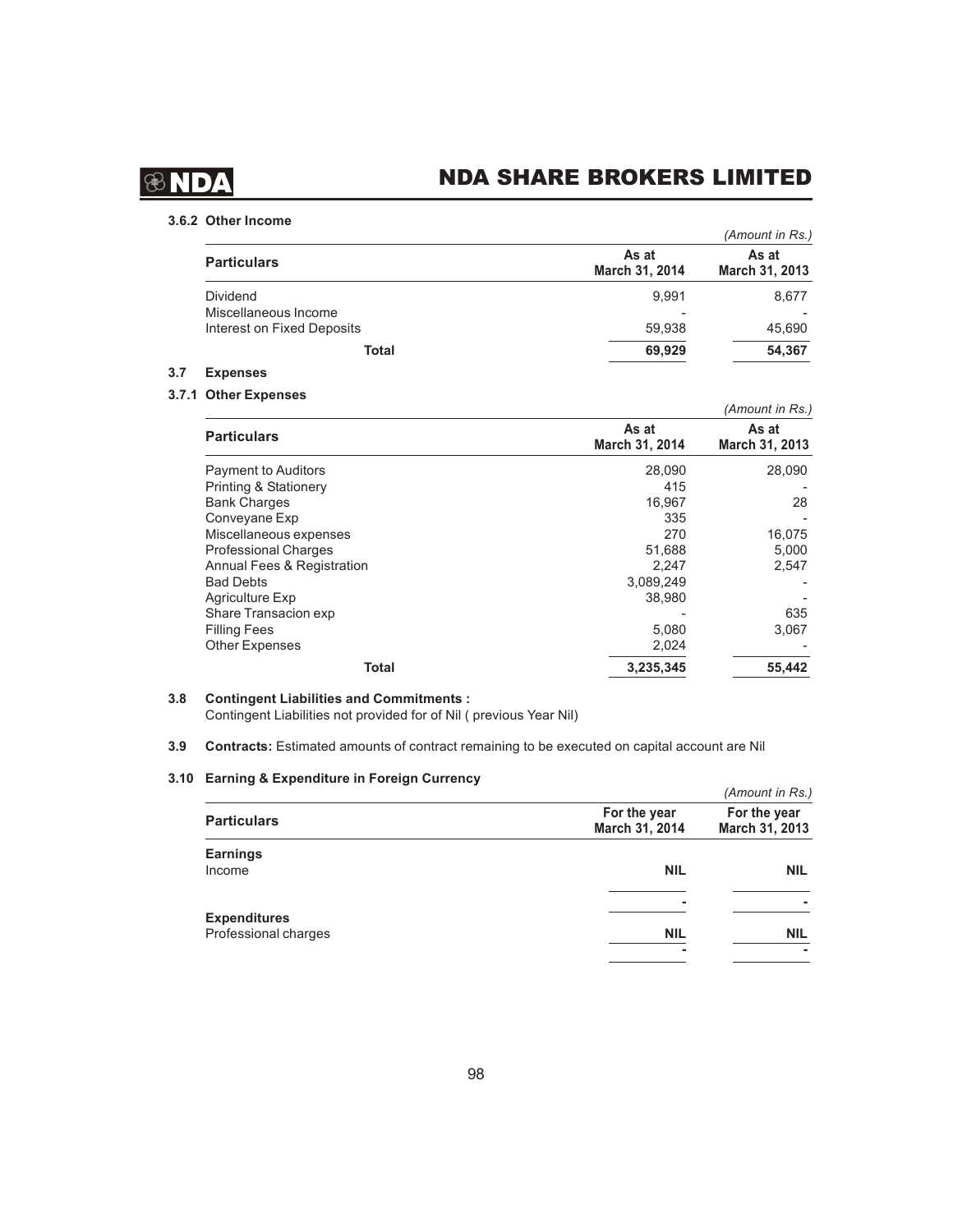# D

### **3.11 Earning Per Share**

The computation of earnings per share is set out below:

| The computation or carrings per share is set out below.                                                                |                                | (Amount in Rs.)                |
|------------------------------------------------------------------------------------------------------------------------|--------------------------------|--------------------------------|
| <b>Particulars</b>                                                                                                     | For the year<br>March 31, 2014 | For the year<br>March 31, 2013 |
| Profit after tax and extraordinary items as reported<br>Exceptional item:                                              | (3,522,795)                    | (1,329,474)                    |
| Loss on insurance claim (net of tax)<br>Profit before exceptional items<br>Shares:                                     |                                |                                |
| Weighted average number of equity shares<br>outstanding during the year                                                | 3,343,105                      | 3,343,105                      |
| Earnings per share (before exceptional items (net of tax))                                                             | (1.05)                         | (0.40)                         |
| Earnings per share (after exceptional items (net of tax))                                                              | (1.05)                         | (0.40)                         |
|                                                                                                                        | No. of Shares                  | No. of Shares                  |
| At the beginning of the year at 01 April, 2013<br>Shares issued during the year<br>Bonus shares issued during the year | 3,343,105                      | 3,343,105                      |
| Weighted average number of equity shares at 31 March, 2014                                                             | 3,343,105                      | 3,343,105                      |

### **3.12 Amount Paid / Payable to Auditors**

|                            | (Amount in Rs.)                |                                |  |
|----------------------------|--------------------------------|--------------------------------|--|
| <b>Particulars</b>         | For the year<br>March 31, 2014 | For the year<br>March 31, 2013 |  |
| Statutory & Tax Audit Fees | 25000                          | 25000                          |  |
| Total                      | 25000                          | 25000                          |  |

### **3.13 Related Party Disclosures**

As per accounting standard 18 on "Related party Disclosure" issued by the Institute of Chartered Accountants of India the disclosure of transactions with the related party is as under:<br>a) Related Parties where control exits

|    |                                            |                 | <b>Personnel</b>       |                       |
|----|--------------------------------------------|-----------------|------------------------|-----------------------|
|    |                                            | Co.             | <b>Key Managerial</b>  | <b>Personnel</b>      |
|    | <b>Nature of Transaction</b>               | <b>Holding</b>  | <b>Relative of</b>     | <b>Key Managerial</b> |
| C) | <b>Transactions with related party</b>     |                 |                        |                       |
|    | Mr. Lalit Gupta                            | <b>Director</b> |                        |                       |
|    | Mr. Sanjay Agarwal                         | Director        |                        |                       |
|    | Mr. Uma Shanker Gupta                      | Director        |                        |                       |
| b) | <b>Key Managerial Personnel</b>            |                 |                        |                       |
|    | NDA Research & Technologies P Ld           |                 | Group Company          |                       |
|    | NDA Realties Pvt. Ltd.                     |                 | Group Company          |                       |
|    | NDA Commodity Brokers P Ltd                |                 | Group Company          |                       |
|    | NDA Securities Ltd.                        |                 | <b>Holding Company</b> |                       |
| a) | <b>Related Parties where control exits</b> |                 |                        |                       |

**Income:**

Loan Payable To Director: Sanjay 2300000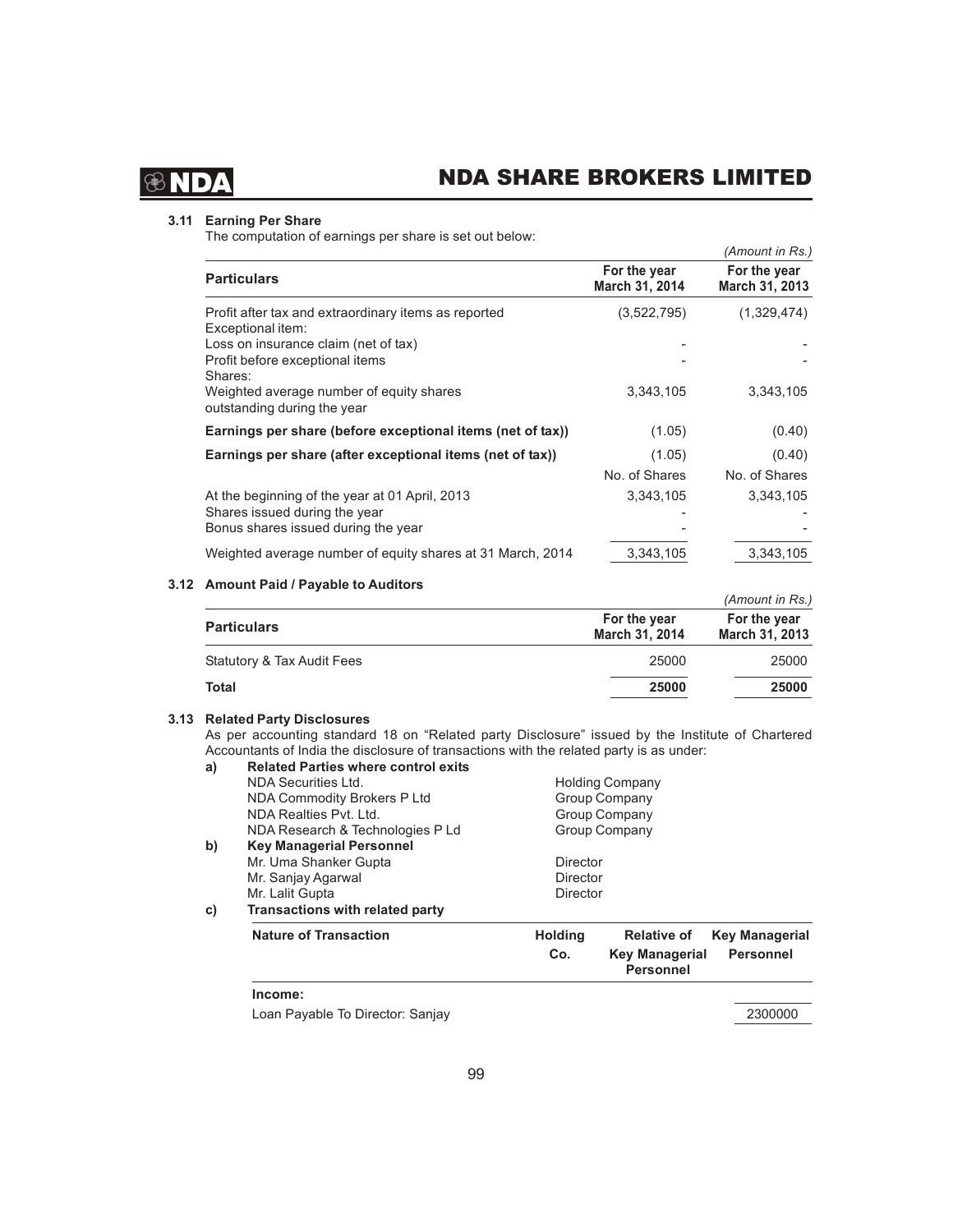**3.14** Information pursuant to the provisions of Section 22 of Micro, Small and Medium Enterprises Development Act, 2006.

During the year company has not paid any interest in terms of the section 18 of the above mentioned act.No principal amount or interest amount are due at the end of this accounting year which is payable to any Micro, Small or Medium enterprises as defined in the Micro, Small and Medium Enterprises Development Act, 2006.

- **3.15** The accounts of certain Sundry Debtors and Creditors, Advances for supplies and are subject to confirmation / reconciliation and adjustment, if any. The Management does not expect any material difference affecting the current year's financial statements.In the opinion of the management, the current assets, loans and advances are expected to realize at least the amount at which they are stated, if realized in the ordinary course of business and provision for all known liabilities have been adequately made in the books of accounts.
- **3.16** The Company has prepared these financial statements as per the format prescribed by Revised Schedule VI to the Companies Act, 1956 ('the schedule') issued by Ministry of Corporate Affairs. Previous year figures have been recast/restated,regrouped, rearranged, reclassified to conform to the classification of the current year.
- **3.17** The Current Year refers to the period April 01, 2013 to March 31, 2014. (Previous year refers to April 01, 2012 to March 31, 2013).

**FOR GUPTA RUSTAGI & AGGARWAL For NDA Share Brokers Limited** CHARTERED ACCOUNTANTS

Sd/- Sd/- Sd/- **(S.C. GUPTA) (SANJAY AGARWAL) (UMA SHANKER GUPTA)** Partner Director Director Director Director Director Director Director Director **M. No. 086839 [DIN:00010639] [DIN: 00008823] FRN 008084N** Signed at New Delhi on 30th May, 2014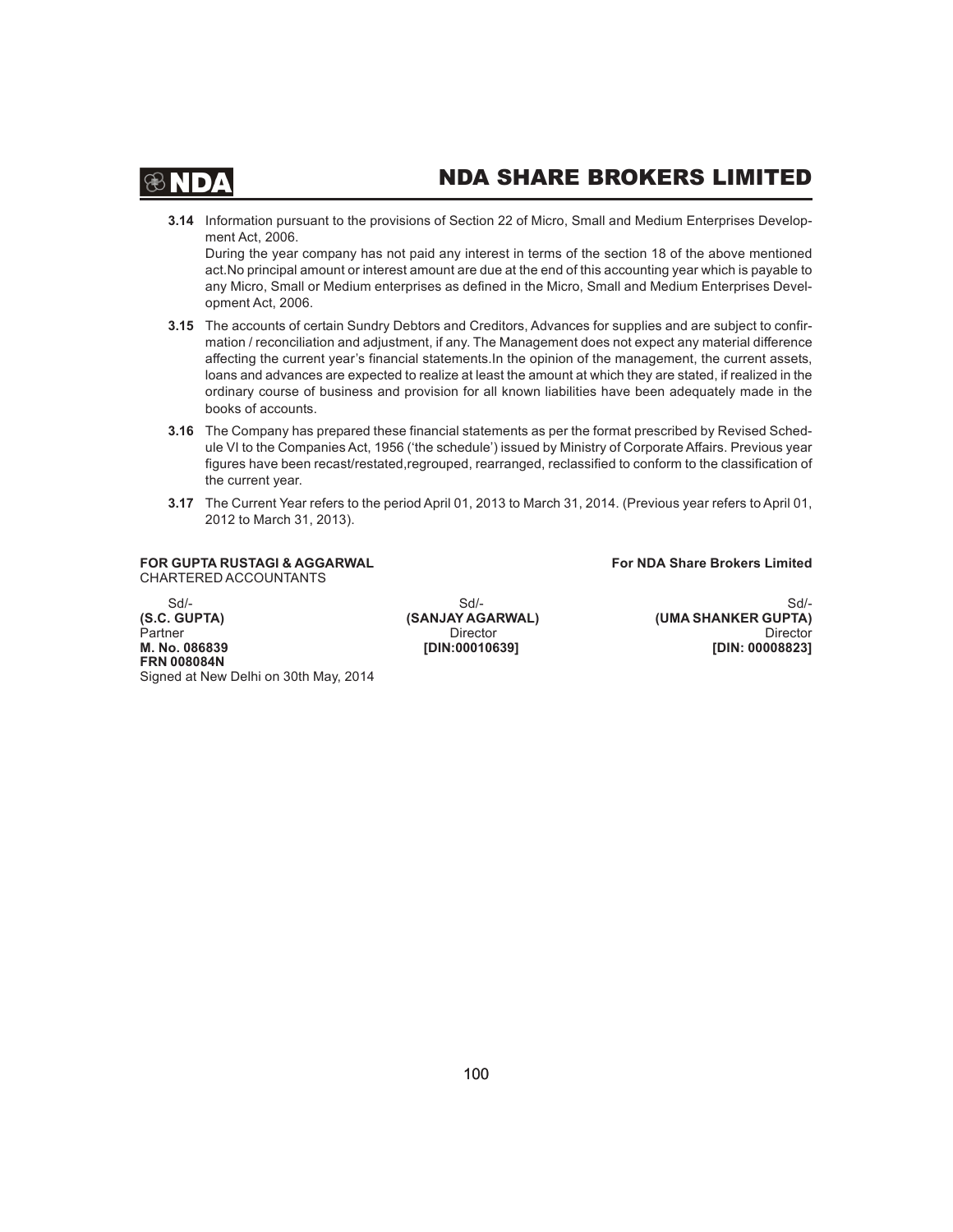### NDA SHARE BROKERS LIMITED

|                                                                                                                          | <b>Year Ended</b><br>March 31, 2014<br>(Rs.) | <b>Year Ended</b><br>March 31, 2013<br>(Rs.) |
|--------------------------------------------------------------------------------------------------------------------------|----------------------------------------------|----------------------------------------------|
| <b>CASH FLOW FROM OPERATING ACTIVITIES</b>                                                                               |                                              |                                              |
| Profit before tax and extraordinary items<br>ADD:                                                                        | (3,522,795)                                  | (1,329,474)                                  |
| <b>Interest Paid</b>                                                                                                     | 291,379                                      | 580,000                                      |
| <b>OPERATING PROFIT BEFORE WORKING CAPITAL CHANGES</b><br>Adustments for:                                                | (3,231,416)                                  | (749, 474)                                   |
| Trade & other receivables                                                                                                | 3,059,401                                    | 22.483                                       |
| Trade & other Payable                                                                                                    | (127, 888)                                   | 2,823                                        |
| Inventories                                                                                                              |                                              | 1,128,206                                    |
| <b>NET CASH FLOW FROM OPERATING ACTIVITIES (A)</b><br><b>CASH FLOW FROM INVESTING ACTIVITIES</b><br>purchase of property | (299, 903)                                   | 404,038                                      |
| <b>NET CASH FLOW FROM INVESTING ACTIVITIES (B)</b><br><b>CASH FLOW FROM FINANCING ACTIVITIES</b>                         |                                              |                                              |
| Precurement of Unsecured Loan                                                                                            | 500,000                                      | 1,900,000                                    |
| Repayment of Unsecured Loan                                                                                              |                                              | (2,600,000)                                  |
| Interest paid                                                                                                            | (291, 379)                                   | (580,000)                                    |
| <b>NET CASH FLOW FROM FINANCING ACTIVITIES (C)</b>                                                                       | 208,621                                      | (1,280,000)                                  |
| <b>NET CHANGE IN CASH AND CASH EQUIVALENTS(A+B+C)</b>                                                                    | (91, 282)                                    | (875, 962)                                   |
| Opening Cash & Cash Equivalents                                                                                          | 295,334                                      | 1,171,297                                    |
| Closing Cash & Cash Equivalents                                                                                          | 204.052                                      | 295,334                                      |

### **CASH FLOW STATEMENT FOR THE YEAR ENDED 31st MARCH, 2014**

 **Auditor's Report** *"As per our separate report of even date attached" For and on behalf of the Board* **FOR GUPTA RUSTAGI & AGGARWAL** CHARTERED ACCOUNTANTS

Signed at New Delhi on 30th May, 2014

**FRN 008084N**

Sd/- Sd/- Sd/- **(S.C. GUPTA) (SANJAY AGARWAL) (UMA SHANKER GUPTA)** Partner Director Director Director Director Director Director Director Director

**M. No. 086839 [DIN:00010639] [DIN: 00008823]**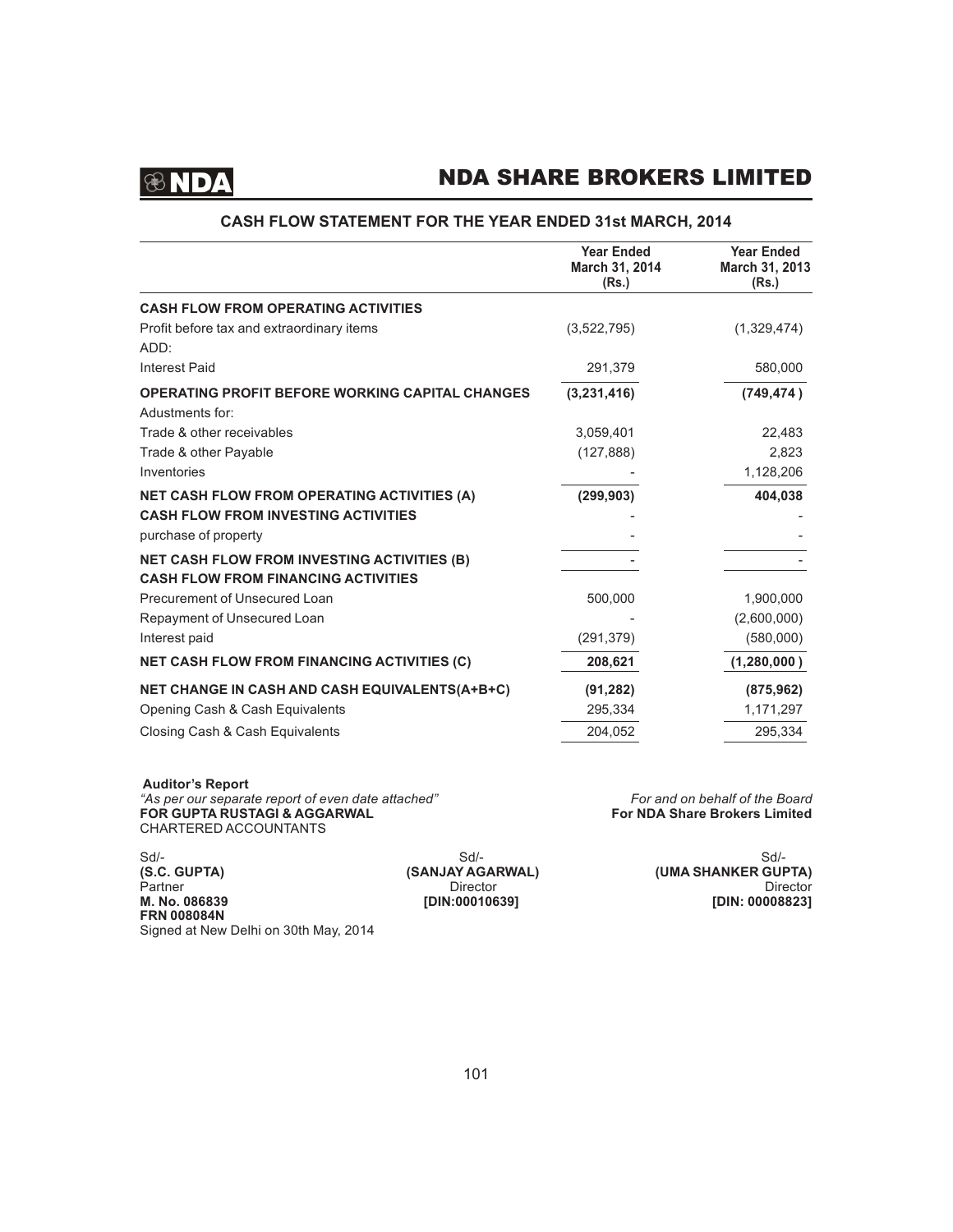THIS PAGE HAS LEFT BLANK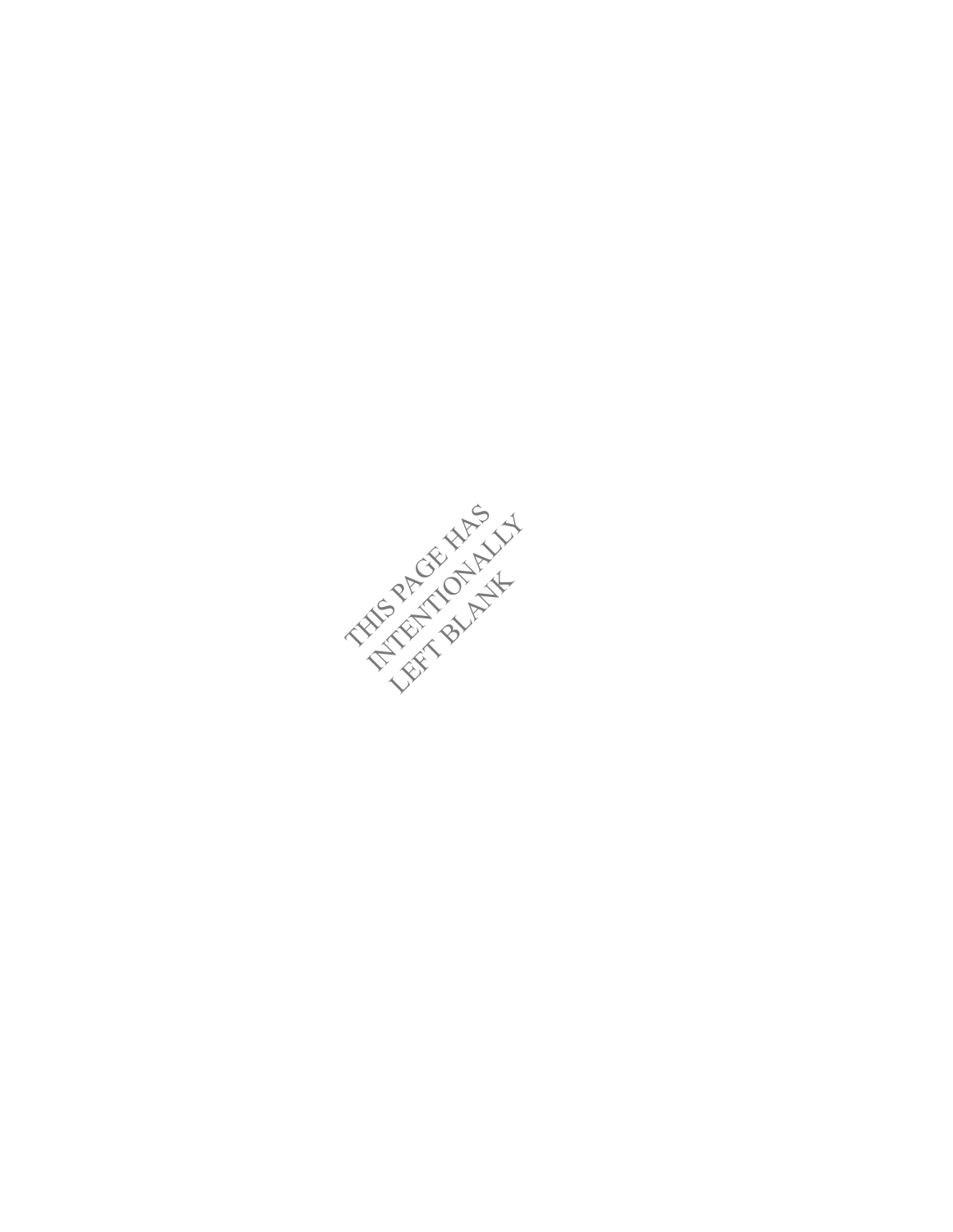# **NDA SECURITIES LIMITED**

CIN: **L74899DL1992PLC050366**

**Regd. Office**: 1002A, Arunachal, 19, Barakhamba Road, New Delhi-110001.

**Tel:** 011-46204000, **Fax:** 011-46204050, **E-mail**: info@ndaindia.com, **Website:** www.ndaindia.com

# **ATTENDANCE SLIP**

DP ID No. ………………………………. .....

| Client ID No.        |  |
|----------------------|--|
| Registered Folio No. |  |
| No. of Shares held:  |  |

I certify that I am a member / proxy for the member of the Company.

I hereby record my presence at the 22<sup>nd</sup> Annual General Meeting of the Company held on Monday, the 29<sup>th</sup> September, 2014 at 4.00 P.M. at Agarwal Dharmshala, OCF Pocket 104, Kalkaji Vistar, Near Punjsons Factory, New Delhi – 110019.

NAME OF THE SHAREHOLDER / PROXY(IN BLOCK LETTERS)

FATHER'S / HUSBAND NAME OF THE SHAREHOLDER

SIGNATURE OF THE MEMBER / PROXY

**Note:** 1) Please fill up this attendance slip and hand it over at the meeting.

- 2) Attendance slips not filled in properly will not be entertained
- 3) All joint holders should use only one slip.
- 4) **KINDLY NOTE THAT NO GIFTS / GIFT COUPONS WILL BE DISTRIBUTED AT THE MEETING.**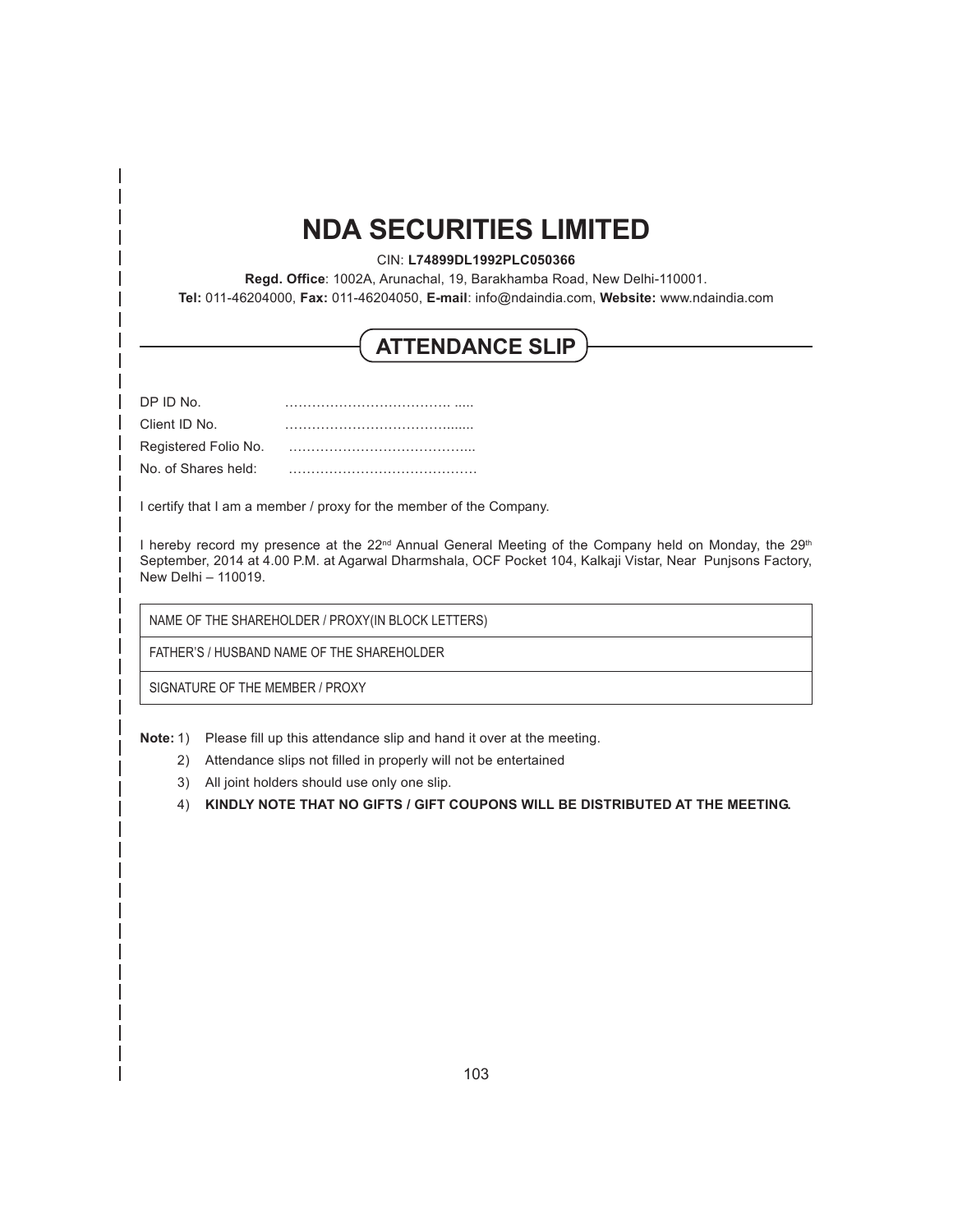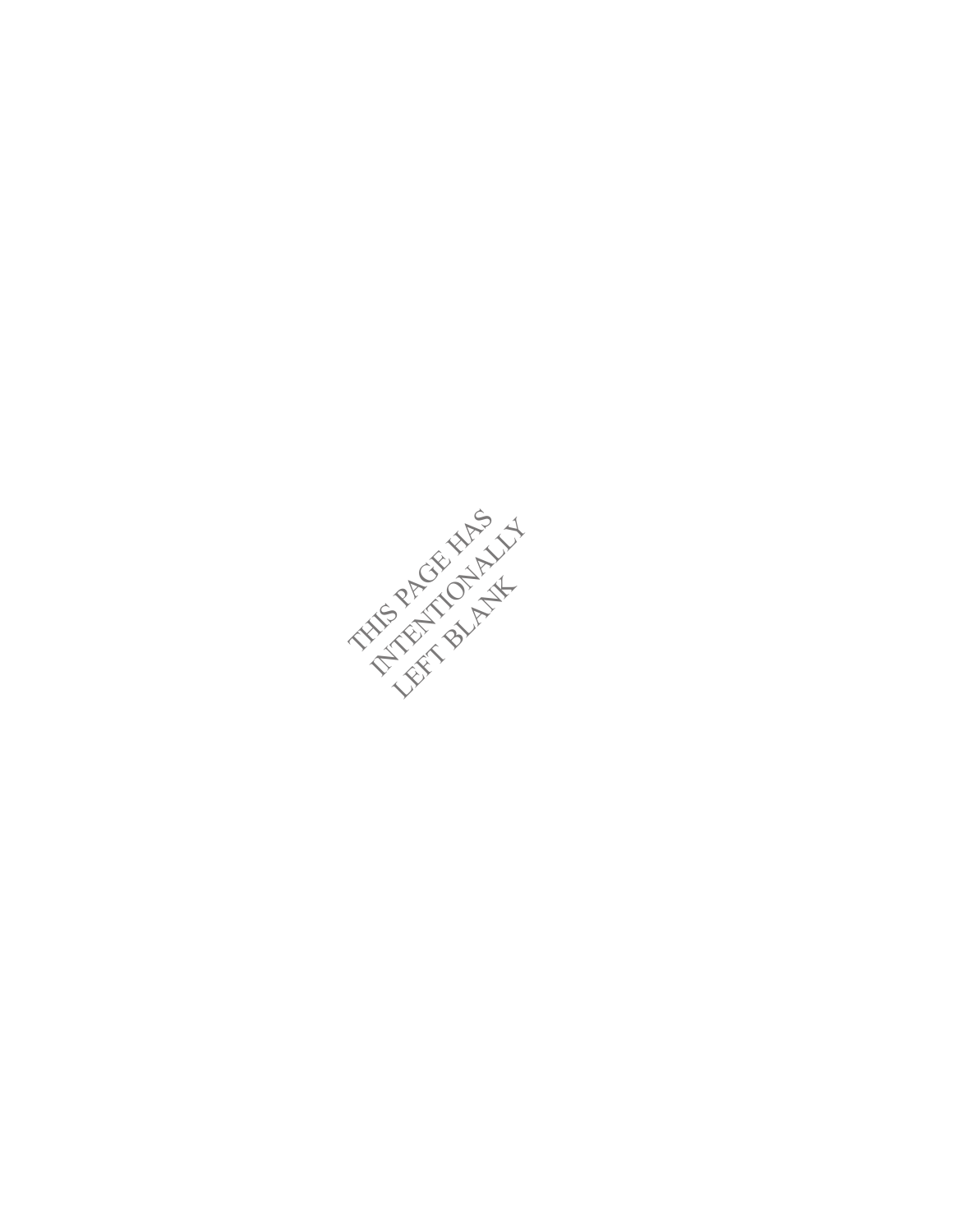### **PROXY FORM**

[Pursuant to section 105(6) of the Companies Act, 2013 and rule 19(3) of the Companies (Management and Administration) Rules, 2014]

| <b>CIN</b>          | L74899DL1992PLC050366                                     |
|---------------------|-----------------------------------------------------------|
| Name of the company | NDA Securities Limited                                    |
| Registered office   | 1002A, Arunachal, 19. Barakhamba Road, New Delhi – 110001 |

| Name of the Member $(s)$ |  |
|--------------------------|--|
| Registered Address       |  |
|                          |  |
|                          |  |
| E-mail Id                |  |
| Folio No./ Client Id     |  |
| DP ID                    |  |

I/We, being the member (s) of ................................. shares of the above named company hereby appoint

| Name      |           |  |
|-----------|-----------|--|
| Address   |           |  |
| E-mail Id | Signature |  |

OR FAILING HIM;

| Name      |           |  |
|-----------|-----------|--|
| Address   |           |  |
| E-mail Id | Signature |  |

OR FAILING HIM;

| Name      |                        |  |
|-----------|------------------------|--|
| Address   |                        |  |
| E-mail Id | Signature <sub>l</sub> |  |

as my/our proxy to attend and vote (on a poll) for me/us and on my/our behalf at the 22<sup>nd</sup> Annual general meeting of the company, to be held on Monday, 29<sup>th</sup> September 2014 at 04:00 P.M. at Agarwal Dharmshala, OCF Pocket 104, Kalkaji Vistar, Near Punjsons Factory, New Delhi-110019 and at any adjournment thereof in respect of such resolutions as are indicated herein: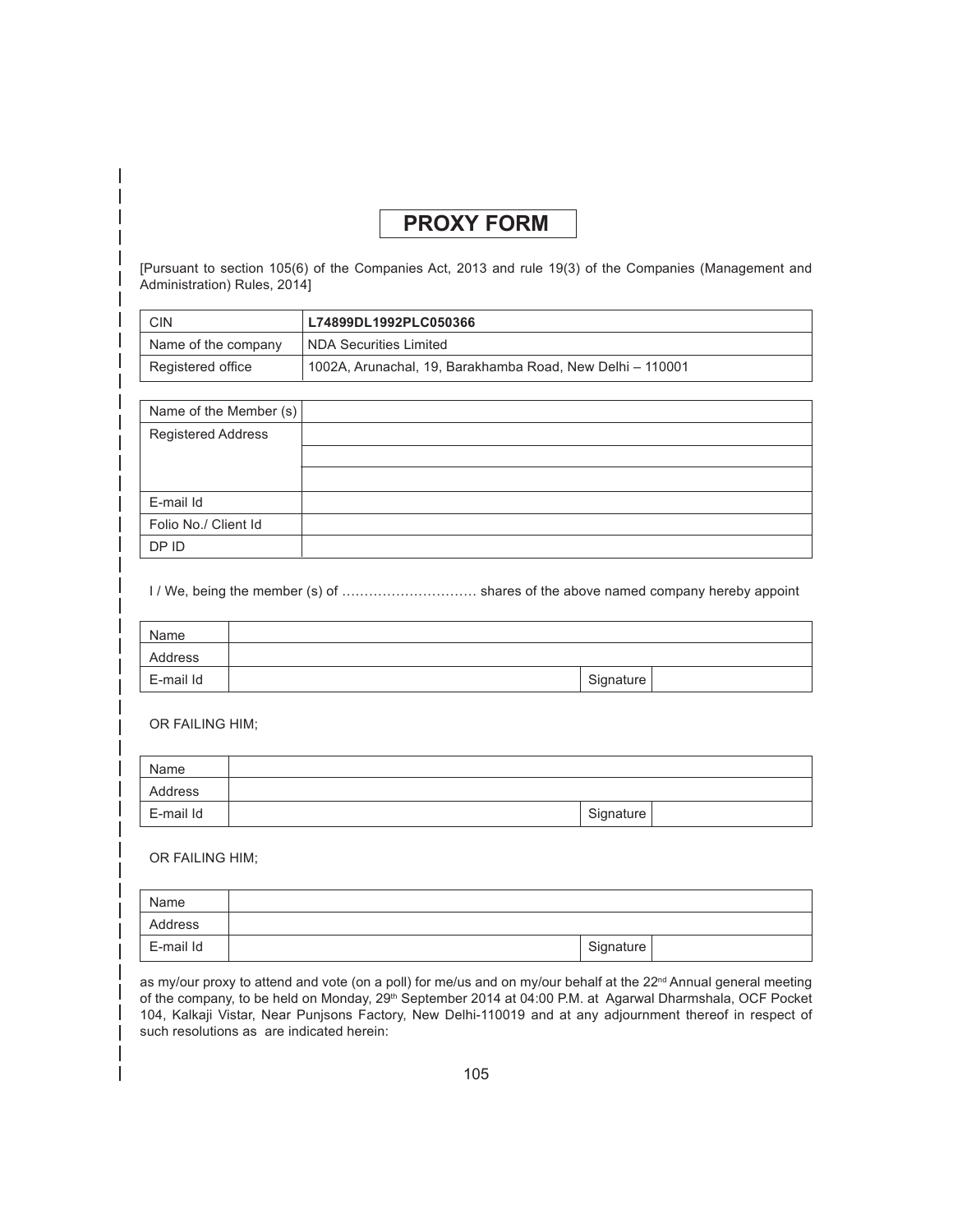| <b>Resolution</b><br>No. | <b>RESOLUTIONS</b><br><b>ORDINARY BUSINESS</b>                                                                                                                                                                          |
|--------------------------|-------------------------------------------------------------------------------------------------------------------------------------------------------------------------------------------------------------------------|
| 1.                       | Adoption of audited Balance Sheet of the Company as at 31 <sup>st</sup> March 2014 and statement<br>of Profit & Loss for the year ended on that date together with the Reports of the Auditors<br>and Directors thereon |
| 2.                       | Re-appointment of Mrs. Deepti Agarwal (DIN: 00049250), who retires by rotation and being<br>eligible offers herself for re-appointment                                                                                  |
| 3.                       | Appointment of M/s Gupta Rustagi & Aggarwal as Statutory Auditors of the Company for<br>period of 3 Years                                                                                                               |
|                          | <b>SPECIAL BUSINESS</b>                                                                                                                                                                                                 |
| 4.                       | Appointment of Mr. Uma Shanker Gupta as an Independent Director for period of 5 Years                                                                                                                                   |
| 5.                       | Appointment of Mr. Lalit Gupta as an Independent Director for period of 5 Years                                                                                                                                         |
| 6.                       | Appointment of Mr. Ram Kishan Sanghi as an Independent Director for period of 5 Years                                                                                                                                   |
| 7.                       | Re-appointment of Mrs. Deepti Agarwal as Whole-time Director for a period of 3 Years                                                                                                                                    |
| 8.                       | Adoption of new set of Articles of Association in place of existing Articles of Association of<br>the Company                                                                                                           |
|                          | Signed this day of day of<br>2014.                                                                                                                                                                                      |
|                          | Affix Re. 1/-<br>Revenue<br>Stamp                                                                                                                                                                                       |
|                          | Signature of shareholder:                                                                                                                                                                                               |
|                          | Signature of Proxy holder(s):                                                                                                                                                                                           |
| Notes:                   |                                                                                                                                                                                                                         |
| i.                       | This form of proxy in order to be effective should be duly completed and deposited at the Registered<br>Office of the Company, not less than 48 hours before the commencement of the Meeting.                           |
| ii.                      | The Proxy Form should be signed across the Revenue Stamp as per specimen signature(s) registered<br>with the Company/Depository Participant.                                                                            |

iii. A proxy need not be a Member.

 $\mathbf{I}$